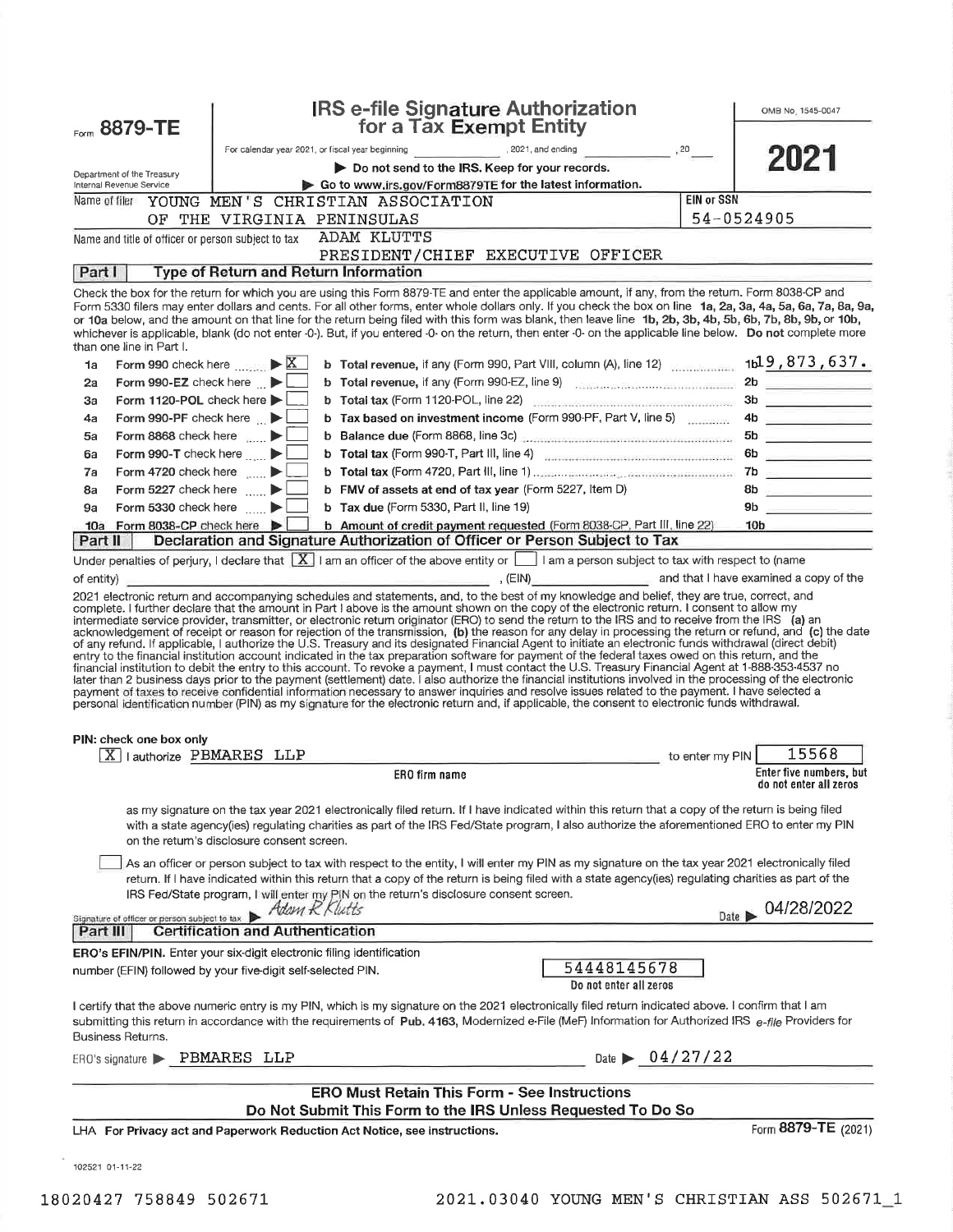|                         |                                                   | Form <b>YYU</b>                                        | <b>Return of Organization Exempt From Income Tax</b><br>Under section 501(c), 527, or 4947(a)(1) of the Internal Revenue Code (except private foundations)<br>Do not enter social security numbers on this form as it may be made public. |                                                     | OMB No. 1545-0047<br><b>Open to Public</b>                  |  |  |
|-------------------------|---------------------------------------------------|--------------------------------------------------------|-------------------------------------------------------------------------------------------------------------------------------------------------------------------------------------------------------------------------------------------|-----------------------------------------------------|-------------------------------------------------------------|--|--|
|                         |                                                   | Department of the Treasury<br>Internal Revenue Service | Go to www.irs.gov/Form990 for instructions and the latest information.                                                                                                                                                                    |                                                     | Inspection                                                  |  |  |
|                         |                                                   |                                                        | and ending<br>A For the 2021 calendar year, or tax year beginning                                                                                                                                                                         |                                                     |                                                             |  |  |
|                         | <b>B</b> Check if<br>applicable:                  |                                                        | C Name of organization<br>YOUNG MEN'S CHRISTIAN ASSOCIATION                                                                                                                                                                               | D Employer identification number                    |                                                             |  |  |
|                         | Address<br>OF THE VIRGINIA PENINSULAS<br>change   |                                                        |                                                                                                                                                                                                                                           |                                                     |                                                             |  |  |
|                         | Name<br>54-0524905<br>Doing business as<br>change |                                                        |                                                                                                                                                                                                                                           |                                                     |                                                             |  |  |
|                         | ]Initial<br>]return                               |                                                        | Room/suite<br>Number and street (or P.O. box if mail is not delivered to street address)                                                                                                                                                  | E Telephone number<br>$757 - 223 - 7925$            |                                                             |  |  |
|                         | Final<br>return/<br>termin-                       |                                                        | 41 OLD OYSTER POINT ROAD                                                                                                                                                                                                                  |                                                     | 22,819,358.                                                 |  |  |
|                         | aled<br>Amended                                   |                                                        | City or town, state or province, country, and ZIP or foreign postal code<br>23602<br>NEWPORT NEWS, VA                                                                                                                                     | G Gross receipts \$<br>H(a) Is this a group return  |                                                             |  |  |
|                         | return<br>Applica-                                |                                                        | F Name and address of principal officer: ADAM KLUTTS                                                                                                                                                                                      | for subordinates?                                   | $\sqrt{}$ Yes $\sqrt{}$ X $\sqrt{}$ No                      |  |  |
|                         | tion<br>pending                                   |                                                        | SAME AS C ABOVE                                                                                                                                                                                                                           | H(b) Are all subordinates included?                 | Yes<br>⊥No                                                  |  |  |
|                         |                                                   | Tax-exempt status: $X$ 501(c)(3)                       | 4947(a)(1) or<br>$501(c)$ (<br>$\leq$ (insert no.)                                                                                                                                                                                        | 527                                                 | If "No," attach a list. See instructions                    |  |  |
|                         |                                                   |                                                        | J Website: FHTTP: / / WWW. YMCAVP. ORG                                                                                                                                                                                                    | $H(c)$ Group exemption number $\blacktriangleright$ |                                                             |  |  |
|                         |                                                   |                                                        | Other $\blacktriangleright$<br>K Form of organization:   X   Corporation<br>Association<br>Trust                                                                                                                                          |                                                     | L Year of formation: $1896$ M State of legal domicile: $VA$ |  |  |
|                         | Part I                                            | Summary                                                |                                                                                                                                                                                                                                           |                                                     |                                                             |  |  |
|                         | 1                                                 |                                                        | Briefly describe the organization's mission or most significant activities: THE YOUNG MEN'S CHRISTIAN                                                                                                                                     |                                                     |                                                             |  |  |
|                         |                                                   |                                                        | ASSOCIATION OF THE VIRGINIA PENINSULAS IS A VOLUNTEER-LED PUBLIC                                                                                                                                                                          |                                                     |                                                             |  |  |
| Governance              | $\mathbf{2}$                                      |                                                        | Check this box if the organization discontinued its operations or disposed of more than 25% of its net assets.                                                                                                                            |                                                     |                                                             |  |  |
|                         | з                                                 |                                                        | Number of voting members of the governing body (Part VI, line 1a)                                                                                                                                                                         | 3                                                   | 30                                                          |  |  |
|                         | 4                                                 |                                                        | Number of independent voting members of the governing body (Part VI, line 1b)                                                                                                                                                             | 4                                                   | 29                                                          |  |  |
| <b>Activities &amp;</b> | 5                                                 |                                                        | Total number of individuals employed in calendar year 2021 (Part V, line 2a) [10] manufacture of individuals employed in calendar year 2021 (Part V, line 2a)                                                                             | 5                                                   | 1095                                                        |  |  |
|                         |                                                   |                                                        | Total number of volunteers (estimate if necessary) manufactured and contact the control of volunteers (estimate if necessary)                                                                                                             | 6                                                   | 808                                                         |  |  |
|                         |                                                   |                                                        |                                                                                                                                                                                                                                           | 7a                                                  | 0.<br>0.                                                    |  |  |
|                         |                                                   |                                                        |                                                                                                                                                                                                                                           | 7 <sub>b</sub>                                      |                                                             |  |  |
|                         |                                                   |                                                        |                                                                                                                                                                                                                                           | <b>Prior Year</b><br>3, 135, 113.                   | <b>Current Year</b><br>6,412,380.                           |  |  |
|                         | 8                                                 |                                                        | Contributions and grants (Part VIII, line 1h)                                                                                                                                                                                             | 11,870,431.                                         | 12,920,541.                                                 |  |  |
| Revenue                 | 9                                                 |                                                        | Program service revenue (Part VIII, line 2g)                                                                                                                                                                                              | 271,643.                                            | 455,142.                                                    |  |  |
|                         | 10                                                |                                                        | Investment income (Part VIII, column (A), lines 3, 4, and 7d)                                                                                                                                                                             | 241,842.                                            | 85,574.                                                     |  |  |
|                         | 11<br>12                                          |                                                        | Total revenue - add lines 8 through 11 (must equal Part VIII, column (A), line 12)                                                                                                                                                        | 15,519,029.                                         | 19,873,637.                                                 |  |  |
|                         | 13                                                |                                                        | Grants and similar amounts paid (Part IX, column (A), lines 1-3) [11] [12] Crants and similar amounts paid (Part IX, column (A), lines 1-3)                                                                                               | 5,000.                                              | 10,000.                                                     |  |  |
|                         | 14                                                |                                                        | Benefits paid to or for members (Part IX, column (A), line 4)                                                                                                                                                                             | 0.                                                  | 0.                                                          |  |  |
|                         | 15                                                |                                                        | Salaries, other compensation, employee benefits (Part IX, column (A), lines 5-10)                                                                                                                                                         | 10,819,794.                                         | 7,967,112.                                                  |  |  |
| penses                  |                                                   |                                                        |                                                                                                                                                                                                                                           | 0.                                                  | 0.                                                          |  |  |
|                         |                                                   |                                                        | 473,393.<br><b>b</b> Total fundraising expenses (Part IX, column (D), line 25)                                                                                                                                                            |                                                     |                                                             |  |  |
| 囚                       |                                                   |                                                        | 17 Other expenses (Part IX, column (A), lines 11a-11d, 11f-24e)                                                                                                                                                                           | 7,031,714.                                          | 7,984,246.                                                  |  |  |
|                         | 18                                                |                                                        | Total expenses. Add lines 13-17 (must equal Part IX, column (A), line 25) [11, 11, 11, 11, 11, 11, 11, 11, 11,                                                                                                                            | 17,856,508.                                         | 15,961,358.                                                 |  |  |
|                         | 19                                                |                                                        | Revenue less expenses. Subtract line 18 from line 12 minutes in the substitution of                                                                                                                                                       | $-2, 337, 479.$                                     | 3, 912, 279.                                                |  |  |
| ិគី                     |                                                   |                                                        |                                                                                                                                                                                                                                           | <b>Beginning of Current Year</b>                    | <b>End of Year</b>                                          |  |  |
| Assets<br>Balanc        | 20                                                | Total assets (Part X, line 16)                         |                                                                                                                                                                                                                                           | 51,834,955.                                         | 56, 223, 248.                                               |  |  |
|                         | 21                                                |                                                        | Total liabilities (Part X, line 26)                                                                                                                                                                                                       | 8,605,597.<br>43, 229, 358.                         | 7,534,550.<br>48,688,698.                                   |  |  |
| 흵                       | 22<br>Part II                                     | <b>Signature Block</b>                                 | Net assets or fund balances. Subtract line 21 from line 20 manuscreases and the Net assets or fund balances.                                                                                                                              |                                                     |                                                             |  |  |
|                         |                                                   |                                                        | Under penalties of perjury, I declare that I have examined this return, including accompanying schedules and statements, and to the best of my knowledge and belief, it is                                                                |                                                     |                                                             |  |  |
|                         |                                                   |                                                        | true, correct, and complete. Declaration of preparer (other than officer) is based on all information of which preparer has any knowledge.                                                                                                |                                                     |                                                             |  |  |
|                         |                                                   |                                                        | ut                                                                                                                                                                                                                                        |                                                     | 002                                                         |  |  |
| Sign                    |                                                   |                                                        | Signature of officer                                                                                                                                                                                                                      | Date                                                |                                                             |  |  |
| Here                    |                                                   |                                                        | <b>EXECUTIVE OFFICER</b><br>PRESIDENT/CHIEF<br>ADAM KLUTTS,                                                                                                                                                                               |                                                     |                                                             |  |  |
|                         |                                                   |                                                        | Type or print name and title                                                                                                                                                                                                              |                                                     |                                                             |  |  |
|                         |                                                   | Print/Type preparer's name                             | Preparer's signature                                                                                                                                                                                                                      | Date<br>Check                                       | PTIN                                                        |  |  |
| Paid                    |                                                   |                                                        | TUCKER,<br>MELISSA H.<br>MELISSA H. TUCKER,<br>CPA                                                                                                                                                                                        | C 04/27/22 self-employed                            | P00716515                                                   |  |  |
| Preparer                |                                                   |                                                        | Firm's name > PBMARES, LLP                                                                                                                                                                                                                |                                                     | Firm's EIN $\triangleright$ 54-0737372                      |  |  |
| Use Only                |                                                   |                                                        | 128<br>SUITE<br>Firm's address $\blacktriangleright$ 4801 COURTHOUSE ST.,                                                                                                                                                                 |                                                     |                                                             |  |  |
|                         |                                                   |                                                        | WILLIAMSBURG, VA 23188                                                                                                                                                                                                                    |                                                     | Phone no. 757 - 229 - 7180                                  |  |  |
|                         |                                                   |                                                        | May the IRS discuss this return with the preparer shown above? See instructions                                                                                                                                                           |                                                     | X Yes<br>No.                                                |  |  |

132001 12-09-21 LHA For Paperwork Reduction Act Notice, see the separate instructions.<br>SEE SCHEDULE O FOR ORGANIZATION MISSION STATEMENT CONTINUATION

Form 990 (2021)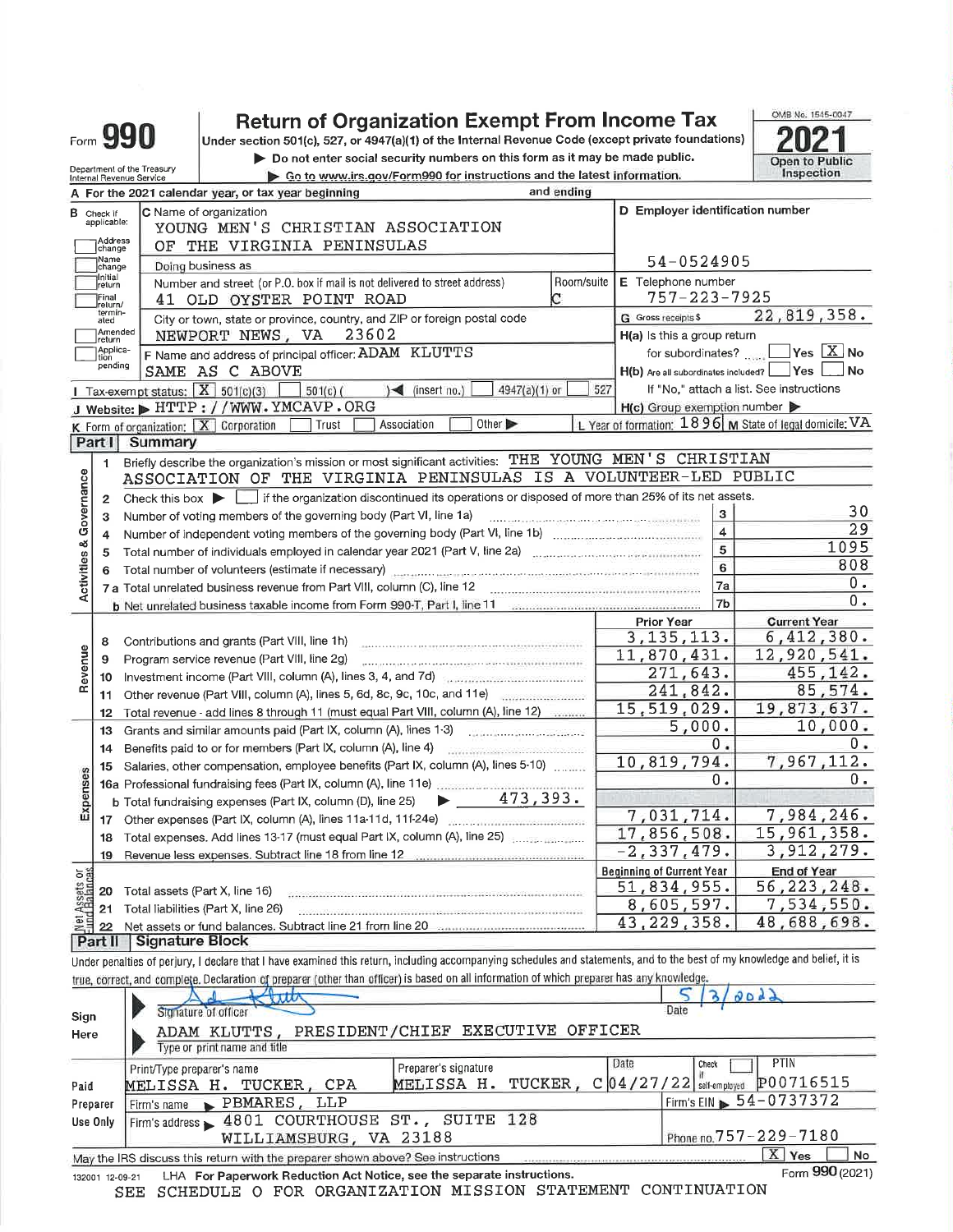|              | YOUNG MEN'S CHRISTIAN ASSOCIATION                                                                                                                               |                      |                                                      |
|--------------|-----------------------------------------------------------------------------------------------------------------------------------------------------------------|----------------------|------------------------------------------------------|
|              | OF THE VIRGINIA PENINSULAS<br>Form 990 (2021)                                                                                                                   | 54-0524905           | Page $2$                                             |
|              | <b>Statement of Program Service Accomplishments</b><br>Part III I                                                                                               |                      |                                                      |
|              | Check if Schedule O contains a response or note to any line in this Part III                                                                                    |                      | $\mathbf{X}$                                         |
| $\mathbf{1}$ | Briefly describe the organization's mission:                                                                                                                    |                      |                                                      |
|              | OUR MISSION IS TO PUT CHRISTIAN PRINCIPLES INTO PRACTICE THROUGH                                                                                                |                      |                                                      |
|              | PROGRAMS THAT BUILD HEALTHY SPIRIT, MIND AND BODY FOR ALL.                                                                                                      | OUR FOCUS            |                                                      |
|              | IS ON YOUTH DEVELOPMENT, HEALTHY LIVING AND SOCIAL RESPONSIBILITY.                                                                                              |                      | WE.                                                  |
|              | HELP KIDS SUCCEED, PREPARE TEENS FOR LIFE, PREVENT DROWNING, AND HELP                                                                                           |                      |                                                      |
| $\mathbf{2}$ | Did the organization undertake any significant program services during the year which were not listed on the                                                    |                      | $Yes \ \boxed{X}$ No                                 |
|              | prior Form 990 or 990-EZ?                                                                                                                                       |                      |                                                      |
| 3            | If "Yes," describe these new services on Schedule O.                                                                                                            |                      | $\overline{\mathsf{Yes}}$ $\overline{\mathsf{X}}$ No |
|              | Did the organization cease conducting, or make significant changes in how it conducts, any program services?<br>If "Yes," describe these changes on Schedule O. |                      |                                                      |
| 4            | Describe the organization's program service accomplishments for each of its three largest program services, as measured by expenses.                            |                      |                                                      |
|              | Section 501(c)(3) and 501(c)(4) organizations are required to report the amount of grants and allocations to others, the total expenses, and                    |                      |                                                      |
|              | revenue, if any, for each program service reported.                                                                                                             |                      |                                                      |
| 4a           | 9,571,996. including grants of \$<br>(Expenses \$<br>) (Revenue \$<br>(Code:                                                                                    | 7,365,611.           |                                                      |
|              | HEALTHY LIVING: THE YMCA VIEWS HEALTH HOLISTICALLY: A HEALTHY PERSON                                                                                            |                      |                                                      |
|              | HAS UNITY OF BODY, MIND, AND SPIRIT. THE YMCA HAS IDENTIFIED                                                                                                    | THE                  |                                                      |
|              | GROWING NATIONAL OBESITY RATES IN THIS COUNTRY AS A CRITICAL SOCIAL                                                                                             |                      |                                                      |
|              | ISSUE THAT MUST BE ADDRESSED AND OUR HEALTH AND WELL-BEING PROGRAMS ARE                                                                                         |                      |                                                      |
|              | DESIGNED TO HELP PEOPLE DEVELOP NEW SKILLS AND GROW IN SPIRIT MIND AND                                                                                          |                      |                                                      |
|              | BODY BY SETTING REALISTIC GOALS FOR SELF-IMPROVEMENT AND DISEASE                                                                                                |                      |                                                      |
|              | PREVENTION THROUGH AN ACTIVE LIFESTYLE, PROPER NUTRITION, STRESS                                                                                                |                      |                                                      |
|              | MANAGEMENT, AND HEALTH EDUCATION. YMCA PROGRAMS PROMOTE INTERACTION,                                                                                            |                      |                                                      |
|              | TEAMWORK, AND THE DEVELOPMENT OF MORAL AND ETHICAL BEHAVIOR, SOCIAL                                                                                             |                      |                                                      |
|              | SKILLS, AND SELF-ESTEEM. WE SERVE ALL AGES, ABILITIES, RACES,                                                                                                   |                      |                                                      |
|              | NATIONALITIES, AND RELIGIONS AND PROVIDE FINANCIAL ASSISTANCE TO THOSE                                                                                          |                      |                                                      |
|              | WHO NEED IT. THE FAMILIAR YMCA TRIANGLE EMPHASIZES THE ONENESS OF                                                                                               |                      |                                                      |
| 4b           | 3,539,373.                                                                                                                                                      | 5,321,847.           |                                                      |
|              | including grants of \$<br>(Code:<br>(Expenses \$<br>) (Revenue \$<br>YOUTH DEVELOPMENT: STRENGTHENING FAMILIES AND MEETING THE NEEDS OF                         |                      |                                                      |
|              | CHILDREN HAVE ALWAYS BEEN CENTRAL TO THE YMCA'S MISSION OF BUILDING A                                                                                           |                      |                                                      |
|              | HEALTHY SPIRIT, MIND, AND BODY FOR ALL.<br>THE CENTRAL FOCUS OF ALL YMCA                                                                                        |                      |                                                      |
|              | PRESCHOOL AND SCHOOL-AGED CHILDCARE PROGRAMS IS                                                                                                                 | TO FOSTER GROWTH AND |                                                      |
|              | DEVELOPMENT, NOT ONLY IN CHILDREN BUT ALSO IN THEIR PARENTS AND                                                                                                 |                      |                                                      |
|              | FAMILIES. ACCORDINGLY, PARENTS PLAY AN IMPORTANT ROLE IN POLICY AND                                                                                             |                      |                                                      |
|              | PROGRAM DECISIONS. YMCA CHILDCARE CURRICULA HELP CHILDREN DEVELOP MORAL                                                                                         |                      |                                                      |
|              | AND ETHICAL BEHAVIOR, SELF-ESTEEM, AND LEADERSHIP. Y CHILDCARE ALLOWS                                                                                           |                      |                                                      |
|              | PARENTS TO REMAIN GAINFULLY EMPLOYED, KNOWING THAT THEIR CHILDREN ARE                                                                                           |                      |                                                      |
|              | THRIVING IN A SAFE, SUPPORTIVE ENVIRONMENT. YMCA FINANCIAL ASSISTANCE                                                                                           |                      |                                                      |
|              | POLICIES HELP ENSURE THAT THE YMCA IS A PLACE WHERE CHILDREN OF ALL                                                                                             |                      |                                                      |
|              | ECONOMIC LEVELS, FROM THE AFFLUENT TO THE DISADVANTAGED, RECEIVE THE                                                                                            |                      |                                                      |
|              | 340, 191. including grants of \$ 10, 000. ) (Revenue \$<br><b>4c</b> (Code: ) (Expenses \$                                                                      |                      | 274, 377.                                            |
|              | SOCIAL RESPONSIBILITY: THE YMCA IS MORE THAN THE FOUR WALLS OF OUR                                                                                              |                      |                                                      |
|              | WE ARE PARTNERS IN STRENGTHENING FAMILIES AND COMMUNITIES<br>FACILITIES.                                                                                        |                      |                                                      |
|              | FOR MEMBERS AND NON-MEMBERS ALIKE. OUR YMCA PROMOTES COMMUNITY                                                                                                  |                      |                                                      |
|              | DEVELOPMENT THROUGH A SERIES OF PROGRAMS DESIGNED TO WORK WITH THE                                                                                              |                      |                                                      |
|              | DISADVANTAGED, HEALTH AND SOCIAL DEPARTMENTS, PUBLIC SCHOOL SYSTEMS,                                                                                            |                      |                                                      |
|              | AND MANY OTHERS. WE HAVE COMMUNITY PARTNERSHIPS WITH AGENCIES SUCH AS                                                                                           |                      |                                                      |
|              | ROTARY, KIWANIS, HOSPITALS, AND LOCAL MUNICIPALITIES. WE BELIEVE THAT                                                                                           |                      |                                                      |
|              | OUR ROLE IN STIMULATING VOLUNTEERISM, TRAINING VOLUNTEER LEADERS, AND                                                                                           |                      |                                                      |
|              | PROVIDING VEHICLES FOR CHARITABLE WORK ADDRESSES AN IMPORTANT SOCIAL                                                                                            |                      |                                                      |
|              | NEED. OF OUR OVER 39,00 MEMBERS, 47.51% ARE FAMILIES; OVER 14,000 ARE                                                                                           |                      |                                                      |
|              | YOUTH; AND 21.98% RECEIVE FINANCIAL ASSISTANCE FOR MEMBERSHIP,                                                                                                  |                      |                                                      |
|              | CHILDCARE, AND PROGRAMS VALUED AT \$1,561,056. IN ADDITION, WE TOUCHED                                                                                          |                      |                                                      |
|              | 4d Other program services (Describe on Schedule O.)                                                                                                             |                      |                                                      |
|              |                                                                                                                                                                 |                      |                                                      |
|              | (Expenses \$<br>including grants of \$<br>(Revenue \$<br>13,451,560.<br>4e Total program service expenses $\blacktriangleright$                                 |                      |                                                      |
|              |                                                                                                                                                                 |                      | Form 990 (2021)                                      |
|              | SEE SCHEDULE O FOR CONTINUATION(S)<br>132002 12-09-21                                                                                                           |                      |                                                      |
|              | 2                                                                                                                                                               |                      |                                                      |
|              |                                                                                                                                                                 |                      |                                                      |

| 18040427 758849 50267 |  |
|-----------------------|--|
|                       |  |

71 2021.03040 YOUNG MEN'S CHRISTIAN ASS 502671\_1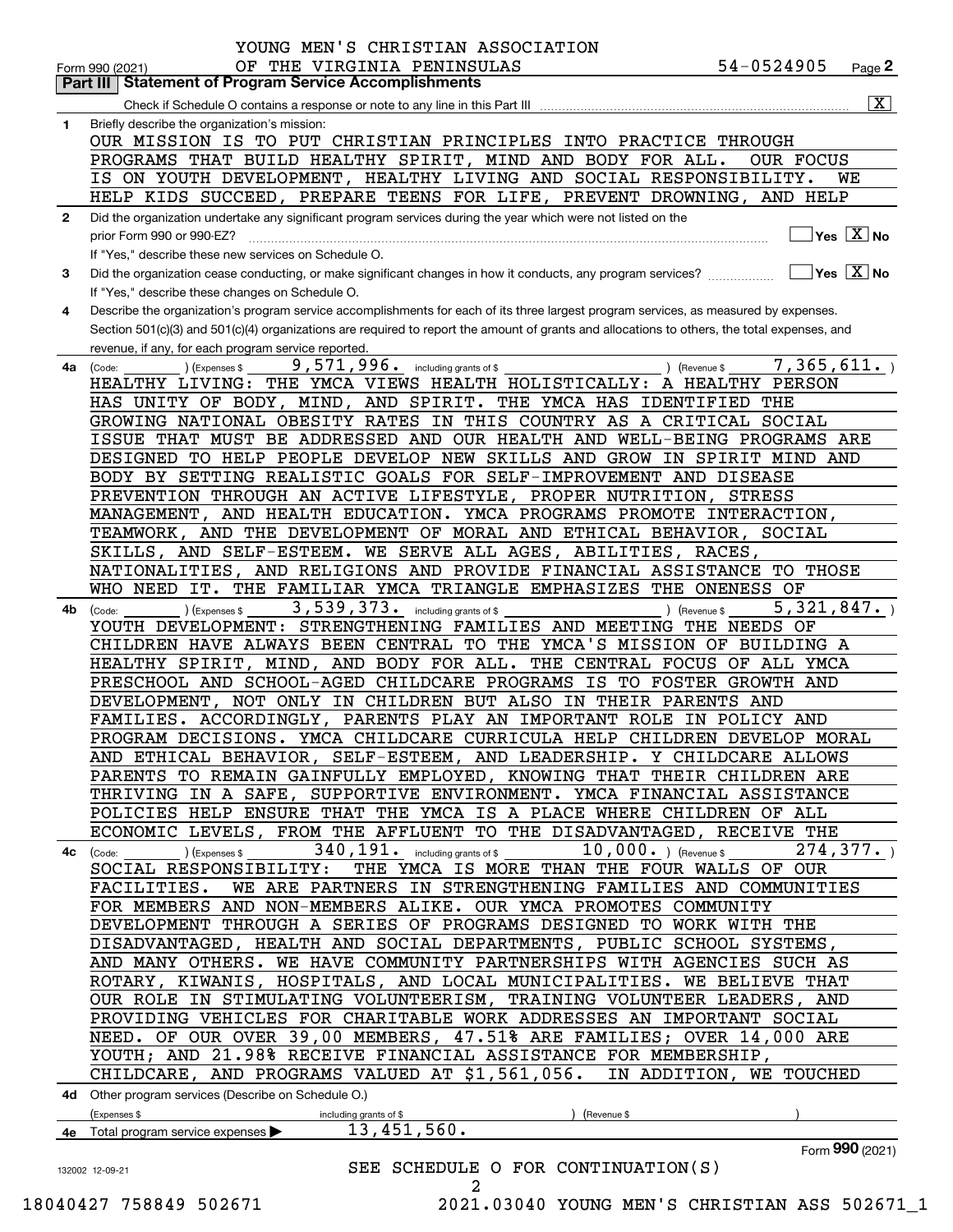YOUNG MEN'S CHRISTIAN ASSOCIATION

|     |                                                                                                                                       |                 | Yes   No                |                 |
|-----|---------------------------------------------------------------------------------------------------------------------------------------|-----------------|-------------------------|-----------------|
| 1.  | Is the organization described in section $501(c)(3)$ or $4947(a)(1)$ (other than a private foundation)?                               |                 |                         |                 |
|     |                                                                                                                                       | 1.              | X                       |                 |
| 2   |                                                                                                                                       | $\overline{2}$  | $\overline{\mathbf{x}}$ |                 |
| 3   | Did the organization engage in direct or indirect political campaign activities on behalf of or in opposition to candidates for       |                 |                         |                 |
|     |                                                                                                                                       | 3               |                         | x               |
| 4   | Section 501(c)(3) organizations. Did the organization engage in lobbying activities, or have a section 501(h) election in effect      |                 |                         |                 |
|     |                                                                                                                                       | 4               | X                       |                 |
| 5   | Is the organization a section 501(c)(4), 501(c)(5), or 501(c)(6) organization that receives membership dues, assessments, or          |                 |                         |                 |
|     |                                                                                                                                       | 5               |                         | x               |
| 6   | Did the organization maintain any donor advised funds or any similar funds or accounts for which donors have the right to             |                 |                         |                 |
|     | provide advice on the distribution or investment of amounts in such funds or accounts? If "Yes," complete Schedule D, Part I          | 6               |                         | X               |
| 7   | Did the organization receive or hold a conservation easement, including easements to preserve open space,                             |                 |                         |                 |
|     |                                                                                                                                       | $\overline{7}$  |                         | X               |
| 8   | Did the organization maintain collections of works of art, historical treasures, or other similar assets? If "Yes," complete          |                 |                         |                 |
|     |                                                                                                                                       | 8               |                         | X               |
| 9   | Did the organization report an amount in Part X, line 21, for escrow or custodial account liability, serve as a custodian for         |                 |                         |                 |
|     | amounts not listed in Part X; or provide credit counseling, debt management, credit repair, or debt negotiation services?             |                 |                         | х               |
|     |                                                                                                                                       | 9               |                         |                 |
| 10  | Did the organization, directly or through a related organization, hold assets in donor-restricted endowments                          |                 | X                       |                 |
|     |                                                                                                                                       | 10              |                         |                 |
| 11  | If the organization's answer to any of the following questions is "Yes," then complete Schedule D, Parts VI, VII, VIII, IX, or X,     |                 |                         |                 |
|     | as applicable.                                                                                                                        |                 |                         |                 |
| a   | Did the organization report an amount for land, buildings, and equipment in Part X, line 10? If "Yes." complete Schedule D.           | 11a             | $\mathbf X$             |                 |
|     | <b>b</b> Did the organization report an amount for investments - other securities in Part X, line 12, that is 5% or more of its total |                 |                         |                 |
|     |                                                                                                                                       | 11 <sub>b</sub> |                         | X               |
| c   | Did the organization report an amount for investments - program related in Part X, line 13, that is 5% or more of its total           |                 |                         |                 |
|     |                                                                                                                                       | 11c             |                         | х               |
|     | d Did the organization report an amount for other assets in Part X, line 15, that is 5% or more of its total assets reported in       |                 |                         |                 |
|     |                                                                                                                                       | 11d             |                         | X               |
|     | Did the organization report an amount for other liabilities in Part X, line 25? If "Yes," complete Schedule D, Part X                 | 11e             | X                       |                 |
| f   | Did the organization's separate or consolidated financial statements for the tax year include a footnote that addresses               |                 |                         |                 |
|     | the organization's liability for uncertain tax positions under FIN 48 (ASC 740)? If "Yes," complete Schedule D, Part X                | 11f             | X                       |                 |
|     | 12a Did the organization obtain separate, independent audited financial statements for the tax year? If "Yes," complete               |                 |                         |                 |
|     |                                                                                                                                       | 12a             | X                       |                 |
|     | <b>b</b> Was the organization included in consolidated, independent audited financial statements for the tax year?                    |                 |                         |                 |
|     | If "Yes," and if the organization answered "No" to line 12a, then completing Schedule D, Parts XI and XII is optional                 | 12b             |                         | 4               |
| 13  |                                                                                                                                       | 13              |                         | X               |
| 14a | Did the organization maintain an office, employees, or agents outside of the United States?                                           | 14a             |                         | X               |
| b   | Did the organization have aggregate revenues or expenses of more than \$10,000 from grantmaking, fundraising, business,               |                 |                         |                 |
|     | investment, and program service activities outside the United States, or aggregate foreign investments valued at \$100,000            |                 |                         |                 |
|     |                                                                                                                                       | 14b             |                         | X               |
| 15  | Did the organization report on Part IX, column (A), line 3, more than \$5,000 of grants or other assistance to or for any             |                 |                         |                 |
|     |                                                                                                                                       | 15              |                         | X               |
| 16  | Did the organization report on Part IX, column (A), line 3, more than \$5,000 of aggregate grants or other assistance to              |                 |                         |                 |
|     |                                                                                                                                       | 16              |                         | X               |
| 17  | Did the organization report a total of more than \$15,000 of expenses for professional fundraising services on Part IX,               |                 |                         |                 |
|     |                                                                                                                                       | 17              |                         | X               |
| 18  | Did the organization report more than \$15,000 total of fundraising event gross income and contributions on Part VIII, lines          |                 |                         |                 |
|     |                                                                                                                                       | 18              | х                       |                 |
| 19  | Did the organization report more than \$15,000 of gross income from gaming activities on Part VIII, line 9a? If "Yes."                |                 |                         |                 |
|     |                                                                                                                                       | 19              |                         | x               |
|     |                                                                                                                                       | 20a             |                         | $\mathbf X$     |
|     | <b>b</b> If "Yes" to line 20a, did the organization attach a copy of its audited financial statements to this return?                 | 20 <sub>b</sub> |                         |                 |
| 21  | Did the organization report more than \$5,000 of grants or other assistance to any domestic organization or                           |                 |                         |                 |
|     |                                                                                                                                       | 21              |                         | x               |
|     | 132003 12-09-21                                                                                                                       |                 |                         | Form 990 (2021) |

132003 12-09-21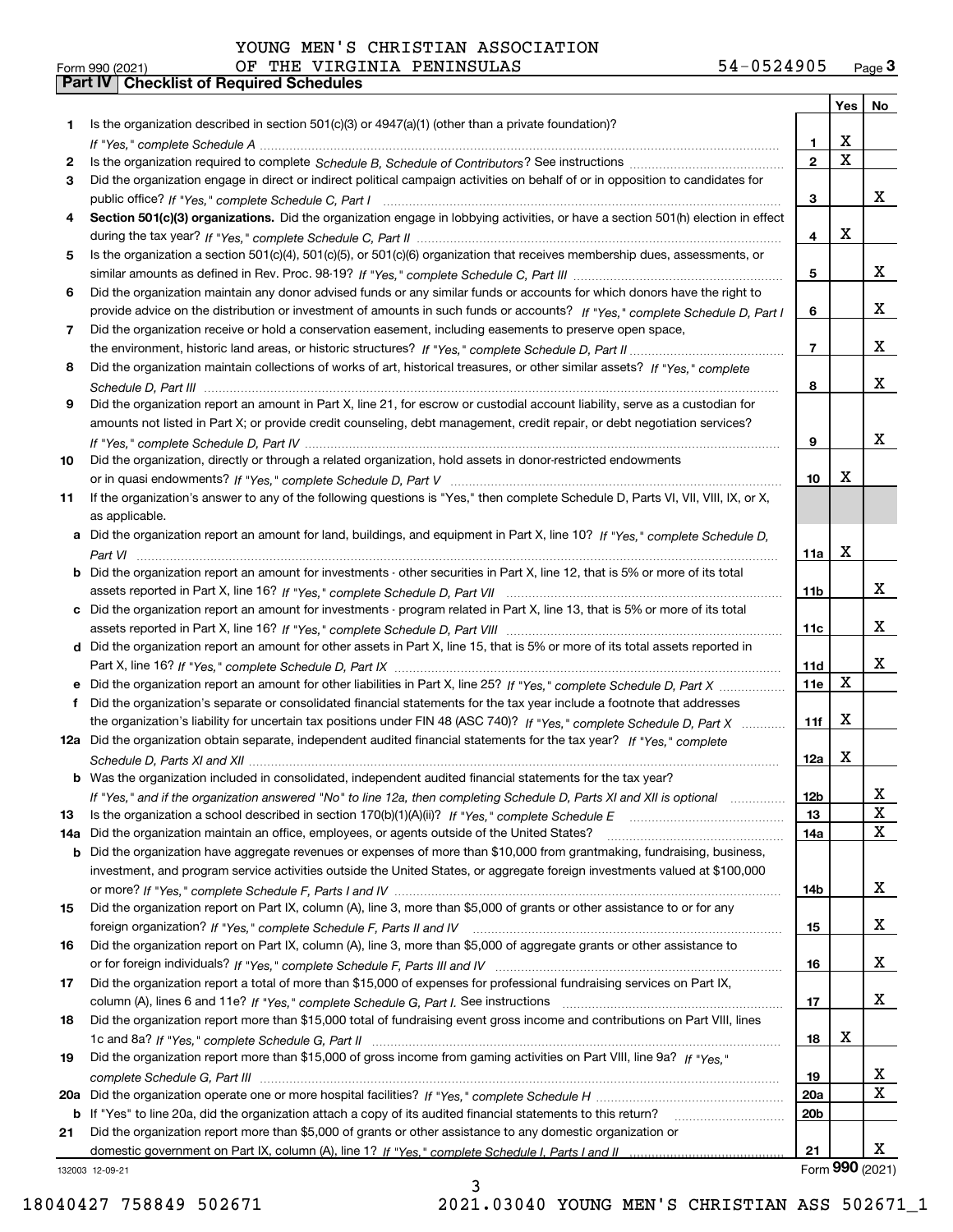|  |  | YOUNG MEN'S CHRISTIAN ASSOCIATION |
|--|--|-----------------------------------|
|  |  |                                   |

*(continued)*

|               |                                                                                                                              |     | Yes | No              |
|---------------|------------------------------------------------------------------------------------------------------------------------------|-----|-----|-----------------|
| 22            | Did the organization report more than \$5,000 of grants or other assistance to or for domestic individuals on                |     |     |                 |
|               |                                                                                                                              | 22  | X   |                 |
| 23            | Did the organization answer "Yes" to Part VII, Section A, line 3, 4, or 5, about compensation of the organization's current  |     |     |                 |
|               | and former officers, directors, trustees, key employees, and highest compensated employees? If "Yes," complete               |     |     |                 |
|               |                                                                                                                              | 23  | x   |                 |
|               | 24a Did the organization have a tax-exempt bond issue with an outstanding principal amount of more than \$100,000 as of the  |     |     |                 |
|               | last day of the year, that was issued after December 31, 2002? If "Yes," answer lines 24b through 24d and complete           |     |     |                 |
|               |                                                                                                                              | 24a | x   |                 |
|               | b Did the organization invest any proceeds of tax-exempt bonds beyond a temporary period exception?                          | 24b |     | X               |
|               | c Did the organization maintain an escrow account other than a refunding escrow at any time during the year to defease       |     |     |                 |
|               | any tax-exempt bonds?                                                                                                        | 24с |     | x               |
|               | d Did the organization act as an "on behalf of" issuer for bonds outstanding at any time during the year?                    | 24d |     | $\mathbf X$     |
|               | 25a Section 501(c)(3), 501(c)(4), and 501(c)(29) organizations. Did the organization engage in an excess benefit             |     |     |                 |
|               |                                                                                                                              | 25a |     | x               |
|               | b Is the organization aware that it engaged in an excess benefit transaction with a disqualified person in a prior year, and |     |     |                 |
|               | that the transaction has not been reported on any of the organization's prior Forms 990 or 990-EZ? If "Yes." complete        |     |     |                 |
|               | Schedule L, Part I                                                                                                           | 25b |     | x               |
| 26            | Did the organization report any amount on Part X, line 5 or 22, for receivables from or payables to any current              |     |     |                 |
|               | or former officer, director, trustee, key employee, creator or founder, substantial contributor, or 35%                      |     |     |                 |
|               |                                                                                                                              | 26  |     | x               |
| 27            | Did the organization provide a grant or other assistance to any current or former officer, director, trustee, key employee,  |     |     |                 |
|               | creator or founder, substantial contributor or employee thereof, a grant selection committee member, or to a 35% controlled  |     |     |                 |
|               | entity (including an employee thereof) or family member of any of these persons? If "Yes," complete Schedule L, Part III     | 27  |     | х               |
| 28            | Was the organization a party to a business transaction with one of the following parties (see the Schedule L, Part IV,       |     |     |                 |
|               | instructions for applicable filing thresholds, conditions, and exceptions):                                                  |     |     |                 |
|               | a A current or former officer, director, trustee, key employee, creator or founder, or substantial contributor? If           |     |     |                 |
|               |                                                                                                                              | 28a | x   |                 |
|               |                                                                                                                              | 28b |     | X               |
|               | c A 35% controlled entity of one or more individuals and/or organizations described in line 28a or 28b? If                   |     |     |                 |
|               |                                                                                                                              | 28c |     | x               |
| 29            |                                                                                                                              | 29  | Χ   |                 |
| 30            | Did the organization receive contributions of art, historical treasures, or other similar assets, or qualified conservation  |     |     |                 |
|               |                                                                                                                              | 30  |     | x               |
| 31            | Did the organization liquidate, terminate, or dissolve and cease operations? If "Yes," complete Schedule N, Part I           | 31  |     | X               |
| 32            | Did the organization sell, exchange, dispose of, or transfer more than 25% of its net assets? If "Yes," complete             |     |     |                 |
|               | Schedule N, Part II                                                                                                          | 32  |     | x               |
| 33            | Did the organization own 100% of an entity disregarded as separate from the organization under Regulations                   |     |     |                 |
|               |                                                                                                                              | 33  |     | X               |
| 34            | Was the organization related to any tax-exempt or taxable entity? If "Yes," complete Schedule R, Part II, III, or IV, and    |     |     |                 |
|               |                                                                                                                              | 34  |     | x               |
|               | 35a Did the organization have a controlled entity within the meaning of section 512(b)(13)?                                  | 35a |     | X               |
|               | b If "Yes" to line 35a, did the organization receive any payment from or engage in any transaction with a controlled entity  |     |     |                 |
|               |                                                                                                                              | 35b |     |                 |
| 36            | Section 501(c)(3) organizations. Did the organization make any transfers to an exempt non-charitable related organization?   |     |     |                 |
|               |                                                                                                                              | 36  |     | x               |
| 37            | Did the organization conduct more than 5% of its activities through an entity that is not a related organization             |     |     |                 |
|               | and that is treated as a partnership for federal income tax purposes? If "Yes," complete Schedule R, Part VI                 | 37  |     | x               |
| 38            | Did the organization complete Schedule O and provide explanations on Schedule O for Part VI, lines 11b and 19?               |     |     |                 |
|               | Note: All Form 990 filers are required to complete Schedule O                                                                | 38  | X   |                 |
| <b>Part V</b> | <b>Statements Regarding Other IRS Filings and Tax Compliance</b>                                                             |     |     |                 |
|               | Check if Schedule O contains a response or note to any line in this Part V                                                   |     |     |                 |
|               |                                                                                                                              |     | Yes | No              |
|               | 34<br>1a<br>1a Enter the number reported in box 3 of Form 1096. Enter -0- if not applicable                                  |     |     |                 |
|               | 0<br><b>b</b> Enter the number of Forms W-2G included on line 1a. Enter -0- if not applicable <i>manumumum</i><br>1b         |     |     |                 |
|               | c Did the organization comply with backup withholding rules for reportable payments to vendors and reportable gaming         |     |     |                 |
|               | (gambling) winnings to prize winners?                                                                                        | 1c  | х   |                 |
|               | 132004 12-09-21                                                                                                              |     |     | Form 990 (2021) |
|               |                                                                                                                              |     |     |                 |

18040427 758849 502671 2021.03040 YOUNG MEN'S CHRISTIAN ASS 502671\_1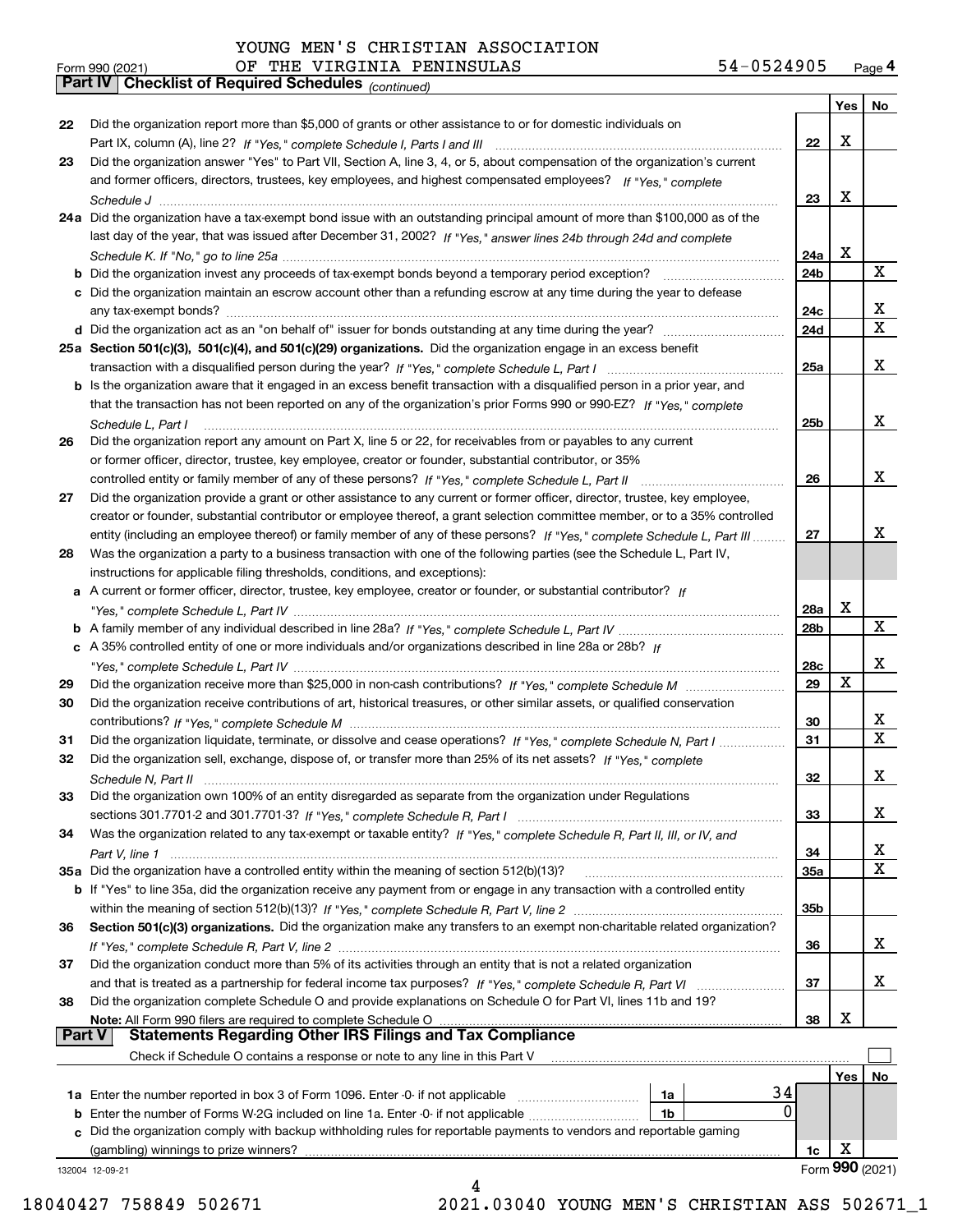| YOUNG MEN'S CHRISTIAN ASSOCIATION |  |  |  |  |
|-----------------------------------|--|--|--|--|
|-----------------------------------|--|--|--|--|

| ran v | Statements Regarding Other IRS Fillings and Tax Compilance $_{(continued)}$                                                                                                                |     |     |                 |  |
|-------|--------------------------------------------------------------------------------------------------------------------------------------------------------------------------------------------|-----|-----|-----------------|--|
|       |                                                                                                                                                                                            |     | Yes | No              |  |
|       | 2a Enter the number of employees reported on Form W-3, Transmittal of Wage and Tax Statements,<br>1095                                                                                     |     |     |                 |  |
|       | 2a<br>filed for the calendar year ending with or within the year covered by this return <i>manumumumum</i>                                                                                 |     | X   |                 |  |
|       |                                                                                                                                                                                            | 2b  |     |                 |  |
|       | 3a Did the organization have unrelated business gross income of \$1,000 or more during the year?                                                                                           | За  |     | х               |  |
| b     |                                                                                                                                                                                            | 3b  |     |                 |  |
|       | 4a At any time during the calendar year, did the organization have an interest in, or a signature or other authority over, a                                                               |     |     |                 |  |
|       |                                                                                                                                                                                            | 4a  |     | х               |  |
|       | <b>b</b> If "Yes," enter the name of the foreign country $\triangleright$                                                                                                                  |     |     |                 |  |
|       | See instructions for filing requirements for FinCEN Form 114, Report of Foreign Bank and Financial Accounts (FBAR).                                                                        |     |     |                 |  |
|       |                                                                                                                                                                                            | 5a  |     | х               |  |
| b     |                                                                                                                                                                                            | 5b  |     | Х               |  |
| с     |                                                                                                                                                                                            | 5c  |     |                 |  |
|       | 6a Does the organization have annual gross receipts that are normally greater than \$100,000, and did the organization solicit                                                             |     |     |                 |  |
|       | any contributions that were not tax deductible as charitable contributions?                                                                                                                | 6a  | х   |                 |  |
|       | <b>b</b> If "Yes," did the organization include with every solicitation an express statement that such contributions or gifts                                                              |     |     |                 |  |
|       | were not tax deductible?                                                                                                                                                                   | 6b  | х   |                 |  |
| 7     | Organizations that may receive deductible contributions under section 170(c).                                                                                                              |     |     |                 |  |
| а     | Did the organization receive a payment in excess of \$75 made partly as a contribution and partly for goods and services provided to the payor?                                            | 7a  |     | х               |  |
| b     | If "Yes," did the organization notify the donor of the value of the goods or services provided?                                                                                            | 7b  |     |                 |  |
|       | c Did the organization sell, exchange, or otherwise dispose of tangible personal property for which it was required                                                                        |     |     |                 |  |
|       | to file Form 8282?                                                                                                                                                                         | 7c  |     | х               |  |
|       | 7d<br>d If "Yes," indicate the number of Forms 8282 filed during the year                                                                                                                  |     |     |                 |  |
| е     | Did the organization receive any funds, directly or indirectly, to pay premiums on a personal benefit contract?                                                                            | 7e  |     | х<br>Х          |  |
| f     | Did the organization, during the year, pay premiums, directly or indirectly, on a personal benefit contract?                                                                               | 7f  |     |                 |  |
| g     | If the organization received a contribution of qualified intellectual property, did the organization file Form 8899 as required?                                                           | 7g  |     |                 |  |
| h.    | If the organization received a contribution of cars, boats, airplanes, or other vehicles, did the organization file a Form 1098-C?                                                         | 7h  |     |                 |  |
| 8     | Sponsoring organizations maintaining donor advised funds. Did a donor advised fund maintained by the<br>sponsoring organization have excess business holdings at any time during the year? | 8   |     |                 |  |
| 9     | Sponsoring organizations maintaining donor advised funds.                                                                                                                                  |     |     |                 |  |
| а     | Did the sponsoring organization make any taxable distributions under section 4966?                                                                                                         | 9а  |     |                 |  |
| b     | Did the sponsoring organization make a distribution to a donor, donor advisor, or related person?                                                                                          | 9b  |     |                 |  |
| 10    | Section 501(c)(7) organizations. Enter:                                                                                                                                                    |     |     |                 |  |
| а     | 10a                                                                                                                                                                                        |     |     |                 |  |
| b     | Gross receipts, included on Form 990, Part VIII, line 12, for public use of club facilities<br>10 <sub>b</sub>                                                                             |     |     |                 |  |
| 11.   | Section 501(c)(12) organizations. Enter:                                                                                                                                                   |     |     |                 |  |
|       | 11a                                                                                                                                                                                        |     |     |                 |  |
| b     | Gross income from other sources. (Do not net amounts due or paid to other sources against                                                                                                  |     |     |                 |  |
|       | 11b                                                                                                                                                                                        |     |     |                 |  |
|       | 12a Section 4947(a)(1) non-exempt charitable trusts. Is the organization filing Form 990 in lieu of Form 1041?                                                                             | 12a |     |                 |  |
|       | 12b<br><b>b</b> If "Yes," enter the amount of tax-exempt interest received or accrued during the year                                                                                      |     |     |                 |  |
| 13    | Section 501(c)(29) qualified nonprofit health insurance issuers.                                                                                                                           |     |     |                 |  |
|       | a Is the organization licensed to issue qualified health plans in more than one state?                                                                                                     | 13a |     |                 |  |
|       | Note: See the instructions for additional information the organization must report on Schedule O.                                                                                          |     |     |                 |  |
|       | <b>b</b> Enter the amount of reserves the organization is required to maintain by the states in which the                                                                                  |     |     |                 |  |
|       | 13b                                                                                                                                                                                        |     |     |                 |  |
|       | 13с                                                                                                                                                                                        | 14a |     | х               |  |
| 14a   | Did the organization receive any payments for indoor tanning services during the tax year?                                                                                                 | 14b |     |                 |  |
| 15    | Is the organization subject to the section 4960 tax on payment(s) of more than \$1,000,000 in remuneration or                                                                              |     |     |                 |  |
|       |                                                                                                                                                                                            | 15  |     | х               |  |
|       | If "Yes," see the instructions and file Form 4720, Schedule N.                                                                                                                             |     |     |                 |  |
| 16    | Is the organization an educational institution subject to the section 4968 excise tax on net investment income?                                                                            | 16  |     | х               |  |
|       | If "Yes," complete Form 4720, Schedule O.                                                                                                                                                  |     |     |                 |  |
| 17    | Section 501(c)(21) organizations. Did the trust, any disqualified person, or mine operator engage in any                                                                                   |     |     |                 |  |
|       | activities that would result in the imposition of an excise tax under section 4951, 4952 or 4953?                                                                                          | 17  |     |                 |  |
|       | If "Yes," complete Form 6069.                                                                                                                                                              |     |     |                 |  |
|       | 5<br>132005 12-09-21                                                                                                                                                                       |     |     | Form 990 (2021) |  |

2021.03040 YOUNG MEN'S CHRISTIAN ASS 502671\_1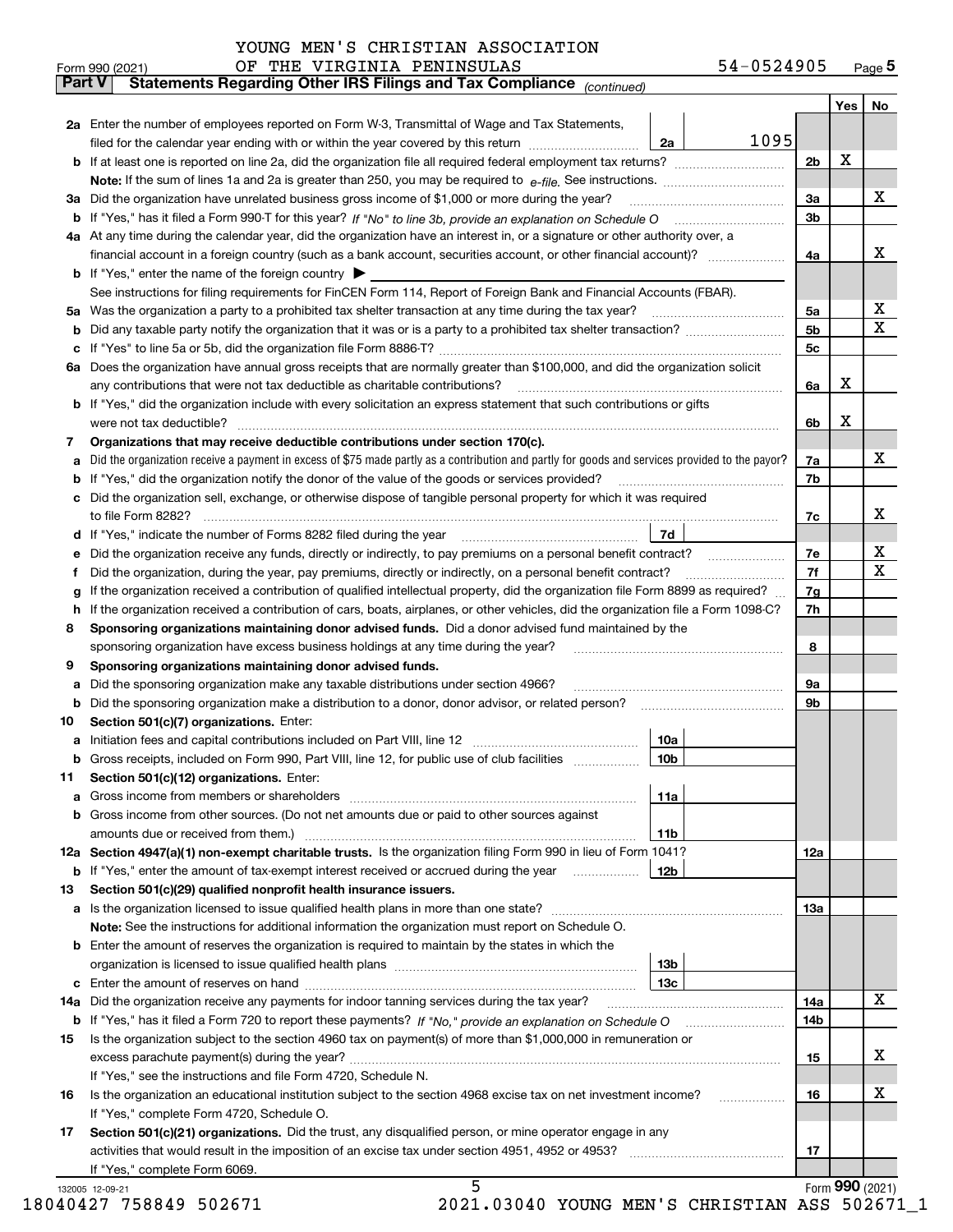### YOUNG MEN'S CHRISTIAN ASSOCIATION

**Yes No 1a1b1a** Enter the number of voting members of the governing body at the end of the tax year **234567a** Did the organization have members, stockholders, or other persons who had the power to elect or appoint one or **89b** Enter the number of voting members included on line 1a, above, who are independent  $\ldots$ **234567a7b8a8b9b** Are any governance decisions of the organization reserved to (or subject to approval by) members, stockholders, or **a**The governing body? ~~~~~~~~~~~~~~~~~~~~~~~~~~~~~~~~~~~~~~~~~~~~~~~~~~~**b** Each committee with authority to act on behalf of the governing body? **Yes No 10 a** Did the organization have local chapters, branches, or affiliates? ~~~~~~~~~~~~~~~~~~~~~~~~~~~~~~ **11a** Has the organization provided a complete copy of this Form 990 to all members of its governing body before filing the form? **b** If "Yes," did the organization have written policies and procedures governing the activities of such chapters, affiliates, **10a10b11a12a12b12c131415a15b16a16bb** Describe on Schedule O the process, if any, used by the organization to review this Form 990. **12a** *If "No," go to line 13* Did the organization have a written conflict of interest policy? ~~~~~~~~~~~~~~~~~~~~~ **b** Were officers, directors, or trustees, and key employees required to disclose annually interests that could give rise to conflicts? **c** Did the organization regularly and consistently monitor and enforce compliance with the policy? If "Yes," describe **131415a**The organization's CEO, Executive Director, or top management official **b16a** Did the organization invest in, contribute assets to, or participate in a joint venture or similar arrangement with a **b** If "Yes," did the organization follow a written policy or procedure requiring the organization to evaluate its participation **17181920**orm 990 (2021) OF THE VIRGINIA PENINSULAS 54-0524905 <sub>Page</sub> 6<br>**Part VI Governance, Management, and Disclosure.** <sub>For each "Yes" response to lines 2 through 7b below, and for a "No" res</sub> *to line 8a, 8b, or 10b below, describe the circumstances, processes, or changes on Schedule O. See instructions. If "Yes," provide the names and addresses on Schedule O* organization's mailing address? **Section B. Policies** <sub>(This Section B requests information about policies not required by the Internal Revenue Code.)</sub> *on Schedule O how this was done* ~~~~~~~~~~~~~~~~~~~~~~~~~~~~~~~~~~~~~~~~~~~~~ *(explain on Schedule O)* If there are material differences in voting rights among members of the governing body, or if the governing body delegated broad authority to an executive committee or similar committee, explain on Schedule O. Did the organization contemporaneously document the meetings held or written actions undertaken during the year by the following: Check if Schedule O contains a response or note to any line in this Part VI Did any officer, director, trustee, or key employee have a family relationship or a business relationship with any other officer, director, trustee, or key employee? ~~~~~~~~~~~~~~~~~~~~~~~~~~~~~~~~~~~~~~~~Did the organization delegate control over management duties customarily performed by or under the direct supervision of officers, directors, trustees, or key employees to a management company or other person? Did the organization make any significant changes to its governing documents since the prior Form 990 was filed? Did the organization become aware during the year of a significant diversion of the organization's assets? Did the organization have members or stockholders? <sub>……………………………………………………………………………</sub>………… more members of the governing body? ~~~~~~~~~~~~~~~~~~~~~~~~~~~~~~~~~~~~~~~~~~persons other than the governing body? Is there any officer, director, trustee, or key employee listed in Part VII, Section A, who cannot be reached at the and branches to ensure their operations are consistent with the organization's exempt purposes? \_\_\_\_\_\_\_\_\_\_\_\_\_\_\_\_\_\_\_\_\_\_\_ Did the organization have a written whistleblower policy? Did the organization have a written document retention and destruction policy? ~~~~~~~~~~~~~~~~~~~~~~Did the process for determining compensation of the following persons include a review and approval by independent persons, comparability data, and contemporaneous substantiation of the deliberation and decision? Other officers or key employees of the organization If "Yes" to line 15a or 15b, describe the process on Schedule O. See instructions. taxable entity during the year? ~~~~~~~~~~~~~~~~~~~~~~~~~~~~~~~~~~~~~~~~~~~~~~ in joint venture arrangements under applicable federal tax law, and take steps to safeguard the organization's exempt status with respect to such arrangements? List the states with which a copy of this Form 990 is required to be filed  $\blacktriangleright\!\textrm{VA}$ Section 6104 requires an organization to make its Forms 1023 (1024 or 1024-A, if applicable), 990, and 990-T (section 501(c)(3)s only) available for public inspection. Indicate how you made these available. Check all that apply. | Another's website Describe on Schedule O whether (and if so, how) the organization made its governing documents, conflict of interest policy, and financial statements available to the public during the tax year. State the name, address, and telephone number of the person who possesses the organization's books and records **Section A. Governing Body and Management Section C. Disclosure**  $\boxed{\text{X}}$  X  $\boxed{\textbf{X}}$  Own website  $\boxed{\phantom{a}}$  Another's website  $\boxed{\textbf{X}}$  Upon request  $\boxed{\phantom{a}}$ 30 29 X X X X X X X X X X X X X X X X X X X X X SANDRA M. DAVOY, CFO - 757-952-2250 41 OLD OYSTER POINT ROAD, SUITE C, NEWPORT NEWS, VA 23602

6

132006 12-09-21

| 18040427 758849 502671 |  |  |  | 2021.03040 YOUNG MEN'S CHRISTIAN ASS 502671 1 |  |  |
|------------------------|--|--|--|-----------------------------------------------|--|--|
|                        |  |  |  |                                               |  |  |

Form (2021) **990**

| Form 990 (2021) |  |  |
|-----------------|--|--|
| $P = 1111$      |  |  |

 $_{\rm Form}$   $_{990}$  (2021) OF THE VIRGINIA PENINSULAS 54-0524905  $_{\rm Page}$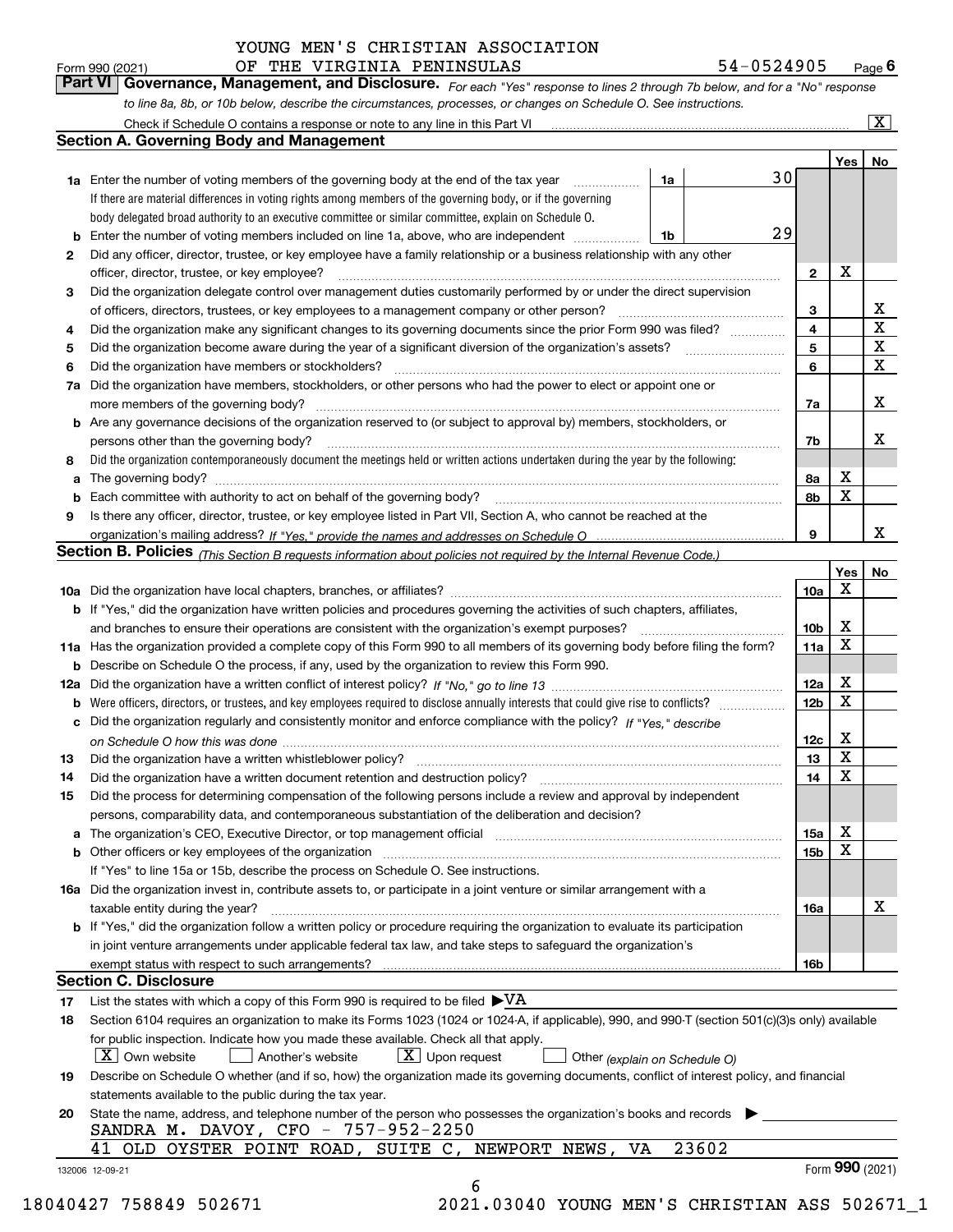$\mathcal{L}^{\text{max}}$ 

#### $_{\rm Form}$   $_{990}$  (2021) OF THE VIRGINIA PENINSULAS 54-0524905  $_{\rm Page}$ **7Part VII Compensation of Officers, Directors, Trustees, Key Employees, Highest Compensated Employees, and Independent Contractors**

Check if Schedule O contains a response or note to any line in this Part VII

**Section A. Officers, Directors, Trustees, Key Employees, and Highest Compensated Employees**

**1a**  Complete this table for all persons required to be listed. Report compensation for the calendar year ending with or within the organization's tax year. **•** List all of the organization's current officers, directors, trustees (whether individuals or organizations), regardless of amount of compensation.

Enter -0- in columns (D), (E), and (F) if no compensation was paid.

 $\bullet$  List all of the organization's  $\sf current$  key employees, if any. See the instructions for definition of "key employee."

**•** List the organization's five current highest compensated employees (other than an officer, director, trustee, or key employee) who received reportable compensation (box 5 of Form W-2, Form 1099-MISC, and/or box 1 of Form 1099-NEC) of more than \$100,000 from the organization and any related organizations.

**•** List all of the organization's former officers, key employees, and highest compensated employees who received more than \$100,000 of reportable compensation from the organization and any related organizations.

**former directors or trustees**  ¥ List all of the organization's that received, in the capacity as a former director or trustee of the organization, more than \$10,000 of reportable compensation from the organization and any related organizations.

See the instructions for the order in which to list the persons above.

Check this box if neither the organization nor any related organization compensated any current officer, director, or trustee.  $\mathcal{L}^{\text{max}}$ 

| (A)                                  | (B)                    |                               |                                                                  |         | (C)          |                                  |        | (D)                 | (E)                              | (F)                      |
|--------------------------------------|------------------------|-------------------------------|------------------------------------------------------------------|---------|--------------|----------------------------------|--------|---------------------|----------------------------------|--------------------------|
| Name and title                       | Average                |                               | (do not check more than one                                      |         | Position     |                                  |        | Reportable          | Reportable                       | Estimated                |
|                                      | hours per              |                               | box, unless person is both an<br>officer and a director/trustee) |         |              |                                  |        | compensation        | compensation                     | amount of                |
|                                      | week                   |                               |                                                                  |         |              |                                  |        | from                | from related                     | other                    |
|                                      | (list any<br>hours for |                               |                                                                  |         |              |                                  |        | the<br>organization | organizations<br>(W-2/1099-MISC/ | compensation<br>from the |
|                                      | related                |                               |                                                                  |         |              |                                  |        | (W-2/1099-MISC/     | 1099-NEC)                        | organization             |
|                                      | organizations          |                               |                                                                  |         |              |                                  |        | 1099-NEC)           |                                  | and related              |
|                                      | below                  | ndividual trustee or director | Institutional trustee                                            |         | Key employee |                                  |        |                     |                                  | organizations            |
|                                      | line)                  |                               |                                                                  | Officer |              | Highest compensated<br> employee | Former |                     |                                  |                          |
| ADAM KLUTTS<br>(1)                   | 40.00                  |                               |                                                                  |         |              |                                  |        |                     |                                  |                          |
| PRESIDENT AND CHIEF EXECUTIVE OFFICE |                        |                               |                                                                  | X       |              |                                  |        | 248,187.            | 0.                               | 34,808.                  |
| (2)<br>SANDRA DAVOY                  | 40.00                  |                               |                                                                  |         |              |                                  |        |                     |                                  |                          |
| SVP/CHIEF FINANCIAL OFFICER          |                        |                               |                                                                  | X       |              |                                  |        | 140,420.            | 0.                               | 14,078.                  |
| RALPH FEREBEE<br>(3)                 | 40.00                  |                               |                                                                  |         |              |                                  |        |                     |                                  |                          |
| SVP/CHIEF STRATEGY OFFICER           |                        |                               |                                                                  | X       |              |                                  |        | 119,010.            | 0.                               | 28,970.                  |
| DAVETTA RINEHART<br>(4)              | 40.00                  |                               |                                                                  |         |              |                                  |        |                     |                                  |                          |
| SVP/CHIEF HUMAN RESOURCES OFFICER    |                        |                               |                                                                  | X       |              |                                  |        | 120,489.            | 0.                               | 20,524.                  |
| ROSABETH KISSMAN<br>(5)              | 40.00                  |                               |                                                                  |         |              |                                  |        |                     |                                  |                          |
| VP OF OPERATIONS/CENTERS             |                        |                               |                                                                  |         |              | X                                |        | 101,668.            | 0.                               | 18,478.                  |
| STACIA ROETH<br>(6)                  | 40.00                  |                               |                                                                  |         |              |                                  |        |                     |                                  |                          |
| SVP/CHIEF OPERATING OFFICER (LEFT IN |                        |                               |                                                                  | х       |              |                                  |        | 104,767.            | 0.                               | 14,471.                  |
| RACHAEL SCHRINEL<br>(7)              | 40.00                  |                               |                                                                  |         |              |                                  |        |                     |                                  |                          |
| SVP/CHIEF DEVELOPMENT OFFICER        |                        |                               |                                                                  | X       |              |                                  |        | 97,362.             | 0.                               | 9,378.                   |
| THOMAS TINGLE<br>(8)                 | 1.00                   |                               |                                                                  |         |              |                                  |        |                     |                                  |                          |
| CHAIR                                |                        | $\mathbf X$                   |                                                                  | X       |              |                                  |        | 0.                  | 0.                               | 0.                       |
| PETER DIAKUN<br>(9)                  | 1.00                   |                               |                                                                  |         |              |                                  |        |                     |                                  |                          |
| VICE CHAIR                           |                        | $\mathbf X$                   |                                                                  | X       |              |                                  |        | 0.                  | 0.                               | 0.                       |
| (10) LAMONTE WILLIAMS                | 1.00                   |                               |                                                                  |         |              |                                  |        |                     |                                  |                          |
| <b>TREASURER</b>                     |                        | $\overline{\text{X}}$         |                                                                  | X       |              |                                  |        | 0.                  | 0.                               | $0_{.}$                  |
| (11) NHU YEARGIN                     | 1.00                   |                               |                                                                  |         |              |                                  |        |                     |                                  |                          |
| SECRETARY                            |                        | X                             |                                                                  | X       |              |                                  |        | 0.                  | 0.                               | $\mathbf 0$ .            |
| (12) ROB BROWN, SR.                  | 1.00                   |                               |                                                                  |         |              |                                  |        |                     |                                  |                          |
| <b>BOARD MEMBER</b>                  |                        | $\overline{\textbf{X}}$       |                                                                  |         |              |                                  |        | 0.                  | 0.                               | $0_{.}$                  |
| (13) DON BUCKLESS                    | 1.00                   |                               |                                                                  |         |              |                                  |        |                     |                                  |                          |
| <b>BOARD MEMBER</b>                  |                        | X                             |                                                                  |         |              |                                  |        | 0.                  | 0.                               | $\mathbf 0$ .            |
| (14) ERIC CLAVILLE                   | 1.00                   |                               |                                                                  |         |              |                                  |        |                     |                                  |                          |
| BOARD MEMBER                         |                        | $\rm X$                       |                                                                  |         |              |                                  |        | 0.                  | 0.                               | 0.                       |
| (15) KAPUA CONLEY                    | 1.00                   |                               |                                                                  |         |              |                                  |        |                     |                                  |                          |
| <b>BOARD MEMBER</b>                  |                        | $\overline{\mathbf{X}}$       |                                                                  |         |              |                                  |        | 0.                  | 0.                               | 0.                       |
| (16) MIKE DOUCETTE                   | 1.00                   |                               |                                                                  |         |              |                                  |        |                     |                                  |                          |
| BOARD MEMBER                         |                        | X                             |                                                                  |         |              |                                  |        | 0.                  | 0.                               | 0.                       |
| (17) GREG DOWELL                     | 1.00                   |                               |                                                                  |         |              |                                  |        |                     |                                  |                          |
| <b>BOARD MEMBER</b>                  |                        | X                             |                                                                  |         |              |                                  |        | 0.                  | 0.                               | 0.                       |
|                                      |                        |                               |                                                                  |         |              |                                  |        |                     |                                  | $\mathbf{a}$             |

132007 12-09-21

Form (2021) **990**

18040427 758849 502671 2021.03040 YOUNG MEN'S CHRISTIAN ASS 502671\_1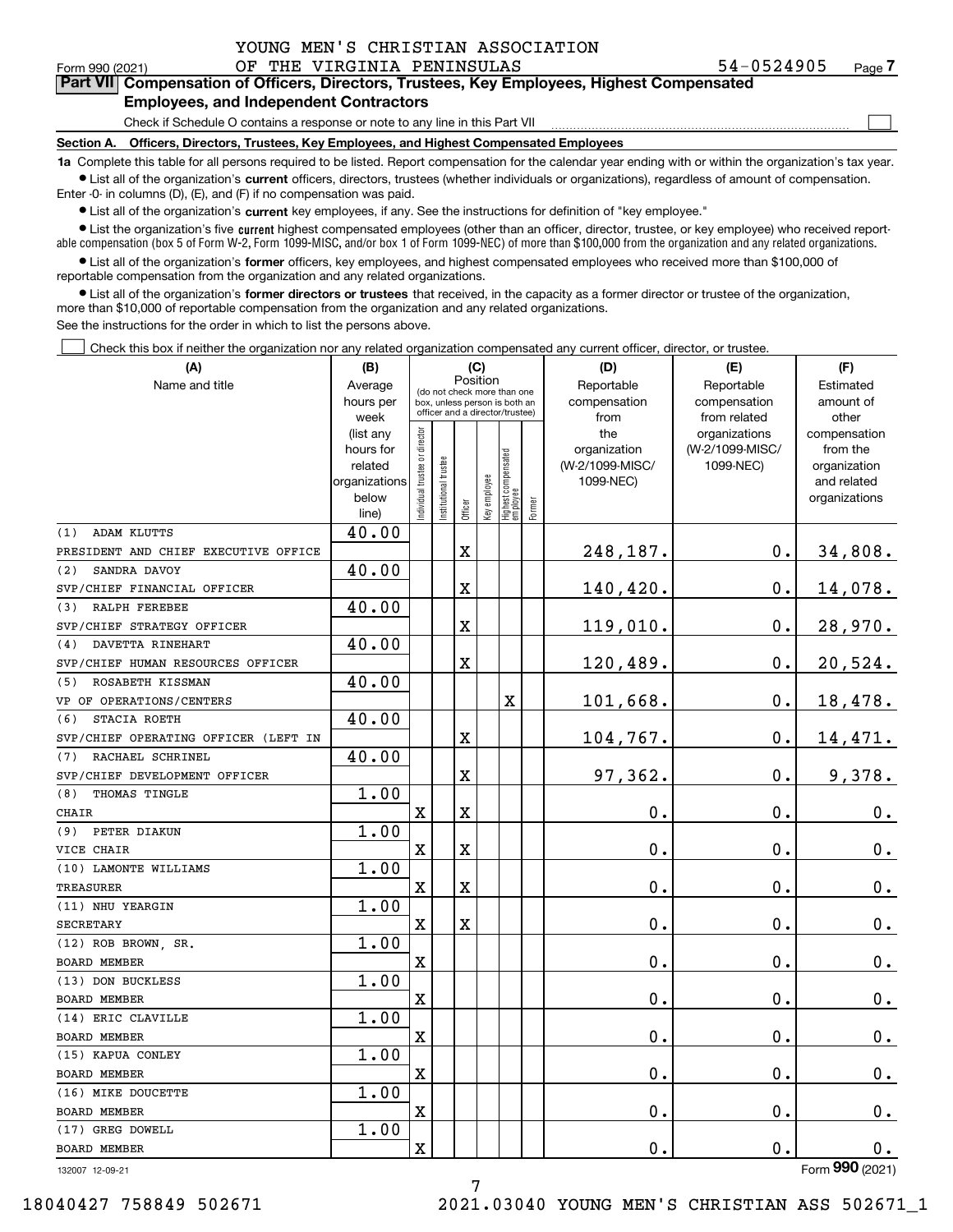# YOUNG MEN'S CHRISTIAN ASSOCIATION

**8**54-0524905

| OF THE VIRGINIA PENINSULAS<br>Form 990 (2021)                                                                                                        |               |                               |                                                              |         |              |                                  |        |                         | 54-0524905       | Page 8            |
|------------------------------------------------------------------------------------------------------------------------------------------------------|---------------|-------------------------------|--------------------------------------------------------------|---------|--------------|----------------------------------|--------|-------------------------|------------------|-------------------|
| <b>Part VII</b><br>Section A. Officers, Directors, Trustees, Key Employees, and Highest Compensated Employees (continued)                            |               |                               |                                                              |         |              |                                  |        |                         |                  |                   |
| (A)                                                                                                                                                  | (B)           |                               |                                                              |         | (C)          |                                  |        | (D)                     | (E)              | (F)               |
| Name and title                                                                                                                                       | Average       |                               |                                                              |         | Position     |                                  |        | Reportable              | Reportable       | Estimated         |
|                                                                                                                                                      | hours per     |                               | (do not check more than one<br>box, unless person is both an |         |              |                                  |        | compensation            | compensation     | amount of         |
|                                                                                                                                                      | week          |                               | officer and a director/trustee)                              |         |              |                                  |        | from                    | from related     | other             |
|                                                                                                                                                      | (list any     |                               |                                                              |         |              |                                  |        | the                     | organizations    | compensation      |
|                                                                                                                                                      | hours for     |                               |                                                              |         |              |                                  |        | organization            | (W-2/1099-MISC/  | from the          |
|                                                                                                                                                      | related       |                               |                                                              |         |              |                                  |        | (W-2/1099-MISC/         | 1099-NEC)        | organization      |
|                                                                                                                                                      | organizations |                               |                                                              |         |              |                                  |        | 1099-NEC)               |                  | and related       |
|                                                                                                                                                      | below         |                               |                                                              |         |              |                                  |        |                         |                  |                   |
|                                                                                                                                                      | line)         | ndividual trustee or director | nstitutional trustee                                         | Officer | Key employee | Highest compensated<br> employee | Former |                         |                  | organizations     |
|                                                                                                                                                      |               |                               |                                                              |         |              |                                  |        |                         |                  |                   |
| (18) BRUCE HOOGSTRATEN                                                                                                                               | 1.00          |                               |                                                              |         |              |                                  |        |                         |                  |                   |
| <b>BOARD MEMBER</b>                                                                                                                                  |               | $\mathbf X$                   |                                                              |         |              |                                  |        | 0.                      | 0.               | $0$ .             |
| (19) LEIGH HOUGHLAND                                                                                                                                 | 1.00          |                               |                                                              |         |              |                                  |        |                         |                  |                   |
| <b>BOARD MEMBER</b>                                                                                                                                  |               | X                             |                                                              |         |              |                                  |        | 0.                      | 0.               | 0.                |
| (20) JOHN HUTCHESON                                                                                                                                  | 1.00          |                               |                                                              |         |              |                                  |        |                         |                  |                   |
| <b>BOARD MEMBER</b>                                                                                                                                  |               | X                             |                                                              |         |              |                                  |        | $\mathbf 0$ .           | 0.               | 0.                |
| (21) PRESTON IVEY                                                                                                                                    | 1.00          |                               |                                                              |         |              |                                  |        |                         |                  |                   |
|                                                                                                                                                      |               |                               |                                                              |         |              |                                  |        |                         |                  |                   |
| <b>BOARD MEMBER</b>                                                                                                                                  |               | X                             |                                                              |         |              |                                  |        | $\mathbf 0$ .           | 0.               | 0.                |
| (22) JOY JEFFERSON                                                                                                                                   | 1.00          |                               |                                                              |         |              |                                  |        |                         |                  |                   |
| <b>BOARD MEMBER</b>                                                                                                                                  |               | X                             |                                                              |         |              |                                  |        | $\mathbf 0$ .           | 0.               | 0.                |
| (23) JULIA JONES                                                                                                                                     | 1.00          |                               |                                                              |         |              |                                  |        |                         |                  |                   |
| <b>BOARD MEMBER</b>                                                                                                                                  |               | X                             |                                                              |         |              |                                  |        | $\mathbf 0$ .           | 0.               | $0$ .             |
| (24) CYNTHIA KUNCL                                                                                                                                   | 1.00          |                               |                                                              |         |              |                                  |        |                         |                  |                   |
| BOARD MEMBER                                                                                                                                         |               | X                             |                                                              |         |              |                                  |        | $\mathbf 0$ .           | 0.               | 0.                |
| (25) MARY LUGO                                                                                                                                       | 1.00          |                               |                                                              |         |              |                                  |        |                         |                  |                   |
|                                                                                                                                                      |               |                               |                                                              |         |              |                                  |        |                         |                  |                   |
| BOARD MEMBER                                                                                                                                         |               | X                             |                                                              |         |              |                                  |        | $\mathbf 0$ .           | 0.               | $0$ .             |
| (26) THOMAS MORRIS, JR.                                                                                                                              | 1.00          |                               |                                                              |         |              |                                  |        |                         |                  |                   |
| <b>BOARD MEMBER</b>                                                                                                                                  |               | $\mathbf x$                   |                                                              |         |              |                                  |        | 0.                      | 0.               | $0$ .             |
| 1b Subtotal                                                                                                                                          |               |                               |                                                              |         |              |                                  |        | 931,903.                | $\overline{0}$ . | 140, 707.         |
| c Total from continuation sheets to Part VII, Section A <b>Constant Contact Part</b>                                                                 |               |                               |                                                              |         |              |                                  |        | 0.                      | $\overline{0}$ . | 0.                |
|                                                                                                                                                      |               |                               |                                                              |         |              |                                  |        | 931,903.                | $\overline{0}$ . | 140,707.          |
| Total number of individuals (including but not limited to those listed above) who received more than \$100,000 of reportable<br>$\mathbf{2}$         |               |                               |                                                              |         |              |                                  |        |                         |                  |                   |
| compensation from the organization $\blacktriangleright$                                                                                             |               |                               |                                                              |         |              |                                  |        |                         |                  |                   |
|                                                                                                                                                      |               |                               |                                                              |         |              |                                  |        |                         |                  | No<br>Yes         |
|                                                                                                                                                      |               |                               |                                                              |         |              |                                  |        |                         |                  |                   |
| 3<br>Did the organization list any former officer, director, trustee, key employee, or highest compensated employee on                               |               |                               |                                                              |         |              |                                  |        |                         |                  |                   |
| line 1a? If "Yes," complete Schedule J for such individual manufactured contained and the line 1a? If "Yes," complete Schedule J for such individual |               |                               |                                                              |         |              |                                  |        |                         |                  | x<br>3            |
| For any individual listed on line 1a, is the sum of reportable compensation and other compensation from the organization                             |               |                               |                                                              |         |              |                                  |        |                         |                  |                   |
|                                                                                                                                                      |               |                               |                                                              |         |              |                                  |        |                         |                  | х<br>4            |
| Did any person listed on line 1a receive or accrue compensation from any unrelated organization or individual for services<br>5                      |               |                               |                                                              |         |              |                                  |        |                         |                  |                   |
| rendered to the organization? If "Yes." complete Schedule J for such person                                                                          |               |                               |                                                              |         |              |                                  |        |                         |                  | x<br>5            |
| <b>Section B. Independent Contractors</b>                                                                                                            |               |                               |                                                              |         |              |                                  |        |                         |                  |                   |
|                                                                                                                                                      |               |                               |                                                              |         |              |                                  |        |                         |                  |                   |
| Complete this table for your five highest compensated independent contractors that received more than \$100,000 of compensation from<br>1            |               |                               |                                                              |         |              |                                  |        |                         |                  |                   |
| the organization. Report compensation for the calendar year ending with or within the organization's tax year.                                       |               |                               |                                                              |         |              |                                  |        |                         |                  |                   |
| (A)                                                                                                                                                  |               |                               |                                                              |         |              |                                  |        | (B)                     |                  | (C)               |
| Name and business address                                                                                                                            |               |                               |                                                              |         |              |                                  |        | Description of services |                  | Compensation      |
| HENDERSON, INC                                                                                                                                       |               |                               |                                                              |         |              |                                  |        | CONSTRUCTION            |                  |                   |
| 5806 MOORETOWN ROAD, WILLIAMSBURG, VA 23187                                                                                                          |               |                               |                                                              |         |              |                                  |        | SERVICES                |                  | <u>1,151,532.</u> |
| GUERNSEY TINGLE ARCHITECTS, PC, 4350 NEW                                                                                                             |               |                               |                                                              |         |              |                                  |        | ARCHITECTURAL           |                  |                   |
| TOWN AVENUE, SUITE 101, WILLIAMSBURG, VA                                                                                                             |               |                               |                                                              |         |              |                                  |        | SERVICES                |                  | 118,246.          |
| COASTAL VIRGINIA TURNKEY                                                                                                                             |               |                               |                                                              |         |              |                                  |        | CLEANING SERVICES AT    |                  |                   |
|                                                                                                                                                      |               |                               |                                                              |         |              |                                  |        |                         |                  |                   |
| P.O. BOX 2645, NEWPORT NEWS, VA 23609                                                                                                                |               |                               |                                                              |         |              |                                  |        | VARIOUS CENTERS         |                  | 102,476.          |
|                                                                                                                                                      |               |                               |                                                              |         |              |                                  |        |                         |                  |                   |
|                                                                                                                                                      |               |                               |                                                              |         |              |                                  |        |                         |                  |                   |
|                                                                                                                                                      |               |                               |                                                              |         |              |                                  |        |                         |                  |                   |
|                                                                                                                                                      |               |                               |                                                              |         |              |                                  |        |                         |                  |                   |
| Total number of independent contractors (including but not limited to those listed above) who received more than<br>2                                |               |                               |                                                              |         |              |                                  |        |                         |                  |                   |
| \$100,000 of compensation from the organization                                                                                                      |               |                               |                                                              |         |              |                                  |        |                         |                  |                   |
| SEE PART VII, SECTION A CONTINUATION SHEETS                                                                                                          |               |                               |                                                              |         |              |                                  |        |                         |                  | Form 990 (2021)   |
|                                                                                                                                                      |               |                               |                                                              |         |              |                                  |        |                         |                  |                   |

132008 12-09-21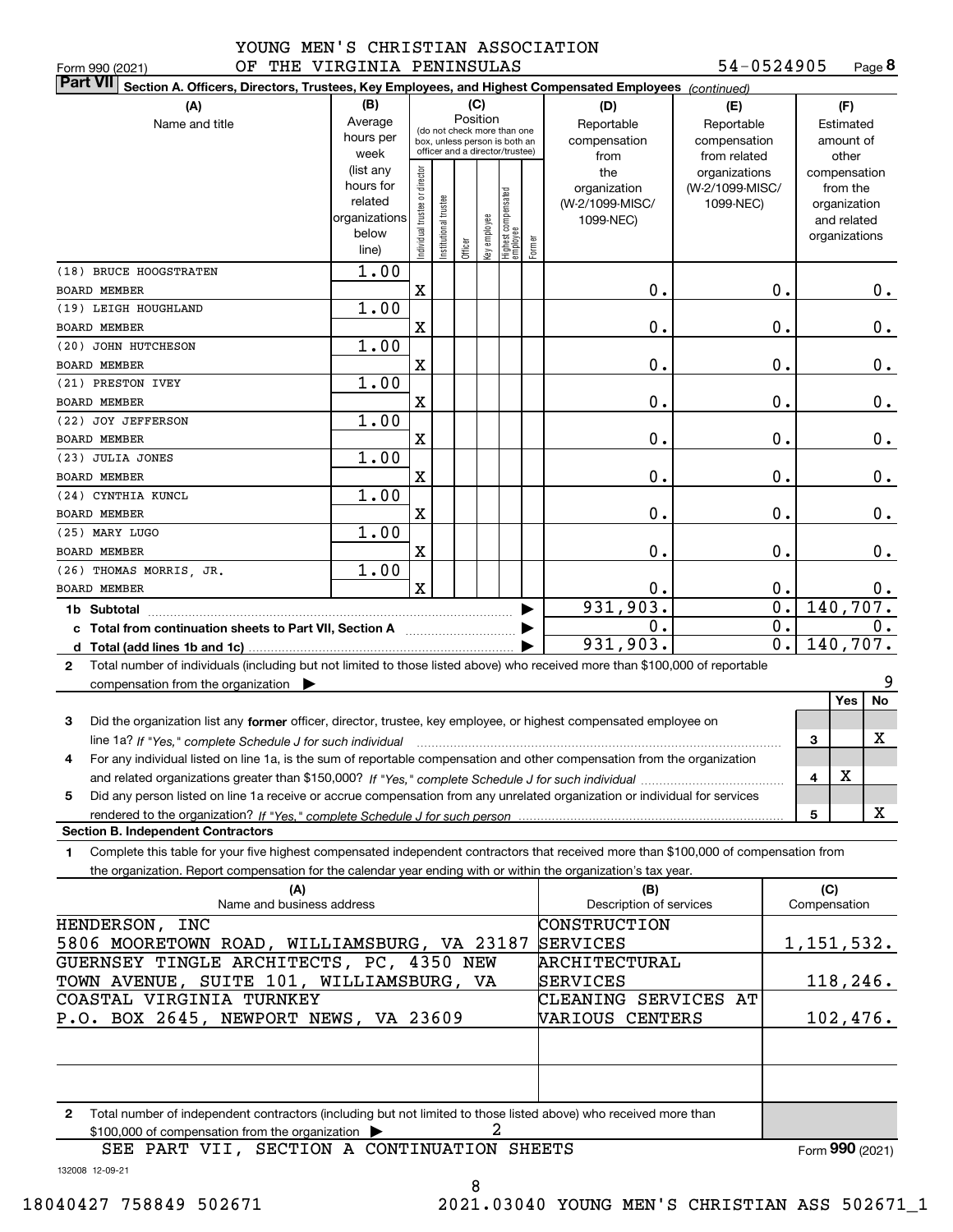#### YOUNG MEN'S CHRISTIAN ASSOCIATION OF THE VIRGINIA PENINSULAS 54-0524905

| OF THE VIRGINIA PENINSULAS<br>Form 990                                                                                    |                          |                                |                       |         |              |                              |        |                 | 54-0524905      |                             |
|---------------------------------------------------------------------------------------------------------------------------|--------------------------|--------------------------------|-----------------------|---------|--------------|------------------------------|--------|-----------------|-----------------|-----------------------------|
| <b>Part VII</b><br>Section A. Officers, Directors, Trustees, Key Employees, and Highest Compensated Employees (continued) |                          |                                |                       |         |              |                              |        |                 |                 |                             |
| (A)                                                                                                                       | (B)                      |                                |                       |         | (C)          |                              |        | (D)             | (E)             | (F)                         |
| Name and title                                                                                                            | Average                  |                                |                       |         | Position     |                              |        | Reportable      | Reportable      | Estimated                   |
|                                                                                                                           | hours                    |                                |                       |         |              | (check all that apply)       |        | compensation    | compensation    | amount of                   |
|                                                                                                                           | per                      |                                |                       |         |              |                              |        | from            | from related    | other                       |
|                                                                                                                           | week                     |                                |                       |         |              |                              |        | the             | organizations   | compensation                |
|                                                                                                                           | (list any                |                                |                       |         |              |                              |        | organization    | (W-2/1099-MISC) | from the                    |
|                                                                                                                           | hours for                |                                |                       |         |              |                              |        | (W-2/1099-MISC) |                 | organization<br>and related |
|                                                                                                                           | related<br>organizations |                                |                       |         |              |                              |        |                 |                 | organizations               |
|                                                                                                                           | below                    | Individual trustee or director |                       |         |              |                              |        |                 |                 |                             |
|                                                                                                                           | line)                    |                                | Institutional trustee | Officer | Key employee | Highest compensated employee | Former |                 |                 |                             |
| (27) MATT NEEDY                                                                                                           | 1.00                     |                                |                       |         |              |                              |        |                 |                 |                             |
| BOARD MEMBER                                                                                                              |                          | $\mathbf X$                    |                       |         |              |                              |        | 0.              | $0$ .           | $\mathbf 0$ .               |
| (28) JOHN O'SHAUGHNESSY                                                                                                   | 1.00                     |                                |                       |         |              |                              |        |                 |                 |                             |
| BOARD MEMBER                                                                                                              |                          | $\mathbf X$                    |                       |         |              |                              |        | 0.              | $0$ .           | $\mathbf 0$ .               |
| (29) MARGIE REDLIN                                                                                                        | 1.00                     |                                |                       |         |              |                              |        |                 |                 |                             |
| <b>BOARD MEMBER</b>                                                                                                       |                          | $\mathbf X$                    |                       |         |              |                              |        | 0.              | $\mathbf 0$ .   | $\mathbf 0$ .               |
| (30) RENEE ROUNTREE                                                                                                       | 1.00                     |                                |                       |         |              |                              |        |                 |                 |                             |
| <b>BOARD MEMBER</b>                                                                                                       |                          | $\mathbf X$                    |                       |         |              |                              |        | 0.              | $\mathbf 0$ .   | $\mathbf 0$ .               |
| (31) GARNELL SCOTT                                                                                                        | 1.00                     |                                |                       |         |              |                              |        |                 |                 |                             |
| BOARD MEMBER                                                                                                              |                          | $\mathbf X$                    |                       |         |              |                              |        | 0.              | $\mathbf 0$ .   | $\mathbf 0$ .               |
| (32) TRACY SEITZ                                                                                                          | 1.00                     |                                |                       |         |              |                              |        |                 |                 |                             |
| <b>BOARD MEMBER</b>                                                                                                       |                          | $\mathbf X$                    |                       |         |              |                              |        | 0.              | $\mathbf 0$ .   | $\mathbf 0$ .               |
| (33) RANDY SHEPLEY                                                                                                        | 1.00                     |                                |                       |         |              |                              |        |                 |                 |                             |
| BOARD MEMBER                                                                                                              |                          | $\mathbf X$                    |                       |         |              |                              |        | 0.              | $\mathbf 0$ .   | $\mathbf 0$ .               |
| (34) DORETHA SPELLS                                                                                                       | 1.00                     |                                |                       |         |              |                              |        |                 |                 |                             |
| BOARD MEMBER                                                                                                              |                          | $\mathbf X$                    |                       |         |              |                              |        | 0.              | $\mathbf 0$ .   | $\mathbf 0$ .               |
| (35) LISA SURLES-LAW                                                                                                      | 1.00                     |                                |                       |         |              |                              |        |                 |                 |                             |
| BOARD MEMBER                                                                                                              |                          | $\mathbf X$                    |                       |         |              |                              |        | $\mathbf 0$ .   | $\mathbf 0$ .   | $\mathbf 0$ .               |
| (36) PAUL SZABO                                                                                                           | 1.00                     |                                |                       |         |              |                              |        |                 |                 |                             |
| BOARD MEMBER                                                                                                              |                          | $\mathbf X$                    |                       |         |              |                              |        | $\mathbf 0$ .   | $\mathbf 0$ .   | $\mathbf 0$ .               |
| (37) DWIGHT WEST, III                                                                                                     | 1.00                     |                                |                       |         |              |                              |        |                 |                 |                             |
| BOARD MEMBER                                                                                                              |                          | $\mathbf X$                    |                       |         |              |                              |        | $\mathfrak o$ . | $\mathbf 0$ .   | 0.                          |
|                                                                                                                           |                          |                                |                       |         |              |                              |        |                 |                 |                             |
|                                                                                                                           |                          |                                |                       |         |              |                              |        |                 |                 |                             |
|                                                                                                                           |                          |                                |                       |         |              |                              |        |                 |                 |                             |
|                                                                                                                           |                          |                                |                       |         |              |                              |        |                 |                 |                             |
|                                                                                                                           |                          |                                |                       |         |              |                              |        |                 |                 |                             |
|                                                                                                                           |                          |                                |                       |         |              |                              |        |                 |                 |                             |
|                                                                                                                           |                          |                                |                       |         |              |                              |        |                 |                 |                             |
|                                                                                                                           |                          |                                |                       |         |              |                              |        |                 |                 |                             |
|                                                                                                                           |                          |                                |                       |         |              |                              |        |                 |                 |                             |
|                                                                                                                           |                          |                                |                       |         |              |                              |        |                 |                 |                             |
|                                                                                                                           |                          |                                |                       |         |              |                              |        |                 |                 |                             |
|                                                                                                                           |                          |                                |                       |         |              |                              |        |                 |                 |                             |
|                                                                                                                           |                          |                                |                       |         |              |                              |        |                 |                 |                             |
|                                                                                                                           |                          |                                |                       |         |              |                              |        |                 |                 |                             |
|                                                                                                                           |                          |                                |                       |         |              |                              |        |                 |                 |                             |
|                                                                                                                           |                          |                                |                       |         |              |                              |        |                 |                 |                             |

132201 04-01-21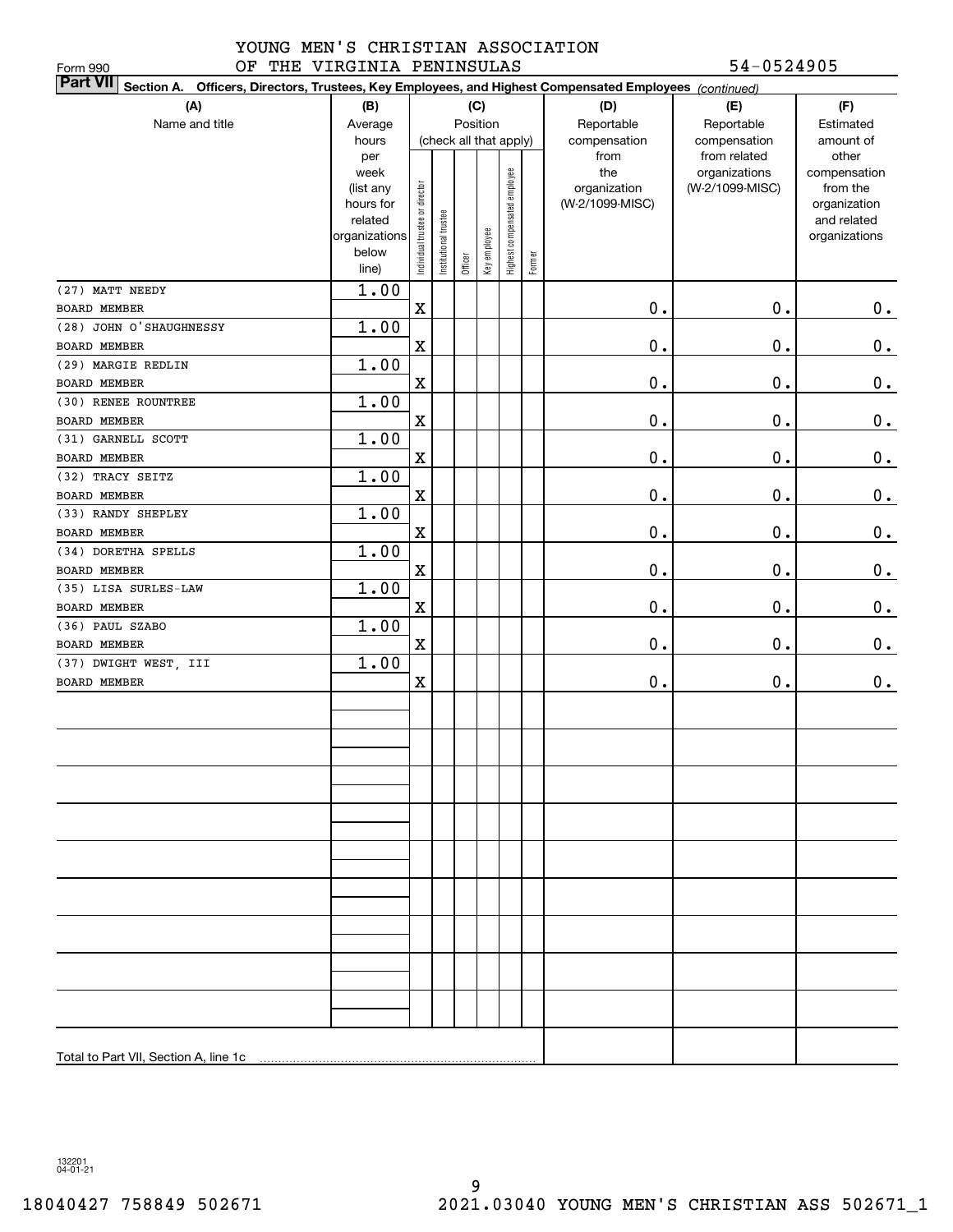|  | rm 990 (2021) |
|--|---------------|

#### OF THE VIRGINIA PENINSULAS YOUNG MEN'S CHRISTIAN ASSOCIATION

| <b>Part VIII</b>                              |    |    | <b>Statement of Revenue</b>                                                   |                          |                    |                      |                      |                                              |                                                 |                                                                 |
|-----------------------------------------------|----|----|-------------------------------------------------------------------------------|--------------------------|--------------------|----------------------|----------------------|----------------------------------------------|-------------------------------------------------|-----------------------------------------------------------------|
|                                               |    |    | Check if Schedule O contains a response or note to any line in this Part VIII |                          |                    |                      |                      |                                              |                                                 |                                                                 |
|                                               |    |    |                                                                               |                          |                    |                      | (A)<br>Total revenue | (B)<br>Related or exempt<br>function revenue | $\overline{C}$<br>Unrelated<br>business revenue | (D)<br>Revenue excluded<br>from tax under<br>sections 512 - 514 |
|                                               |    |    | 1 a Federated campaigns                                                       |                          | 1a                 | 72,723.              |                      |                                              |                                                 |                                                                 |
| , Grants<br>Imounts                           |    |    | <b>b</b> Membership dues                                                      |                          | 1 <sub>b</sub>     |                      |                      |                                              |                                                 |                                                                 |
|                                               |    |    | c Fundraising events                                                          |                          | 1 <sub>c</sub>     | 149,935.             |                      |                                              |                                                 |                                                                 |
| Contributions, Gifts,<br>and Other Similar Ar |    |    | d Related organizations                                                       | $\overline{\phantom{a}}$ | 1 <sub>d</sub>     |                      |                      |                                              |                                                 |                                                                 |
|                                               |    |    | e Government grants (contributions)                                           |                          | 1e                 | 4,286,592.           |                      |                                              |                                                 |                                                                 |
|                                               |    |    | f All other contributions, gifts, grants, and                                 |                          |                    |                      |                      |                                              |                                                 |                                                                 |
|                                               |    |    | similar amounts not included above                                            |                          | 1f                 | 1,903,130.           |                      |                                              |                                                 |                                                                 |
|                                               |    |    | Noncash contributions included in lines 1a-1f                                 |                          | $1g$ $\frac{1}{3}$ | 116, 112.            |                      |                                              |                                                 |                                                                 |
|                                               |    |    |                                                                               |                          |                    |                      | 6,412,380.           |                                              |                                                 |                                                                 |
|                                               |    |    |                                                                               |                          |                    | <b>Business Code</b> |                      |                                              |                                                 |                                                                 |
|                                               |    | 2а | MEMBERSHIP DUES                                                               |                          |                    | 624100               | 9,020,172.           | 9,020,172.                                   |                                                 |                                                                 |
| Program Service<br>Revenue                    |    |    | <b>b</b> ALL PROGRAMS                                                         |                          |                    | 624100               | 3,509,174.           | 3,509,174.                                   |                                                 |                                                                 |
|                                               |    |    | COMMUNITY FACILITY USE                                                        |                          |                    | 624100               | 391,195.             | 391,195.                                     |                                                 |                                                                 |
|                                               |    | d  |                                                                               |                          |                    |                      |                      |                                              |                                                 |                                                                 |
|                                               |    | е  |                                                                               |                          |                    |                      |                      |                                              |                                                 |                                                                 |
|                                               |    |    | f All other program service revenue                                           |                          |                    |                      |                      |                                              |                                                 |                                                                 |
|                                               |    | a  |                                                                               |                          |                    |                      | 12,920,541.          |                                              |                                                 |                                                                 |
|                                               | З  |    | Investment income (including dividends, interest, and                         |                          |                    |                      |                      |                                              |                                                 |                                                                 |
|                                               |    |    |                                                                               |                          |                    |                      | 247,757.             |                                              |                                                 | 247,757.                                                        |
|                                               | 4  |    | Income from investment of tax-exempt bond proceeds                            |                          |                    |                      |                      |                                              |                                                 |                                                                 |
|                                               | 5  |    |                                                                               |                          |                    |                      |                      |                                              |                                                 |                                                                 |
|                                               |    |    |                                                                               |                          | (i) Real           | (ii) Personal        |                      |                                              |                                                 |                                                                 |
|                                               |    |    | 6 a Gross rents<br>.                                                          | 6а                       |                    |                      |                      |                                              |                                                 |                                                                 |
|                                               |    |    | <b>b</b> Less: rental expenses                                                | 6b                       |                    |                      |                      |                                              |                                                 |                                                                 |
|                                               |    |    | c Rental income or (loss)                                                     | 6c                       |                    |                      |                      |                                              |                                                 |                                                                 |
|                                               |    |    | d Net rental income or (loss)                                                 |                          |                    |                      |                      |                                              |                                                 |                                                                 |
|                                               |    |    | 7 a Gross amount from sales of                                                |                          | (i) Securities     | (ii) Other           |                      |                                              |                                                 |                                                                 |
|                                               |    |    | assets other than inventory                                                   | 7a                       | 3,100,450.         |                      |                      |                                              |                                                 |                                                                 |
|                                               |    |    | <b>b</b> Less: cost or other basis                                            |                          |                    |                      |                      |                                              |                                                 |                                                                 |
|                                               |    |    | and sales expenses                                                            | 7b l                     | 2,893,065.         |                      |                      |                                              |                                                 |                                                                 |
| Revenue                                       |    |    | c Gain or (loss)                                                              | 7c                       | 207,385.           |                      |                      |                                              |                                                 |                                                                 |
|                                               |    |    |                                                                               |                          |                    |                      | 207,385.             |                                              |                                                 | 207,385.                                                        |
| <b>Othe</b>                                   |    |    | 8 a Gross income from fundraising events (not                                 |                          |                    |                      |                      |                                              |                                                 |                                                                 |
|                                               |    |    | 149,935. of<br>including \$                                                   |                          |                    |                      |                      |                                              |                                                 |                                                                 |
|                                               |    |    | contributions reported on line 1c). See                                       |                          |                    |                      |                      |                                              |                                                 |                                                                 |
|                                               |    |    |                                                                               |                          | 8a                 | 76,226.              |                      |                                              |                                                 |                                                                 |
|                                               |    |    |                                                                               |                          | 8b                 | 52,656.              |                      |                                              |                                                 |                                                                 |
|                                               |    |    | c Net income or (loss) from fundraising events                                |                          |                    |                      | 23,570.              |                                              |                                                 | 23,570.                                                         |
|                                               |    |    | 9 a Gross income from gaming activities. See                                  |                          |                    |                      |                      |                                              |                                                 |                                                                 |
|                                               |    |    |                                                                               |                          | 9a                 |                      |                      |                                              |                                                 |                                                                 |
|                                               |    |    | <b>b</b> Less: direct expenses                                                |                          | 9 <sub>b</sub>     |                      |                      |                                              |                                                 |                                                                 |
|                                               |    |    | c Net income or (loss) from gaming activities                                 |                          |                    |                      |                      |                                              |                                                 |                                                                 |
|                                               |    |    | 10 a Gross sales of inventory, less returns                                   |                          |                    | 20,710.              |                      |                                              |                                                 |                                                                 |
|                                               |    |    |                                                                               |                          |                    | 10a<br>0.            |                      |                                              |                                                 |                                                                 |
|                                               |    |    | <b>b</b> Less: cost of goods sold                                             |                          |                    | 10b                  | 20,710.              |                                              |                                                 | 20,710.                                                         |
|                                               |    |    | c Net income or (loss) from sales of inventory                                |                          |                    | <b>Business Code</b> |                      |                                              |                                                 |                                                                 |
|                                               |    |    | 11 a OTHER INCOME                                                             |                          |                    | 624100               | 41,294.              | 41,294.                                      |                                                 |                                                                 |
|                                               |    | b  |                                                                               |                          |                    |                      |                      |                                              |                                                 |                                                                 |
| Miscellaneous<br>Revenue                      |    | c  |                                                                               |                          |                    |                      |                      |                                              |                                                 |                                                                 |
|                                               |    |    |                                                                               |                          |                    |                      |                      |                                              |                                                 |                                                                 |
|                                               |    |    |                                                                               |                          |                    | ▶                    | 41,294.              |                                              |                                                 |                                                                 |
|                                               | 12 |    |                                                                               |                          |                    |                      | 19,873,637.          | 12961835,                                    | 0.                                              | 499,422.                                                        |
| 132009 12-09-21                               |    |    |                                                                               |                          |                    |                      |                      |                                              |                                                 | Form 990 (2021)                                                 |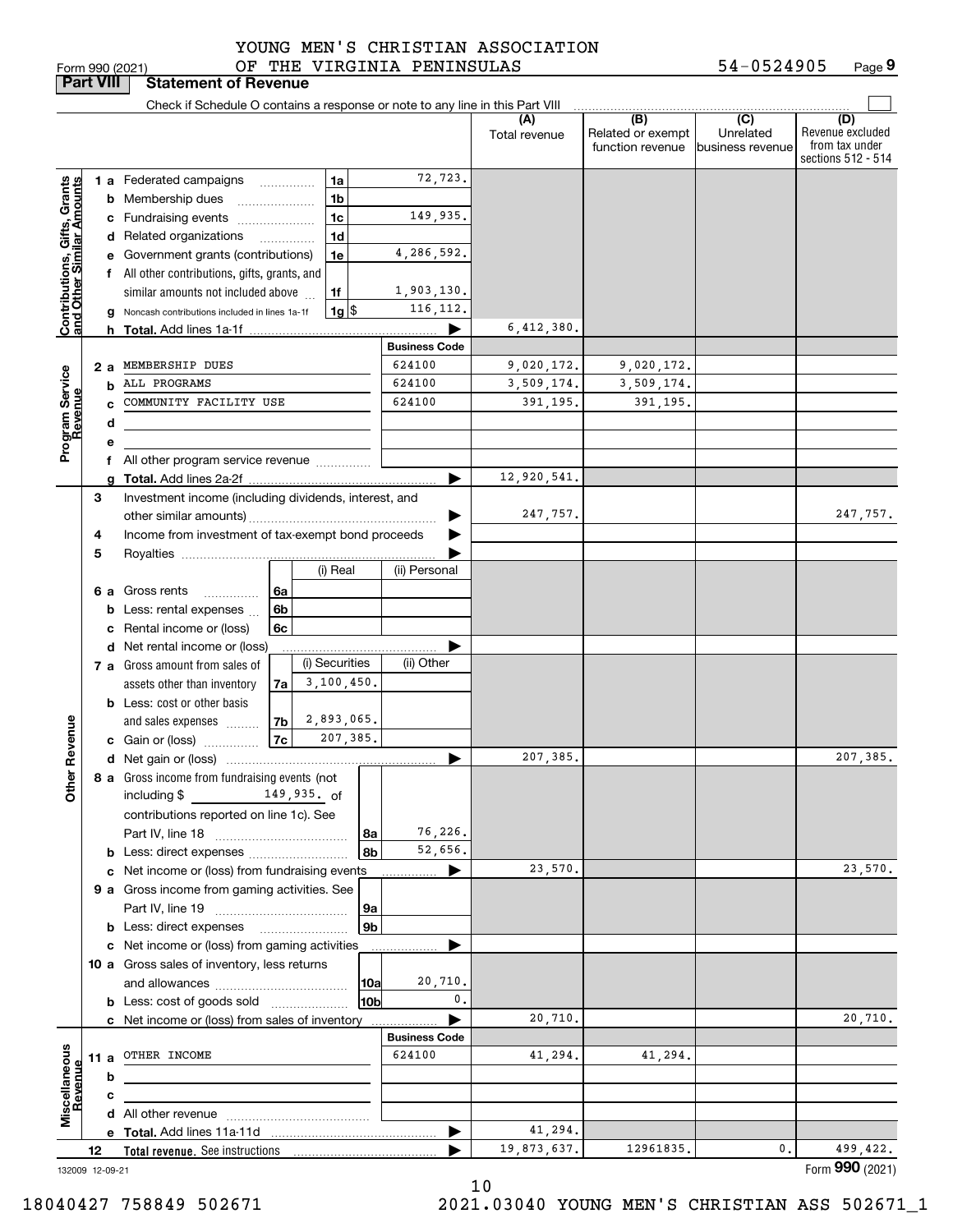#### Form 990 (2021) Page **Part IX Statement of Functional Expenses** OF THE VIRGINIA PENINSULAS 54-0524905 YOUNG MEN'S CHRISTIAN ASSOCIATION

|              | Section 501(c)(3) and 501(c)(4) organizations must complete all columns. All other organizations must complete column (A).                                 |                        |                                    |                                           |                                |
|--------------|------------------------------------------------------------------------------------------------------------------------------------------------------------|------------------------|------------------------------------|-------------------------------------------|--------------------------------|
|              | Check if Schedule O contains a response or note to any line in this Part IX                                                                                |                        |                                    |                                           | $\overline{\mathbf{X}}$        |
|              | Do not include amounts reported on lines 6b,<br>7b, 8b, 9b, and 10b of Part VIII.                                                                          | (A)<br>Total expenses  | (B)<br>Program service<br>expenses | (C)<br>Management and<br>general expenses | (D)<br>Fundraising<br>expenses |
| $\mathbf 1$  | Grants and other assistance to domestic organizations                                                                                                      |                        |                                    |                                           |                                |
|              | and domestic governments. See Part IV, line 21                                                                                                             |                        |                                    |                                           |                                |
| $\mathbf{2}$ | Grants and other assistance to domestic                                                                                                                    |                        |                                    |                                           |                                |
|              | individuals. See Part IV, line 22                                                                                                                          | 10,000.                | 10,000.                            |                                           |                                |
| 3            | Grants and other assistance to foreign                                                                                                                     |                        |                                    |                                           |                                |
|              | organizations, foreign governments, and foreign                                                                                                            |                        |                                    |                                           |                                |
|              | individuals. See Part IV, lines 15 and 16                                                                                                                  |                        |                                    |                                           |                                |
| 4            | Benefits paid to or for members                                                                                                                            |                        |                                    |                                           |                                |
| 5            | Compensation of current officers, directors,                                                                                                               |                        |                                    |                                           |                                |
|              | trustees, and key employees                                                                                                                                | 952,464.               |                                    | 952,464.                                  |                                |
| 6            | Compensation not included above to disqualified                                                                                                            |                        |                                    |                                           |                                |
|              | persons (as defined under section 4958(f)(1)) and                                                                                                          |                        |                                    |                                           |                                |
|              | persons described in section 4958(c)(3)(B)                                                                                                                 |                        |                                    |                                           |                                |
| 7            | Other salaries and wages                                                                                                                                   | 5,493,995.             | 4,997,144.                         | 339,529.                                  | 157,322.                       |
| 8            | Pension plan accruals and contributions (include                                                                                                           |                        |                                    |                                           |                                |
|              | section 401(k) and 403(b) employer contributions)                                                                                                          | 433,241.               | 385,090.                           | 36,027.                                   | 12,124.                        |
| 9            |                                                                                                                                                            | 312,901.               | 285,823.                           | 18,080.                                   | <u>8,998.</u>                  |
| 10           |                                                                                                                                                            | $\overline{774,511}$ . | 621,347.                           | 132,999.                                  | 20, 165.                       |
| 11           | Fees for services (nonemployees):                                                                                                                          |                        |                                    |                                           |                                |
|              |                                                                                                                                                            |                        |                                    |                                           |                                |
| b            |                                                                                                                                                            | 11,197.                | 10,004.                            | <u>1,161.</u>                             | 32.                            |
|              |                                                                                                                                                            | 48,601.                | 43,421.                            | 5,040.                                    | $\overline{140}$ .             |
|              |                                                                                                                                                            |                        |                                    |                                           |                                |
|              | e Professional fundraising services. See Part IV, line 17                                                                                                  |                        |                                    |                                           |                                |
|              | f Investment management fees                                                                                                                               | 61,540.                | 54,981.                            | 6,382.                                    | $\overline{177}$ .             |
|              | g Other. (If line 11g amount exceeds 10% of line 25,                                                                                                       |                        |                                    |                                           |                                |
|              | column (A), amount, list line 11g expenses on Sch O.)                                                                                                      | 1,638,910.             | 1,469,338.                         | 165,012.                                  | 4,560.                         |
| 12           |                                                                                                                                                            | 105,013.<br>848,134.   | 19,923.<br>805,455.                | 83,080.<br>41,993.                        | 2,010.<br>686.                 |
| 13           |                                                                                                                                                            |                        |                                    |                                           |                                |
| 14           |                                                                                                                                                            |                        |                                    |                                           |                                |
| 15           |                                                                                                                                                            | 1,623,031.             | 1,599,889.                         | 23, 142.                                  |                                |
| 16           |                                                                                                                                                            | 147,988.               | 118,992.                           | 28,704.                                   | 292.                           |
| 17           | Payments of travel or entertainment expenses                                                                                                               |                        |                                    |                                           |                                |
| 18           | for any federal, state, or local public officials                                                                                                          |                        |                                    |                                           |                                |
| 19           | Conferences, conventions, and meetings                                                                                                                     | 69,190.                | 39,309.                            | 29,881.                                   |                                |
| 20           | Interest                                                                                                                                                   | 237,224.               | 212,018.                           | 25, 206.                                  |                                |
| 21           |                                                                                                                                                            | 224,920.               | 224,920.                           |                                           |                                |
| 22           | Depreciation, depletion, and amortization                                                                                                                  | 1,935,258.             | 1,846,313.                         | 88,945.                                   |                                |
| 23           | Insurance                                                                                                                                                  | 256, 227.              | 252,574.                           | 3,653.                                    |                                |
| 24           | Other expenses. Itemize expenses not covered<br>above. (List miscellaneous expenses on line 24e. If<br>line 24e amount exceeds 10% of line 25, column (A), |                        |                                    |                                           |                                |
| a            | amount, list line 24e expenses on Schedule O.)<br>SUPPLIES                                                                                                 | 747,910.               | 449,215.                           | 33,708.                                   | 264,987.                       |
| b            | DUES                                                                                                                                                       | 29,103.                | 5,804.                             | 21,399.                                   | 1,900.                         |
| c            | the control of the control of the control of the control of the control of                                                                                 |                        |                                    |                                           |                                |
| d            |                                                                                                                                                            |                        |                                    |                                           |                                |
| е            | All other expenses                                                                                                                                         |                        |                                    |                                           |                                |
| 25           | Total functional expenses. Add lines 1 through 24e                                                                                                         | 15,961,358.            | 13,451,560.                        | 2,036,405.                                | 473,393.                       |
| 26           | Joint costs. Complete this line only if the organization                                                                                                   |                        |                                    |                                           |                                |
|              | reported in column (B) joint costs from a combined                                                                                                         |                        |                                    |                                           |                                |
|              | educational campaign and fundraising solicitation.                                                                                                         |                        |                                    |                                           |                                |
|              | Check here $\blacktriangleright$<br>if following SOP 98-2 (ASC 958-720)                                                                                    |                        |                                    |                                           |                                |

11

132010 12-09-21

Form (2021) **990**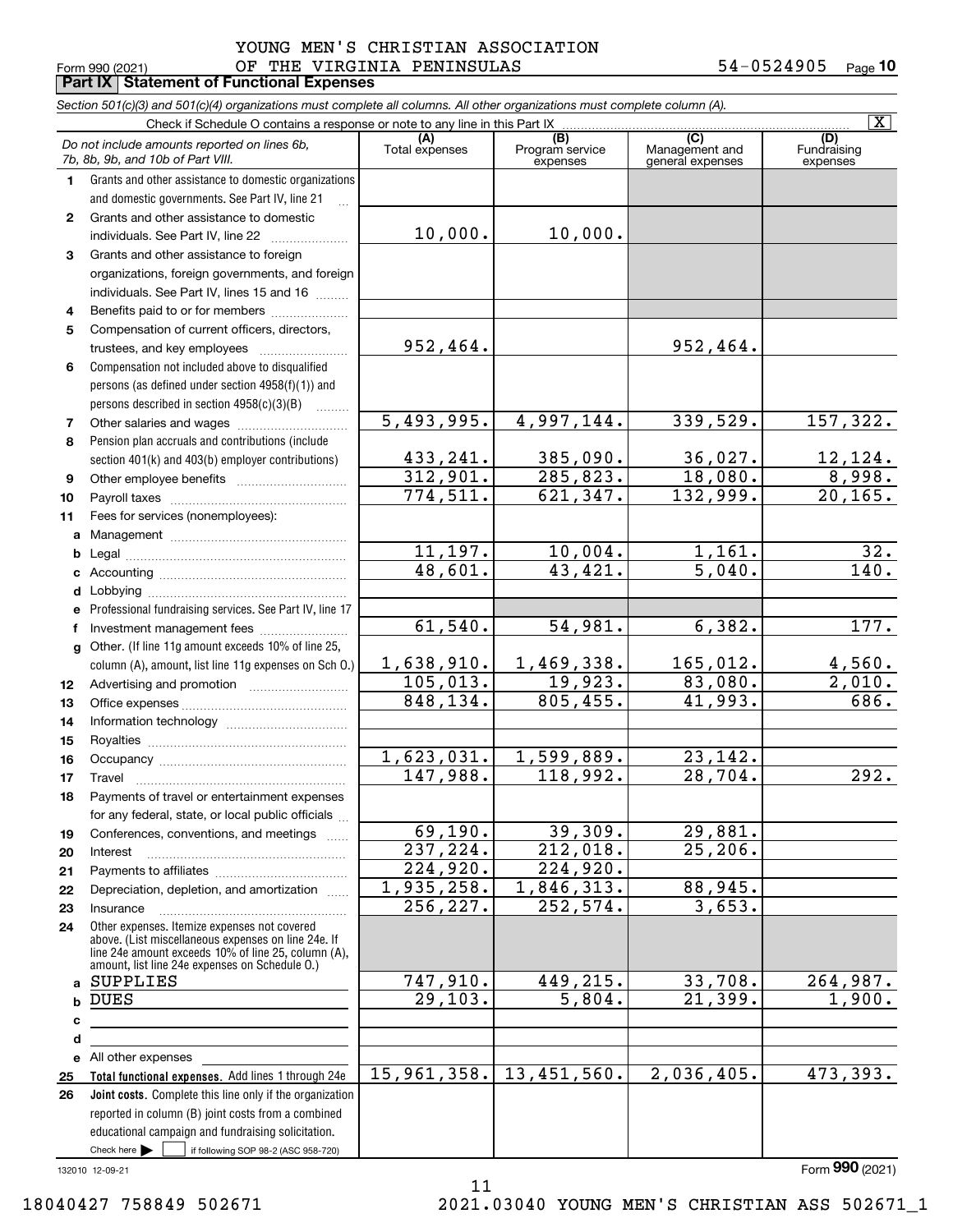| Form 990 (2021) |  |
|-----------------|--|
|-----------------|--|

#### $_{\rm Form}$  990 (2021) OF THE VIRGINIA PENINSULAS 54-0524905  $_{\rm Page}$ YOUNG MEN'S CHRISTIAN ASSOCIATION

|                             | <b>Balance Sheet</b><br>Part X |                                                                                                                                                                                                                                |                             |                 |                             |  |  |  |  |
|-----------------------------|--------------------------------|--------------------------------------------------------------------------------------------------------------------------------------------------------------------------------------------------------------------------------|-----------------------------|-----------------|-----------------------------|--|--|--|--|
|                             |                                |                                                                                                                                                                                                                                |                             |                 |                             |  |  |  |  |
|                             |                                |                                                                                                                                                                                                                                | (A)<br>Beginning of year    |                 | (B)<br>End of year          |  |  |  |  |
|                             | 1                              |                                                                                                                                                                                                                                | 1, 264, 751.                | 1               | 3, 234, 032.                |  |  |  |  |
|                             | 2                              |                                                                                                                                                                                                                                | 437,798.                    | $\mathbf{2}$    | 295,956.                    |  |  |  |  |
|                             | з                              |                                                                                                                                                                                                                                | 1,736,067.                  | $\mathbf{3}$    | 2,513,155.                  |  |  |  |  |
|                             | 4                              |                                                                                                                                                                                                                                |                             | 4               |                             |  |  |  |  |
|                             | 5                              | Loans and other receivables from any current or former officer, director,                                                                                                                                                      |                             |                 |                             |  |  |  |  |
|                             |                                | trustee, key employee, creator or founder, substantial contributor, or 35%                                                                                                                                                     |                             |                 |                             |  |  |  |  |
|                             |                                |                                                                                                                                                                                                                                |                             | 5               |                             |  |  |  |  |
|                             | 6                              | Loans and other receivables from other disqualified persons (as defined                                                                                                                                                        |                             |                 |                             |  |  |  |  |
|                             |                                | under section $4958(f)(1)$ , and persons described in section $4958(c)(3)(B)$<br>$\mathbf{1}$                                                                                                                                  |                             | 6               |                             |  |  |  |  |
|                             | 7                              |                                                                                                                                                                                                                                |                             | 7               |                             |  |  |  |  |
| Assets                      | 8                              |                                                                                                                                                                                                                                |                             | 8               |                             |  |  |  |  |
|                             | 9                              | Prepaid expenses and deferred charges                                                                                                                                                                                          | 56,929.                     | 9               | 53, 278.                    |  |  |  |  |
|                             |                                | <b>10a</b> Land, buildings, and equipment: cost or other                                                                                                                                                                       |                             |                 |                             |  |  |  |  |
|                             |                                | basis. Complete Part VI of Schedule D    10a   62,502,789.                                                                                                                                                                     |                             |                 |                             |  |  |  |  |
|                             |                                | <b>b</b> Less: accumulated depreciation $\frac{10b}{25,689,065}$ .                                                                                                                                                             | 36,588,287.                 | 10 <sub>c</sub> | 36,813,724.                 |  |  |  |  |
|                             | 11                             |                                                                                                                                                                                                                                | 11,721,127.                 | 11              | 13, 295, 957.               |  |  |  |  |
|                             | 12                             |                                                                                                                                                                                                                                |                             | 12              |                             |  |  |  |  |
|                             | 13                             |                                                                                                                                                                                                                                |                             | 13              |                             |  |  |  |  |
|                             | 14                             |                                                                                                                                                                                                                                |                             | 14              |                             |  |  |  |  |
|                             | 15                             |                                                                                                                                                                                                                                | 29,996.                     | 15              | 17,146.                     |  |  |  |  |
|                             | 16                             |                                                                                                                                                                                                                                | $\overline{51}$ , 834, 955. | 16              | $\overline{56,223,248}$ .   |  |  |  |  |
|                             | 17                             |                                                                                                                                                                                                                                | 364,281.                    | 17              | 719,471.                    |  |  |  |  |
|                             | 18                             |                                                                                                                                                                                                                                |                             | 18              |                             |  |  |  |  |
|                             | 19                             | Deferred revenue information and contact the contract of the contract of the contract of the contract of the contract of the contract of the contract of the contract of the contract of the contract of the contract of the c | 219, 672.                   | 19              | 368,776.                    |  |  |  |  |
|                             | 20                             |                                                                                                                                                                                                                                | 5, 202, 961.                | 20              | 3,876,965.                  |  |  |  |  |
|                             | 21                             | Escrow or custodial account liability. Complete Part IV of Schedule D                                                                                                                                                          |                             | 21              |                             |  |  |  |  |
|                             | 22                             | Loans and other payables to any current or former officer, director,                                                                                                                                                           |                             |                 |                             |  |  |  |  |
|                             |                                | trustee, key employee, creator or founder, substantial contributor, or 35%                                                                                                                                                     |                             |                 |                             |  |  |  |  |
| Liabilities                 |                                | controlled entity or family member of any of these persons                                                                                                                                                                     |                             | 22              |                             |  |  |  |  |
|                             | 23                             | Secured mortgages and notes payable to unrelated third parties                                                                                                                                                                 |                             | 23              |                             |  |  |  |  |
|                             | 24                             |                                                                                                                                                                                                                                | 2,498,934.                  | 24              | 2,495,292.                  |  |  |  |  |
|                             | 25                             | Other liabilities (including federal income tax, payables to related third                                                                                                                                                     |                             |                 |                             |  |  |  |  |
|                             |                                | parties, and other liabilities not included on lines 17-24). Complete Part X                                                                                                                                                   |                             |                 |                             |  |  |  |  |
|                             |                                | of Schedule D                                                                                                                                                                                                                  | 319,749.<br>8,605,597.      | 25              | 74,046.<br>7,534,550.       |  |  |  |  |
|                             | 26                             | Total liabilities. Add lines 17 through 25<br>Organizations that follow FASB ASC 958, check here $\blacktriangleright \boxed{X}$                                                                                               |                             | 26              |                             |  |  |  |  |
|                             |                                | and complete lines 27, 28, 32, and 33.                                                                                                                                                                                         |                             |                 |                             |  |  |  |  |
|                             | 27                             |                                                                                                                                                                                                                                | 42,911,890.                 | 27              | 48,570,970.                 |  |  |  |  |
|                             | 28                             |                                                                                                                                                                                                                                | 317,468.                    | 28              | 117,728.                    |  |  |  |  |
|                             |                                | Organizations that do not follow FASB ASC 958, check here $\blacktriangleright$                                                                                                                                                |                             |                 |                             |  |  |  |  |
|                             |                                | and complete lines 29 through 33.                                                                                                                                                                                              |                             |                 |                             |  |  |  |  |
|                             | 29                             |                                                                                                                                                                                                                                |                             | 29              |                             |  |  |  |  |
|                             | 30                             | Paid-in or capital surplus, or land, building, or equipment fund                                                                                                                                                               |                             | 30              |                             |  |  |  |  |
|                             | 31                             | Retained earnings, endowment, accumulated income, or other funds                                                                                                                                                               |                             | 31              |                             |  |  |  |  |
| Net Assets or Fund Balances | 32                             |                                                                                                                                                                                                                                | $\overline{43,229,358}$ .   | 32              | 48,688,698.                 |  |  |  |  |
|                             | 33                             |                                                                                                                                                                                                                                | $\overline{51}$ , 834, 955. | 33              | $\overline{56}$ , 223, 248. |  |  |  |  |
|                             |                                |                                                                                                                                                                                                                                |                             |                 |                             |  |  |  |  |

Form (2021) **990**

132011 12-09-21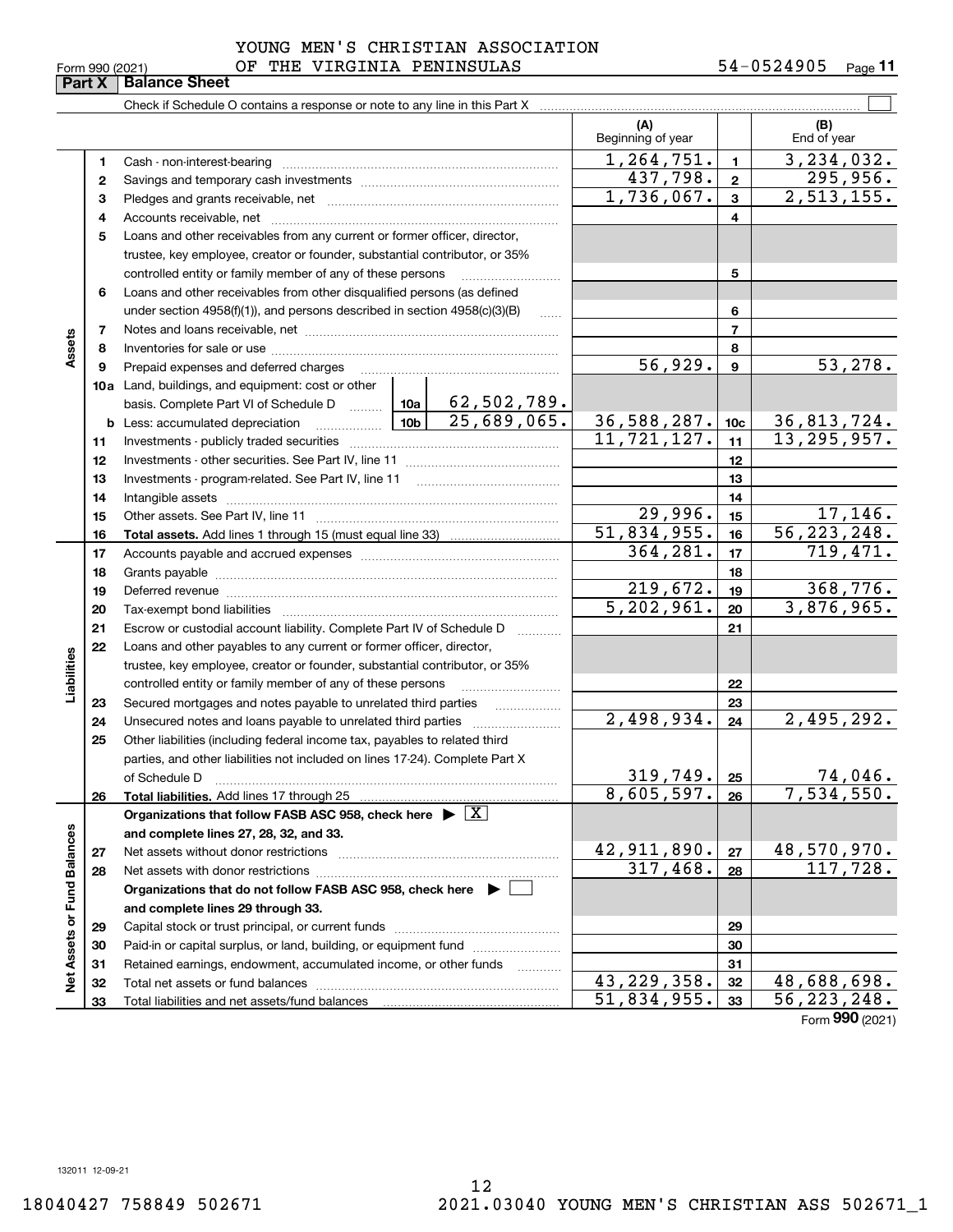|    | YOUNG MEN'S CHRISTIAN ASSOCIATION                                                                                                                                                                                              |                |                |                 |                           |
|----|--------------------------------------------------------------------------------------------------------------------------------------------------------------------------------------------------------------------------------|----------------|----------------|-----------------|---------------------------|
|    | OF THE VIRGINIA PENINSULAS<br>Form 990 (2021)                                                                                                                                                                                  |                | 54-0524905     |                 | Page 12                   |
|    | <b>Part XI</b><br><b>Reconciliation of Net Assets</b>                                                                                                                                                                          |                |                |                 |                           |
|    |                                                                                                                                                                                                                                |                |                |                 | $ \overline{\mathbf{X}} $ |
|    |                                                                                                                                                                                                                                |                |                |                 |                           |
| 1  | Total revenue (must equal Part VIII, column (A), line 12)                                                                                                                                                                      | $\mathbf{1}$   | 19,873,637.    |                 |                           |
| 2  | Total expenses (must equal Part IX, column (A), line 25)                                                                                                                                                                       | $\overline{2}$ | 15,961,358.    |                 |                           |
| з  | Revenue less expenses. Subtract line 2 from line 1                                                                                                                                                                             | 3              | 3,912,279.     |                 |                           |
| 4  |                                                                                                                                                                                                                                | 43, 229, 358.  |                |                 |                           |
| 5  |                                                                                                                                                                                                                                | 5              | 1,373,945.     |                 |                           |
| 6  | Donated services and use of facilities [111] Donated and the service of facilities [11] Donated services and use of facilities [11] Donated and the service of the service of the service of the service of the service of the | 6              |                |                 |                           |
| 7  | Investment expenses www.communication.com/www.communication.com/www.communication.com/www.communication.com                                                                                                                    | $\overline{7}$ |                |                 |                           |
| 8  | Prior period adjustments                                                                                                                                                                                                       | 8              |                |                 |                           |
| 9  | Other changes in net assets or fund balances (explain on Schedule O)                                                                                                                                                           | 9              |                |                 | 173, 116.                 |
| 10 | Net assets or fund balances at end of year. Combine lines 3 through 9 (must equal Part X, line 32,                                                                                                                             |                |                |                 |                           |
|    | column (B))                                                                                                                                                                                                                    | 10             | 48,688,698.    |                 |                           |
|    | Part XII Financial Statements and Reporting                                                                                                                                                                                    |                |                |                 |                           |
|    |                                                                                                                                                                                                                                |                |                |                 | $\boxed{\text{X}}$        |
|    |                                                                                                                                                                                                                                |                |                | Yes             | No                        |
| 1. | $ X $ Accrual<br>Cash<br>Other<br>Accounting method used to prepare the Form 990:                                                                                                                                              |                |                |                 |                           |
|    | If the organization changed its method of accounting from a prior year or checked "Other," explain on Schedule O.                                                                                                              |                |                |                 |                           |
|    | 2a Were the organization's financial statements compiled or reviewed by an independent accountant?<br><u> 1986 - Jan Bernard Bernstein, amerikansk politiker og s</u>                                                          |                | 2a             |                 | X                         |
|    | If "Yes," check a box below to indicate whether the financial statements for the year were compiled or reviewed on a                                                                                                           |                |                |                 |                           |
|    | separate basis, consolidated basis, or both:                                                                                                                                                                                   |                |                |                 |                           |
|    | Separate basis<br>Both consolidated and separate basis<br>Consolidated basis                                                                                                                                                   |                |                |                 |                           |
|    | b Were the organization's financial statements audited by an independent accountant?                                                                                                                                           |                | 2 <sub>b</sub> | X               |                           |
|    | If "Yes," check a box below to indicate whether the financial statements for the year were audited on a separate basis,                                                                                                        |                |                |                 |                           |
|    | consolidated basis, or both:                                                                                                                                                                                                   |                |                |                 |                           |
|    | $\vert X \vert$ Separate basis<br>Consolidated basis<br>Both consolidated and separate basis                                                                                                                                   |                |                |                 |                           |
|    | c If "Yes" to line 2a or 2b, does the organization have a committee that assumes responsibility for oversight of the audit,                                                                                                    |                |                |                 |                           |
|    | review, or compilation of its financial statements and selection of an independent accountant?                                                                                                                                 |                | 2c             | x               |                           |
|    | If the organization changed either its oversight process or selection process during the tax year, explain on Schedule O.                                                                                                      |                |                |                 |                           |
|    | 3a As a result of a federal award, was the organization required to undergo an audit or audits as set forth in the Single Audit                                                                                                |                |                |                 |                           |
|    |                                                                                                                                                                                                                                |                | 3a             |                 | x                         |
|    | b If "Yes," did the organization undergo the required audit or audits? If the organization did not undergo the required audit                                                                                                  |                |                |                 |                           |
|    |                                                                                                                                                                                                                                |                | 3b             | $000 \text{ m}$ |                           |
|    |                                                                                                                                                                                                                                |                |                |                 |                           |

Form (2021) **990**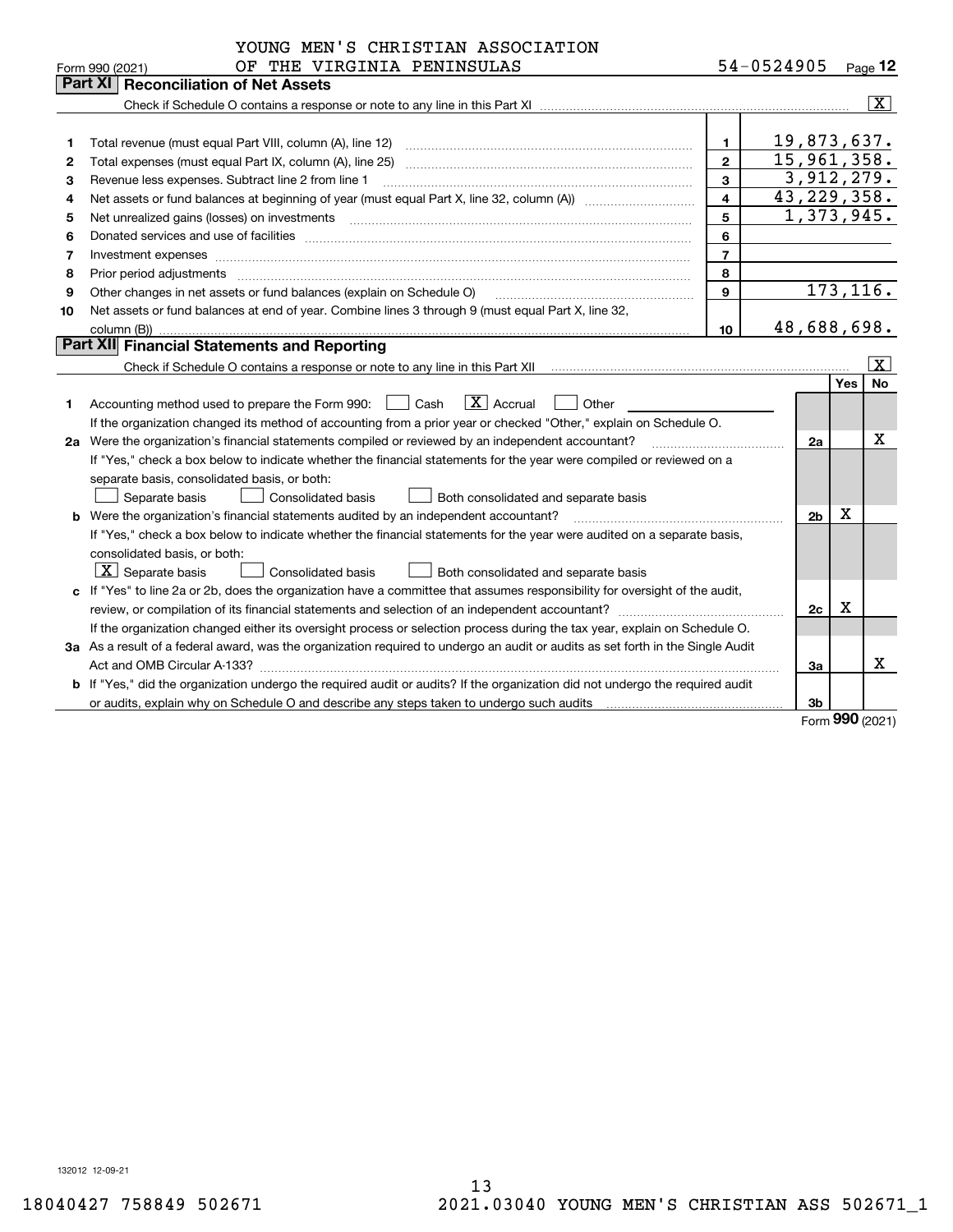| <b>SCHEDULE A</b><br>(Form 990)<br>Department of the Treasury<br>Internal Revenue Service |                                                                                                                                                                                                                                                                                                                                                                                                                                                                                                                                                                     |  | <b>Public Charity Status and Public Support</b><br>Complete if the organization is a section 501(c)(3) organization or a section<br>4947(a)(1) nonexempt charitable trust.<br>Attach to Form 990 or Form 990-EZ.<br>$\blacktriangleright$ Go to www.irs.gov/Form990 for instructions and the latest information. | OMB No. 1545-0047<br><b>Open to Public</b><br>Inspection                                                                                                                                                                                                                                                                                                                                                                                                                                                                                                                                                                                                                                                                                                                                                                                                                                                                                                                                                                        |                                    |                                       |                                                      |  |                                                    |  |
|-------------------------------------------------------------------------------------------|---------------------------------------------------------------------------------------------------------------------------------------------------------------------------------------------------------------------------------------------------------------------------------------------------------------------------------------------------------------------------------------------------------------------------------------------------------------------------------------------------------------------------------------------------------------------|--|------------------------------------------------------------------------------------------------------------------------------------------------------------------------------------------------------------------------------------------------------------------------------------------------------------------|---------------------------------------------------------------------------------------------------------------------------------------------------------------------------------------------------------------------------------------------------------------------------------------------------------------------------------------------------------------------------------------------------------------------------------------------------------------------------------------------------------------------------------------------------------------------------------------------------------------------------------------------------------------------------------------------------------------------------------------------------------------------------------------------------------------------------------------------------------------------------------------------------------------------------------------------------------------------------------------------------------------------------------|------------------------------------|---------------------------------------|------------------------------------------------------|--|----------------------------------------------------|--|
|                                                                                           | Name of the organization                                                                                                                                                                                                                                                                                                                                                                                                                                                                                                                                            |  |                                                                                                                                                                                                                                                                                                                  | YOUNG MEN'S CHRISTIAN ASSOCIATION                                                                                                                                                                                                                                                                                                                                                                                                                                                                                                                                                                                                                                                                                                                                                                                                                                                                                                                                                                                               |                                    |                                       |                                                      |  | <b>Employer identification number</b>              |  |
|                                                                                           |                                                                                                                                                                                                                                                                                                                                                                                                                                                                                                                                                                     |  |                                                                                                                                                                                                                                                                                                                  | OF THE VIRGINIA PENINSULAS                                                                                                                                                                                                                                                                                                                                                                                                                                                                                                                                                                                                                                                                                                                                                                                                                                                                                                                                                                                                      |                                    |                                       |                                                      |  | 54-0524905                                         |  |
| Part I                                                                                    |                                                                                                                                                                                                                                                                                                                                                                                                                                                                                                                                                                     |  |                                                                                                                                                                                                                                                                                                                  | Reason for Public Charity Status. (All organizations must complete this part.) See instructions.                                                                                                                                                                                                                                                                                                                                                                                                                                                                                                                                                                                                                                                                                                                                                                                                                                                                                                                                |                                    |                                       |                                                      |  |                                                    |  |
| 1<br>2<br>3<br>4                                                                          | city, and state:                                                                                                                                                                                                                                                                                                                                                                                                                                                                                                                                                    |  |                                                                                                                                                                                                                                                                                                                  | The organization is not a private foundation because it is: (For lines 1 through 12, check only one box.)<br>A church, convention of churches, or association of churches described in section 170(b)(1)(A)(i).<br>A school described in section 170(b)(1)(A)(ii). (Attach Schedule E (Form 990).)<br>A hospital or a cooperative hospital service organization described in section 170(b)(1)(A)(iii).<br>A medical research organization operated in conjunction with a hospital described in section 170(b)(1)(A)(iii). Enter the hospital's name,                                                                                                                                                                                                                                                                                                                                                                                                                                                                           |                                    |                                       |                                                      |  |                                                    |  |
| 5                                                                                         |                                                                                                                                                                                                                                                                                                                                                                                                                                                                                                                                                                     |  |                                                                                                                                                                                                                                                                                                                  | An organization operated for the benefit of a college or university owned or operated by a governmental unit described in                                                                                                                                                                                                                                                                                                                                                                                                                                                                                                                                                                                                                                                                                                                                                                                                                                                                                                       |                                    |                                       |                                                      |  |                                                    |  |
| 6<br>$\lfloor x \rfloor$<br>$\overline{7}$<br>8<br>9                                      | section 170(b)(1)(A)(iv). (Complete Part II.)<br>A federal, state, or local government or governmental unit described in section $170(b)(1)(A)(v)$ .<br>An organization that normally receives a substantial part of its support from a governmental unit or from the general public described in<br>section 170(b)(1)(A)(vi). (Complete Part II.)<br>A community trust described in section 170(b)(1)(A)(vi). (Complete Part II.)<br>An agricultural research organization described in section 170(b)(1)(A)(ix) operated in conjunction with a land-grant college |  |                                                                                                                                                                                                                                                                                                                  |                                                                                                                                                                                                                                                                                                                                                                                                                                                                                                                                                                                                                                                                                                                                                                                                                                                                                                                                                                                                                                 |                                    |                                       |                                                      |  |                                                    |  |
|                                                                                           | university:                                                                                                                                                                                                                                                                                                                                                                                                                                                                                                                                                         |  |                                                                                                                                                                                                                                                                                                                  | or university or a non-land-grant college of agriculture (see instructions). Enter the name, city, and state of the college or                                                                                                                                                                                                                                                                                                                                                                                                                                                                                                                                                                                                                                                                                                                                                                                                                                                                                                  |                                    |                                       |                                                      |  |                                                    |  |
| 10                                                                                        | An organization that normally receives (1) more than 33 1/3% of its support from contributions, membership fees, and gross receipts from<br>activities related to its exempt functions, subject to certain exceptions; and (2) no more than 33 1/3% of its support from gross investment<br>income and unrelated business taxable income (less section 511 tax) from businesses acquired by the organization after June 30, 1975.<br>See section 509(a)(2). (Complete Part III.)                                                                                    |  |                                                                                                                                                                                                                                                                                                                  |                                                                                                                                                                                                                                                                                                                                                                                                                                                                                                                                                                                                                                                                                                                                                                                                                                                                                                                                                                                                                                 |                                    |                                       |                                                      |  |                                                    |  |
| 11<br>12<br>a<br>b                                                                        |                                                                                                                                                                                                                                                                                                                                                                                                                                                                                                                                                                     |  | organization. You must complete Part IV, Sections A and B.<br>organization(s). You must complete Part IV, Sections A and C.                                                                                                                                                                                      | An organization organized and operated exclusively to test for public safety. See section 509(a)(4).<br>An organization organized and operated exclusively for the benefit of, to perform the functions of, or to carry out the purposes of one or<br>more publicly supported organizations described in section 509(a)(1) or section 509(a)(2). See section 509(a)(3). Check the box on<br>lines 12a through 12d that describes the type of supporting organization and complete lines 12e, 12f, and 12g.<br>Type I. A supporting organization operated, supervised, or controlled by its supported organization(s), typically by giving<br>the supported organization(s) the power to regularly appoint or elect a majority of the directors or trustees of the supporting<br>Type II. A supporting organization supervised or controlled in connection with its supported organization(s), by having<br>control or management of the supporting organization vested in the same persons that control or manage the supported |                                    |                                       |                                                      |  |                                                    |  |
|                                                                                           |                                                                                                                                                                                                                                                                                                                                                                                                                                                                                                                                                                     |  |                                                                                                                                                                                                                                                                                                                  | Type III functionally integrated. A supporting organization operated in connection with, and functionally integrated with,                                                                                                                                                                                                                                                                                                                                                                                                                                                                                                                                                                                                                                                                                                                                                                                                                                                                                                      |                                    |                                       |                                                      |  |                                                    |  |
| d<br>е                                                                                    |                                                                                                                                                                                                                                                                                                                                                                                                                                                                                                                                                                     |  |                                                                                                                                                                                                                                                                                                                  | its supported organization(s) (see instructions). You must complete Part IV, Sections A, D, and E.<br>Type III non-functionally integrated. A supporting organization operated in connection with its supported organization(s)<br>that is not functionally integrated. The organization generally must satisfy a distribution requirement and an attentiveness<br>requirement (see instructions). You must complete Part IV, Sections A and D, and Part V.<br>Check this box if the organization received a written determination from the IRS that it is a Type I, Type II, Type III                                                                                                                                                                                                                                                                                                                                                                                                                                          |                                    |                                       |                                                      |  |                                                    |  |
|                                                                                           |                                                                                                                                                                                                                                                                                                                                                                                                                                                                                                                                                                     |  |                                                                                                                                                                                                                                                                                                                  | functionally integrated, or Type III non-functionally integrated supporting organization.                                                                                                                                                                                                                                                                                                                                                                                                                                                                                                                                                                                                                                                                                                                                                                                                                                                                                                                                       |                                    |                                       |                                                      |  |                                                    |  |
|                                                                                           |                                                                                                                                                                                                                                                                                                                                                                                                                                                                                                                                                                     |  |                                                                                                                                                                                                                                                                                                                  |                                                                                                                                                                                                                                                                                                                                                                                                                                                                                                                                                                                                                                                                                                                                                                                                                                                                                                                                                                                                                                 |                                    |                                       |                                                      |  |                                                    |  |
|                                                                                           | (i) Name of supported<br>organization                                                                                                                                                                                                                                                                                                                                                                                                                                                                                                                               |  | Provide the following information about the supported organization(s).<br>(ii) EIN                                                                                                                                                                                                                               | (iii) Type of organization<br>(described on lines 1-10<br>above (see instructions))                                                                                                                                                                                                                                                                                                                                                                                                                                                                                                                                                                                                                                                                                                                                                                                                                                                                                                                                             | in your governing document?<br>Yes | (iv) Is the organization listed<br>No | (v) Amount of monetary<br>support (see instructions) |  | (vi) Amount of other<br>support (see instructions) |  |
|                                                                                           |                                                                                                                                                                                                                                                                                                                                                                                                                                                                                                                                                                     |  |                                                                                                                                                                                                                                                                                                                  |                                                                                                                                                                                                                                                                                                                                                                                                                                                                                                                                                                                                                                                                                                                                                                                                                                                                                                                                                                                                                                 |                                    |                                       |                                                      |  |                                                    |  |
|                                                                                           |                                                                                                                                                                                                                                                                                                                                                                                                                                                                                                                                                                     |  |                                                                                                                                                                                                                                                                                                                  |                                                                                                                                                                                                                                                                                                                                                                                                                                                                                                                                                                                                                                                                                                                                                                                                                                                                                                                                                                                                                                 |                                    |                                       |                                                      |  |                                                    |  |
|                                                                                           |                                                                                                                                                                                                                                                                                                                                                                                                                                                                                                                                                                     |  |                                                                                                                                                                                                                                                                                                                  |                                                                                                                                                                                                                                                                                                                                                                                                                                                                                                                                                                                                                                                                                                                                                                                                                                                                                                                                                                                                                                 |                                    |                                       |                                                      |  |                                                    |  |
| Total                                                                                     |                                                                                                                                                                                                                                                                                                                                                                                                                                                                                                                                                                     |  |                                                                                                                                                                                                                                                                                                                  |                                                                                                                                                                                                                                                                                                                                                                                                                                                                                                                                                                                                                                                                                                                                                                                                                                                                                                                                                                                                                                 |                                    |                                       |                                                      |  |                                                    |  |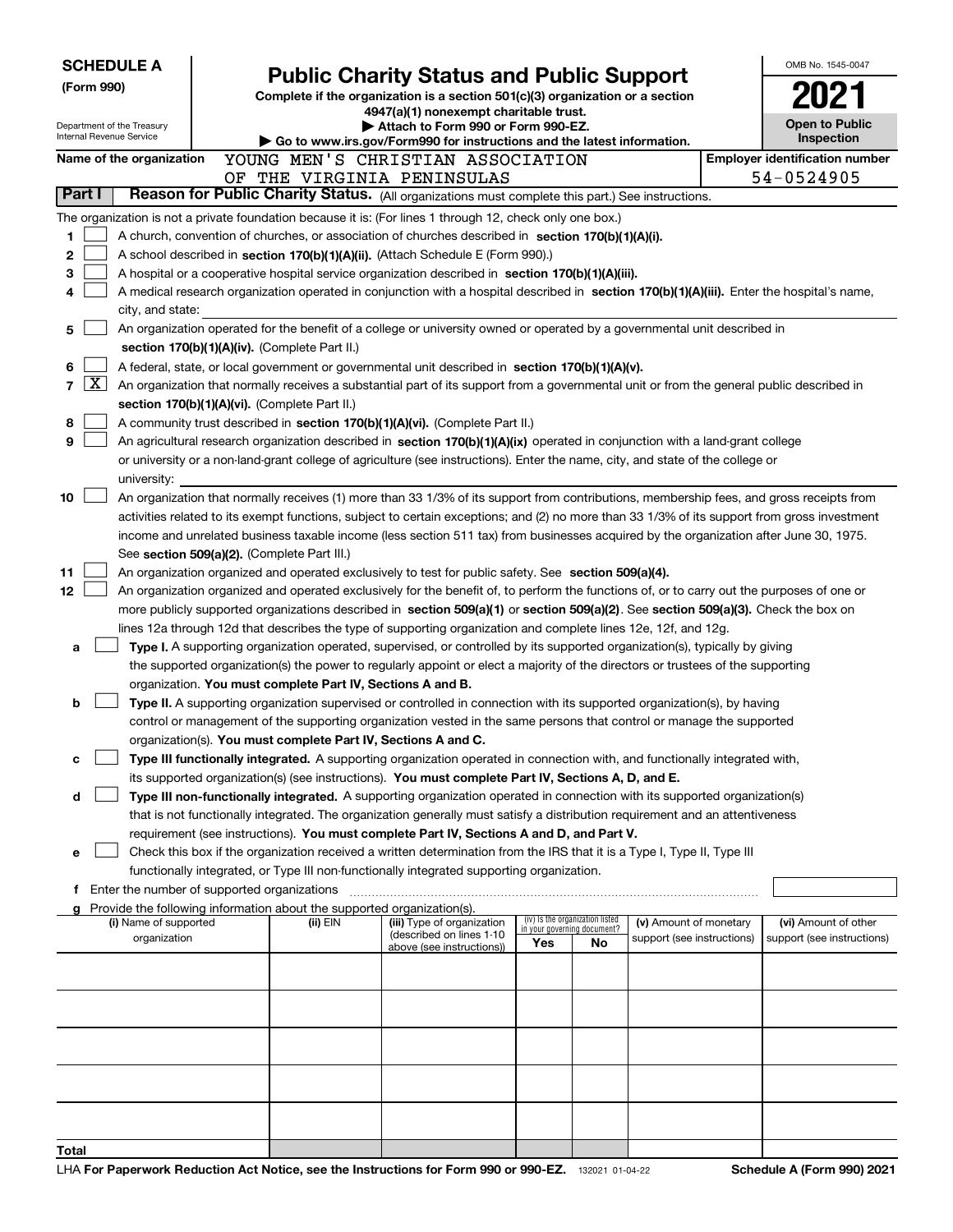$54 - 0524905$  Page 2

(Complete only if you checked the box on line 5, 7, or 8 of Part I or if the organization failed to qualify under Part III. If the organization **Part II Support Schedule for Organizations Described in Sections 170(b)(1)(A)(iv) and 170(b)(1)(A)(vi)**

fails to qualify under the tests listed below, please complete Part III.)

|    | <b>Section A. Public Support</b>                                                                                                                                                                                               |                      |                                           |                        |                        |          |                                         |
|----|--------------------------------------------------------------------------------------------------------------------------------------------------------------------------------------------------------------------------------|----------------------|-------------------------------------------|------------------------|------------------------|----------|-----------------------------------------|
|    | Calendar year (or fiscal year beginning in) $\blacktriangleright$                                                                                                                                                              | (a) 2017             | (b) 2018                                  | $(c)$ 2019             | $(d)$ 2020             | (e) 2021 | (f) Total                               |
|    | 1 Gifts, grants, contributions, and                                                                                                                                                                                            |                      |                                           |                        |                        |          |                                         |
|    | membership fees received. (Do not                                                                                                                                                                                              |                      |                                           |                        |                        |          |                                         |
|    | include any "unusual grants.")                                                                                                                                                                                                 | 3618584.             | 2812789.                                  | 3430829.               | 3135113.               |          | 6321394.19318709.                       |
|    | 2 Tax revenues levied for the organ-                                                                                                                                                                                           |                      |                                           |                        |                        |          |                                         |
|    | ization's benefit and either paid to                                                                                                                                                                                           |                      |                                           |                        |                        |          |                                         |
|    | or expended on its behalf                                                                                                                                                                                                      |                      |                                           |                        |                        |          |                                         |
|    | 3 The value of services or facilities                                                                                                                                                                                          |                      |                                           |                        |                        |          |                                         |
|    | furnished by a governmental unit to                                                                                                                                                                                            |                      |                                           |                        |                        |          |                                         |
|    | the organization without charge                                                                                                                                                                                                |                      |                                           |                        |                        |          |                                         |
|    | Total. Add lines 1 through 3                                                                                                                                                                                                   | 3618584.             | 2812789.                                  | 3430829.               | 3135113.               |          | 6321394.19318709.                       |
|    | The portion of total contributions                                                                                                                                                                                             |                      |                                           |                        |                        |          |                                         |
|    | by each person (other than a                                                                                                                                                                                                   |                      |                                           |                        |                        |          |                                         |
|    | governmental unit or publicly                                                                                                                                                                                                  |                      |                                           |                        |                        |          |                                         |
|    | supported organization) included                                                                                                                                                                                               |                      |                                           |                        |                        |          |                                         |
|    | on line 1 that exceeds 2% of the                                                                                                                                                                                               |                      |                                           |                        |                        |          |                                         |
|    | amount shown on line 11,                                                                                                                                                                                                       |                      |                                           |                        |                        |          |                                         |
|    | column (f)                                                                                                                                                                                                                     |                      |                                           |                        |                        |          |                                         |
|    | 6 Public support. Subtract line 5 from line 4.                                                                                                                                                                                 |                      |                                           |                        |                        |          | 19318709.                               |
|    | <b>Section B. Total Support</b>                                                                                                                                                                                                |                      |                                           |                        |                        |          |                                         |
|    | Calendar year (or fiscal year beginning in)                                                                                                                                                                                    | (a) 2017<br>3618584. | $(b)$ 2018<br>2812789.                    | $(c)$ 2019<br>3430829. | $(d)$ 2020<br>3135113. | (e) 2021 | (f) Total<br>6321394.19318709.          |
|    | 7 Amounts from line 4                                                                                                                                                                                                          |                      |                                           |                        |                        |          |                                         |
|    | 8 Gross income from interest,                                                                                                                                                                                                  |                      |                                           |                        |                        |          |                                         |
|    | dividends, payments received on                                                                                                                                                                                                |                      |                                           |                        |                        |          |                                         |
|    | securities loans, rents, royalties,                                                                                                                                                                                            | 316,829.             | 278, 704.                                 | 289,997.               | 238,051.               | 247,757. | 1371338.                                |
|    | and income from similar sources                                                                                                                                                                                                |                      |                                           |                        |                        |          |                                         |
|    | <b>9</b> Net income from unrelated business                                                                                                                                                                                    |                      |                                           |                        |                        |          |                                         |
|    | activities, whether or not the                                                                                                                                                                                                 |                      |                                           |                        |                        |          |                                         |
|    | business is regularly carried on                                                                                                                                                                                               |                      |                                           |                        |                        |          |                                         |
|    | 10 Other income. Do not include gain                                                                                                                                                                                           |                      |                                           |                        |                        |          |                                         |
|    | or loss from the sale of capital<br>assets (Explain in Part VI.)                                                                                                                                                               |                      | $167, 500.$ 116, 962. 220, 764. 108, 685. |                        |                        |          | $41, 294.$ 655, 205.                    |
|    | 11 Total support. Add lines 7 through 10                                                                                                                                                                                       |                      |                                           |                        |                        |          | $\sqrt{21345252}$ .                     |
| 12 | Gross receipts from related activities, etc. (see instructions)                                                                                                                                                                |                      |                                           |                        |                        | 12       | 77,234,790.                             |
|    | 13 First 5 years. If the Form 990 is for the organization's first, second, third, fourth, or fifth tax year as a section 501(c)(3)                                                                                             |                      |                                           |                        |                        |          |                                         |
|    | organization, check this box and stop here contain and the container and the container and the container and stop here contained and stop here and stop here are all the container and stop here are all the container and sto |                      |                                           |                        |                        |          |                                         |
|    | Section C. Computation of Public Support Percentage                                                                                                                                                                            |                      |                                           |                        |                        |          |                                         |
|    |                                                                                                                                                                                                                                |                      |                                           |                        |                        | 14       | 90.51<br>$\frac{9}{6}$                  |
|    |                                                                                                                                                                                                                                |                      |                                           |                        |                        | 15       | 88.35<br>$\frac{9}{6}$                  |
|    | 16a 33 1/3% support test - 2021. If the organization did not check the box on line 13, and line 14 is 33 1/3% or more, check this box and                                                                                      |                      |                                           |                        |                        |          |                                         |
|    | stop here. The organization qualifies as a publicly supported organization                                                                                                                                                     |                      |                                           |                        |                        |          | $\blacktriangleright$ $\vert$ X $\vert$ |
|    | b 33 1/3% support test - 2020. If the organization did not check a box on line 13 or 16a, and line 15 is 33 1/3% or more, check this box                                                                                       |                      |                                           |                        |                        |          |                                         |
|    | and stop here. The organization qualifies as a publicly supported organization                                                                                                                                                 |                      |                                           |                        |                        |          |                                         |
|    | 17a 10% -facts-and-circumstances test - 2021. If the organization did not check a box on line 13, 16a, or 16b, and line 14 is 10% or more,                                                                                     |                      |                                           |                        |                        |          |                                         |
|    | and if the organization meets the facts-and-circumstances test, check this box and stop here. Explain in Part VI how the organization                                                                                          |                      |                                           |                        |                        |          |                                         |
|    | meets the facts-and-circumstances test. The organization qualifies as a publicly supported organization                                                                                                                        |                      |                                           |                        |                        |          |                                         |
|    | <b>b 10% -facts-and-circumstances test - 2020.</b> If the organization did not check a box on line 13, 16a, 16b, or 17a, and line 15 is 10% or                                                                                 |                      |                                           |                        |                        |          |                                         |
|    | more, and if the organization meets the facts-and-circumstances test, check this box and stop here. Explain in Part VI how the                                                                                                 |                      |                                           |                        |                        |          |                                         |
|    | organization meets the facts-and-circumstances test. The organization qualifies as a publicly supported organization                                                                                                           |                      |                                           |                        |                        |          |                                         |
| 18 | Private foundation. If the organization did not check a box on line 13, 16a, 16b, 17a, or 17b, check this box and see instructions                                                                                             |                      |                                           |                        |                        |          |                                         |
|    |                                                                                                                                                                                                                                |                      |                                           |                        |                        |          | Schedule A (Form 990) 2021              |

132022 01-04-22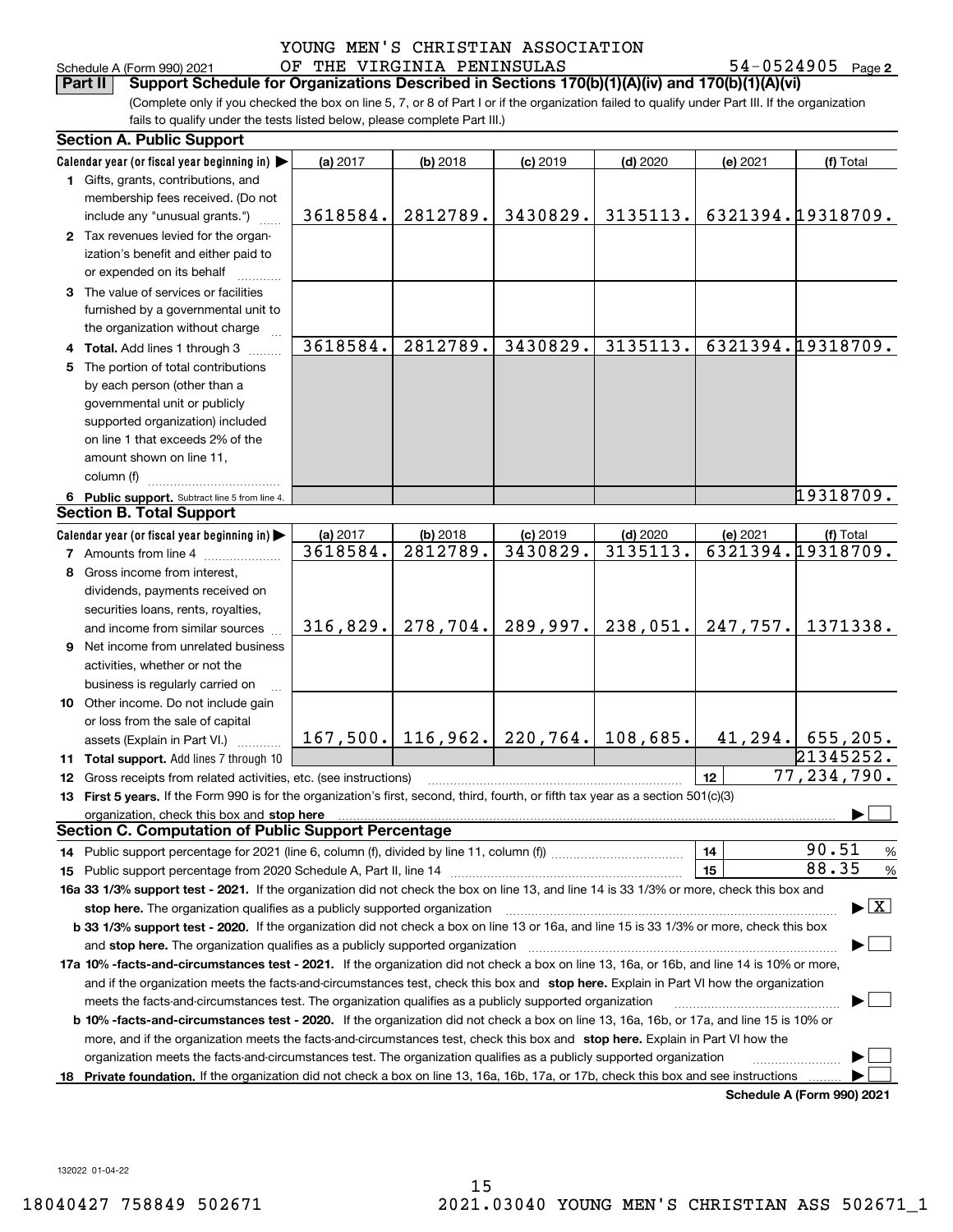|  | $\sim$ 000) 0001 |  |
|--|------------------|--|

#### **Part III Support Schedule for Organizations Described in Section 509(a)(2)**

(Complete only if you checked the box on line 10 of Part I or if the organization failed to qualify under Part II. If the organization fails to qualify under the tests listed below, please complete Part II.)

|    | <b>Section A. Public Support</b>                                                                                                                                                                                               |          |          |            |            |          |                            |
|----|--------------------------------------------------------------------------------------------------------------------------------------------------------------------------------------------------------------------------------|----------|----------|------------|------------|----------|----------------------------|
|    | Calendar year (or fiscal year beginning in) $\blacktriangleright$                                                                                                                                                              | (a) 2017 | (b) 2018 | $(c)$ 2019 | $(d)$ 2020 | (e) 2021 | (f) Total                  |
|    | 1 Gifts, grants, contributions, and                                                                                                                                                                                            |          |          |            |            |          |                            |
|    | membership fees received. (Do not                                                                                                                                                                                              |          |          |            |            |          |                            |
|    | include any "unusual grants.")                                                                                                                                                                                                 |          |          |            |            |          |                            |
|    | <b>2</b> Gross receipts from admissions,<br>merchandise sold or services per-<br>formed, or facilities furnished in<br>any activity that is related to the<br>organization's tax-exempt purpose                                |          |          |            |            |          |                            |
|    | <b>3</b> Gross receipts from activities that<br>are not an unrelated trade or bus-                                                                                                                                             |          |          |            |            |          |                            |
|    | iness under section 513                                                                                                                                                                                                        |          |          |            |            |          |                            |
|    | 4 Tax revenues levied for the organ-<br>ization's benefit and either paid to<br>or expended on its behalf<br>.                                                                                                                 |          |          |            |            |          |                            |
| 5  | The value of services or facilities                                                                                                                                                                                            |          |          |            |            |          |                            |
|    | furnished by a governmental unit to<br>the organization without charge                                                                                                                                                         |          |          |            |            |          |                            |
|    | <b>6 Total.</b> Add lines 1 through 5                                                                                                                                                                                          |          |          |            |            |          |                            |
|    | 7a Amounts included on lines 1, 2, and                                                                                                                                                                                         |          |          |            |            |          |                            |
|    | 3 received from disqualified persons                                                                                                                                                                                           |          |          |            |            |          |                            |
|    | <b>b</b> Amounts included on lines 2 and 3 received<br>from other than disqualified persons that<br>exceed the greater of \$5,000 or 1% of the<br>amount on line 13 for the year                                               |          |          |            |            |          |                            |
|    | c Add lines 7a and 7b                                                                                                                                                                                                          |          |          |            |            |          |                            |
|    | 8 Public support. (Subtract line 7c from line 6.)                                                                                                                                                                              |          |          |            |            |          |                            |
|    | <b>Section B. Total Support</b>                                                                                                                                                                                                |          |          |            |            |          |                            |
|    | Calendar year (or fiscal year beginning in)                                                                                                                                                                                    | (a) 2017 | (b) 2018 | $(c)$ 2019 | $(d)$ 2020 | (e) 2021 | (f) Total                  |
|    | 9 Amounts from line 6                                                                                                                                                                                                          |          |          |            |            |          |                            |
|    | <b>10a</b> Gross income from interest,<br>dividends, payments received on<br>securities loans, rents, royalties,<br>and income from similar sources                                                                            |          |          |            |            |          |                            |
|    | <b>b</b> Unrelated business taxable income                                                                                                                                                                                     |          |          |            |            |          |                            |
|    | (less section 511 taxes) from businesses                                                                                                                                                                                       |          |          |            |            |          |                            |
|    | acquired after June 30, 1975 [10001]                                                                                                                                                                                           |          |          |            |            |          |                            |
|    | c Add lines 10a and 10b                                                                                                                                                                                                        |          |          |            |            |          |                            |
|    | 11 Net income from unrelated business<br>activities not included on line 10b.<br>whether or not the business is<br>regularly carried on                                                                                        |          |          |            |            |          |                            |
|    | <b>12</b> Other income. Do not include gain<br>or loss from the sale of capital<br>assets (Explain in Part VI.)                                                                                                                |          |          |            |            |          |                            |
|    | 13 Total support. (Add lines 9, 10c, 11, and 12.)                                                                                                                                                                              |          |          |            |            |          |                            |
|    | 14 First 5 years. If the Form 990 is for the organization's first, second, third, fourth, or fifth tax year as a section 501(c)(3) organization,                                                                               |          |          |            |            |          |                            |
|    | check this box and stop here www.altamana.com/management/community/community/community/community/community/community/community/community/community/community/community/community/community/community/community/community/commu |          |          |            |            |          |                            |
|    | <b>Section C. Computation of Public Support Percentage</b>                                                                                                                                                                     |          |          |            |            |          |                            |
|    | 15 Public support percentage for 2021 (line 8, column (f), divided by line 13, column (f))                                                                                                                                     |          |          |            |            | 15       | %                          |
|    | 16 Public support percentage from 2020 Schedule A, Part III, line 15                                                                                                                                                           |          |          |            |            | 16       | %                          |
|    | Section D. Computation of Investment Income Percentage                                                                                                                                                                         |          |          |            |            |          |                            |
| 17 | Investment income percentage for 2021 (line 10c, column (f), divided by line 13, column (f))                                                                                                                                   |          |          |            |            | 17       | %                          |
| 18 | Investment income percentage from 2020 Schedule A, Part III, line 17                                                                                                                                                           |          |          |            |            | 18       | %                          |
|    | 19a 33 1/3% support tests - 2021. If the organization did not check the box on line 14, and line 15 is more than 33 1/3%, and line 17 is not                                                                                   |          |          |            |            |          |                            |
|    | more than 33 1/3%, check this box and stop here. The organization qualifies as a publicly supported organization                                                                                                               |          |          |            |            |          |                            |
|    | b 33 1/3% support tests - 2020. If the organization did not check a box on line 14 or line 19a, and line 16 is more than 33 1/3%, and                                                                                          |          |          |            |            |          |                            |
|    | line 18 is not more than 33 1/3%, check this box and stop here. The organization qualifies as a publicly supported organization                                                                                                |          |          |            |            |          |                            |
| 20 | Private foundation. If the organization did not check a box on line 14, 19a, or 19b, check this box and see instructions                                                                                                       |          |          |            |            |          |                            |
|    | 132023 01-04-22                                                                                                                                                                                                                |          |          |            |            |          | Schedule A (Form 990) 2021 |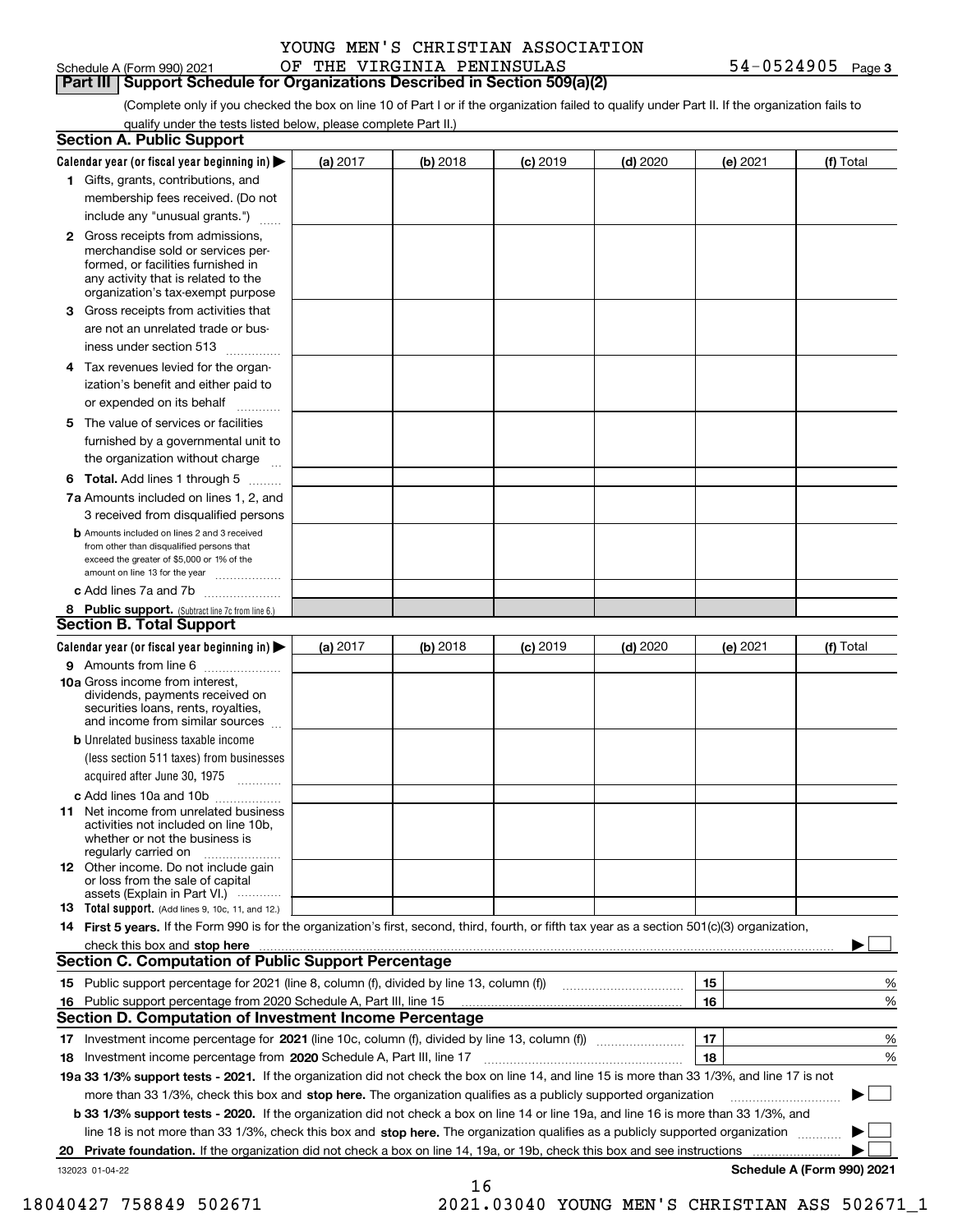**1**

**2**

**3a**

**YesNo**

## **Part IV Supporting Organizations**

(Complete only if you checked a box in line 12 on Part I. If you checked box 12a, Part I, complete Sections A and B. If you checked box 12b, Part I, complete Sections A and C. If you checked box 12c, Part I, complete Sections A, D, and E. If you checked box 12d, Part I, complete Sections A and D, and complete Part V.)

#### **Section A. All Supporting Organizations**

- **1** Are all of the organization's supported organizations listed by name in the organization's governing documents? If "No," describe in **Part VI** how the supported organizations are designated. If designated by *class or purpose, describe the designation. If historic and continuing relationship, explain.*
- **2** Did the organization have any supported organization that does not have an IRS determination of status under section 509(a)(1) or (2)? If "Yes," explain in Part VI how the organization determined that the supported *organization was described in section 509(a)(1) or (2).*
- **3a** Did the organization have a supported organization described in section 501(c)(4), (5), or (6)? If "Yes," answer *lines 3b and 3c below.*
- **b** Did the organization confirm that each supported organization qualified under section 501(c)(4), (5), or (6) and satisfied the public support tests under section 509(a)(2)? If "Yes," describe in **Part VI** when and how the *organization made the determination.*
- **c**Did the organization ensure that all support to such organizations was used exclusively for section 170(c)(2)(B) purposes? If "Yes," explain in **Part VI** what controls the organization put in place to ensure such use.
- **4a***If* Was any supported organization not organized in the United States ("foreign supported organization")? *"Yes," and if you checked box 12a or 12b in Part I, answer lines 4b and 4c below.*
- **b** Did the organization have ultimate control and discretion in deciding whether to make grants to the foreign supported organization? If "Yes," describe in **Part VI** how the organization had such control and discretion *despite being controlled or supervised by or in connection with its supported organizations.*
- **c** Did the organization support any foreign supported organization that does not have an IRS determination under sections 501(c)(3) and 509(a)(1) or (2)? If "Yes," explain in **Part VI** what controls the organization used *to ensure that all support to the foreign supported organization was used exclusively for section 170(c)(2)(B) purposes.*
- **5a** Did the organization add, substitute, or remove any supported organizations during the tax year? If "Yes," answer lines 5b and 5c below (if applicable). Also, provide detail in **Part VI,** including (i) the names and EIN *numbers of the supported organizations added, substituted, or removed; (ii) the reasons for each such action; (iii) the authority under the organization's organizing document authorizing such action; and (iv) how the action was accomplished (such as by amendment to the organizing document).*
- **b** Type I or Type II only. Was any added or substituted supported organization part of a class already designated in the organization's organizing document?
- **cSubstitutions only.**  Was the substitution the result of an event beyond the organization's control?
- **6** Did the organization provide support (whether in the form of grants or the provision of services or facilities) to **Part VI.** *If "Yes," provide detail in* support or benefit one or more of the filing organization's supported organizations? anyone other than (i) its supported organizations, (ii) individuals that are part of the charitable class benefited by one or more of its supported organizations, or (iii) other supporting organizations that also
- **7**Did the organization provide a grant, loan, compensation, or other similar payment to a substantial contributor *If "Yes," complete Part I of Schedule L (Form 990).* regard to a substantial contributor? (as defined in section 4958(c)(3)(C)), a family member of a substantial contributor, or a 35% controlled entity with
- **8** Did the organization make a loan to a disqualified person (as defined in section 4958) not described on line 7? *If "Yes," complete Part I of Schedule L (Form 990).*
- **9a** Was the organization controlled directly or indirectly at any time during the tax year by one or more in section 509(a)(1) or (2))? If "Yes," *provide detail in* <code>Part VI.</code> disqualified persons, as defined in section 4946 (other than foundation managers and organizations described
- **b**the supporting organization had an interest? If "Yes," provide detail in P**art VI**. Did one or more disqualified persons (as defined on line 9a) hold a controlling interest in any entity in which
- **c**Did a disqualified person (as defined on line 9a) have an ownership interest in, or derive any personal benefit from, assets in which the supporting organization also had an interest? If "Yes," provide detail in P**art VI.**
- **10a** Was the organization subject to the excess business holdings rules of section 4943 because of section supporting organizations)? If "Yes," answer line 10b below. 4943(f) (regarding certain Type II supporting organizations, and all Type III non-functionally integrated
- **b** Did the organization have any excess business holdings in the tax year? (Use Schedule C, Form 4720, to *determine whether the organization had excess business holdings.)*

132024 01-04-21



**Schedule A (Form 990) 2021**

18040427 758849 502671 2021.03040 YOUNG MEN'S CHRISTIAN ASS 502671\_1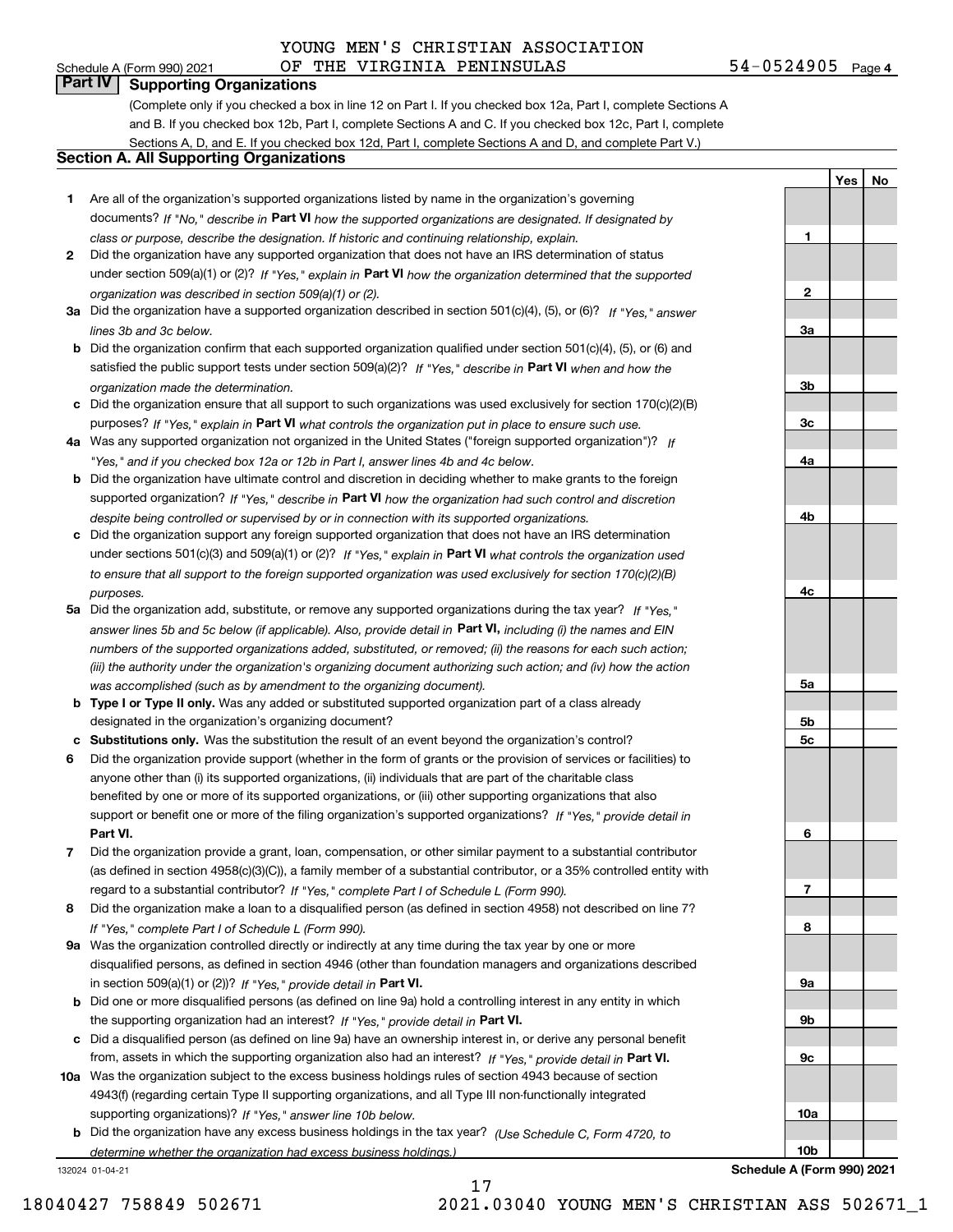**Part IV Supporting Organizations** *(continued)*

**5**

|    |                                                                                                                                                                                                                                                           |                 | Yes | No |
|----|-----------------------------------------------------------------------------------------------------------------------------------------------------------------------------------------------------------------------------------------------------------|-----------------|-----|----|
| 11 | Has the organization accepted a gift or contribution from any of the following persons?                                                                                                                                                                   |                 |     |    |
|    | a A person who directly or indirectly controls, either alone or together with persons described on lines 11b and                                                                                                                                          |                 |     |    |
|    | 11c below, the governing body of a supported organization?                                                                                                                                                                                                | 11a             |     |    |
| b  | A family member of a person described on line 11a above?                                                                                                                                                                                                  | 11 <sub>b</sub> |     |    |
|    |                                                                                                                                                                                                                                                           |                 |     |    |
|    | c A 35% controlled entity of a person described on line 11a or 11b above? If "Yes" to line 11a, 11b, or 11c, provide                                                                                                                                      |                 |     |    |
|    | detail in Part VI.<br>Section B. Type I Supporting Organizations                                                                                                                                                                                          | 11c             |     |    |
|    |                                                                                                                                                                                                                                                           |                 |     |    |
|    |                                                                                                                                                                                                                                                           |                 | Yes | No |
| 1  | Did the governing body, members of the governing body, officers acting in their official capacity, or membership of one or                                                                                                                                |                 |     |    |
|    | more supported organizations have the power to regularly appoint or elect at least a majority of the organization's officers,                                                                                                                             |                 |     |    |
|    | directors, or trustees at all times during the tax year? If "No," describe in Part VI how the supported organization(s)<br>effectively operated, supervised, or controlled the organization's activities. If the organization had more than one supported |                 |     |    |
|    | organization, describe how the powers to appoint and/or remove officers, directors, or trustees were allocated among the                                                                                                                                  |                 |     |    |
|    | supported organizations and what conditions or restrictions, if any, applied to such powers during the tax year.                                                                                                                                          | 1               |     |    |
| 2  | Did the organization operate for the benefit of any supported organization other than the supported                                                                                                                                                       |                 |     |    |
|    | organization(s) that operated, supervised, or controlled the supporting organization? If "Yes," explain in                                                                                                                                                |                 |     |    |
|    | <b>Part VI</b> how providing such benefit carried out the purposes of the supported organization(s) that operated,                                                                                                                                        |                 |     |    |
|    |                                                                                                                                                                                                                                                           | $\mathbf{2}$    |     |    |
|    | supervised, or controlled the supporting organization.<br>Section C. Type II Supporting Organizations                                                                                                                                                     |                 |     |    |
|    |                                                                                                                                                                                                                                                           |                 |     |    |
|    |                                                                                                                                                                                                                                                           |                 | Yes | No |
| 1  | Were a majority of the organization's directors or trustees during the tax year also a majority of the directors                                                                                                                                          |                 |     |    |
|    | or trustees of each of the organization's supported organization(s)? If "No," describe in Part VI how control                                                                                                                                             |                 |     |    |
|    | or management of the supporting organization was vested in the same persons that controlled or managed                                                                                                                                                    |                 |     |    |
|    | the supported organization(s).                                                                                                                                                                                                                            | 1               |     |    |
|    | Section D. All Type III Supporting Organizations                                                                                                                                                                                                          |                 |     |    |
|    |                                                                                                                                                                                                                                                           |                 | Yes | No |
| 1  | Did the organization provide to each of its supported organizations, by the last day of the fifth month of the                                                                                                                                            |                 |     |    |
|    | organization's tax year, (i) a written notice describing the type and amount of support provided during the prior tax                                                                                                                                     |                 |     |    |
|    | year, (ii) a copy of the Form 990 that was most recently filed as of the date of notification, and (iii) copies of the                                                                                                                                    |                 |     |    |
|    | organization's governing documents in effect on the date of notification, to the extent not previously provided?                                                                                                                                          | 1               |     |    |
| 2  | Were any of the organization's officers, directors, or trustees either (i) appointed or elected by the supported                                                                                                                                          |                 |     |    |
|    | organization(s) or (ii) serving on the governing body of a supported organization? If "No," explain in Part VI how                                                                                                                                        |                 |     |    |
|    |                                                                                                                                                                                                                                                           | 2               |     |    |
| 3  | the organization maintained a close and continuous working relationship with the supported organization(s).<br>By reason of the relationship described on line 2, above, did the organization's supported organizations have a                            |                 |     |    |
|    |                                                                                                                                                                                                                                                           |                 |     |    |
|    | significant voice in the organization's investment policies and in directing the use of the organization's                                                                                                                                                |                 |     |    |
|    | income or assets at all times during the tax year? If "Yes," describe in Part VI the role the organization's                                                                                                                                              |                 |     |    |
|    | supported organizations played in this regard.                                                                                                                                                                                                            | 3               |     |    |
|    | Section E. Type III Functionally Integrated Supporting Organizations                                                                                                                                                                                      |                 |     |    |
| 1  | Check the box next to the method that the organization used to satisfy the Integral Part Test during the year (see instructions).                                                                                                                         |                 |     |    |
| а  | The organization satisfied the Activities Test. Complete line 2 below.                                                                                                                                                                                    |                 |     |    |
| b  | The organization is the parent of each of its supported organizations. Complete line 3 below.                                                                                                                                                             |                 |     |    |
| c  | The organization supported a governmental entity. Describe in Part VI how you supported a governmental entity (see instructions).                                                                                                                         |                 |     |    |
| 2  | Activities Test. Answer lines 2a and 2b below.                                                                                                                                                                                                            |                 | Yes | No |
| а  | Did substantially all of the organization's activities during the tax year directly further the exempt purposes of                                                                                                                                        |                 |     |    |
|    | the supported organization(s) to which the organization was responsive? If "Yes," then in Part VI identify                                                                                                                                                |                 |     |    |
|    | those supported organizations and explain how these activities directly furthered their exempt purposes,                                                                                                                                                  |                 |     |    |
|    | how the organization was responsive to those supported organizations, and how the organization determined                                                                                                                                                 |                 |     |    |
|    | that these activities constituted substantially all of its activities.                                                                                                                                                                                    | 2a              |     |    |
| b  | Did the activities described on line 2a, above, constitute activities that, but for the organization's involvement,                                                                                                                                       |                 |     |    |
|    | one or more of the organization's supported organization(s) would have been engaged in? If "Yes," explain in                                                                                                                                              |                 |     |    |
|    |                                                                                                                                                                                                                                                           |                 |     |    |
|    | <b>Part VI</b> the reasons for the organization's position that its supported organization(s) would have engaged in                                                                                                                                       |                 |     |    |
|    | these activities but for the organization's involvement.                                                                                                                                                                                                  | 2b              |     |    |
| 3  | Parent of Supported Organizations. Answer lines 3a and 3b below.                                                                                                                                                                                          |                 |     |    |
| а  | Did the organization have the power to regularly appoint or elect a majority of the officers, directors, or                                                                                                                                               |                 |     |    |
|    | trustees of each of the supported organizations? If "Yes" or "No" provide details in Part VI.                                                                                                                                                             | За              |     |    |
| b  | Did the organization exercise a substantial degree of direction over the policies, programs, and activities of each                                                                                                                                       |                 |     |    |
|    | of its supported organizations? If "Yes," describe in Part VI the role played by the organization in this regard.                                                                                                                                         | 3 <sub>b</sub>  |     |    |
|    | Schedule A (Form 990) 2021<br>132025 01-04-22                                                                                                                                                                                                             |                 |     |    |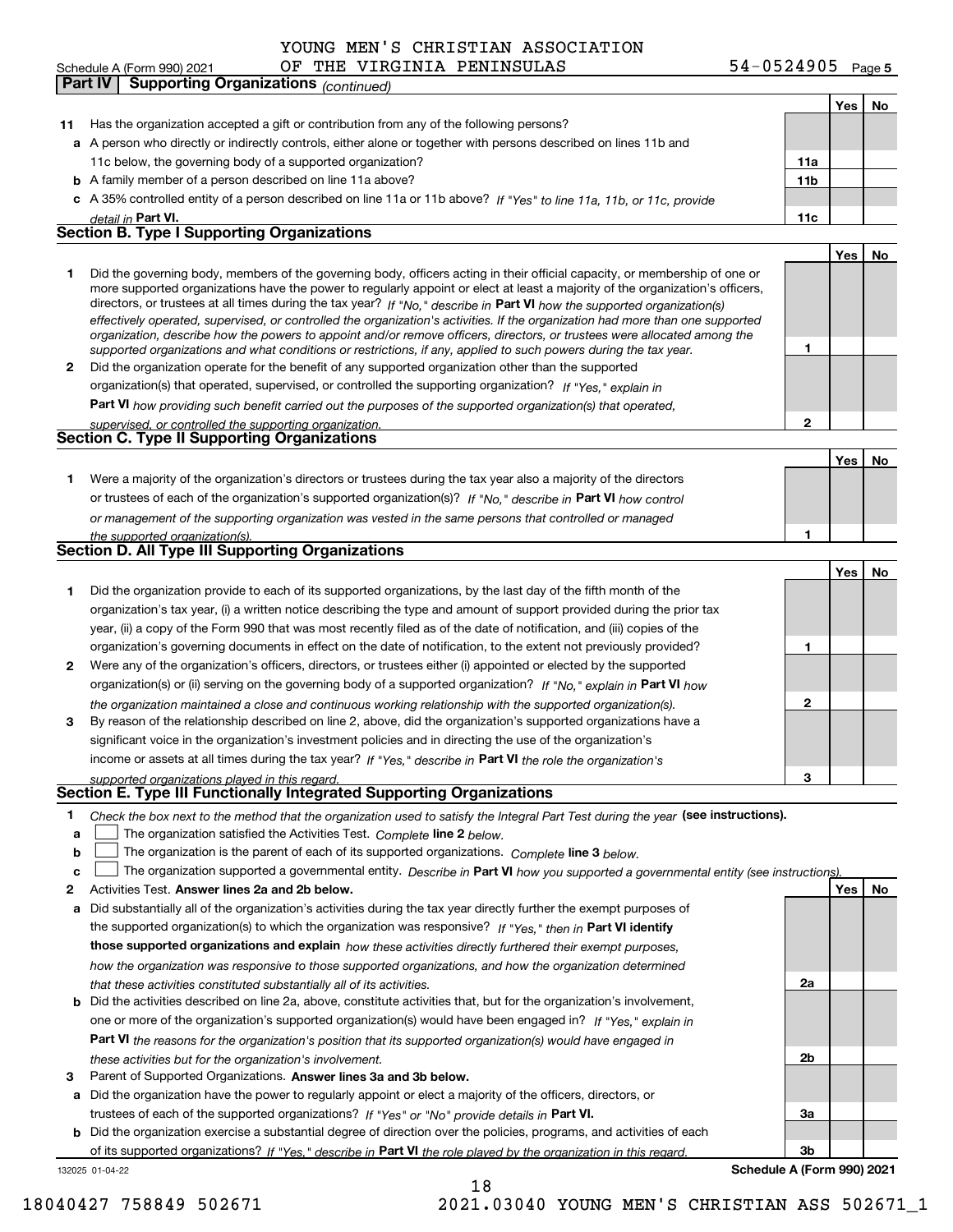|  |                            | YOUNG MEN'S CHRISTIAN ASSOCIATION |  |
|--|----------------------------|-----------------------------------|--|
|  | OF THE VIRGINIA PENINSULAS |                                   |  |

|               | OF THE VIRGINIA PENINSULAS<br>Schedule A (Form 990) 2021                                                                                       |                |                | $54 - 0524905$ Page 6          |
|---------------|------------------------------------------------------------------------------------------------------------------------------------------------|----------------|----------------|--------------------------------|
| <b>Part V</b> | Type III Non-Functionally Integrated 509(a)(3) Supporting Organizations                                                                        |                |                |                                |
| 1             | Check here if the organization satisfied the Integral Part Test as a qualifying trust on Nov. 20, 1970 (explain in Part VI). See instructions. |                |                |                                |
|               | All other Type III non-functionally integrated supporting organizations must complete Sections A through E.                                    |                |                |                                |
|               | Section A - Adjusted Net Income                                                                                                                |                | (A) Prior Year | (B) Current Year<br>(optional) |
| $\mathbf 1$   | Net short-term capital gain                                                                                                                    | 1              |                |                                |
| $\mathbf{2}$  | Recoveries of prior year distributions                                                                                                         | $\mathbf{2}$   |                |                                |
| 3             | Other gross income (see instructions)                                                                                                          | 3              |                |                                |
| 4             | Add lines 1 through 3.                                                                                                                         | 4              |                |                                |
| 5             | Depreciation and depletion                                                                                                                     | 5              |                |                                |
| 6             | Portion of operating expenses paid or incurred for production or                                                                               |                |                |                                |
|               | collection of gross income or for management, conservation, or                                                                                 |                |                |                                |
|               | maintenance of property held for production of income (see instructions)                                                                       | 6              |                |                                |
| 7             | Other expenses (see instructions)                                                                                                              | $\overline{7}$ |                |                                |
| 8             | <b>Adjusted Net Income</b> (subtract lines 5, 6, and 7 from line 4)                                                                            | 8              |                |                                |
|               | <b>Section B - Minimum Asset Amount</b>                                                                                                        |                | (A) Prior Year | (B) Current Year<br>(optional) |
| 1             | Aggregate fair market value of all non-exempt-use assets (see                                                                                  |                |                |                                |
|               | instructions for short tax year or assets held for part of year):                                                                              |                |                |                                |
|               | a Average monthly value of securities                                                                                                          | 1a             |                |                                |
|               | <b>b</b> Average monthly cash balances                                                                                                         | 1 <sub>b</sub> |                |                                |
|               | c Fair market value of other non-exempt-use assets                                                                                             | 1 <sub>c</sub> |                |                                |
|               | <b>d</b> Total (add lines 1a, 1b, and 1c)                                                                                                      | 1d             |                |                                |
|               | e Discount claimed for blockage or other factors                                                                                               |                |                |                                |
|               | (explain in detail in Part VI):                                                                                                                |                |                |                                |
| $\mathbf{2}$  | Acquisition indebtedness applicable to non-exempt-use assets                                                                                   | $\overline{2}$ |                |                                |
| 3             | Subtract line 2 from line 1d.                                                                                                                  | 3              |                |                                |
| 4             | Cash deemed held for exempt use. Enter 0.015 of line 3 (for greater amount,                                                                    |                |                |                                |
|               | see instructions)                                                                                                                              | 4              |                |                                |
| 5             | Net value of non-exempt-use assets (subtract line 4 from line 3)                                                                               | 5              |                |                                |
| 6             | Multiply line 5 by 0.035.                                                                                                                      | 6              |                |                                |
| 7             | Recoveries of prior-year distributions                                                                                                         | $\overline{7}$ |                |                                |
| 8             | Minimum Asset Amount (add line 7 to line 6)                                                                                                    | 8              |                |                                |
|               | <b>Section C - Distributable Amount</b>                                                                                                        |                |                | <b>Current Year</b>            |
| 1             | Adjusted net income for prior year (from Section A, line 8, column A)                                                                          | 1              |                |                                |
| $\mathbf{2}$  | Enter 0.85 of line 1.                                                                                                                          | $\mathbf{2}$   |                |                                |
| з             | Minimum asset amount for prior year (from Section B, line 8, column A)                                                                         | 3              |                |                                |
| 4             | Enter greater of line 2 or line 3.                                                                                                             | 4              |                |                                |
| 5             | Income tax imposed in prior year                                                                                                               | 5              |                |                                |
| 6             | <b>Distributable Amount.</b> Subtract line 5 from line 4, unless subject to                                                                    |                |                |                                |
|               | emergency temporary reduction (see instructions).                                                                                              | 6              |                |                                |

**7**Check here if the current year is the organization's first as a non-functionally integrated Type III supporting organization (see instructions).

**Schedule A (Form 990) 2021**

132026 01-04-22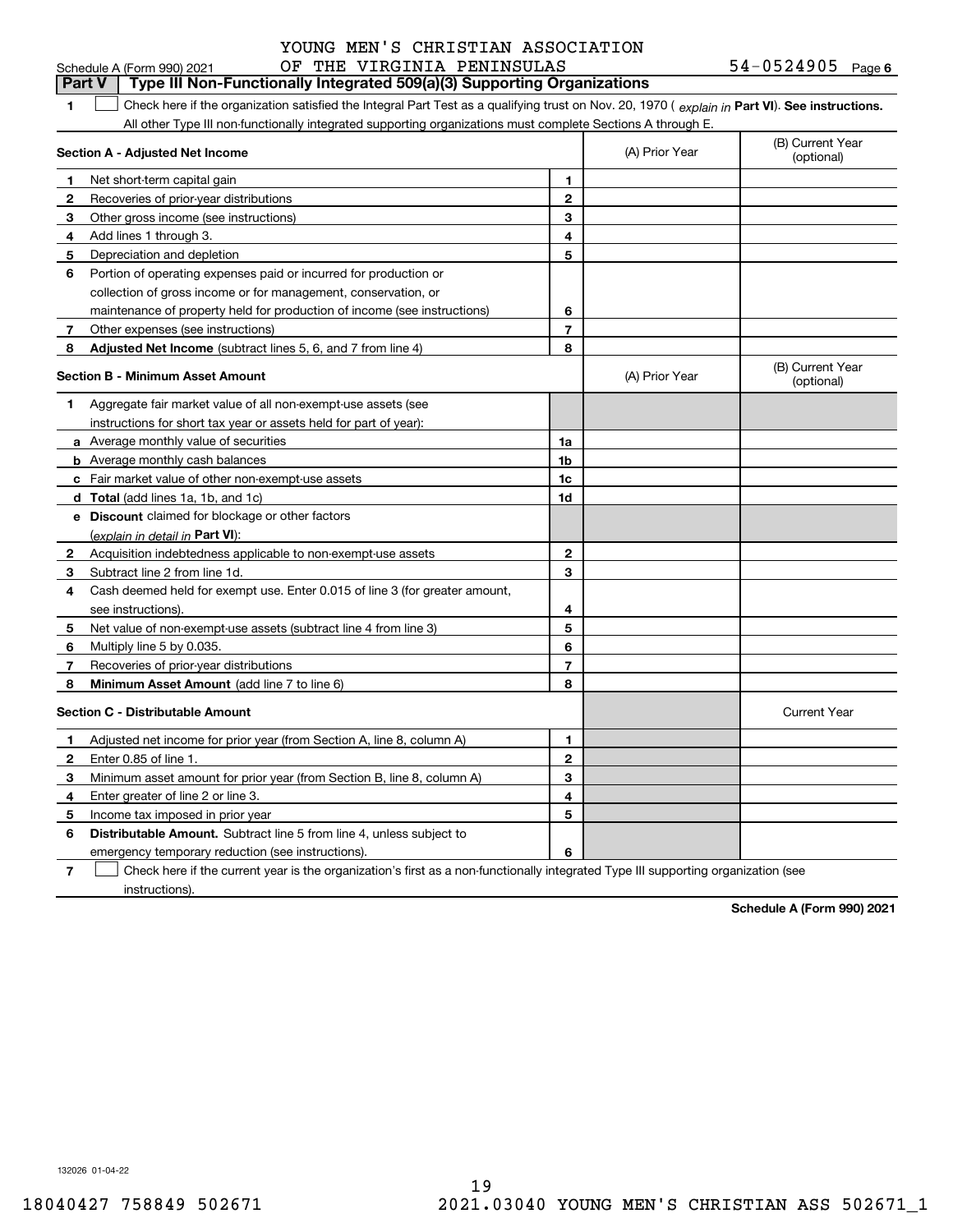# YOUNG MEN'S CHRISTIAN ASSOCIATION

|              | Schedule A (Form 990) 2021<br>OF THE VIRGINIA PENINSULAS<br>Type III Non-Functionally Integrated 509(a)(3) Supporting Organizations |                             |                                       |        | 54-0524905 Page7                        |  |
|--------------|-------------------------------------------------------------------------------------------------------------------------------------|-----------------------------|---------------------------------------|--------|-----------------------------------------|--|
|              | <b>Part V</b>                                                                                                                       |                             | (continued)                           |        |                                         |  |
|              | <b>Section D - Distributions</b>                                                                                                    |                             |                                       |        | <b>Current Year</b>                     |  |
| 1            | Amounts paid to supported organizations to accomplish exempt purposes                                                               |                             |                                       | 1      |                                         |  |
| $\mathbf{2}$ | Amounts paid to perform activity that directly furthers exempt purposes of supported                                                |                             |                                       |        |                                         |  |
|              | organizations, in excess of income from activity                                                                                    |                             |                                       | 2<br>3 |                                         |  |
| 3            | Administrative expenses paid to accomplish exempt purposes of supported organizations                                               |                             |                                       |        |                                         |  |
| 4            | Amounts paid to acquire exempt-use assets                                                                                           |                             |                                       | 4<br>5 |                                         |  |
| 5            | Qualified set-aside amounts (prior IRS approval required - provide details in Part VI)                                              |                             |                                       | 6      |                                         |  |
| 6<br>7       | Other distributions ( <i>describe in</i> Part VI). See instructions.<br>Total annual distributions. Add lines 1 through 6.          |                             |                                       | 7      |                                         |  |
| 8            | Distributions to attentive supported organizations to which the organization is responsive                                          |                             |                                       |        |                                         |  |
|              | (provide details in Part VI). See instructions.                                                                                     |                             |                                       | 8      |                                         |  |
| 9            | Distributable amount for 2021 from Section C, line 6                                                                                |                             |                                       | 9      |                                         |  |
| 10           | Line 8 amount divided by line 9 amount                                                                                              |                             |                                       | 10     |                                         |  |
|              |                                                                                                                                     | (i)                         | (ii)                                  |        | (iii)                                   |  |
|              | <b>Section E - Distribution Allocations</b> (see instructions)                                                                      | <b>Excess Distributions</b> | <b>Underdistributions</b><br>Pre-2021 |        | <b>Distributable</b><br>Amount for 2021 |  |
| 1            | Distributable amount for 2021 from Section C, line 6                                                                                |                             |                                       |        |                                         |  |
| $\mathbf{2}$ | Underdistributions, if any, for years prior to 2021 (reason-                                                                        |                             |                                       |        |                                         |  |
|              | able cause required - explain in Part VI). See instructions.                                                                        |                             |                                       |        |                                         |  |
| 3.           | Excess distributions carryover, if any, to 2021                                                                                     |                             |                                       |        |                                         |  |
|              | a From 2016                                                                                                                         |                             |                                       |        |                                         |  |
|              | <b>b</b> From $2017$                                                                                                                |                             |                                       |        |                                         |  |
|              | $c$ From 2018                                                                                                                       |                             |                                       |        |                                         |  |
|              | <b>d</b> From 2019                                                                                                                  |                             |                                       |        |                                         |  |
|              | e From 2020                                                                                                                         |                             |                                       |        |                                         |  |
|              | f Total of lines 3a through 3e                                                                                                      |                             |                                       |        |                                         |  |
|              | g Applied to underdistributions of prior years                                                                                      |                             |                                       |        |                                         |  |
|              | h Applied to 2021 distributable amount                                                                                              |                             |                                       |        |                                         |  |
| Ť.           | Carryover from 2016 not applied (see instructions)                                                                                  |                             |                                       |        |                                         |  |
|              | Remainder. Subtract lines 3g, 3h, and 3i from line 3f.                                                                              |                             |                                       |        |                                         |  |
| 4            | Distributions for 2021 from Section D,                                                                                              |                             |                                       |        |                                         |  |
|              | \$<br>line $7:$                                                                                                                     |                             |                                       |        |                                         |  |
|              | a Applied to underdistributions of prior years                                                                                      |                             |                                       |        |                                         |  |
|              | <b>b</b> Applied to 2021 distributable amount                                                                                       |                             |                                       |        |                                         |  |
|              | <b>c</b> Remainder. Subtract lines 4a and 4b from line 4.                                                                           |                             |                                       |        |                                         |  |
| 5            | Remaining underdistributions for years prior to 2021, if                                                                            |                             |                                       |        |                                         |  |
|              | any. Subtract lines 3g and 4a from line 2. For result greater                                                                       |                             |                                       |        |                                         |  |
|              | than zero, explain in Part VI. See instructions.                                                                                    |                             |                                       |        |                                         |  |
| 6            | Remaining underdistributions for 2021. Subtract lines 3h                                                                            |                             |                                       |        |                                         |  |
|              | and 4b from line 1. For result greater than zero, explain in                                                                        |                             |                                       |        |                                         |  |
|              | Part VI. See instructions.                                                                                                          |                             |                                       |        |                                         |  |
| 7            | Excess distributions carryover to 2022. Add lines 3j                                                                                |                             |                                       |        |                                         |  |
|              | and 4c.                                                                                                                             |                             |                                       |        |                                         |  |
| 8            | Breakdown of line 7:                                                                                                                |                             |                                       |        |                                         |  |
|              | a Excess from 2017                                                                                                                  |                             |                                       |        |                                         |  |
|              | <b>b</b> Excess from 2018                                                                                                           |                             |                                       |        |                                         |  |
|              | c Excess from 2019                                                                                                                  |                             |                                       |        |                                         |  |
|              | d Excess from 2020                                                                                                                  |                             |                                       |        |                                         |  |
|              | e Excess from 2021                                                                                                                  |                             |                                       |        |                                         |  |

**Schedule A (Form 990) 2021**

132027 01-04-22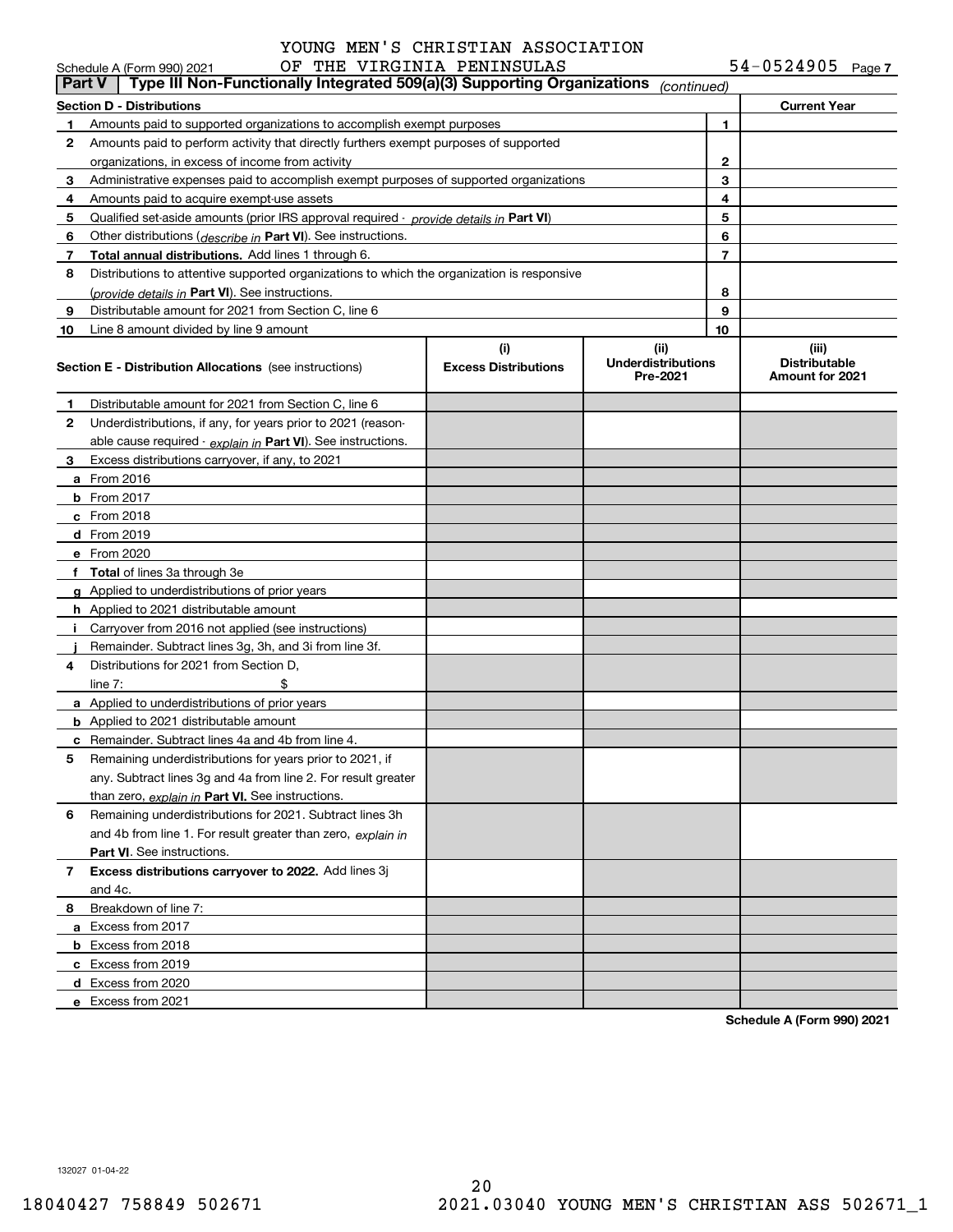| Schedule A (Form 990) 2021 |  |  |
|----------------------------|--|--|
|                            |  |  |

Part VI | Supplemental Information. Provide the explanations required by Part II, line 10; Part II, line 17a or 17b; Part III, line 12; Part IV, Section A, lines 1, 2, 3b, 3c, 4b, 4c, 5a, 6, 9a, 9b, 9c, 11a, 11b, and 11c; Part IV, Section B, lines 1 and 2; Part IV, Section C, line 1; Part IV, Section D, lines 2 and 3; Part IV, Section E, lines 1c, 2a, 2b, 3a, and 3b; Part V, line 1; Part V, Section B, line 1e; Part V, Section D, lines 5, 6, and 8; and Part V, Section E, lines 2, 5, and 6. Also complete this part for any additional information. (See instructions.)

SCHEDULE A, PART II, LINE 10, EXPLANATION FOR OTHER INCOME:

|                 | OTHER INCOME    |          |    |                                                                                                                        |                            |
|-----------------|-----------------|----------|----|------------------------------------------------------------------------------------------------------------------------|----------------------------|
|                 | 2017 AMOUNT: \$ | 167,500. |    |                                                                                                                        |                            |
|                 | 2018 AMOUNT: \$ | 116,962. |    |                                                                                                                        |                            |
|                 | 2019 AMOUNT: \$ | 220,764. |    | <u> 1989 - Johann Stein, marwolaethau a bhann an t-Albann an t-Albann an t-Albann an t-Albann an t-Albann an t-Alb</u> |                            |
|                 | 2020 AMOUNT: \$ | 108,685. |    | <u> 1980 - Johann Barbara, martxa alemaniar argumento estas estas estas en la construcción de la construcción de</u>   |                            |
|                 | 2021 AMOUNT: \$ | 41, 294. |    |                                                                                                                        |                            |
|                 |                 |          |    |                                                                                                                        |                            |
|                 |                 |          |    |                                                                                                                        |                            |
|                 |                 |          |    |                                                                                                                        |                            |
|                 |                 |          |    |                                                                                                                        |                            |
|                 |                 |          |    |                                                                                                                        |                            |
|                 |                 |          |    |                                                                                                                        |                            |
|                 |                 |          |    |                                                                                                                        |                            |
|                 |                 |          |    |                                                                                                                        |                            |
|                 |                 |          |    |                                                                                                                        |                            |
|                 |                 |          |    |                                                                                                                        |                            |
|                 |                 |          |    |                                                                                                                        |                            |
|                 |                 |          |    |                                                                                                                        |                            |
|                 |                 |          |    |                                                                                                                        |                            |
|                 |                 |          |    |                                                                                                                        |                            |
|                 |                 |          |    |                                                                                                                        |                            |
|                 |                 |          |    |                                                                                                                        |                            |
|                 |                 |          |    |                                                                                                                        |                            |
|                 |                 |          |    |                                                                                                                        |                            |
|                 |                 |          |    |                                                                                                                        |                            |
|                 |                 |          |    |                                                                                                                        |                            |
| 132028 01-04-22 |                 |          | 21 |                                                                                                                        | Schedule A (Form 990) 2021 |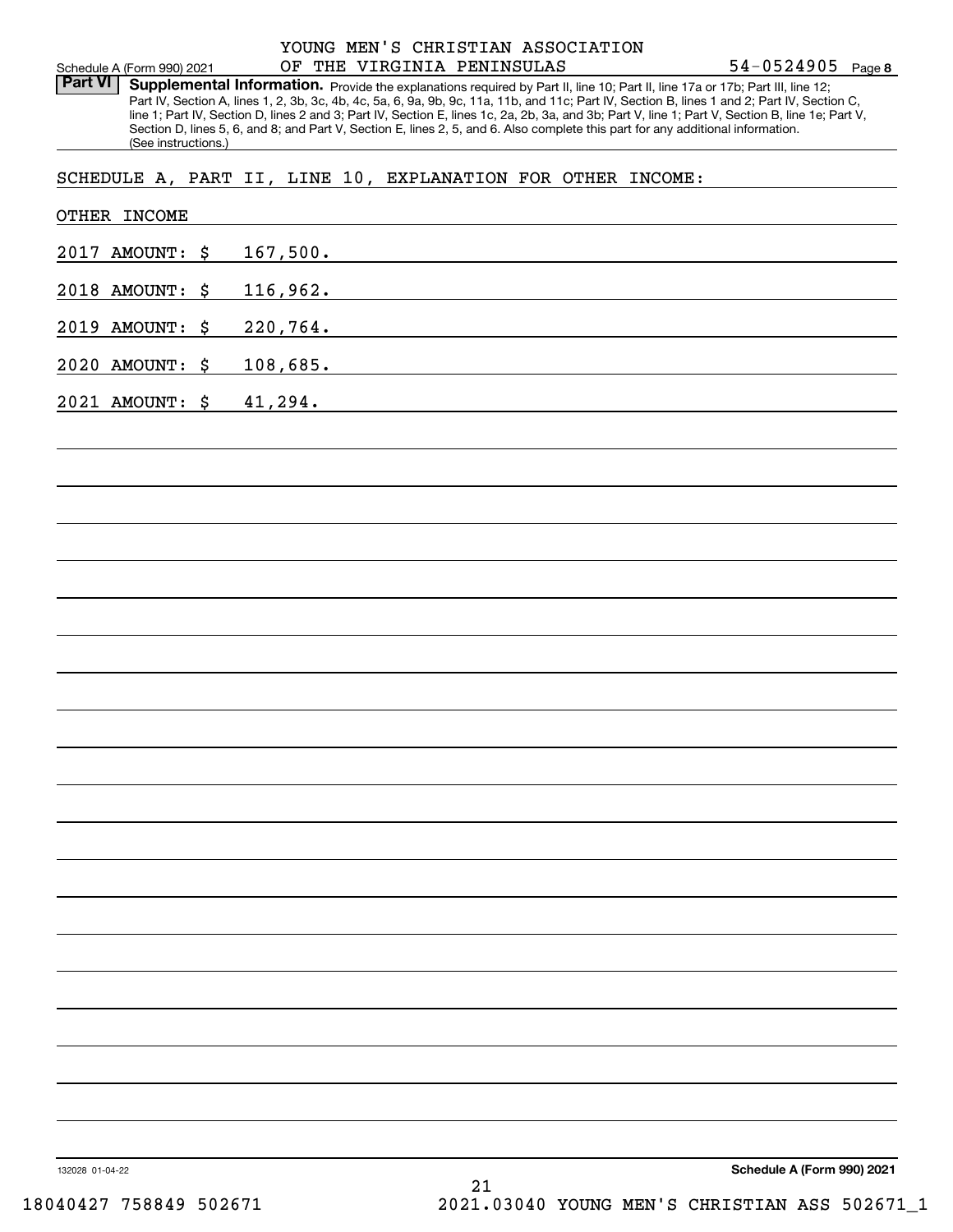Department of the Treasury Internal Revenue Service

#### Name of the organization

### \*\* PUBLIC DISCLOSURE COPY \*\*

## **Schedule B Schedule of Contributors**

**(Form 990) | Attach to Form 990 or Form 990-PF. | Go to www.irs.gov/Form990 for the latest information.** OMB No. 1545-0047

**2021**

**Employer identification number**

IA PENINSULAS  $\vert$  54-0524905

|  |                            | YOUNG MEN'S CHRISTIAN ASSOCIATION |
|--|----------------------------|-----------------------------------|
|  | OF THE VIRGINIA PENINSULAS |                                   |

| Filers of:         | Section:                                                                           |
|--------------------|------------------------------------------------------------------------------------|
| Form 990 or 990-EZ | $\lfloor x \rfloor$ 501(c)( 3) (enter number) organization                         |
|                    | $4947(a)(1)$ nonexempt charitable trust <b>not</b> treated as a private foundation |
|                    | 527 political organization                                                         |
| Form 990-PF        | 501(c)(3) exempt private foundation                                                |
|                    | 4947(a)(1) nonexempt charitable trust treated as a private foundation              |
|                    | 501(c)(3) taxable private foundation                                               |

Check if your organization is covered by the **General Rule** or a **Special Rule. Note:**  Only a section 501(c)(7), (8), or (10) organization can check boxes for both the General Rule and a Special Rule. See instructions.

#### **General Rule**

 $\mathcal{L}^{\text{max}}$ 

For an organization filing Form 990, 990-EZ, or 990-PF that received, during the year, contributions totaling \$5,000 or more (in money or property) from any one contributor. Complete Parts I and II. See instructions for determining a contributor's total contributions.

#### **Special Rules**

contributor, during the year, total contributions of the greater of (1**)** \$5,000; or (2) 2% of the amount on (i) Form 990, Part VIII, line 1h;  $\boxed{\textbf{X}}$  For an organization described in section 501(c)(3) filing Form 990 or 990-EZ that met the 33 1/3% support test of the regulations under sections 509(a)(1) and 170(b)(1)(A)(vi), that checked Schedule A (Form 990), Part II, line 13, 16a, or 16b, and that received from any one or (ii) Form 990-EZ, line 1. Complete Parts I and II.

For an organization described in section 501(c)(7), (8), or (10) filing Form 990 or 990-EZ that received from any one contributor, during the year, total contributions of more than \$1,000 exclusively for religious, charitable, scientific, literary, or educational purposes, or for the prevention of cruelty to children or animals. Complete Parts I (entering "N/A" in column (b) instead of the contributor name and address), II, and III.  $\mathcal{L}^{\text{max}}$ 

purpose. Don't complete any of the parts unless the **General Rule** applies to this organization because it received *nonexclusively* year, contributions <sub>exclusively</sub> for religious, charitable, etc., purposes, but no such contributions totaled more than \$1,000. If this box is checked, enter here the total contributions that were received during the year for an  $\;$ exclusively religious, charitable, etc., For an organization described in section 501(c)(7), (8), or (10) filing Form 990 or 990-EZ that received from any one contributor, during the religious, charitable, etc., contributions totaling \$5,000 or more during the year  $\Box$ — $\Box$   $\Box$  $\mathcal{L}^{\text{max}}$ 

Caution: An organization that isn't covered by the General Rule and/or the Special Rules doesn't file Schedule B (Form 990), but it **must** answer "No" on Part IV, line 2, of its Form 990; or check the box on line H of its Form 990-EZ or on its Form 990-PF, Part I, line 2, to certify that it doesn't meet the filing requirements of Schedule B (Form 990).

LHA For Paperwork Reduction Act Notice, see the instructions for Form 990, 990-EZ, or 990-PF. **In the act and Schedule B** (Form 990) (2021)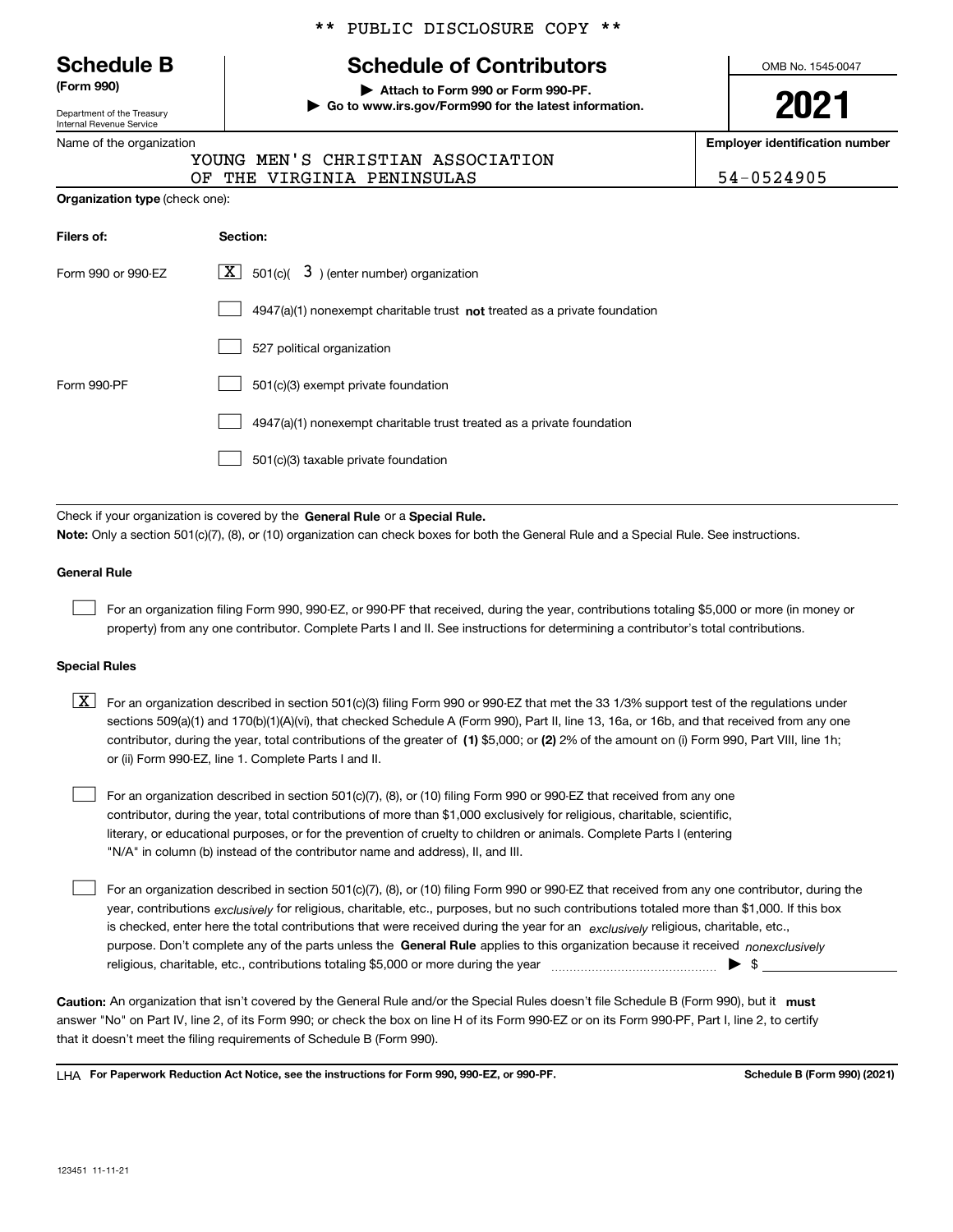### Schedule B (Form 990) (2021) Page 2

|            | Schedule B (Form 990) (2021)                                                                          |                                   | Page 2                                                                                                    |
|------------|-------------------------------------------------------------------------------------------------------|-----------------------------------|-----------------------------------------------------------------------------------------------------------|
|            | Name of organization<br>YOUNG MEN'S CHRISTIAN ASSOCIATION                                             |                                   | <b>Employer identification number</b>                                                                     |
|            | OF THE VIRGINIA PENINSULAS                                                                            |                                   | 54-0524905                                                                                                |
| Part I     | <b>Contributors</b> (see instructions). Use duplicate copies of Part I if additional space is needed. |                                   |                                                                                                           |
| (a)<br>No. | (b)<br>Name, address, and ZIP + 4                                                                     | (c)<br><b>Total contributions</b> | (d)<br>Type of contribution                                                                               |
| 1          |                                                                                                       | 227, 213.<br>\$                   | $\overline{\text{X}}$<br>Person<br>Payroll<br>Noncash<br>(Complete Part II for<br>noncash contributions.) |
| (a)<br>No. | (b)<br>Name, address, and ZIP + 4                                                                     | (c)<br><b>Total contributions</b> | (d)<br>Type of contribution                                                                               |
|            |                                                                                                       | \$                                | Person<br>Payroll<br>Noncash<br>(Complete Part II for<br>noncash contributions.)                          |
| (a)<br>No. | (b)<br>Name, address, and ZIP + 4                                                                     | (c)<br><b>Total contributions</b> | (d)<br>Type of contribution                                                                               |
|            |                                                                                                       | \$                                | Person<br>Payroll<br>Noncash<br>(Complete Part II for<br>noncash contributions.)                          |
| (a)<br>No. | (b)<br>Name, address, and ZIP + 4                                                                     | (c)<br><b>Total contributions</b> | (d)<br>Type of contribution                                                                               |
|            |                                                                                                       | \$                                | Person<br>Payroll<br>Noncash<br>(Complete Part II for<br>noncash contributions.)                          |
| (a)<br>No. | (b)<br>Name, address, and ZIP + 4                                                                     | (c)<br><b>Total contributions</b> | (d)<br>Type of contribution                                                                               |
|            |                                                                                                       | \$                                | Person<br>Payroll<br>Noncash<br>(Complete Part II for<br>noncash contributions.)                          |
| (a)<br>No. | (b)<br>Name, address, and ZIP + 4                                                                     | (c)<br><b>Total contributions</b> | (d)<br>Type of contribution                                                                               |
|            |                                                                                                       | \$                                | Person<br>Payroll<br>Noncash<br>(Complete Part II for<br>noncash contributions.)                          |

123452 11-11-21 **Schedule B (Form 990) (2021)**

23

18040427 758849 502671 2021.03040 YOUNG MEN'S CHRISTIAN ASS 502671\_1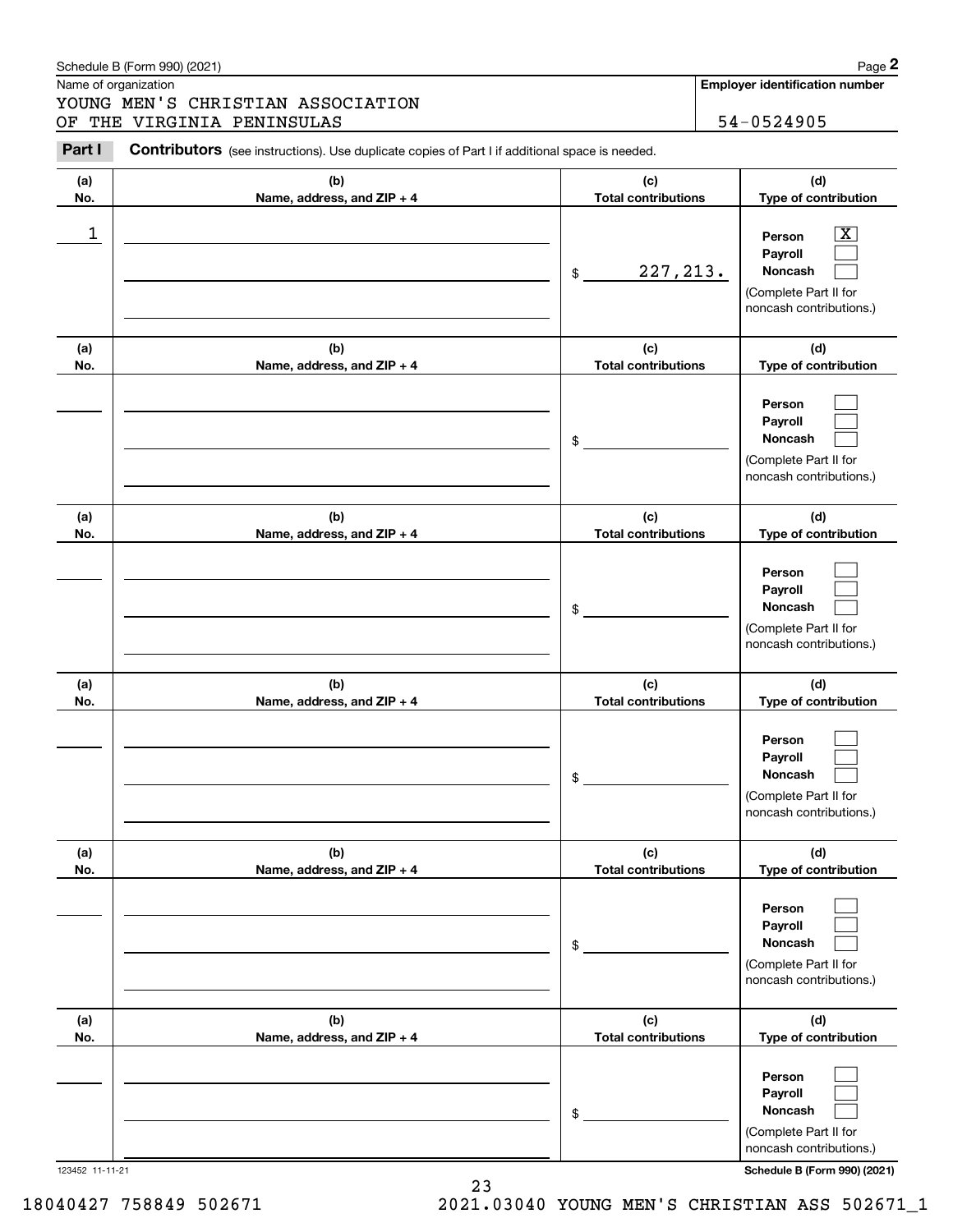|                              | Schedule B (Form 990) (2021)<br>Name of organization                                                |                                                 | Page 3<br><b>Employer identification number</b> |
|------------------------------|-----------------------------------------------------------------------------------------------------|-------------------------------------------------|-------------------------------------------------|
|                              | YOUNG MEN'S CHRISTIAN ASSOCIATION<br>OF THE VIRGINIA PENINSULAS                                     |                                                 | 54-0524905                                      |
| Part II                      | Noncash Property (see instructions). Use duplicate copies of Part II if additional space is needed. |                                                 |                                                 |
| (a)<br>No.<br>from<br>Part I | (b)<br>Description of noncash property given                                                        | (c)<br>FMV (or estimate)<br>(See instructions.) | (d)<br>Date received                            |
| (a)                          |                                                                                                     | \$                                              |                                                 |
| No.<br>from<br>Part I        | (b)<br>Description of noncash property given                                                        | (c)<br>FMV (or estimate)<br>(See instructions.) | (d)<br>Date received                            |
|                              |                                                                                                     | \$                                              |                                                 |
| (a)<br>No.<br>from<br>Part I | (b)<br>Description of noncash property given                                                        | (c)<br>FMV (or estimate)<br>(See instructions.) | (d)<br>Date received                            |
|                              |                                                                                                     | \$                                              |                                                 |
| (a)<br>No.<br>from<br>Part I | (b)<br>Description of noncash property given                                                        | (c)<br>FMV (or estimate)<br>(See instructions.) | (d)<br>Date received                            |
|                              |                                                                                                     | \$                                              |                                                 |
| (a)<br>No.<br>from<br>Part I | (b)<br>Description of noncash property given                                                        | (c)<br>FMV (or estimate)<br>(See instructions.) | (d)<br>Date received                            |
|                              |                                                                                                     | \$                                              |                                                 |
| (a)<br>No.<br>from<br>Part I | (b)<br>Description of noncash property given                                                        | (c)<br>FMV (or estimate)<br>(See instructions.) | (d)<br>Date received                            |
|                              |                                                                                                     |                                                 |                                                 |
| 123453 11-11-21              |                                                                                                     | \$                                              | Schedule B (Form 990) (2021)                    |

24

18040427 758849 502671 2021.03040 YOUNG MEN'S CHRISTIAN ASS 502671\_1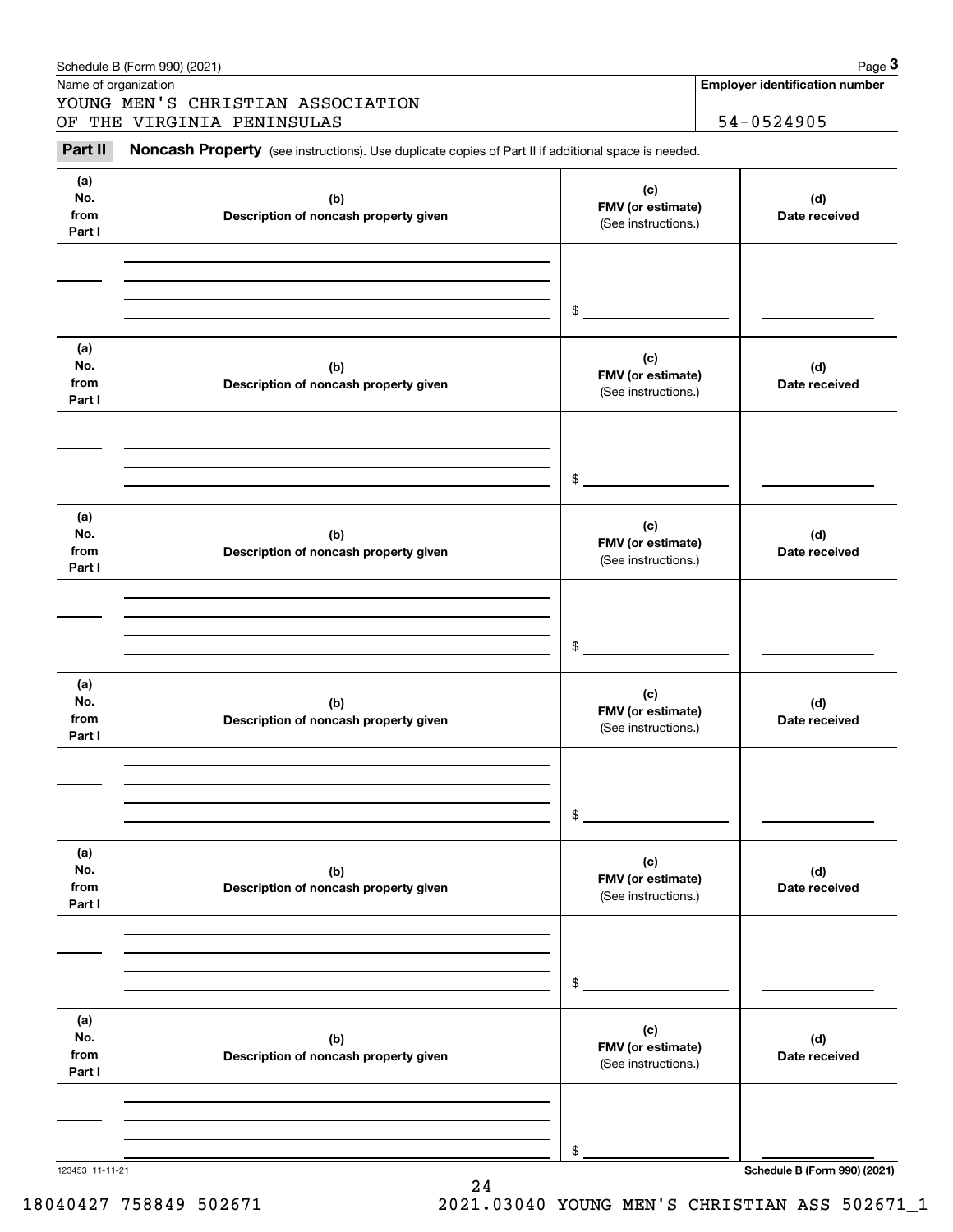|                 | Schedule B (Form 990) (2021)                                                                                                                                                                                                                                                 |                      |  |  | Page 4                                   |  |  |
|-----------------|------------------------------------------------------------------------------------------------------------------------------------------------------------------------------------------------------------------------------------------------------------------------------|----------------------|--|--|------------------------------------------|--|--|
|                 | Name of organization                                                                                                                                                                                                                                                         |                      |  |  | <b>Employer identification number</b>    |  |  |
|                 | YOUNG MEN'S CHRISTIAN ASSOCIATION                                                                                                                                                                                                                                            |                      |  |  |                                          |  |  |
|                 | OF THE VIRGINIA PENINSULAS                                                                                                                                                                                                                                                   |                      |  |  | 54-0524905                               |  |  |
| Part III        | Exclusively religious, charitable, etc., contributions to organizations described in section 501(c)(7), (8), or (10) that total more than \$1,000 for the year<br>from any one contributor. Complete columns (a) through (e) and the following line entry. For organizations |                      |  |  |                                          |  |  |
|                 | completing Part III, enter the total of exclusively religious, charitable, etc., contributions of \$1,000 or less for the year. (Enter this info. once.) $\blacktriangleright$ \$                                                                                            |                      |  |  |                                          |  |  |
|                 | Use duplicate copies of Part III if additional space is needed.                                                                                                                                                                                                              |                      |  |  |                                          |  |  |
| (a) No.<br>from | (b) Purpose of gift                                                                                                                                                                                                                                                          | (c) Use of gift      |  |  | (d) Description of how gift is held      |  |  |
| Part I          |                                                                                                                                                                                                                                                                              |                      |  |  |                                          |  |  |
|                 |                                                                                                                                                                                                                                                                              |                      |  |  |                                          |  |  |
|                 |                                                                                                                                                                                                                                                                              |                      |  |  |                                          |  |  |
|                 |                                                                                                                                                                                                                                                                              |                      |  |  |                                          |  |  |
|                 |                                                                                                                                                                                                                                                                              | (e) Transfer of gift |  |  |                                          |  |  |
|                 |                                                                                                                                                                                                                                                                              |                      |  |  |                                          |  |  |
|                 | Transferee's name, address, and ZIP + 4                                                                                                                                                                                                                                      |                      |  |  | Relationship of transferor to transferee |  |  |
|                 |                                                                                                                                                                                                                                                                              |                      |  |  |                                          |  |  |
|                 |                                                                                                                                                                                                                                                                              |                      |  |  |                                          |  |  |
|                 |                                                                                                                                                                                                                                                                              |                      |  |  |                                          |  |  |
| (a) No.         |                                                                                                                                                                                                                                                                              |                      |  |  |                                          |  |  |
| from<br>Part I  | (b) Purpose of gift                                                                                                                                                                                                                                                          | (c) Use of gift      |  |  | (d) Description of how gift is held      |  |  |
|                 |                                                                                                                                                                                                                                                                              |                      |  |  |                                          |  |  |
|                 |                                                                                                                                                                                                                                                                              |                      |  |  |                                          |  |  |
|                 |                                                                                                                                                                                                                                                                              |                      |  |  |                                          |  |  |
|                 |                                                                                                                                                                                                                                                                              |                      |  |  |                                          |  |  |
|                 | (e) Transfer of gift                                                                                                                                                                                                                                                         |                      |  |  |                                          |  |  |
|                 | Transferee's name, address, and ZIP + 4<br>Relationship of transferor to transferee                                                                                                                                                                                          |                      |  |  |                                          |  |  |
|                 |                                                                                                                                                                                                                                                                              |                      |  |  |                                          |  |  |
|                 |                                                                                                                                                                                                                                                                              |                      |  |  |                                          |  |  |
|                 |                                                                                                                                                                                                                                                                              |                      |  |  |                                          |  |  |
|                 |                                                                                                                                                                                                                                                                              |                      |  |  |                                          |  |  |
| (a) No.<br>from | (b) Purpose of gift                                                                                                                                                                                                                                                          | (c) Use of gift      |  |  | (d) Description of how gift is held      |  |  |
| Part I          |                                                                                                                                                                                                                                                                              |                      |  |  |                                          |  |  |
|                 |                                                                                                                                                                                                                                                                              |                      |  |  |                                          |  |  |
|                 |                                                                                                                                                                                                                                                                              |                      |  |  |                                          |  |  |
|                 |                                                                                                                                                                                                                                                                              |                      |  |  |                                          |  |  |
|                 |                                                                                                                                                                                                                                                                              | (e) Transfer of gift |  |  |                                          |  |  |
|                 |                                                                                                                                                                                                                                                                              |                      |  |  |                                          |  |  |
|                 | Transferee's name, address, and $ZIP + 4$                                                                                                                                                                                                                                    |                      |  |  | Relationship of transferor to transferee |  |  |
|                 |                                                                                                                                                                                                                                                                              |                      |  |  |                                          |  |  |
|                 |                                                                                                                                                                                                                                                                              |                      |  |  |                                          |  |  |
|                 |                                                                                                                                                                                                                                                                              |                      |  |  |                                          |  |  |
| (a) No.<br>from |                                                                                                                                                                                                                                                                              |                      |  |  |                                          |  |  |
| Part I          | (b) Purpose of gift                                                                                                                                                                                                                                                          | (c) Use of gift      |  |  | (d) Description of how gift is held      |  |  |
|                 |                                                                                                                                                                                                                                                                              |                      |  |  |                                          |  |  |
|                 |                                                                                                                                                                                                                                                                              |                      |  |  |                                          |  |  |
|                 |                                                                                                                                                                                                                                                                              |                      |  |  |                                          |  |  |
|                 |                                                                                                                                                                                                                                                                              |                      |  |  |                                          |  |  |
|                 |                                                                                                                                                                                                                                                                              | (e) Transfer of gift |  |  |                                          |  |  |
|                 | Transferee's name, address, and $ZIP + 4$                                                                                                                                                                                                                                    |                      |  |  | Relationship of transferor to transferee |  |  |
|                 |                                                                                                                                                                                                                                                                              |                      |  |  |                                          |  |  |
|                 |                                                                                                                                                                                                                                                                              |                      |  |  |                                          |  |  |
|                 |                                                                                                                                                                                                                                                                              |                      |  |  |                                          |  |  |
|                 |                                                                                                                                                                                                                                                                              |                      |  |  |                                          |  |  |
| 123454 11-11-21 |                                                                                                                                                                                                                                                                              |                      |  |  | Schedule B (Form 990) (2021)             |  |  |

25 18040427 758849 502671 2021.03040 YOUNG MEN'S CHRISTIAN ASS 502671\_1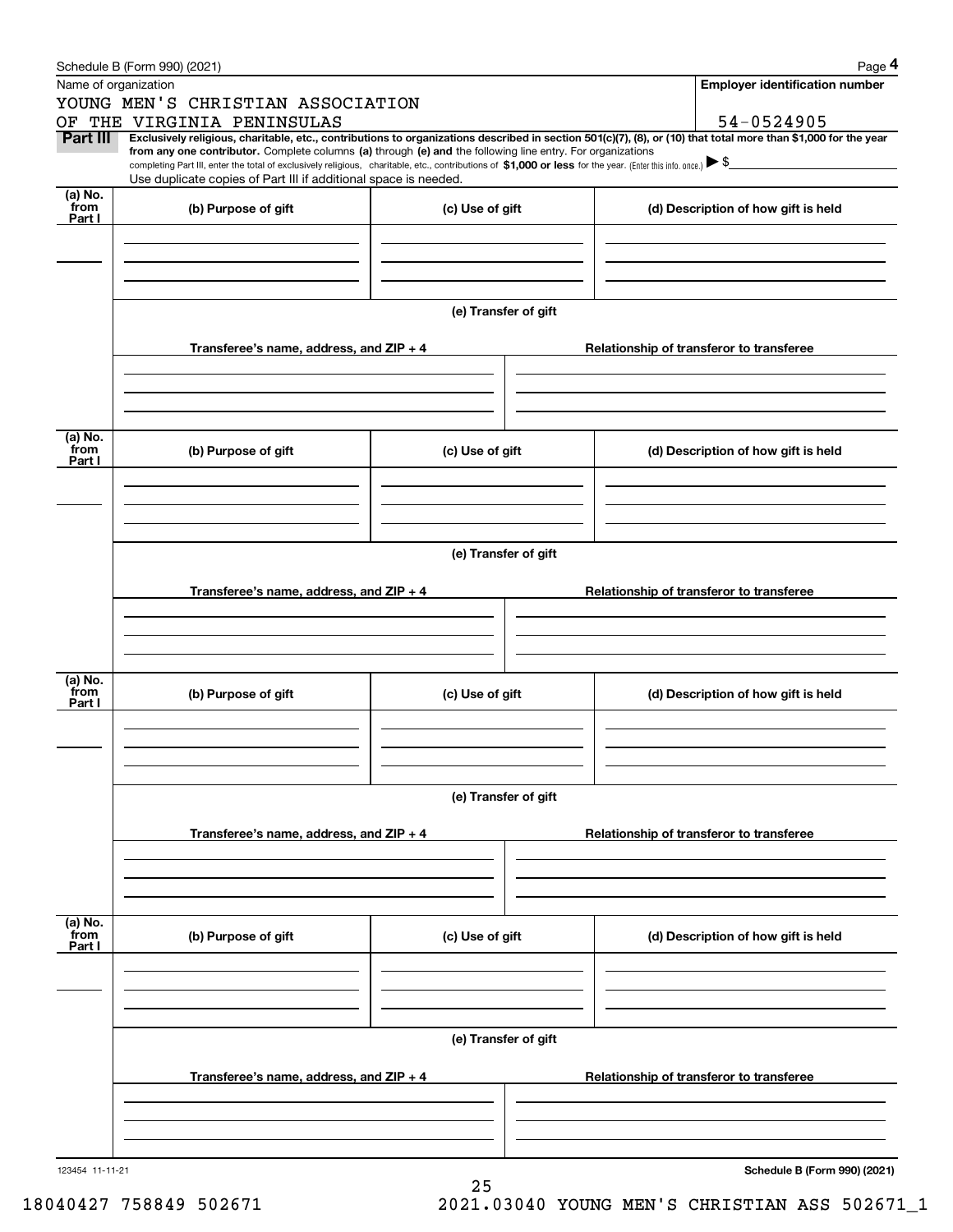| <b>SCHEDULE C</b>                                                    | <b>Political Campaign and Lobbying Activities</b>                                                                                                                                                                                                                                                                                                                                                                                                                                                                                                    |           |                                                                             |                     | OMB No. 1545-0047                                                                                                                                           |
|----------------------------------------------------------------------|------------------------------------------------------------------------------------------------------------------------------------------------------------------------------------------------------------------------------------------------------------------------------------------------------------------------------------------------------------------------------------------------------------------------------------------------------------------------------------------------------------------------------------------------------|-----------|-----------------------------------------------------------------------------|---------------------|-------------------------------------------------------------------------------------------------------------------------------------------------------------|
| (Form 990)<br>Department of the Treasury<br>Internal Revenue Service | For Organizations Exempt From Income Tax Under section 501(c) and section 527<br>▶ Complete if the organization is described below. ▶ Attach to Form 990 or Form 990-EZ.<br>Go to www.irs.gov/Form990 for instructions and the latest information.                                                                                                                                                                                                                                                                                                   |           |                                                                             |                     | <b>Open to Public</b><br>Inspection                                                                                                                         |
|                                                                      | If the organization answered "Yes," on Form 990, Part IV, line 3, or Form 990-EZ, Part V, line 46 (Political Campaign Activities), then<br>• Section 501(c)(3) organizations: Complete Parts I-A and B. Do not complete Part I-C.<br>• Section 501(c) (other than section 501(c)(3)) organizations: Complete Parts I-A and C below. Do not complete Part I-B.                                                                                                                                                                                        |           |                                                                             |                     |                                                                                                                                                             |
| • Section 527 organizations: Complete Part I-A only.                 |                                                                                                                                                                                                                                                                                                                                                                                                                                                                                                                                                      |           |                                                                             |                     |                                                                                                                                                             |
|                                                                      | If the organization answered "Yes," on Form 990, Part IV, line 4, or Form 990-EZ, Part VI, line 47 (Lobbying Activities), then<br>• Section 501(c)(3) organizations that have filed Form 5768 (election under section 501(h)): Complete Part II-A. Do not complete Part II-B.<br>• Section 501(c)(3) organizations that have NOT filed Form 5768 (election under section 501(h)): Complete Part II-B. Do not complete Part II-A.                                                                                                                     |           |                                                                             |                     |                                                                                                                                                             |
| Tax) (See separate instructions), then                               | If the organization answered "Yes," on Form 990, Part IV, line 5 (Proxy Tax) (See separate instructions) or Form 990-EZ, Part V, line 35c (Proxy<br>• Section 501(c)(4), (5), or (6) organizations: Complete Part III.                                                                                                                                                                                                                                                                                                                               |           |                                                                             |                     |                                                                                                                                                             |
| Name of organization<br>Part I-A                                     | YOUNG MEN'S CHRISTIAN ASSOCIATION<br>OF THE VIRGINIA PENINSULAS<br>Complete if the organization is exempt under section 501(c) or is a section 527 organization.                                                                                                                                                                                                                                                                                                                                                                                     |           |                                                                             |                     | <b>Employer identification number</b><br>54-0524905                                                                                                         |
|                                                                      |                                                                                                                                                                                                                                                                                                                                                                                                                                                                                                                                                      |           |                                                                             |                     |                                                                                                                                                             |
| Political campaign activity expenditures<br>2<br>3                   | 1 Provide a description of the organization's direct and indirect political campaign activities in Part IV.<br>Volunteer hours for political campaign activities [11] matter content to the state of political campaign activities [11] matter content to the state of political campaign activities [11] matter content of the state of the                                                                                                                                                                                                         |           |                                                                             |                     | $\triangleright$ \$                                                                                                                                         |
| Part I-B                                                             | Complete if the organization is exempt under section 501(c)(3).                                                                                                                                                                                                                                                                                                                                                                                                                                                                                      |           |                                                                             |                     |                                                                                                                                                             |
|                                                                      | 1 Enter the amount of any excise tax incurred by the organization under section 4955                                                                                                                                                                                                                                                                                                                                                                                                                                                                 |           |                                                                             |                     | $\blacktriangleright$ \$                                                                                                                                    |
| 2                                                                    |                                                                                                                                                                                                                                                                                                                                                                                                                                                                                                                                                      |           |                                                                             |                     |                                                                                                                                                             |
| З                                                                    |                                                                                                                                                                                                                                                                                                                                                                                                                                                                                                                                                      |           |                                                                             |                     | No<br>Yes                                                                                                                                                   |
|                                                                      |                                                                                                                                                                                                                                                                                                                                                                                                                                                                                                                                                      |           |                                                                             |                     | Yes<br>No                                                                                                                                                   |
| <b>b</b> If "Yes," describe in Part IV.                              |                                                                                                                                                                                                                                                                                                                                                                                                                                                                                                                                                      |           |                                                                             |                     |                                                                                                                                                             |
| Part I-C                                                             | Complete if the organization is exempt under section 501(c), except section 501(c)(3).                                                                                                                                                                                                                                                                                                                                                                                                                                                               |           |                                                                             |                     |                                                                                                                                                             |
|                                                                      | 1 Enter the amount directly expended by the filing organization for section 527 exempt function activities<br>2 Enter the amount of the filing organization's funds contributed to other organizations for section 527                                                                                                                                                                                                                                                                                                                               |           |                                                                             |                     | $\blacktriangleright$ \$                                                                                                                                    |
| exempt function activities                                           | 3 Total exempt function expenditures. Add lines 1 and 2. Enter here and on Form 1120-POL,                                                                                                                                                                                                                                                                                                                                                                                                                                                            |           |                                                                             | $\triangleright$ \$ |                                                                                                                                                             |
|                                                                      |                                                                                                                                                                                                                                                                                                                                                                                                                                                                                                                                                      |           |                                                                             | $\triangleright$ \$ |                                                                                                                                                             |
|                                                                      |                                                                                                                                                                                                                                                                                                                                                                                                                                                                                                                                                      |           |                                                                             |                     | <b>Yes</b><br>No                                                                                                                                            |
|                                                                      | Enter the names, addresses and employer identification number (EIN) of all section 527 political organizations to which the filing organization<br>made payments. For each organization listed, enter the amount paid from the filing organization's funds. Also enter the amount of political<br>contributions received that were promptly and directly delivered to a separate political organization, such as a separate segregated fund or a<br>political action committee (PAC). If additional space is needed, provide information in Part IV. |           |                                                                             |                     |                                                                                                                                                             |
| (a) Name                                                             | (b) Address                                                                                                                                                                                                                                                                                                                                                                                                                                                                                                                                          | $(c)$ EIN | (d) Amount paid from<br>filing organization's<br>funds. If none, enter -0-. |                     | (e) Amount of political<br>contributions received and<br>promptly and directly<br>delivered to a separate<br>political organization.<br>If none, enter -0-. |
|                                                                      |                                                                                                                                                                                                                                                                                                                                                                                                                                                                                                                                                      |           |                                                                             |                     |                                                                                                                                                             |
|                                                                      |                                                                                                                                                                                                                                                                                                                                                                                                                                                                                                                                                      |           |                                                                             |                     |                                                                                                                                                             |
|                                                                      |                                                                                                                                                                                                                                                                                                                                                                                                                                                                                                                                                      |           |                                                                             |                     |                                                                                                                                                             |
|                                                                      |                                                                                                                                                                                                                                                                                                                                                                                                                                                                                                                                                      |           |                                                                             |                     |                                                                                                                                                             |
|                                                                      | For Paperwork Reduction Act Notice, see the Instructions for Form 990 or 990-EZ.                                                                                                                                                                                                                                                                                                                                                                                                                                                                     |           |                                                                             |                     | Schedule C (Form 990) 2021                                                                                                                                  |
| LHA                                                                  |                                                                                                                                                                                                                                                                                                                                                                                                                                                                                                                                                      |           |                                                                             |                     |                                                                                                                                                             |

132041 11-03-21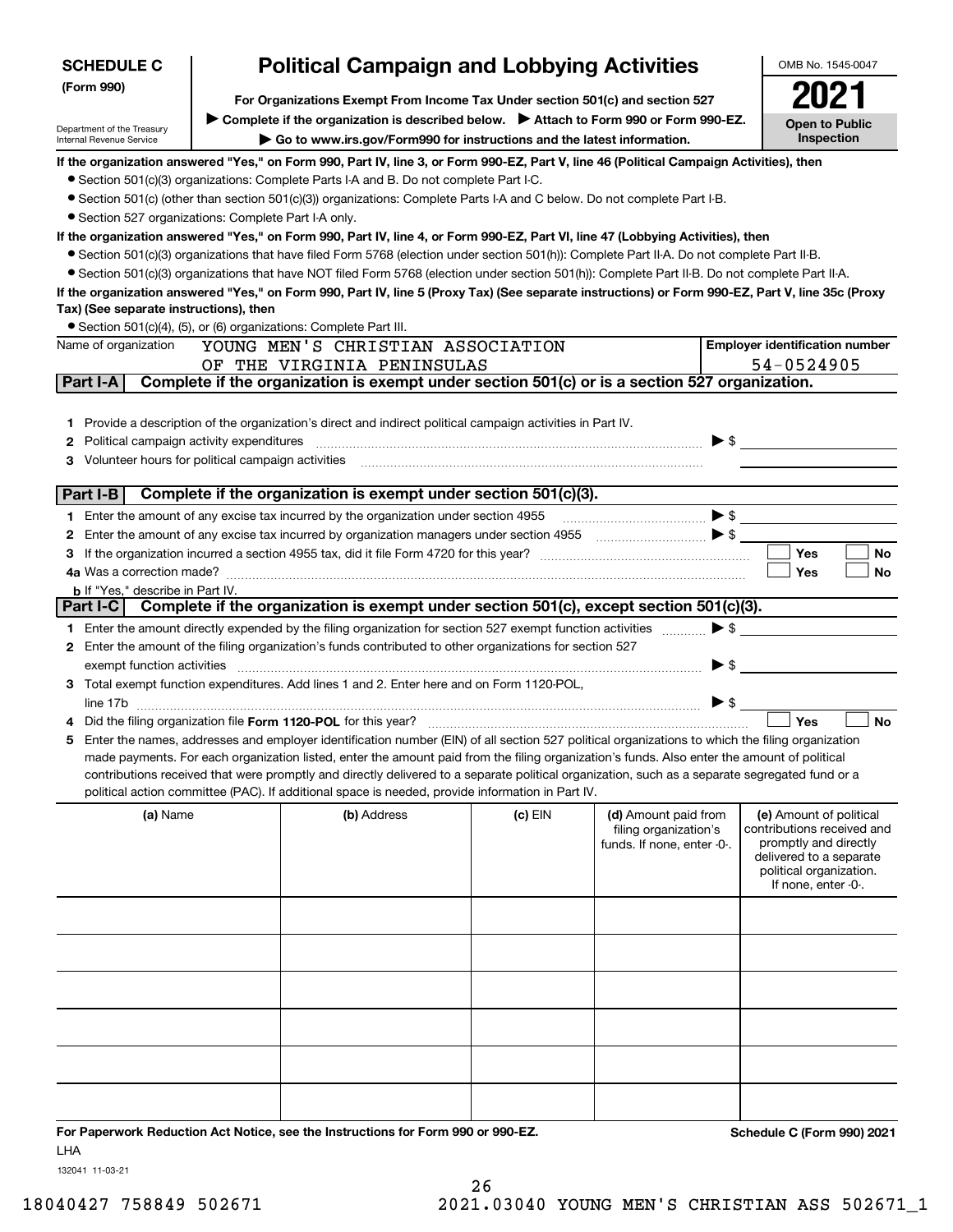| Schedule C (Form 990) 2021<br>Complete if the organization is exempt under section 501(c)(3) and filed Form 5768 (election under<br>Part II-A<br>section 501(h)).    |                                        | YOUNG MEN'S CHRISTIAN ASSOCIATION<br>OF THE VIRGINIA PENINSULAS                                         |            |                                        | $54 - 0524905$ Page 2          |
|----------------------------------------------------------------------------------------------------------------------------------------------------------------------|----------------------------------------|---------------------------------------------------------------------------------------------------------|------------|----------------------------------------|--------------------------------|
| A Check $\blacktriangleright$<br>if the filing organization belongs to an affiliated group (and list in Part IV each affiliated group member's name, address, EIN,   |                                        |                                                                                                         |            |                                        |                                |
| expenses, and share of excess lobbying expenditures).                                                                                                                |                                        |                                                                                                         |            |                                        |                                |
| <b>B</b> Check $\blacktriangleright$<br>if the filing organization checked box A and "limited control" provisions apply.                                             |                                        |                                                                                                         |            |                                        |                                |
| (The term "expenditures" means amounts paid or incurred.)                                                                                                            | <b>Limits on Lobbying Expenditures</b> |                                                                                                         |            | (a) Filing<br>organization's<br>totals | (b) Affiliated group<br>totals |
| <b>1a</b> Total lobbying expenditures to influence public opinion (grassroots lobbying)                                                                              |                                        |                                                                                                         |            |                                        |                                |
| <b>b</b> Total lobbying expenditures to influence a legislative body (direct lobbying)                                                                               |                                        |                                                                                                         |            |                                        |                                |
|                                                                                                                                                                      |                                        |                                                                                                         |            |                                        |                                |
| Other exempt purpose expenditures                                                                                                                                    |                                        |                                                                                                         |            |                                        |                                |
| е                                                                                                                                                                    |                                        |                                                                                                         |            |                                        |                                |
| f Lobbying nontaxable amount. Enter the amount from the following table in both columns.                                                                             |                                        |                                                                                                         |            |                                        |                                |
| If the amount on line 1e, column $(a)$ or $(b)$ is:                                                                                                                  |                                        | The lobbying nontaxable amount is:                                                                      |            |                                        |                                |
| Not over \$500,000                                                                                                                                                   |                                        | 20% of the amount on line 1e.                                                                           |            |                                        |                                |
| Over \$500,000 but not over \$1,000,000                                                                                                                              |                                        | \$100,000 plus 15% of the excess over \$500,000.                                                        |            |                                        |                                |
| Over \$1,000,000 but not over \$1,500,000                                                                                                                            |                                        | \$175,000 plus 10% of the excess over \$1,000,000.                                                      |            |                                        |                                |
| Over \$1,500,000 but not over \$17,000,000                                                                                                                           |                                        | \$225,000 plus 5% of the excess over \$1,500,000.                                                       |            |                                        |                                |
| Over \$17,000,000                                                                                                                                                    | \$1,000,000.                           |                                                                                                         |            |                                        |                                |
| g Grassroots nontaxable amount (enter 25% of line 1f)                                                                                                                |                                        |                                                                                                         |            |                                        |                                |
| h Subtract line 1g from line 1a. If zero or less, enter -0-                                                                                                          |                                        |                                                                                                         |            |                                        |                                |
| i Subtract line 1f from line 1c. If zero or less, enter 0<br>If there is an amount other than zero on either line 1h or line 1i, did the organization file Form 4720 |                                        |                                                                                                         |            |                                        |                                |
| reporting section 4911 tax for this year?                                                                                                                            |                                        |                                                                                                         |            |                                        | Yes<br>No                      |
| (Some organizations that made a section 501(h) election do not have to complete all of the five columns below.                                                       |                                        | 4-Year Averaging Period Under Section 501(h)<br>See the separate instructions for lines 2a through 2f.) |            |                                        |                                |
|                                                                                                                                                                      |                                        | Lobbying Expenditures During 4-Year Averaging Period                                                    |            |                                        |                                |
| Calendar year<br>(or fiscal year beginning in)                                                                                                                       | (a) 2018                               | $(b)$ 2019                                                                                              | $(c)$ 2020 | $(d)$ 2021                             | (e) Total                      |
| <b>2a</b> Lobbying nontaxable amount                                                                                                                                 |                                        |                                                                                                         |            |                                        |                                |
| <b>b</b> Lobbying ceiling amount<br>(150% of line 2a, column(e))                                                                                                     |                                        |                                                                                                         |            |                                        |                                |
| c Total lobbying expenditures                                                                                                                                        |                                        |                                                                                                         |            |                                        |                                |
| d Grassroots nontaxable amount                                                                                                                                       |                                        |                                                                                                         |            |                                        |                                |
| e Grassroots ceiling amount<br>(150% of line 2d, column (e))                                                                                                         |                                        |                                                                                                         |            |                                        |                                |
| f Grassroots lobbying expenditures                                                                                                                                   |                                        |                                                                                                         |            |                                        | Schodule C (Form 000) 2021     |

**Schedule C (Form 990) 2021**

132042 11-03-21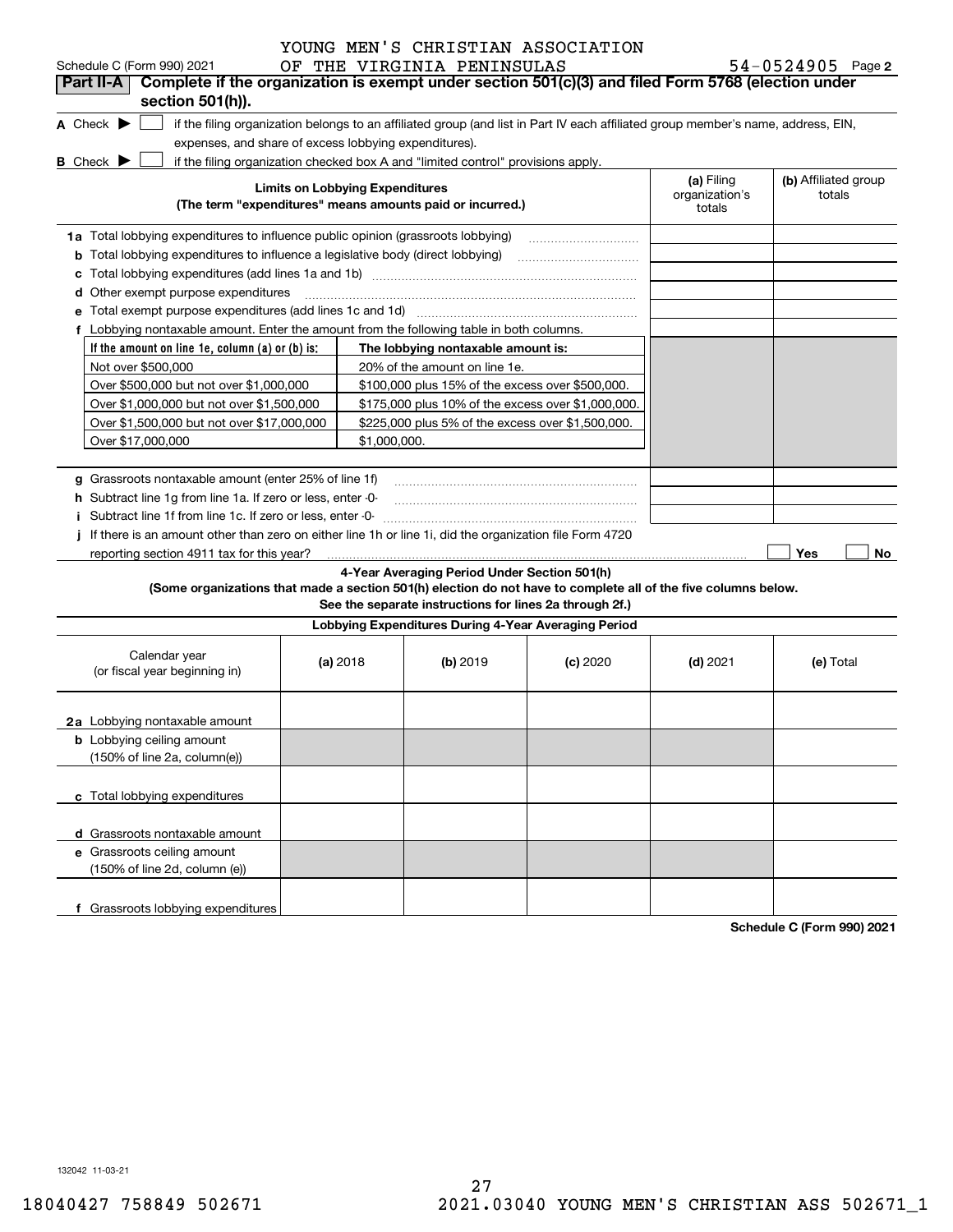#### **Part II-B** Complete if the organization is exempt under section 501(c)(3) and has NOT filed Form 5768 **(election under section 501(h)).**

|                                                                                                | For each "Yes" response on lines 1a through 1i below, provide in Part IV a detailed description                                                                                                                                     | (a) |                         |     | (b)    |
|------------------------------------------------------------------------------------------------|-------------------------------------------------------------------------------------------------------------------------------------------------------------------------------------------------------------------------------------|-----|-------------------------|-----|--------|
| of the lobbying activity.                                                                      |                                                                                                                                                                                                                                     | Yes | No                      |     | Amount |
| 1.                                                                                             | During the year, did the filing organization attempt to influence foreign, national, state, or<br>local legislation, including any attempt to influence public opinion on a legislative matter                                      |     |                         |     |        |
| or referendum, through the use of:                                                             |                                                                                                                                                                                                                                     |     | х                       |     |        |
|                                                                                                |                                                                                                                                                                                                                                     |     | X                       |     |        |
|                                                                                                | <b>b</b> Paid staff or management (include compensation in expenses reported on lines 1c through 1i)?                                                                                                                               |     | X                       |     |        |
|                                                                                                |                                                                                                                                                                                                                                     |     | X                       |     |        |
| e Publications, or published or broadcast statements?                                          |                                                                                                                                                                                                                                     |     | X                       |     |        |
| f Grants to other organizations for lobbying purposes?                                         |                                                                                                                                                                                                                                     |     | $\mathbf X$             |     |        |
|                                                                                                | Direct contact with legislators, their staffs, government officials, or a legislative body?                                                                                                                                         | X   |                         |     | 313.   |
|                                                                                                | h Rallies, demonstrations, seminars, conventions, speeches, lectures, or any similar means?                                                                                                                                         |     | $\mathbf X$             |     |        |
| <i>i</i> Other activities?                                                                     |                                                                                                                                                                                                                                     |     | $\overline{\mathbf{x}}$ |     |        |
|                                                                                                |                                                                                                                                                                                                                                     |     |                         |     | 313.   |
|                                                                                                | 2a Did the activities in line 1 cause the organization to be not described in section 501(c)(3)?                                                                                                                                    |     | X                       |     |        |
|                                                                                                |                                                                                                                                                                                                                                     |     |                         |     |        |
|                                                                                                | c If "Yes," enter the amount of any tax incurred by organization managers under section 4912                                                                                                                                        |     |                         |     |        |
|                                                                                                | d If the filing organization incurred a section 4912 tax, did it file Form 4720 for this year?                                                                                                                                      |     |                         |     |        |
| Part III-A                                                                                     | Complete if the organization is exempt under section 501(c)(4), section 501(c)(5), or section                                                                                                                                       |     |                         |     |        |
| $501(c)(6)$ .                                                                                  |                                                                                                                                                                                                                                     |     |                         |     |        |
|                                                                                                |                                                                                                                                                                                                                                     |     |                         | Yes | No     |
| 1                                                                                              | Were substantially all (90% or more) dues received nondeductible by members?                                                                                                                                                        |     | 1                       |     |        |
| 2                                                                                              | Did the organization make only in-house lobbying expenditures of \$2,000 or less?                                                                                                                                                   |     | $\overline{2}$          |     |        |
| з                                                                                              | Did the organization agree to carry over lobbying and political campaign activity expenditures from the prior year?                                                                                                                 |     | 3                       |     |        |
| Part III-B                                                                                     | Complete if the organization is exempt under section 501(c)(4), section 501(c)(5), or section                                                                                                                                       |     |                         |     |        |
| answered "Yes."                                                                                | 501(c)(6) and if either (a) BOTH Part III-A, lines 1 and 2, are answered "No" OR (b) Part III-A, line 3, is                                                                                                                         |     |                         |     |        |
| 1                                                                                              |                                                                                                                                                                                                                                     |     | 1                       |     |        |
| 2                                                                                              | Section 162(e) nondeductible lobbying and political expenditures (do not include amounts of political                                                                                                                               |     |                         |     |        |
| expenses for which the section 527(f) tax was paid).                                           |                                                                                                                                                                                                                                     |     |                         |     |        |
| а                                                                                              |                                                                                                                                                                                                                                     |     | 2a                      |     |        |
|                                                                                                | <b>b</b> Carryover from last year manufactured and content to content the content of the content of the content of the content of the content of the content of the content of the content of the content of the content of the con |     | 2 <sub>b</sub>          |     |        |
| c                                                                                              |                                                                                                                                                                                                                                     |     | 2c                      |     |        |
| З                                                                                              | Aggregate amount reported in section 6033(e)(1)(A) notices of nondeductible section 162(e) dues                                                                                                                                     |     | 3                       |     |        |
| 4                                                                                              | If notices were sent and the amount on line 2c exceeds the amount on line 3, what portion of the excess                                                                                                                             |     |                         |     |        |
|                                                                                                | does the organization agree to carryover to the reasonable estimate of nondeductible lobbying and political                                                                                                                         |     |                         |     |        |
| expenditure next year?                                                                         |                                                                                                                                                                                                                                     |     | 4                       |     |        |
| Taxable amount of lobbying and political expenditures. See instructions<br>5                   |                                                                                                                                                                                                                                     |     | 5                       |     |        |
| Part IV<br><b>Supplemental Information</b>                                                     |                                                                                                                                                                                                                                     |     |                         |     |        |
|                                                                                                | Provide the descriptions required for Part I-A, line 1; Part I-B, line 4; Part I-C, line 5; Part II-A (affiliated group list); Part II-A, lines 1 and 2 (See                                                                        |     |                         |     |        |
| instructions); and Part II-B, line 1. Also, complete this part for any additional information. |                                                                                                                                                                                                                                     |     |                         |     |        |
| PART II-B, LINE 1, LOBBYING ACTIVITIES:                                                        |                                                                                                                                                                                                                                     |     |                         |     |        |
|                                                                                                |                                                                                                                                                                                                                                     |     |                         |     |        |
|                                                                                                | IN 2021, THE YMCA OF THE VIRGINIA PENINSULAS CONTRIBUTED \$15,660 TO A                                                                                                                                                              |     |                         |     |        |
| CONSORTIUM OF VIRGINIA YMCAS.                                                                  | 2% OF                                                                                                                                                                                                                               |     |                         |     |        |
| MEMBERSHIP DUES WERE UTILIZED<br>THESE                                                         | TO FOCUS ON NONPROFIT LEGISLATION                                                                                                                                                                                                   |     |                         |     |        |
| STATE OF VIRGINIA.<br>THE<br>ти                                                                | THESE EFFORTS                                                                                                                                                                                                                       |     |                         |     |        |
|                                                                                                |                                                                                                                                                                                                                                     |     |                         |     |        |

#### WERE COMPLETED VIA CONTRACT WITH MCGUIRE WOODS CONSULTING.

**Schedule C (Form 990) 2021**

132043 11-03-21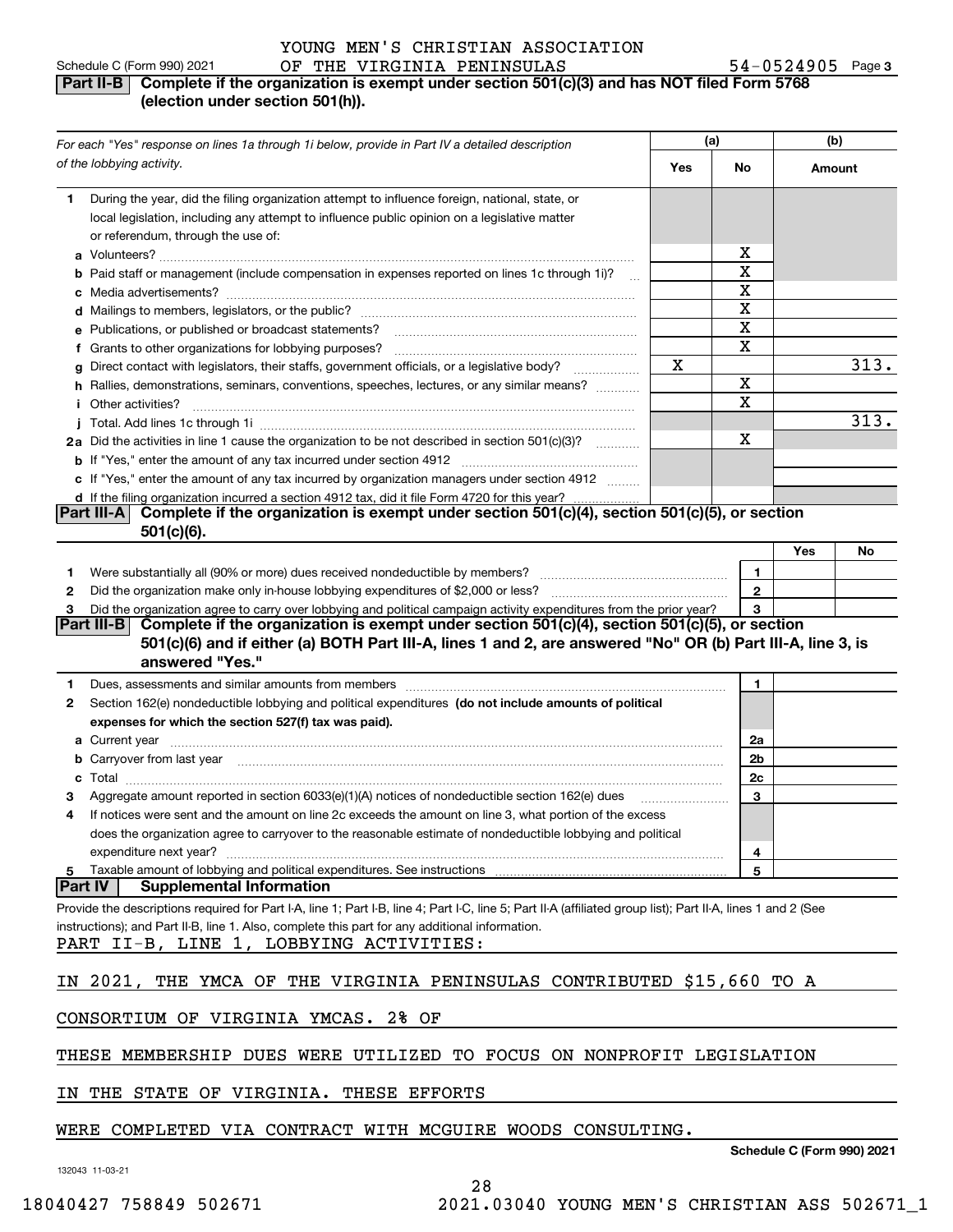|         | <b>SCHEDULE D</b>                                    |                                                                                                        | <b>Supplemental Financial Statements</b>                                                                                                                                                                                                |                                                    | OMB No. 1545-0047                                          |
|---------|------------------------------------------------------|--------------------------------------------------------------------------------------------------------|-----------------------------------------------------------------------------------------------------------------------------------------------------------------------------------------------------------------------------------------|----------------------------------------------------|------------------------------------------------------------|
|         | (Form 990)                                           |                                                                                                        | Complete if the organization answered "Yes" on Form 990,<br>Part IV, line 6, 7, 8, 9, 10, 11a, 11b, 11c, 11d, 11e, 11f, 12a, or 12b.                                                                                                    |                                                    |                                                            |
|         | Department of the Treasury                           |                                                                                                        | Attach to Form 990.                                                                                                                                                                                                                     |                                                    | <b>Open to Public</b>                                      |
|         | Internal Revenue Service<br>Name of the organization | YOUNG MEN'S CHRISTIAN ASSOCIATION                                                                      | Go to www.irs.gov/Form990 for instructions and the latest information.                                                                                                                                                                  |                                                    | <b>Inspection</b><br><b>Employer identification number</b> |
|         |                                                      | OF THE VIRGINIA PENINSULAS                                                                             |                                                                                                                                                                                                                                         |                                                    | 54-0524905                                                 |
| Part I  |                                                      |                                                                                                        | Organizations Maintaining Donor Advised Funds or Other Similar Funds or Accounts. Complete if the                                                                                                                                       |                                                    |                                                            |
|         |                                                      | organization answered "Yes" on Form 990, Part IV, line 6.                                              |                                                                                                                                                                                                                                         |                                                    |                                                            |
|         |                                                      |                                                                                                        | (a) Donor advised funds                                                                                                                                                                                                                 |                                                    | (b) Funds and other accounts                               |
| 1       |                                                      |                                                                                                        |                                                                                                                                                                                                                                         |                                                    |                                                            |
| 2       |                                                      | Aggregate value of contributions to (during year)                                                      |                                                                                                                                                                                                                                         |                                                    |                                                            |
| З       |                                                      |                                                                                                        |                                                                                                                                                                                                                                         |                                                    |                                                            |
| 4       |                                                      |                                                                                                        |                                                                                                                                                                                                                                         |                                                    |                                                            |
| 5       |                                                      |                                                                                                        | Did the organization inform all donors and donor advisors in writing that the assets held in donor advised funds                                                                                                                        |                                                    |                                                            |
|         |                                                      |                                                                                                        |                                                                                                                                                                                                                                         |                                                    | Yes<br>No                                                  |
| 6       |                                                      |                                                                                                        | Did the organization inform all grantees, donors, and donor advisors in writing that grant funds can be used only<br>for charitable purposes and not for the benefit of the donor or donor advisor, or for any other purpose conferring |                                                    |                                                            |
|         |                                                      |                                                                                                        |                                                                                                                                                                                                                                         |                                                    | <b>Yes</b><br>No                                           |
| Part II |                                                      |                                                                                                        | Conservation Easements. Complete if the organization answered "Yes" on Form 990, Part IV, line 7.                                                                                                                                       |                                                    |                                                            |
| 1.      |                                                      | Purpose(s) of conservation easements held by the organization (check all that apply).                  |                                                                                                                                                                                                                                         |                                                    |                                                            |
|         |                                                      | Preservation of land for public use (for example, recreation or education)                             |                                                                                                                                                                                                                                         | Preservation of a historically important land area |                                                            |
|         |                                                      | Protection of natural habitat                                                                          |                                                                                                                                                                                                                                         | Preservation of a certified historic structure     |                                                            |
|         |                                                      | Preservation of open space                                                                             |                                                                                                                                                                                                                                         |                                                    |                                                            |
| 2       |                                                      |                                                                                                        | Complete lines 2a through 2d if the organization held a qualified conservation contribution in the form of a conservation easement on the last                                                                                          |                                                    |                                                            |
|         | day of the tax year.                                 |                                                                                                        |                                                                                                                                                                                                                                         |                                                    | Held at the End of the Tax Year                            |
| а       |                                                      | Total number of conservation easements                                                                 |                                                                                                                                                                                                                                         | 2a                                                 |                                                            |
| b       |                                                      | Total acreage restricted by conservation easements                                                     |                                                                                                                                                                                                                                         | 2 <sub>b</sub>                                     |                                                            |
| с       |                                                      |                                                                                                        |                                                                                                                                                                                                                                         | 2c                                                 |                                                            |
| d       |                                                      |                                                                                                        | Number of conservation easements included in (c) acquired after 7/25/06, and not on a historic structure                                                                                                                                |                                                    |                                                            |
|         |                                                      |                                                                                                        |                                                                                                                                                                                                                                         | 2d                                                 |                                                            |
| З.      |                                                      |                                                                                                        | Number of conservation easements modified, transferred, released, extinguished, or terminated by the organization during the tax                                                                                                        |                                                    |                                                            |
|         | $year \blacktriangleright$                           |                                                                                                        |                                                                                                                                                                                                                                         |                                                    |                                                            |
| 4       |                                                      | Number of states where property subject to conservation easement is located $\blacktriangleright$      |                                                                                                                                                                                                                                         |                                                    |                                                            |
| 5       |                                                      | Does the organization have a written policy regarding the periodic monitoring, inspection, handling of |                                                                                                                                                                                                                                         |                                                    |                                                            |
|         |                                                      | violations, and enforcement of the conservation easements it holds?                                    |                                                                                                                                                                                                                                         |                                                    | Yes<br>No                                                  |
| 6       |                                                      |                                                                                                        | Staff and volunteer hours devoted to monitoring, inspecting, handling of violations, and enforcing conservation easements during the year                                                                                               |                                                    |                                                            |
|         |                                                      |                                                                                                        |                                                                                                                                                                                                                                         |                                                    |                                                            |
| 7       |                                                      |                                                                                                        | Amount of expenses incurred in monitoring, inspecting, handling of violations, and enforcing conservation easements during the year                                                                                                     |                                                    |                                                            |
| 8       | $\blacktriangleright$ \$                             |                                                                                                        | Does each conservation easement reported on line 2(d) above satisfy the requirements of section 170(h)(4)(B)(i)                                                                                                                         |                                                    |                                                            |
|         |                                                      |                                                                                                        |                                                                                                                                                                                                                                         |                                                    | Yes<br>No                                                  |
| 9       |                                                      |                                                                                                        | In Part XIII, describe how the organization reports conservation easements in its revenue and expense statement and                                                                                                                     |                                                    |                                                            |
|         |                                                      |                                                                                                        | balance sheet, and include, if applicable, the text of the footnote to the organization's financial statements that describes the                                                                                                       |                                                    |                                                            |
|         |                                                      | organization's accounting for conservation easements.                                                  |                                                                                                                                                                                                                                         |                                                    |                                                            |
|         | Part III I                                           |                                                                                                        | Organizations Maintaining Collections of Art, Historical Treasures, or Other Similar Assets.                                                                                                                                            |                                                    |                                                            |
|         |                                                      | Complete if the organization answered "Yes" on Form 990, Part IV, line 8.                              |                                                                                                                                                                                                                                         |                                                    |                                                            |
|         |                                                      |                                                                                                        | 1a If the organization elected, as permitted under FASB ASC 958, not to report in its revenue statement and balance sheet works                                                                                                         |                                                    |                                                            |
|         |                                                      |                                                                                                        | of art, historical treasures, or other similar assets held for public exhibition, education, or research in furtherance of public                                                                                                       |                                                    |                                                            |
|         |                                                      |                                                                                                        | service, provide in Part XIII the text of the footnote to its financial statements that describes these items.                                                                                                                          |                                                    |                                                            |
| b       |                                                      |                                                                                                        | If the organization elected, as permitted under FASB ASC 958, to report in its revenue statement and balance sheet works of                                                                                                             |                                                    |                                                            |
|         |                                                      |                                                                                                        | art, historical treasures, or other similar assets held for public exhibition, education, or research in furtherance of public service,                                                                                                 |                                                    |                                                            |
|         |                                                      | provide the following amounts relating to these items:                                                 |                                                                                                                                                                                                                                         |                                                    |                                                            |
|         |                                                      |                                                                                                        | (i) Revenue included on Form 990, Part VIII, line 1 <i>maching communically contained included</i> on Form 990, Part VIII, line 1                                                                                                       | \$                                                 |                                                            |
|         |                                                      | (ii) Assets included in Form 990, Part X                                                               |                                                                                                                                                                                                                                         | $\blacktriangleright$ \$                           |                                                            |
| 2       |                                                      |                                                                                                        | If the organization received or held works of art, historical treasures, or other similar assets for financial gain, provide                                                                                                            |                                                    |                                                            |
|         |                                                      | the following amounts required to be reported under FASB ASC 958 relating to these items:              |                                                                                                                                                                                                                                         |                                                    |                                                            |
| а       |                                                      |                                                                                                        |                                                                                                                                                                                                                                         | \$                                                 |                                                            |
|         |                                                      |                                                                                                        |                                                                                                                                                                                                                                         | - \$                                               |                                                            |
|         |                                                      | LHA For Paperwork Reduction Act Notice, see the Instructions for Form 990.                             |                                                                                                                                                                                                                                         |                                                    | Schedule D (Form 990) 2021                                 |
|         | 132051 10-28-21                                      |                                                                                                        | 29                                                                                                                                                                                                                                      |                                                    |                                                            |
|         |                                                      |                                                                                                        |                                                                                                                                                                                                                                         |                                                    |                                                            |

|  | 18040427 758849 502671 |
|--|------------------------|
|--|------------------------|

|   | 42 | , u |   |   |     |  |
|---|----|-----|---|---|-----|--|
| - |    |     | - | - | . . |  |

71 2021.03040 YOUNG MEN'S CHRISTIAN ASS 502671\_1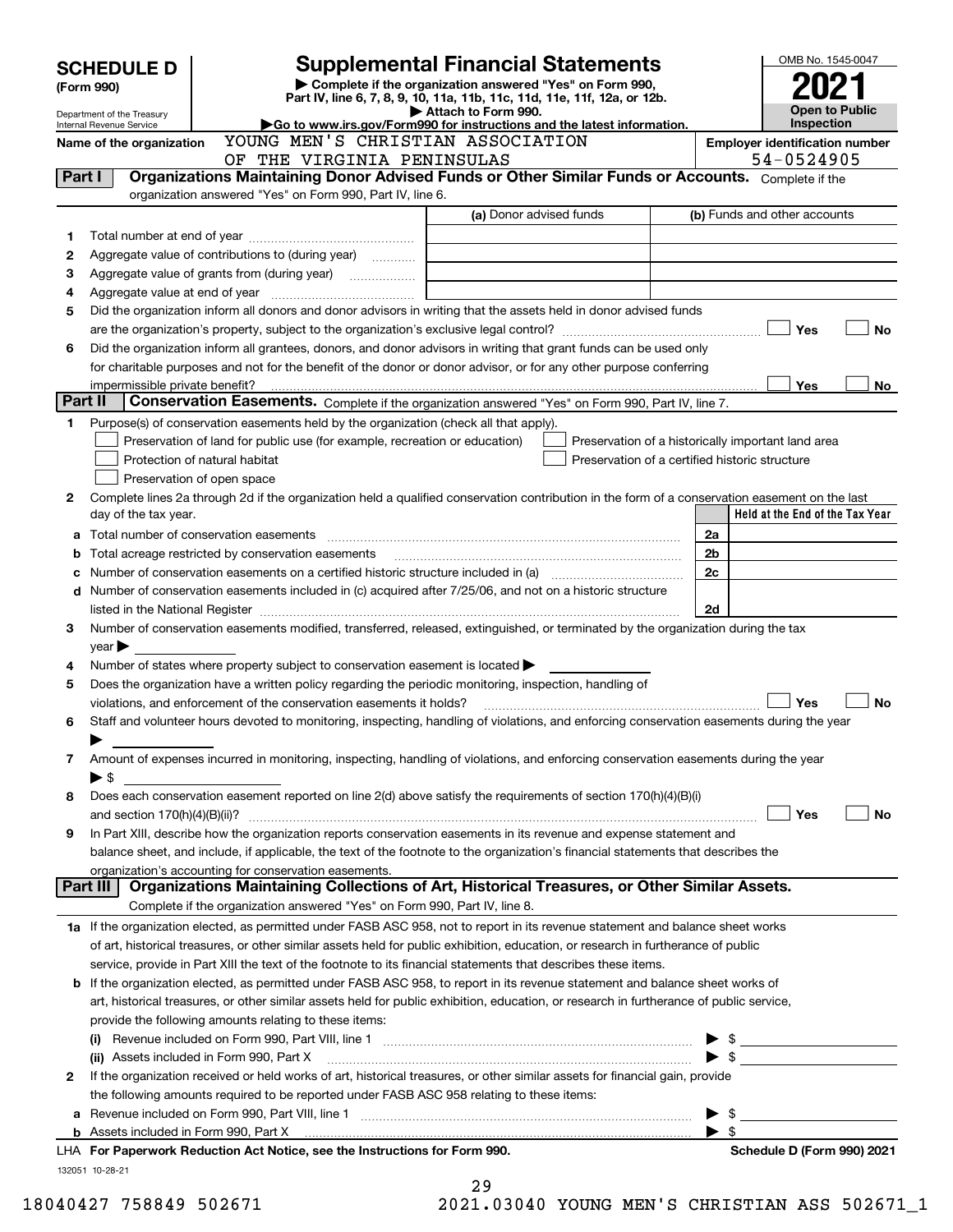|               |                                                                                                                                                                                                                                | YOUNG MEN'S CHRISTIAN ASSOCIATION |                |                                                                                                                                                                                                                                |            |                             |         |                            |     |              |
|---------------|--------------------------------------------------------------------------------------------------------------------------------------------------------------------------------------------------------------------------------|-----------------------------------|----------------|--------------------------------------------------------------------------------------------------------------------------------------------------------------------------------------------------------------------------------|------------|-----------------------------|---------|----------------------------|-----|--------------|
|               | Schedule D (Form 990) 2021                                                                                                                                                                                                     | OF THE VIRGINIA PENINSULAS        |                |                                                                                                                                                                                                                                |            |                             |         | $54 - 0524905$ Page 2      |     |              |
|               | Organizations Maintaining Collections of Art, Historical Treasures, or Other Similar Assets (continued)<br>Part III                                                                                                            |                                   |                |                                                                                                                                                                                                                                |            |                             |         |                            |     |              |
| 3             | Using the organization's acquisition, accession, and other records, check any of the following that make significant use of its<br>collection items (check all that apply):                                                    |                                   |                |                                                                                                                                                                                                                                |            |                             |         |                            |     |              |
| a             | Public exhibition                                                                                                                                                                                                              |                                   |                | Loan or exchange program                                                                                                                                                                                                       |            |                             |         |                            |     |              |
| b             | Scholarly research                                                                                                                                                                                                             |                                   |                | Other the contract of the contract of the contract of the contract of the contract of the contract of the contract of the contract of the contract of the contract of the contract of the contract of the contract of the cont |            |                             |         |                            |     |              |
| c             | Preservation for future generations                                                                                                                                                                                            |                                   |                |                                                                                                                                                                                                                                |            |                             |         |                            |     |              |
| 4             | Provide a description of the organization's collections and explain how they further the organization's exempt purpose in Part XIII.                                                                                           |                                   |                |                                                                                                                                                                                                                                |            |                             |         |                            |     |              |
| 5             | During the year, did the organization solicit or receive donations of art, historical treasures, or other similar assets                                                                                                       |                                   |                |                                                                                                                                                                                                                                |            |                             |         |                            |     |              |
|               | to be sold to raise funds rather than to be maintained as part of the organization's collection?                                                                                                                               |                                   |                |                                                                                                                                                                                                                                |            |                             |         | Yes                        |     | No           |
|               | <b>Part IV</b><br>Escrow and Custodial Arrangements. Complete if the organization answered "Yes" on Form 990, Part IV, line 9, or                                                                                              |                                   |                |                                                                                                                                                                                                                                |            |                             |         |                            |     |              |
|               | reported an amount on Form 990, Part X, line 21.                                                                                                                                                                               |                                   |                |                                                                                                                                                                                                                                |            |                             |         |                            |     |              |
|               |                                                                                                                                                                                                                                |                                   |                |                                                                                                                                                                                                                                |            |                             |         |                            |     |              |
|               | 1a Is the organization an agent, trustee, custodian or other intermediary for contributions or other assets not included                                                                                                       |                                   |                |                                                                                                                                                                                                                                |            |                             |         |                            |     |              |
|               |                                                                                                                                                                                                                                |                                   |                |                                                                                                                                                                                                                                |            |                             |         | Yes                        |     | <b>No</b>    |
|               | b If "Yes," explain the arrangement in Part XIII and complete the following table:                                                                                                                                             |                                   |                |                                                                                                                                                                                                                                |            |                             |         |                            |     |              |
|               |                                                                                                                                                                                                                                |                                   |                |                                                                                                                                                                                                                                |            |                             |         | Amount                     |     |              |
|               | c Beginning balance measurements and the state of the state of the state of the state of the state of the state of the state of the state of the state of the state of the state of the state of the state of the state of the |                                   |                |                                                                                                                                                                                                                                |            | 1c                          |         |                            |     |              |
|               |                                                                                                                                                                                                                                |                                   |                |                                                                                                                                                                                                                                |            | 1d                          |         |                            |     |              |
|               | e Distributions during the year manufactured and contained and contained and contained and contained and contained and contained and contained and contained and contained and contained and contained and contained and conta |                                   |                |                                                                                                                                                                                                                                |            | 1e                          |         |                            |     |              |
| f             | Ending balance manufactured and contract and contract and contract and contract and contract and contract and                                                                                                                  |                                   |                |                                                                                                                                                                                                                                |            | 1f                          |         |                            |     |              |
|               | 2a Did the organization include an amount on Form 990, Part X, line 21, for escrow or custodial account liability?                                                                                                             |                                   |                |                                                                                                                                                                                                                                |            | .                           |         | Yes                        |     | No           |
|               | <b>b</b> If "Yes," explain the arrangement in Part XIII. Check here if the explanation has been provided on Part XIII                                                                                                          |                                   |                |                                                                                                                                                                                                                                |            |                             |         |                            |     |              |
| <b>Part V</b> | Endowment Funds. Complete if the organization answered "Yes" on Form 990, Part IV, line 10.                                                                                                                                    |                                   |                |                                                                                                                                                                                                                                |            |                             |         |                            |     |              |
|               |                                                                                                                                                                                                                                | (a) Current year                  | (b) Prior year | (c) Two years back                                                                                                                                                                                                             |            | (d) Three years back        |         | (e) Four years back        |     |              |
|               | 1a Beginning of year balance                                                                                                                                                                                                   | 4,269,000.                        | 3,486,094.     |                                                                                                                                                                                                                                | 3,075,888. | 3,356,309.                  |         |                            |     | 2,726,703.   |
|               |                                                                                                                                                                                                                                | 84,093.                           | 145,524.       |                                                                                                                                                                                                                                | 54,607.    |                             | 60,348. |                            |     | 276,579.     |
|               | c Net investment earnings, gains, and losses                                                                                                                                                                                   | 499,171.                          | 755,960.       |                                                                                                                                                                                                                                | 686,607.   | $-303,008.$                 |         |                            |     | 588,194.     |
|               |                                                                                                                                                                                                                                | 10,000.                           | 5,000.         |                                                                                                                                                                                                                                | 15,000.    |                             | 10,000. |                            |     |              |
|               | e Other expenditures for facilities                                                                                                                                                                                            |                                   |                |                                                                                                                                                                                                                                |            |                             |         |                            |     |              |
|               | and programs                                                                                                                                                                                                                   | 73,665.                           | 108,760.       |                                                                                                                                                                                                                                | 290,579.   |                             |         |                            |     | 215, 132.    |
|               |                                                                                                                                                                                                                                | 11,338.                           | 4,818.         |                                                                                                                                                                                                                                | 25,429.    |                             | 27,761. |                            |     | 20,035.      |
|               | f Administrative expenses <i></i>                                                                                                                                                                                              | 4,757,261.                        | 4,269,000.     |                                                                                                                                                                                                                                | 3,486,094. | 3,075,888.                  |         |                            |     | 3, 356, 309. |
|               | g End of year balance                                                                                                                                                                                                          |                                   |                |                                                                                                                                                                                                                                |            |                             |         |                            |     |              |
| 2             | Provide the estimated percentage of the current year end balance (line 1g, column (a)) held as:                                                                                                                                |                                   |                |                                                                                                                                                                                                                                |            |                             |         |                            |     |              |
|               | a Board designated or quasi-endowment >                                                                                                                                                                                        | 99.8500                           | %              |                                                                                                                                                                                                                                |            |                             |         |                            |     |              |
|               | .1500<br>Permanent endowment                                                                                                                                                                                                   | %                                 |                |                                                                                                                                                                                                                                |            |                             |         |                            |     |              |
|               | .0000<br>$\mathbf c$ Term endowment $\blacktriangleright$                                                                                                                                                                      | %                                 |                |                                                                                                                                                                                                                                |            |                             |         |                            |     |              |
|               | The percentages on lines 2a, 2b, and 2c should equal 100%.                                                                                                                                                                     |                                   |                |                                                                                                                                                                                                                                |            |                             |         |                            |     |              |
|               | 3a Are there endowment funds not in the possession of the organization that are held and administered for the organization                                                                                                     |                                   |                |                                                                                                                                                                                                                                |            |                             |         |                            |     |              |
|               | by:                                                                                                                                                                                                                            |                                   |                |                                                                                                                                                                                                                                |            |                             |         |                            | Yes | No           |
|               | (i)                                                                                                                                                                                                                            |                                   |                |                                                                                                                                                                                                                                |            |                             |         | 3a(i)                      |     | X            |
|               |                                                                                                                                                                                                                                |                                   |                |                                                                                                                                                                                                                                |            |                             |         | 3a(ii)                     |     | X            |
|               |                                                                                                                                                                                                                                |                                   |                |                                                                                                                                                                                                                                |            |                             |         | 3b                         |     |              |
|               | Describe in Part XIII the intended uses of the organization's endowment funds.                                                                                                                                                 |                                   |                |                                                                                                                                                                                                                                |            |                             |         |                            |     |              |
|               | Land, Buildings, and Equipment.<br><b>Part VI</b>                                                                                                                                                                              |                                   |                |                                                                                                                                                                                                                                |            |                             |         |                            |     |              |
|               | Complete if the organization answered "Yes" on Form 990, Part IV, line 11a. See Form 990, Part X, line 10.                                                                                                                     |                                   |                |                                                                                                                                                                                                                                |            |                             |         |                            |     |              |
|               | Description of property                                                                                                                                                                                                        | (a) Cost or other                 |                | (b) Cost or other                                                                                                                                                                                                              |            | (c) Accumulated             |         | (d) Book value             |     |              |
|               |                                                                                                                                                                                                                                | basis (investment)                |                | basis (other)                                                                                                                                                                                                                  |            | depreciation                |         |                            |     |              |
|               |                                                                                                                                                                                                                                |                                   |                | 1,414,076.                                                                                                                                                                                                                     |            |                             |         | 1,414,076.                 |     |              |
|               |                                                                                                                                                                                                                                |                                   |                | $\overline{52,150,964}$ .                                                                                                                                                                                                      |            | $\overline{20}$ , 369, 475. |         | 31,781,489.                |     |              |
|               |                                                                                                                                                                                                                                |                                   |                | 3,794,589.                                                                                                                                                                                                                     |            | 928, 965.                   |         | $\overline{2,865,624.}$    |     |              |
|               |                                                                                                                                                                                                                                |                                   |                | 5, 143, 160.                                                                                                                                                                                                                   |            | 4,390,625.                  |         |                            |     | 752,535.     |
|               |                                                                                                                                                                                                                                |                                   |                |                                                                                                                                                                                                                                |            |                             |         |                            |     |              |
|               |                                                                                                                                                                                                                                |                                   |                |                                                                                                                                                                                                                                |            |                             |         | 36,813,724.                |     |              |
|               |                                                                                                                                                                                                                                |                                   |                |                                                                                                                                                                                                                                |            |                             |         |                            |     |              |
|               |                                                                                                                                                                                                                                |                                   |                |                                                                                                                                                                                                                                |            |                             |         | Schedule D (Form 990) 2021 |     |              |

132052 10-28-21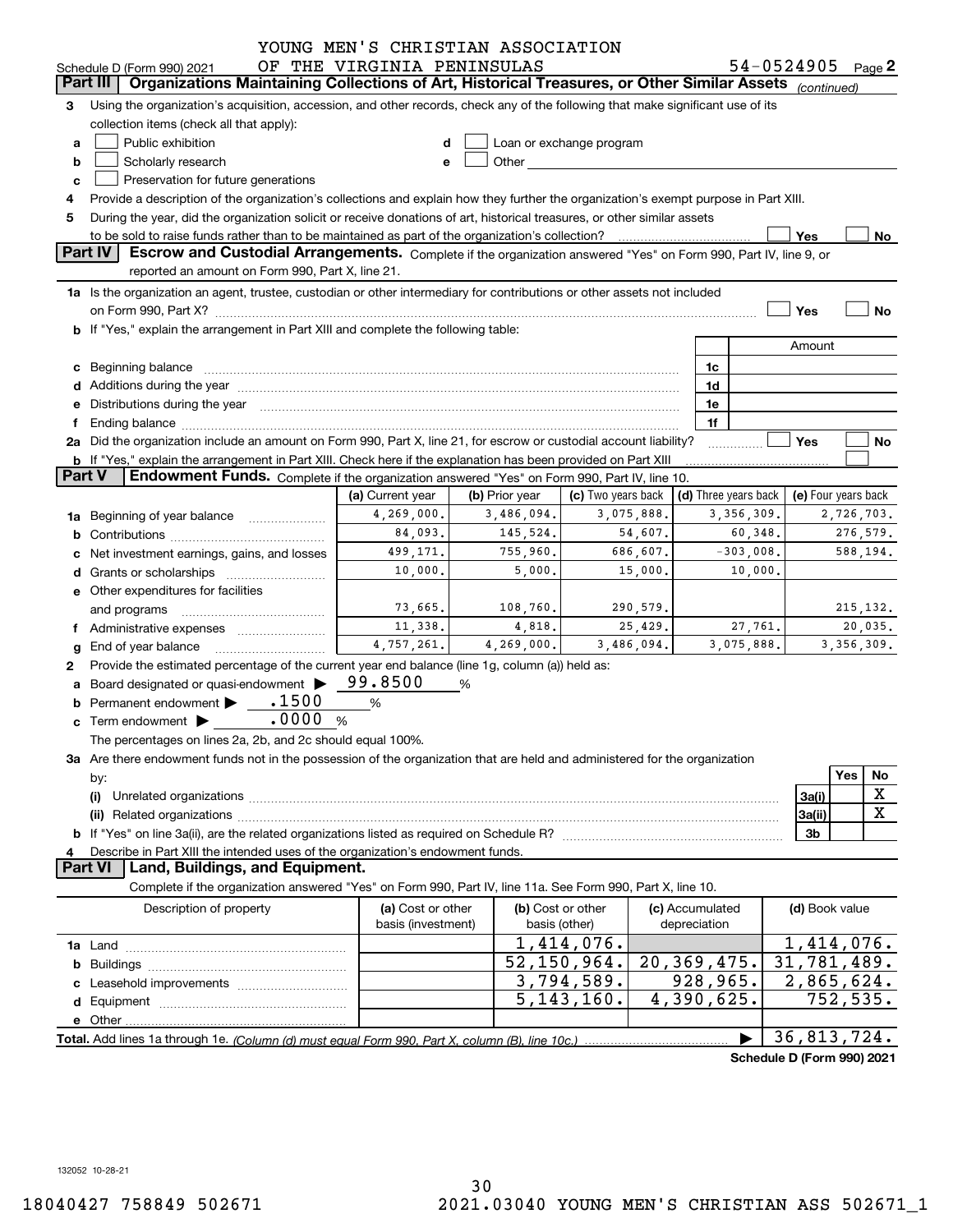# YOUNG MEN'S CHRISTIAN ASSOCIATION

| Schedule D (Form 990) 2021                                                                                        | OF THE VIRGINIA PENINSULAS |                                                           | 54-0524905     | $_{\text{Page}}$ 3 |
|-------------------------------------------------------------------------------------------------------------------|----------------------------|-----------------------------------------------------------|----------------|--------------------|
| <b>Investments - Other Securities.</b><br><b>Part VII</b>                                                         |                            |                                                           |                |                    |
| Complete if the organization answered "Yes" on Form 990, Part IV, line 11b. See Form 990, Part X, line 12.        |                            |                                                           |                |                    |
| (a) Description of security or category (including name of security)                                              | (b) Book value             | (c) Method of valuation: Cost or end-of-year market value |                |                    |
| (1) Financial derivatives                                                                                         |                            |                                                           |                |                    |
| (2)                                                                                                               |                            |                                                           |                |                    |
| $(3)$ Other                                                                                                       |                            |                                                           |                |                    |
| (A)                                                                                                               |                            |                                                           |                |                    |
| (B)                                                                                                               |                            |                                                           |                |                    |
| (C)                                                                                                               |                            |                                                           |                |                    |
| (D)                                                                                                               |                            |                                                           |                |                    |
| (E)                                                                                                               |                            |                                                           |                |                    |
| (F)                                                                                                               |                            |                                                           |                |                    |
| (G)                                                                                                               |                            |                                                           |                |                    |
| (H)                                                                                                               |                            |                                                           |                |                    |
| Total. (Col. (b) must equal Form 990, Part X, col. (B) line 12.)                                                  |                            |                                                           |                |                    |
| Part VIII Investments - Program Related.                                                                          |                            |                                                           |                |                    |
| Complete if the organization answered "Yes" on Form 990, Part IV, line 11c. See Form 990, Part X, line 13.        |                            |                                                           |                |                    |
| (a) Description of investment                                                                                     | (b) Book value             | (c) Method of valuation: Cost or end-of-year market value |                |                    |
| (1)                                                                                                               |                            |                                                           |                |                    |
| (2)                                                                                                               |                            |                                                           |                |                    |
| (3)                                                                                                               |                            |                                                           |                |                    |
| (4)                                                                                                               |                            |                                                           |                |                    |
| (5)                                                                                                               |                            |                                                           |                |                    |
| (6)                                                                                                               |                            |                                                           |                |                    |
| (7)                                                                                                               |                            |                                                           |                |                    |
| (8)                                                                                                               |                            |                                                           |                |                    |
| (9)                                                                                                               |                            |                                                           |                |                    |
| <b>Total.</b> (Col. (b) must equal Form 990, Part X, col. (B) line $13.$                                          |                            |                                                           |                |                    |
| <b>Other Assets.</b><br>Part IX                                                                                   |                            |                                                           |                |                    |
| Complete if the organization answered "Yes" on Form 990, Part IV, line 11d. See Form 990, Part X, line 15.        |                            |                                                           |                |                    |
|                                                                                                                   | (a) Description            |                                                           | (b) Book value |                    |
| (1)                                                                                                               |                            |                                                           |                |                    |
| (2)                                                                                                               |                            |                                                           |                |                    |
|                                                                                                                   |                            |                                                           |                |                    |
| (3)                                                                                                               |                            |                                                           |                |                    |
| (4)                                                                                                               |                            |                                                           |                |                    |
| (5)                                                                                                               |                            |                                                           |                |                    |
| (6)                                                                                                               |                            |                                                           |                |                    |
| (7)                                                                                                               |                            |                                                           |                |                    |
| (8)                                                                                                               |                            |                                                           |                |                    |
| (9)                                                                                                               |                            |                                                           |                |                    |
| <b>Other Liabilities.</b><br>Part X                                                                               |                            |                                                           |                |                    |
|                                                                                                                   |                            |                                                           |                |                    |
| Complete if the organization answered "Yes" on Form 990, Part IV, line 11e or 11f. See Form 990, Part X, line 25. |                            |                                                           |                |                    |
| (a) Description of liability<br>1.                                                                                |                            |                                                           | (b) Book value |                    |
| Federal income taxes<br>(1)                                                                                       |                            |                                                           |                |                    |
| DERIVATIVE FINANCIAL INSTRUMENT<br>(2)                                                                            |                            |                                                           |                | 6,547.             |
| DEFERRED RENT EXPENSE<br>(3)                                                                                      |                            |                                                           | 21,570.        |                    |
| CHARITABLE GIFT ANNUITY OBLIGATION<br>(4)                                                                         |                            |                                                           | 45,929.        |                    |
| (5)                                                                                                               |                            |                                                           |                |                    |
| (6)                                                                                                               |                            |                                                           |                |                    |
| (7)                                                                                                               |                            |                                                           |                |                    |
|                                                                                                                   |                            |                                                           |                |                    |
| (8)                                                                                                               |                            |                                                           |                |                    |
| (9)                                                                                                               |                            |                                                           | 74,046.        |                    |

**2.** Liability for uncertain tax positions. In Part XIII, provide the text of the footnote to the organization's financial statements that reports the organization's liability for uncertain tax positions under FASB ASC 740. Check here if the text of the footnote has been provided in Part XIII  $\boxed{\text{X}}$ 

**Schedule D (Form 990) 2021**

132053 10-28-21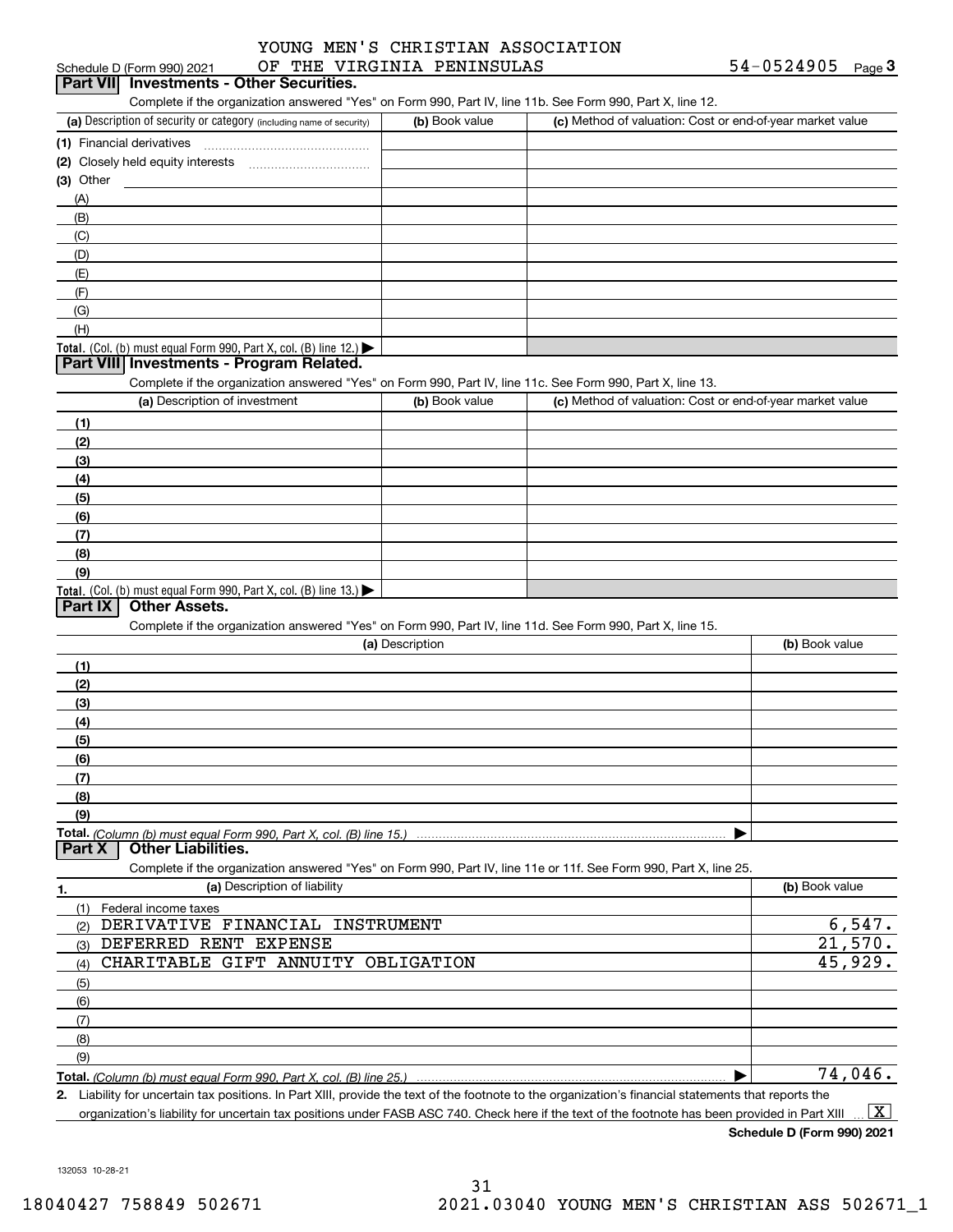|   | YOUNG MEN'S CHRISTIAN ASSOCIATION                                                                                                                                                                                         |                |              |                |                       |
|---|---------------------------------------------------------------------------------------------------------------------------------------------------------------------------------------------------------------------------|----------------|--------------|----------------|-----------------------|
|   | OF THE VIRGINIA PENINSULAS<br>Schedule D (Form 990) 2021                                                                                                                                                                  |                |              |                | $54 - 0524905$ Page 4 |
|   | Reconciliation of Revenue per Audited Financial Statements With Revenue per Return.<br><b>Part XI</b>                                                                                                                     |                |              |                |                       |
|   | Complete if the organization answered "Yes" on Form 990, Part IV, line 12a.                                                                                                                                               |                |              |                |                       |
| 1 | Total revenue, gains, and other support per audited financial statements                                                                                                                                                  |                |              | $\blacksquare$ | 25,872,687.           |
| 2 | Amounts included on line 1 but not on Form 990, Part VIII, line 12:                                                                                                                                                       |                |              |                |                       |
| a | Net unrealized gains (losses) on investments [11] matter contracts and in the unrealized matter stress on investments and the unrealized matter stress and the unrealized matter stress and the unrealized matter stress. | 2a             | 1,373,945.   |                |                       |
| b |                                                                                                                                                                                                                           | 2 <sub>b</sub> | 1,412,881.   |                |                       |
| c |                                                                                                                                                                                                                           | 2c             |              |                |                       |
| d | Other (Describe in Part XIII.)                                                                                                                                                                                            | 2d             | 3, 273, 765. |                |                       |
| е | Add lines 2a through 2d                                                                                                                                                                                                   |                |              | 2е             | 6,060,591.            |
| 3 |                                                                                                                                                                                                                           |                |              | 3              | 19,812,096.           |
| 4 | Amounts included on Form 990, Part VIII, line 12, but not on line 1:                                                                                                                                                      |                |              |                |                       |
| a | Investment expenses not included on Form 990, Part VIII, line 7b [1000000000000000000000000000000000                                                                                                                      | 4a             |              |                |                       |
| b | Other (Describe in Part XIII.) <b>Construction Contract Construction</b> Chemistry Chemistry Chemistry Chemistry Chemistry                                                                                                | 4 <sub>b</sub> | 61,541.      |                |                       |
|   | c Add lines 4a and 4b                                                                                                                                                                                                     |                |              | 4c             | 61,541.               |
| 5 |                                                                                                                                                                                                                           |                |              | 5              | 19,873,637.           |
|   | Part XII   Reconciliation of Expenses per Audited Financial Statements With Expenses per Return.                                                                                                                          |                |              |                |                       |
|   | Complete if the organization answered "Yes" on Form 990, Part IV, line 12a.                                                                                                                                               |                |              |                |                       |
| 1 |                                                                                                                                                                                                                           |                |              | $\blacksquare$ | 20,413,347.           |
| 2 | Amounts included on line 1 but not on Form 990, Part IX, line 25:                                                                                                                                                         |                |              |                |                       |
| a |                                                                                                                                                                                                                           | 2a             | 1,412,881.   |                |                       |
| b |                                                                                                                                                                                                                           | 2 <sub>b</sub> |              |                |                       |
|   |                                                                                                                                                                                                                           | 2c             |              |                |                       |
| d |                                                                                                                                                                                                                           | 2d             | 3,100,649.   |                |                       |
|   |                                                                                                                                                                                                                           |                |              | 2e             | 4,513,530.            |
| 3 |                                                                                                                                                                                                                           |                |              | $\mathbf{a}$   | 15,899,817.           |
| 4 | Amounts included on Form 990, Part IX, line 25, but not on line 1:                                                                                                                                                        |                |              |                |                       |
| a | Investment expenses not included on Form 990, Part VIII, line 7b                                                                                                                                                          | 4a             |              |                |                       |
| b |                                                                                                                                                                                                                           | 4 <sub>h</sub> | 61, 541.     |                |                       |
|   | Add lines 4a and 4b                                                                                                                                                                                                       |                |              | 4c             | 61, 541.              |
| 5 |                                                                                                                                                                                                                           |                |              | 5              | 15,961,358.           |
|   | Part XIII Supplemental Information.                                                                                                                                                                                       |                |              |                |                       |

Provide the descriptions required for Part II, lines 3, 5, and 9; Part III, lines 1a and 4; Part IV, lines 1b and 2b; Part V, line 4; Part X, line 2; Part XI, lines 2d and 4b; and Part XII, lines 2d and 4b. Also complete this part to provide any additional information.

#### PART V, LINE 4:

| OF THE YMCA OF THE VIRGINIA PENINSULAS WAS ESTABLISHED<br>THE ENDOWMENT<br>FUND   |
|-----------------------------------------------------------------------------------|
| TO SUPPORT THE MISSION OF THE Y. THE ENDOWMENT FUND<br>BUILDS LONG-TERM           |
| STABILITY FOR THE FUTURE OF THE Y BY PROVIDING AN ADDITIONAL SOURCE OF            |
| MEET AN INCREASING DEMAND FOR LOCAL PROGRAMS AND<br>THE<br>INCOME TO<br>SERVICES. |
| INCLUDES BOTH DONOR-RESTRICTED FUNDS AND FUNDS DESIGNATED<br>ENDOWMENT FUND       |
| BY THE BOARD OF DIRECTORS TO FUNCTION AS ENDOWMENTS. THE ASSOCIATION              |
| BOARD OF DIRECTORS GOVERNS THE USE OF THE ENDOWMENT FUND<br>BY IDENTIFYING        |
| PROGRAMS AND SERVICES FOR WHICH THE FUNDS WILL BE USED.<br>MISSION RELATED        |
|                                                                                   |

#### PART X, LINE 2:

THE Y IS CLASSIFIED AS AN EXEMPT ORGANIZATION UNDER SECTION 501(C)(3) OF

132054 10-28-21

**Schedule D (Form 990) 2021**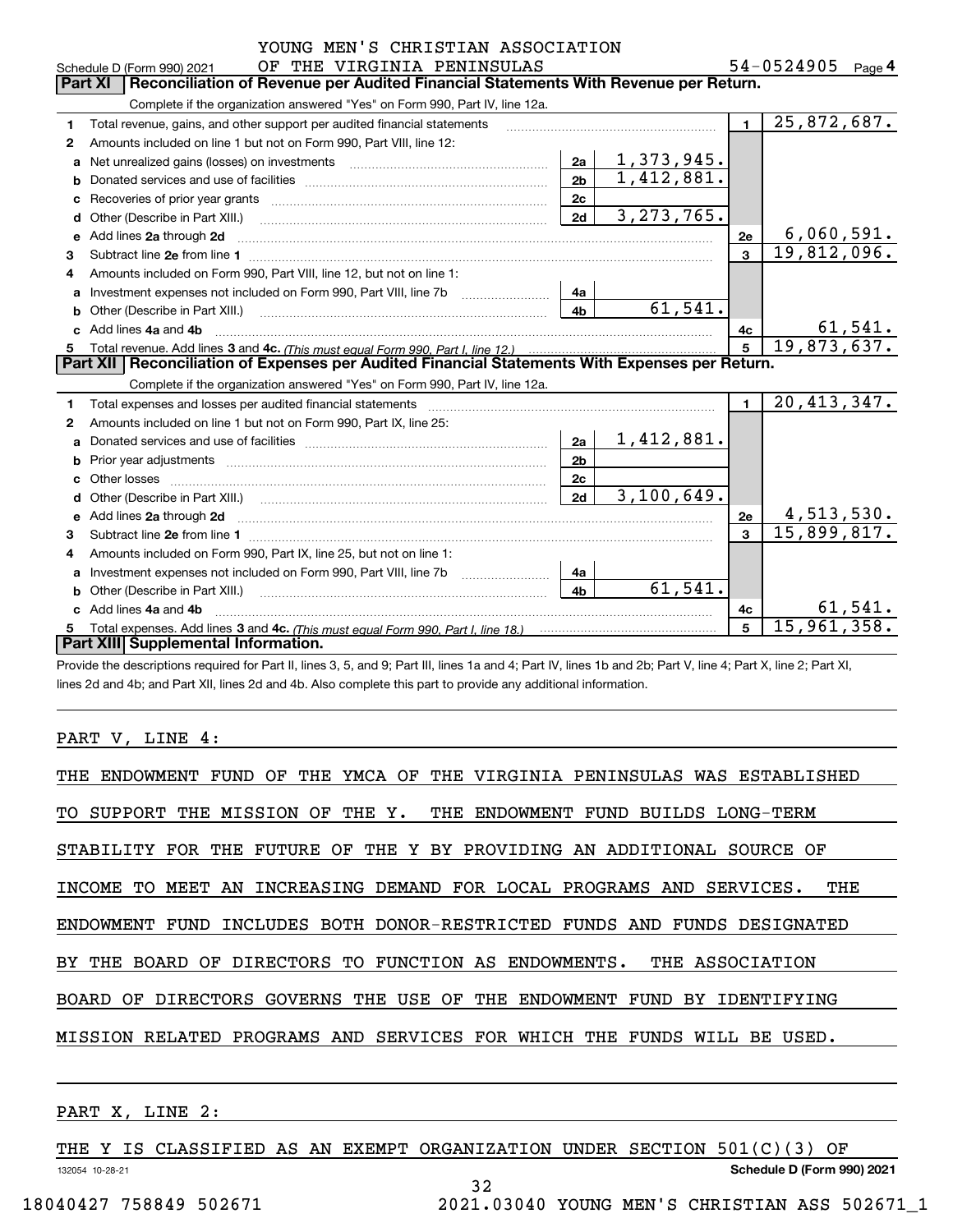|                                                                            | FASB ASC 740, INCOME TAXES, PRESCRIBES A RECOGNITION THRESHOLD AND |
|----------------------------------------------------------------------------|--------------------------------------------------------------------|
| MEASUREMENT ATTRIBUTE FOR THE FINANCIAL STATEMENT RECOGNITION AND          |                                                                    |
| MEASUREMENT OF A TAX POSITION TAKEN OR EXPECTED TO BE TAKEN IN A TAX       |                                                                    |
| RETURN. THE Y'S MANAGEMENT HAS EVALUATED THE IMPACT OF THE GUIDANCE TO ITS |                                                                    |
| FINANCIAL STATEMENTS. THE Y'S INCOME TAX RETURNS ARE SUBJECT TO            |                                                                    |
| EXAMINATION BY TAXING AUTHORITIES, GENERALLY FOR A PERIOD OF THREE YEARS   |                                                                    |
| FROM THE DATE THEY WERE FILED.                                             |                                                                    |
|                                                                            |                                                                    |
| THE Y'S POLICY IS TO CLASSIFY INCOME TAX RELATED INTEREST AND PENALTIES,   |                                                                    |
| IF ANY, IN GENERAL AND ADMINISTRATIVE EXPENSES.                            |                                                                    |
|                                                                            |                                                                    |
| PART XI, LINE 2D - OTHER ADJUSTMENTS:                                      |                                                                    |
| LESS ERC INCOME                                                            | 3, 203, 203.                                                       |
| DIRECT FUNDRAISING EXPENSES                                                | 52,656.                                                            |
| UNREALIZED GAIN ON HEDGED INTEREST RATE SWAP                               | 14,384.                                                            |
| CHANGE IN VALUE OF SPLIT INTEREST AGREEMENT                                | 3,522.                                                             |
| TOTAL TO SCHEDULE D, PART XI, LINE 2D                                      | 3,273,765.                                                         |
|                                                                            |                                                                    |
| PART XI, LINE 4B - OTHER ADJUSTMENTS:                                      |                                                                    |
| INVESTMENT MGMT FEES                                                       | 61,541.                                                            |
|                                                                            |                                                                    |
| PART XII, LINE 2D - OTHER ADJUSTMENTS:                                     |                                                                    |
| RECLASS DIRECT FUNDRAISING EXPENSES                                        | 52,656.                                                            |
| ERC INCOME OFFSET                                                          | 3,047,993.                                                         |
| 132055 10-28-21                                                            | Schedule D (Form 990) 2021                                         |

*(continued)* **Part XIII Supplemental Information**  Schedule D (Form 990) 2021 OF THE VIRGINIA PENINSULAS 54-0524905 Page

TO THE Y QUALIFY AS CHARITABLE CONTRIBUTION DEDUCTIONS TO THE EXTENT

PROVIDED BY LAW.

THE INTERNAL REVENUE CODE FOR FEDERAL INCOME TAX PURPOSES. CONTRIBUTIONS

YOUNG MEN'S CHRISTIAN ASSOCIATION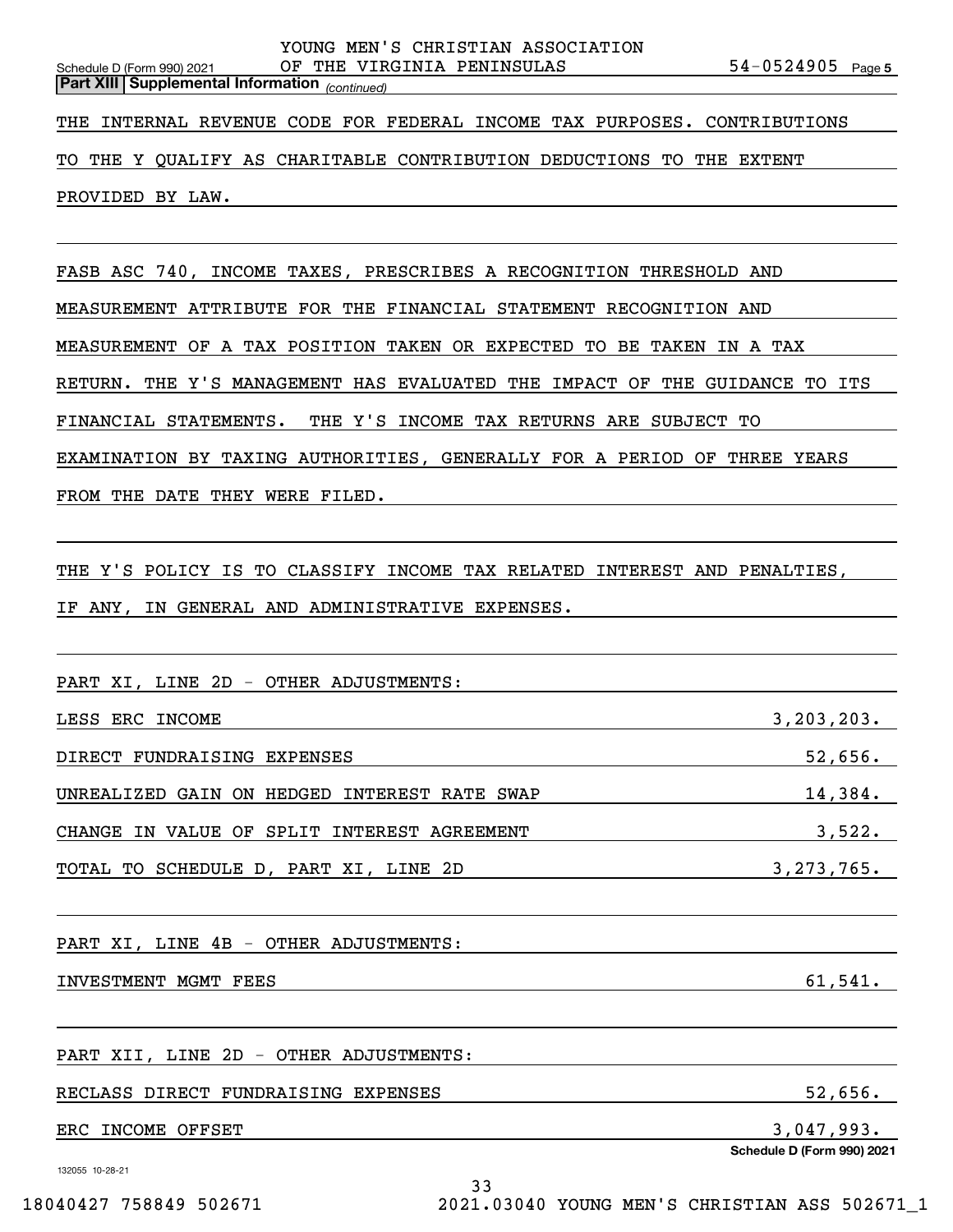| YOUNG MEN'S CHRISTIAN ASSOCIATION<br>OF THE VIRGINIA PENINSULAS                     | $54 - 0524905$ Page 5      |
|-------------------------------------------------------------------------------------|----------------------------|
| Schedule D (Form 990) 2021<br><b>Part XIII Supplemental Information</b> (continued) |                            |
|                                                                                     |                            |
| TOTAL TO SCHEDULE D, PART XII, LINE 2D                                              | 3,100,649.                 |
|                                                                                     |                            |
|                                                                                     |                            |
|                                                                                     |                            |
| PART XII, LINE 4B - OTHER ADJUSTMENTS:                                              |                            |
|                                                                                     |                            |
| INVESTMENT MGMT FEES                                                                | 61,541.                    |
|                                                                                     |                            |
|                                                                                     |                            |
|                                                                                     |                            |
|                                                                                     |                            |
|                                                                                     |                            |
|                                                                                     |                            |
|                                                                                     |                            |
|                                                                                     |                            |
|                                                                                     |                            |
|                                                                                     |                            |
|                                                                                     |                            |
|                                                                                     |                            |
|                                                                                     |                            |
|                                                                                     |                            |
|                                                                                     |                            |
|                                                                                     |                            |
|                                                                                     |                            |
|                                                                                     |                            |
|                                                                                     |                            |
|                                                                                     |                            |
|                                                                                     |                            |
|                                                                                     |                            |
|                                                                                     |                            |
|                                                                                     |                            |
|                                                                                     |                            |
|                                                                                     |                            |
|                                                                                     |                            |
|                                                                                     |                            |
|                                                                                     |                            |
|                                                                                     |                            |
|                                                                                     |                            |
|                                                                                     |                            |
|                                                                                     |                            |
|                                                                                     |                            |
|                                                                                     |                            |
|                                                                                     |                            |
|                                                                                     |                            |
|                                                                                     |                            |
|                                                                                     |                            |
|                                                                                     |                            |
|                                                                                     |                            |
|                                                                                     |                            |
|                                                                                     |                            |
|                                                                                     |                            |
|                                                                                     |                            |
|                                                                                     |                            |
|                                                                                     | Schedule D (Form 990) 2021 |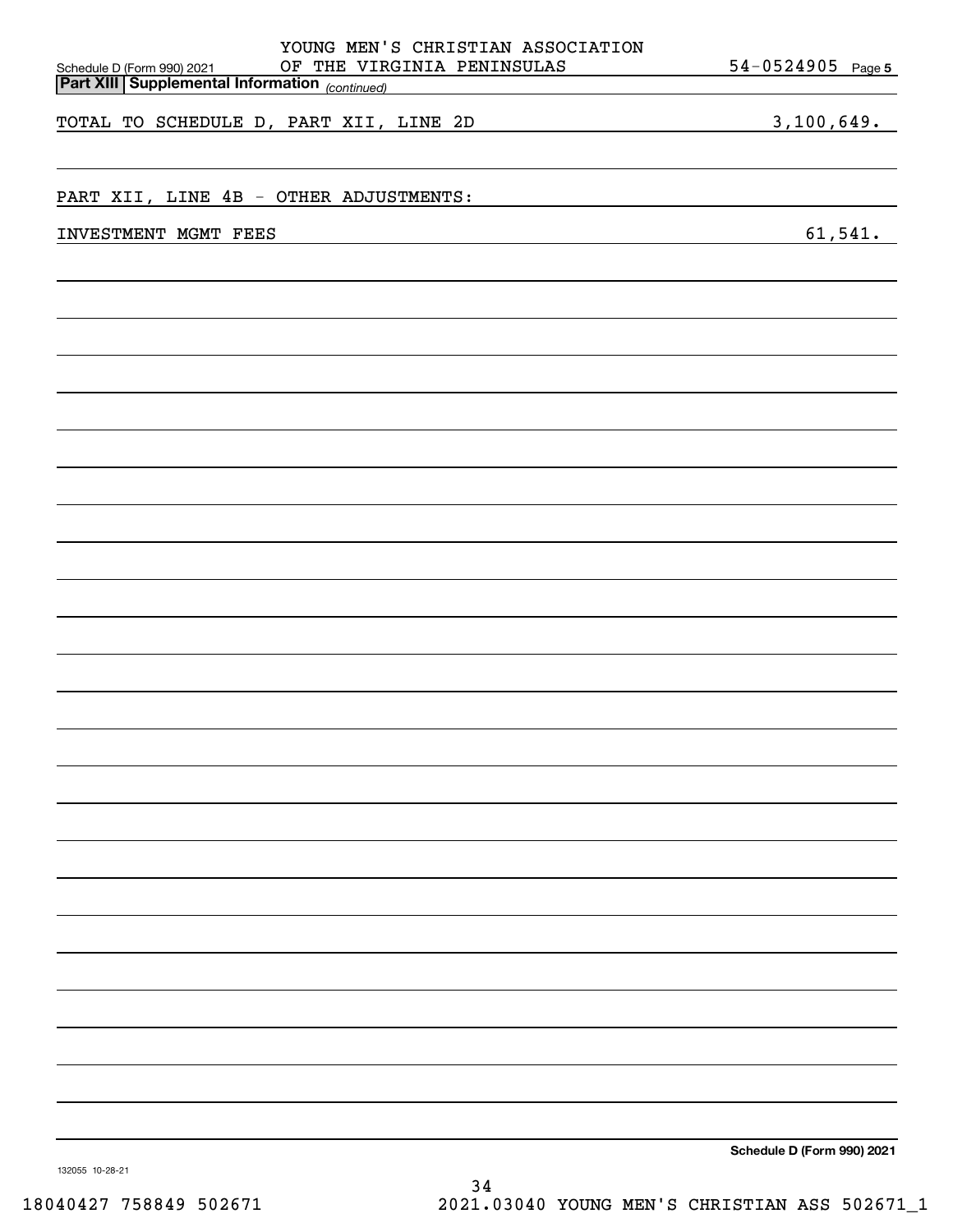| <b>SCHEDULE G</b>                                            | <b>Supplemental Information Regarding Fundraising or Gaming Activities</b> |                                                                                                                                                                     | OMB No. 1545-0047                                         |               |                                                                            |  |                                                         |                                                         |
|--------------------------------------------------------------|----------------------------------------------------------------------------|---------------------------------------------------------------------------------------------------------------------------------------------------------------------|-----------------------------------------------------------|---------------|----------------------------------------------------------------------------|--|---------------------------------------------------------|---------------------------------------------------------|
| (Form 990)                                                   |                                                                            | Complete if the organization answered "Yes" on Form 990, Part IV, line 17, 18, or 19, or if the<br>organization entered more than \$15,000 on Form 990-EZ, line 6a. |                                                           |               |                                                                            |  |                                                         | 2021                                                    |
|                                                              |                                                                            | Attach to Form 990 or Form 990-EZ.                                                                                                                                  |                                                           |               |                                                                            |  |                                                         | <b>Open to Public</b>                                   |
| Department of the Treasury<br>Internal Revenue Service       |                                                                            | Go to www.irs.gov/Form990 for instructions and the latest information.                                                                                              |                                                           |               |                                                                            |  |                                                         | Inspection                                              |
| Name of the organization                                     |                                                                            | YOUNG MEN'S CHRISTIAN ASSOCIATION<br>OF THE VIRGINIA PENINSULAS                                                                                                     |                                                           |               |                                                                            |  | 54-0524905                                              | <b>Employer identification number</b>                   |
| Part I                                                       |                                                                            | Fundraising Activities. Complete if the organization answered "Yes" on Form 990, Part IV, line 17. Form 990-EZ filers are not                                       |                                                           |               |                                                                            |  |                                                         |                                                         |
|                                                              | required to complete this part.                                            | 1 Indicate whether the organization raised funds through any of the following activities. Check all that apply.                                                     |                                                           |               |                                                                            |  |                                                         |                                                         |
| Mail solicitations<br>a<br>b                                 | Internet and email solicitations                                           | е<br>f                                                                                                                                                              |                                                           |               | Solicitation of non-government grants<br>Solicitation of government grants |  |                                                         |                                                         |
| Phone solicitations<br>с                                     |                                                                            | Special fundraising events<br>g                                                                                                                                     |                                                           |               |                                                                            |  |                                                         |                                                         |
| In-person solicitations<br>d                                 |                                                                            |                                                                                                                                                                     |                                                           |               |                                                                            |  |                                                         |                                                         |
|                                                              |                                                                            | 2 a Did the organization have a written or oral agreement with any individual (including officers, directors, trustees, or                                          |                                                           |               |                                                                            |  |                                                         |                                                         |
|                                                              |                                                                            | key employees listed in Form 990, Part VII) or entity in connection with professional fundraising services?                                                         |                                                           |               |                                                                            |  | Yes                                                     | No                                                      |
| compensated at least \$5,000 by the organization.            |                                                                            | <b>b</b> If "Yes," list the 10 highest paid individuals or entities (fundraisers) pursuant to agreements under which the fundraiser is to be                        |                                                           |               |                                                                            |  |                                                         |                                                         |
|                                                              |                                                                            |                                                                                                                                                                     |                                                           |               |                                                                            |  | (v) Amount paid                                         |                                                         |
| (i) Name and address of individual<br>or entity (fundraiser) |                                                                            | (ii) Activity                                                                                                                                                       | (iii) Did<br>fundraiser<br>have custody<br>contributions? | or control of | (iv) Gross receipts<br>from activity                                       |  | to (or retained by)<br>fundraiser<br>listed in col. (i) | (vi) Amount paid<br>to (or retained by)<br>organization |
|                                                              |                                                                            |                                                                                                                                                                     | Yes                                                       | No.           |                                                                            |  |                                                         |                                                         |
|                                                              |                                                                            |                                                                                                                                                                     |                                                           |               |                                                                            |  |                                                         |                                                         |
|                                                              |                                                                            |                                                                                                                                                                     |                                                           |               |                                                                            |  |                                                         |                                                         |
|                                                              |                                                                            |                                                                                                                                                                     |                                                           |               |                                                                            |  |                                                         |                                                         |
|                                                              |                                                                            |                                                                                                                                                                     |                                                           |               |                                                                            |  |                                                         |                                                         |
|                                                              |                                                                            |                                                                                                                                                                     |                                                           |               |                                                                            |  |                                                         |                                                         |
|                                                              |                                                                            |                                                                                                                                                                     |                                                           |               |                                                                            |  |                                                         |                                                         |
|                                                              |                                                                            |                                                                                                                                                                     |                                                           |               |                                                                            |  |                                                         |                                                         |
|                                                              |                                                                            |                                                                                                                                                                     |                                                           |               |                                                                            |  |                                                         |                                                         |
|                                                              |                                                                            |                                                                                                                                                                     |                                                           |               |                                                                            |  |                                                         |                                                         |
|                                                              |                                                                            |                                                                                                                                                                     |                                                           |               |                                                                            |  |                                                         |                                                         |
|                                                              |                                                                            |                                                                                                                                                                     |                                                           |               |                                                                            |  |                                                         |                                                         |
| Total<br>or licensing.                                       |                                                                            | 3 List all states in which the organization is registered or licensed to solicit contributions or has been notified it is exempt from registration                  |                                                           |               |                                                                            |  |                                                         |                                                         |
|                                                              |                                                                            |                                                                                                                                                                     |                                                           |               |                                                                            |  |                                                         |                                                         |
|                                                              |                                                                            |                                                                                                                                                                     |                                                           |               |                                                                            |  |                                                         |                                                         |
|                                                              |                                                                            |                                                                                                                                                                     |                                                           |               |                                                                            |  |                                                         |                                                         |
|                                                              |                                                                            |                                                                                                                                                                     |                                                           |               |                                                                            |  |                                                         |                                                         |
|                                                              |                                                                            |                                                                                                                                                                     |                                                           |               |                                                                            |  |                                                         |                                                         |
|                                                              |                                                                            |                                                                                                                                                                     |                                                           |               |                                                                            |  |                                                         |                                                         |
|                                                              |                                                                            |                                                                                                                                                                     |                                                           |               |                                                                            |  |                                                         |                                                         |
|                                                              |                                                                            |                                                                                                                                                                     |                                                           |               |                                                                            |  |                                                         |                                                         |
|                                                              |                                                                            | LHA For Paperwork Reduction Act Notice, see the Instructions for Form 990 or 990-EZ.                                                                                |                                                           |               |                                                                            |  |                                                         | Schedule G (Form 990) 2021                              |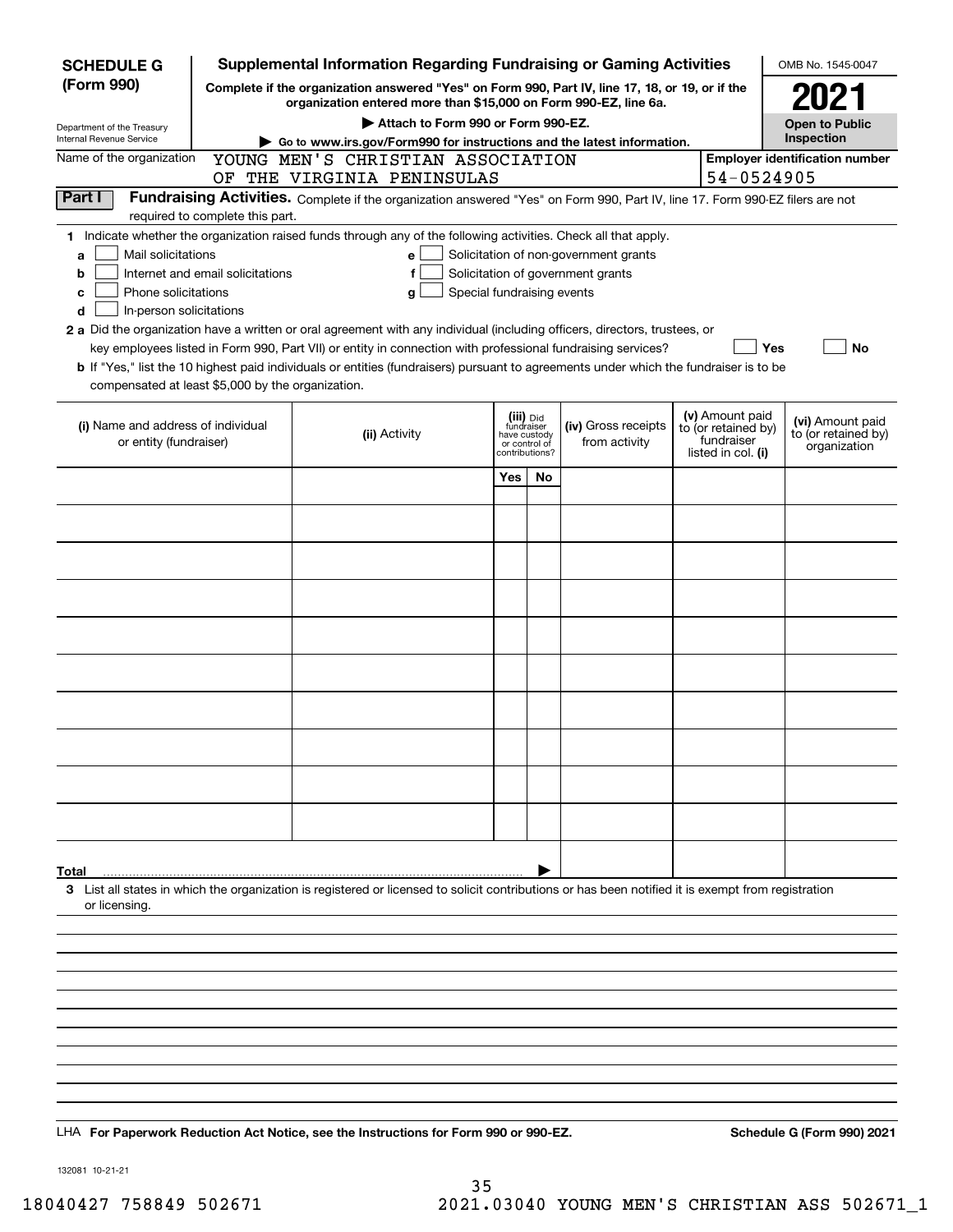|                 |          |                                                                                                                                           |                            | YOUNG MEN'S CHRISTIAN ASSOCIATION                |                  |                                                     |
|-----------------|----------|-------------------------------------------------------------------------------------------------------------------------------------------|----------------------------|--------------------------------------------------|------------------|-----------------------------------------------------|
|                 |          | Schedule G (Form 990) 2021                                                                                                                | OF THE VIRGINIA PENINSULAS |                                                  |                  | 54-0524905 Page 2                                   |
|                 | Part II  | Fundraising Events. Complete if the organization answered "Yes" on Form 990, Part IV, line 18, or reported more than \$15,000             |                            |                                                  |                  |                                                     |
|                 |          | of fundraising event contributions and gross income on Form 990-EZ, lines 1 and 6b. List events with gross receipts greater than \$5,000. | (a) Event #1               | (b) Event #2                                     | (c) Other events |                                                     |
|                 |          |                                                                                                                                           | <b>NORTHERN</b>            | MIDDLESEX                                        |                  | (d) Total events                                    |
|                 |          |                                                                                                                                           |                            | NECK FESTIVAGOLF TOURNAM                         | 1                | (add col. (a) through                               |
|                 |          |                                                                                                                                           | (event type)               | (event type)                                     | (total number)   | col. (c)                                            |
|                 |          |                                                                                                                                           |                            |                                                  |                  |                                                     |
| Revenue         | 1        |                                                                                                                                           | 192,056.                   | 18,265.                                          | 15,840.          | <u>226,161.</u>                                     |
|                 |          |                                                                                                                                           |                            |                                                  |                  |                                                     |
|                 |          |                                                                                                                                           | 130, 365.                  | 11,200.                                          | 8,370.           | <u>149,935.</u>                                     |
|                 |          |                                                                                                                                           |                            |                                                  |                  |                                                     |
|                 | 3        | Gross income (line 1 minus line 2)                                                                                                        | 61,691.                    | 7,065.                                           | 7,470.           | 76, 226.                                            |
|                 |          |                                                                                                                                           |                            |                                                  |                  |                                                     |
|                 |          |                                                                                                                                           |                            |                                                  |                  |                                                     |
|                 | 5        |                                                                                                                                           |                            |                                                  |                  |                                                     |
|                 |          |                                                                                                                                           |                            |                                                  |                  |                                                     |
|                 | 6        |                                                                                                                                           |                            |                                                  |                  |                                                     |
| Direct Expenses |          |                                                                                                                                           |                            |                                                  |                  |                                                     |
|                 | 7        |                                                                                                                                           |                            |                                                  |                  |                                                     |
|                 | 8        |                                                                                                                                           |                            |                                                  |                  |                                                     |
|                 | 9        |                                                                                                                                           | 34,566.                    | 7,830.                                           | 10, 260.         | 52,656.                                             |
|                 | 10       | Direct expense summary. Add lines 4 through 9 in column (d)                                                                               |                            |                                                  |                  | 52,656.                                             |
|                 |          | 11 Net income summary. Subtract line 10 from line 3, column (d)                                                                           |                            |                                                  |                  | 23,570.                                             |
|                 | Part III | Gaming. Complete if the organization answered "Yes" on Form 990, Part IV, line 19, or reported more than                                  |                            |                                                  |                  |                                                     |
|                 |          | \$15,000 on Form 990-EZ, line 6a.                                                                                                         |                            |                                                  |                  |                                                     |
|                 |          |                                                                                                                                           | (a) Bingo                  | (b) Pull tabs/instant<br>bingo/progressive bingo | (c) Other gaming | (d) Total gaming (add<br>col. (a) through col. (c)) |
| Revenue         |          |                                                                                                                                           |                            |                                                  |                  |                                                     |
|                 |          |                                                                                                                                           |                            |                                                  |                  |                                                     |
|                 |          |                                                                                                                                           |                            |                                                  |                  |                                                     |
|                 |          |                                                                                                                                           |                            |                                                  |                  |                                                     |
| ixpenses        |          |                                                                                                                                           |                            |                                                  |                  |                                                     |
|                 | 3        |                                                                                                                                           |                            |                                                  |                  |                                                     |
| Direct E        |          |                                                                                                                                           |                            |                                                  |                  |                                                     |
|                 | 4        |                                                                                                                                           |                            |                                                  |                  |                                                     |
|                 | 5        |                                                                                                                                           |                            |                                                  |                  |                                                     |
|                 |          |                                                                                                                                           | Yes<br>%                   | Yes<br>%                                         | Yes<br>%         |                                                     |
|                 | 6        | Volunteer labor                                                                                                                           | No                         | No                                               | No               |                                                     |
|                 |          |                                                                                                                                           |                            |                                                  |                  |                                                     |
|                 |          | 7 Direct expense summary. Add lines 2 through 5 in column (d)                                                                             |                            |                                                  |                  |                                                     |
|                 | 8        |                                                                                                                                           |                            |                                                  |                  |                                                     |
|                 |          |                                                                                                                                           |                            |                                                  |                  |                                                     |
| 9               |          |                                                                                                                                           |                            |                                                  |                  |                                                     |
|                 |          |                                                                                                                                           |                            |                                                  |                  | Yes<br>No                                           |
|                 |          | <b>b</b> If "No," explain:                                                                                                                |                            |                                                  |                  |                                                     |
|                 |          |                                                                                                                                           |                            |                                                  |                  |                                                     |
|                 |          |                                                                                                                                           |                            |                                                  |                  |                                                     |
|                 |          |                                                                                                                                           |                            |                                                  |                  | Yes<br>No                                           |
|                 |          |                                                                                                                                           |                            |                                                  |                  |                                                     |
|                 |          |                                                                                                                                           |                            |                                                  |                  |                                                     |
|                 |          |                                                                                                                                           |                            |                                                  |                  |                                                     |

132082 10-21-21

**Schedule G (Form 990) 2021**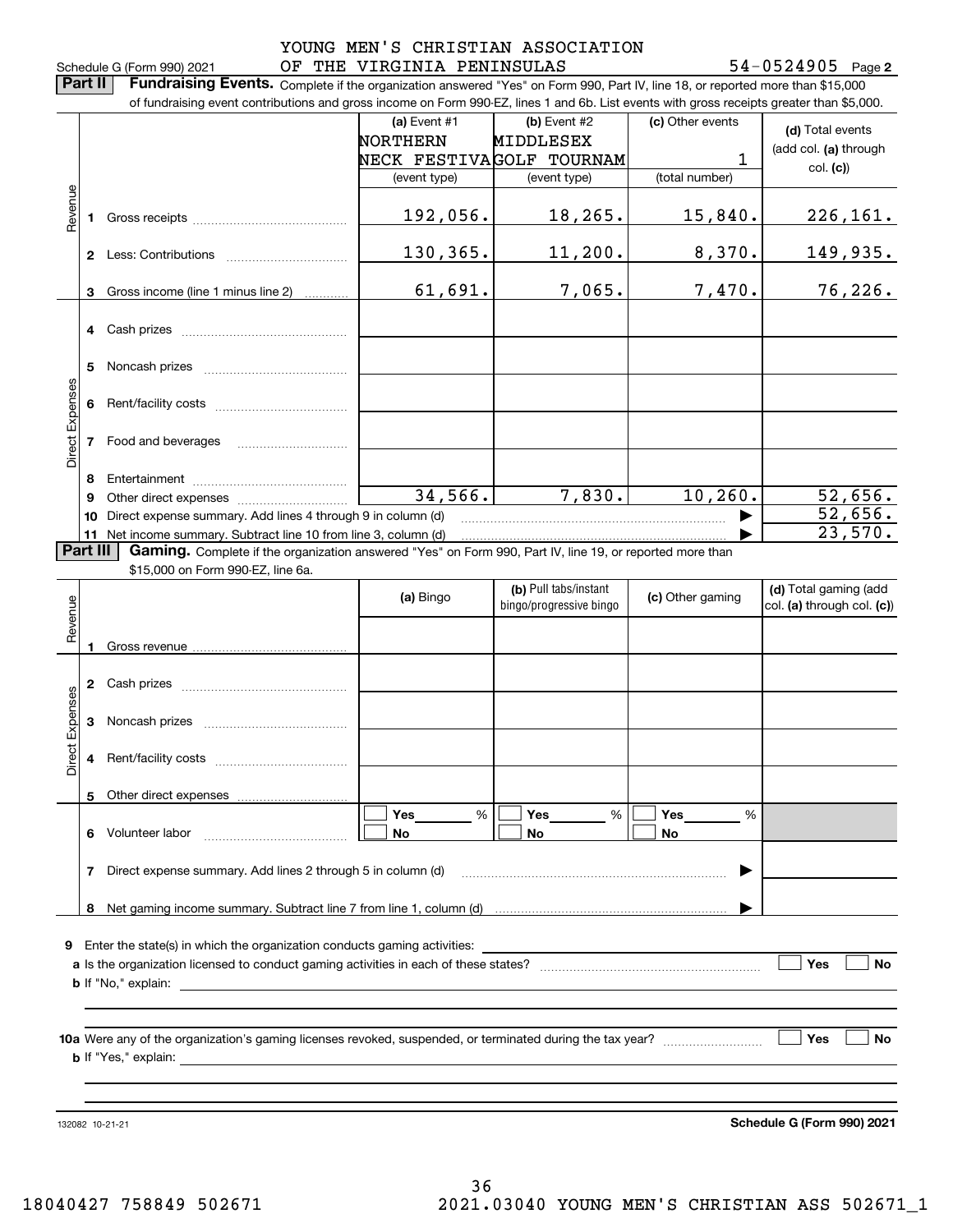| YOUNG MEN'S CHRISTIAN ASSOCIATION                                                                                                                                                                                                                      |                 |            |                            |
|--------------------------------------------------------------------------------------------------------------------------------------------------------------------------------------------------------------------------------------------------------|-----------------|------------|----------------------------|
| OF THE VIRGINIA PENINSULAS<br>Schedule G (Form 990) 2021                                                                                                                                                                                               | 54-0524905      |            | Page 3                     |
| 12 Is the organization a grantor, beneficiary or trustee of a trust, or a member of a partnership or other entity formed                                                                                                                               | $\Box$ Yes      |            | No                         |
|                                                                                                                                                                                                                                                        |                 | $\Box$ Yes | No                         |
| 13 Indicate the percentage of gaming activity conducted in:                                                                                                                                                                                            | ∣ 13a           |            | %                          |
| <b>b</b> An outside facility <i>www.communicality.communicality.communicality www.communicality.communicality.communicality</i>                                                                                                                        | 13 <sub>b</sub> |            | %                          |
| 14 Enter the name and address of the person who prepares the organization's gaming/special events books and records:                                                                                                                                   |                 |            |                            |
|                                                                                                                                                                                                                                                        |                 |            |                            |
|                                                                                                                                                                                                                                                        |                 |            |                            |
|                                                                                                                                                                                                                                                        |                 |            | No                         |
| <b>b</b> If "Yes," enter the amount of gaming revenue received by the organization $\triangleright$ \$                                                                                                                                                 |                 |            |                            |
|                                                                                                                                                                                                                                                        |                 |            |                            |
| c If "Yes," enter name and address of the third party:                                                                                                                                                                                                 |                 |            |                            |
| Name $\blacktriangleright$ $\lrcorner$                                                                                                                                                                                                                 |                 |            |                            |
|                                                                                                                                                                                                                                                        |                 |            |                            |
| 16 Gaming manager information:                                                                                                                                                                                                                         |                 |            |                            |
| Name $\blacktriangleright$ $\lrcorner$                                                                                                                                                                                                                 |                 |            |                            |
| Gaming manager compensation > \$                                                                                                                                                                                                                       |                 |            |                            |
| $Description of services provided$ $\triangleright$                                                                                                                                                                                                    |                 |            |                            |
|                                                                                                                                                                                                                                                        |                 |            |                            |
|                                                                                                                                                                                                                                                        |                 |            |                            |
| Director/officer<br>Employee<br>Independent contractor                                                                                                                                                                                                 |                 |            |                            |
| 17 Mandatory distributions:                                                                                                                                                                                                                            |                 |            |                            |
| a Is the organization required under state law to make charitable distributions from the gaming proceeds to                                                                                                                                            |                 |            |                            |
| retain the state gaming license?<br><b>b</b> Enter the amount of distributions required under state law to be distributed to other exempt organizations or spent in the                                                                                |                 | Yes        | No                         |
| organization's own exempt activities during the tax year $\triangleright$ \$                                                                                                                                                                           |                 |            |                            |
| Supplemental Information. Provide the explanations required by Part I, line 2b, columns (iii) and (v); and Part III, lines 9, 9b, 10b,<br>∣Part IV<br>15b, 15c, 16, and 17b, as applicable. Also provide any additional information. See instructions. |                 |            |                            |
|                                                                                                                                                                                                                                                        |                 |            |                            |
|                                                                                                                                                                                                                                                        |                 |            |                            |
|                                                                                                                                                                                                                                                        |                 |            |                            |
|                                                                                                                                                                                                                                                        |                 |            |                            |
|                                                                                                                                                                                                                                                        |                 |            |                            |
|                                                                                                                                                                                                                                                        |                 |            |                            |
|                                                                                                                                                                                                                                                        |                 |            |                            |
|                                                                                                                                                                                                                                                        |                 |            |                            |
|                                                                                                                                                                                                                                                        |                 |            |                            |
| 132083 10-21-21                                                                                                                                                                                                                                        |                 |            | Schedule G (Form 990) 2021 |
| 37                                                                                                                                                                                                                                                     |                 |            |                            |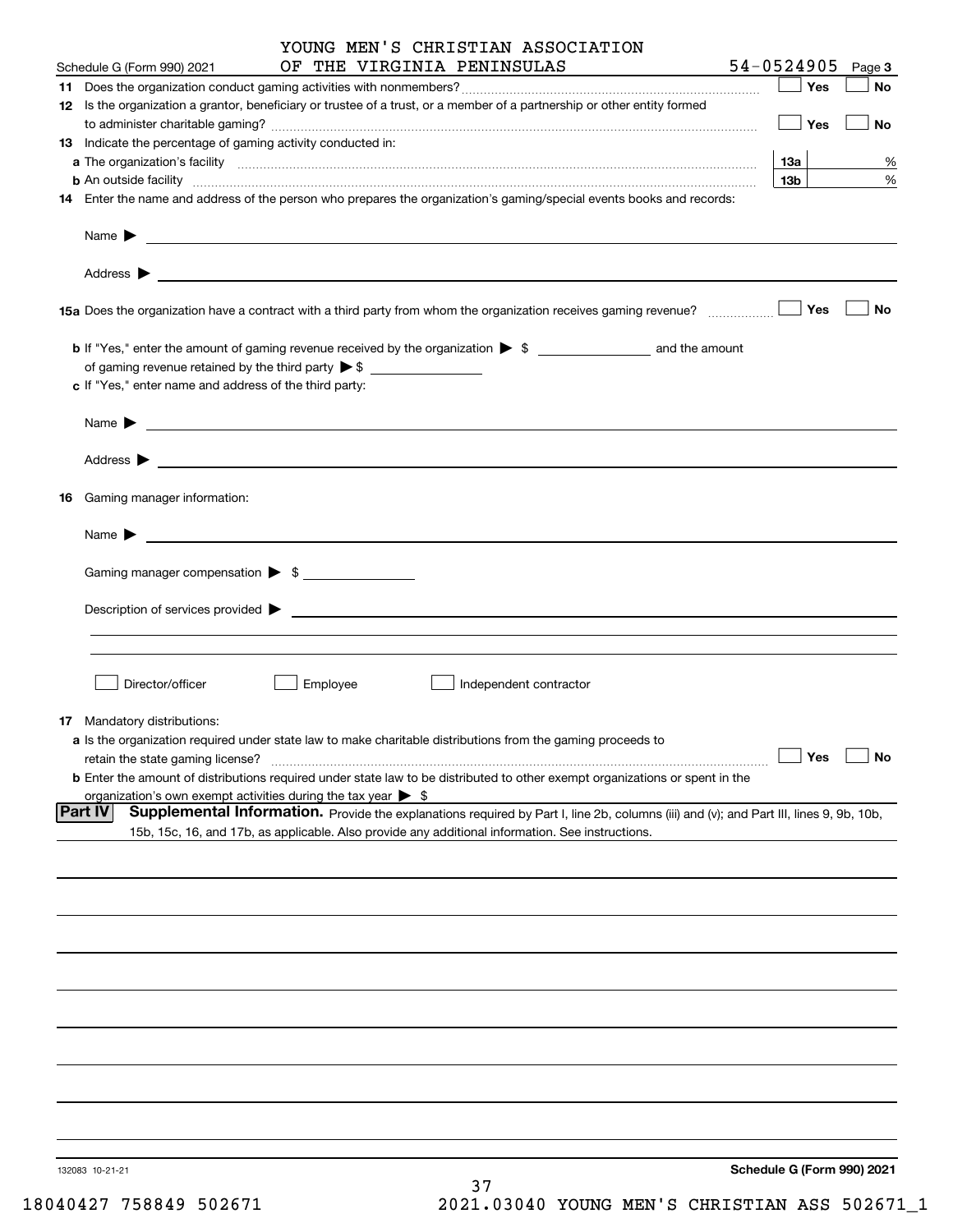| Schedule G (Form 990)                               | YOUNG MEN'S CHRISTIAN ASSOCIATION<br>OF THE VIRGINIA PENINSULAS | 54-0524905 | Page |
|-----------------------------------------------------|-----------------------------------------------------------------|------------|------|
| <b>Part IV Supplemental Information</b> (continued) |                                                                 |            |      |
|                                                     |                                                                 |            |      |
|                                                     |                                                                 |            |      |
|                                                     |                                                                 |            |      |
|                                                     |                                                                 |            |      |
|                                                     |                                                                 |            |      |
|                                                     |                                                                 |            |      |
|                                                     |                                                                 |            |      |
|                                                     |                                                                 |            |      |

**Schedule G (Form 990)**

**4**

132084 11-18-21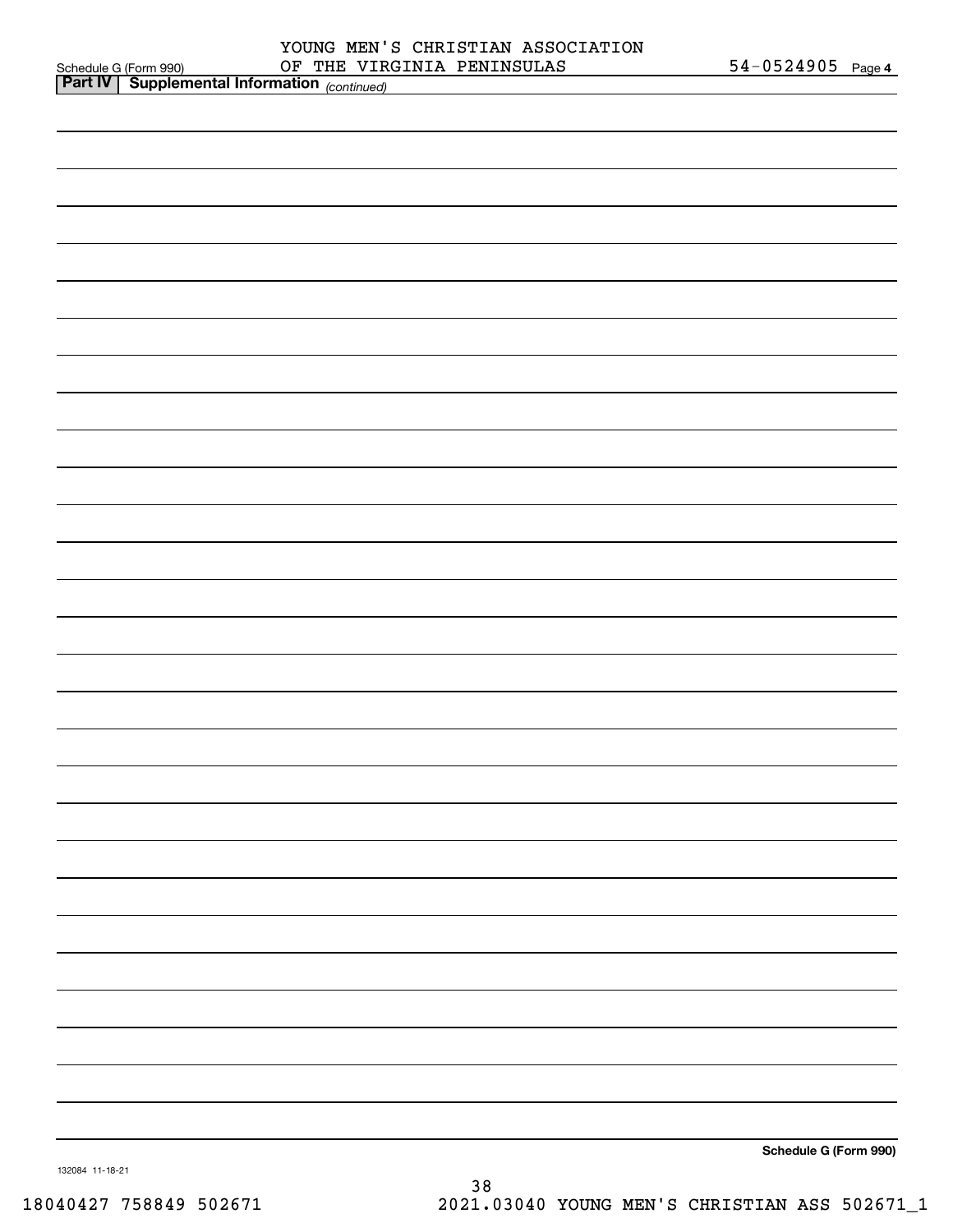| <b>SCHEDULE I</b><br>(Form 990)<br>Department of the Treasury<br>Internal Revenue Service                                                                                                                                                                                                                                 |                            | <b>Grants and Other Assistance to Organizations,</b><br>Governments, and Individuals in the United States<br>Complete if the organization answered "Yes" on Form 990, Part IV, line 21 or 22. | Attach to Form 990.         | Go to www.irs.gov/Form990 for the latest information. |                                                                |                                          | OMB No. 1545-0047<br><b>Open to Public</b><br>Inspection |
|---------------------------------------------------------------------------------------------------------------------------------------------------------------------------------------------------------------------------------------------------------------------------------------------------------------------------|----------------------------|-----------------------------------------------------------------------------------------------------------------------------------------------------------------------------------------------|-----------------------------|-------------------------------------------------------|----------------------------------------------------------------|------------------------------------------|----------------------------------------------------------|
| Name of the organization                                                                                                                                                                                                                                                                                                  | OF THE VIRGINIA PENINSULAS | YOUNG MEN'S CHRISTIAN ASSOCIATION                                                                                                                                                             |                             |                                                       |                                                                |                                          | <b>Employer identification number</b><br>54-0524905      |
| Part I<br><b>General Information on Grants and Assistance</b>                                                                                                                                                                                                                                                             |                            |                                                                                                                                                                                               |                             |                                                       |                                                                |                                          |                                                          |
| Does the organization maintain records to substantiate the amount of the grants or assistance, the grantees' eligibility for the grants or assistance, and the selection<br>$\mathbf{1}$<br>Describe in Part IV the organization's procedures for monitoring the use of grant funds in the United States.<br>$\mathbf{2}$ |                            |                                                                                                                                                                                               |                             |                                                       |                                                                |                                          | $\boxed{\text{X}}$ Yes<br>  No                           |
| Part II<br>Grants and Other Assistance to Domestic Organizations and Domestic Governments. Complete if the organization answered "Yes" on Form 990, Part IV, line 21, for any<br>recipient that received more than \$5,000. Part II can be duplicated if additional space is needed.                                      |                            |                                                                                                                                                                                               |                             |                                                       |                                                                |                                          |                                                          |
| 1 (a) Name and address of organization<br>or government                                                                                                                                                                                                                                                                   | $(b)$ EIN                  | (c) IRC section<br>(if applicable)                                                                                                                                                            | (d) Amount of<br>cash grant | (e) Amount of<br>noncash<br>assistance                | (f) Method of<br>valuation (book,<br>FMV, appraisal,<br>other) | (g) Description of<br>noncash assistance | (h) Purpose of grant<br>or assistance                    |
|                                                                                                                                                                                                                                                                                                                           |                            |                                                                                                                                                                                               |                             |                                                       |                                                                |                                          |                                                          |
|                                                                                                                                                                                                                                                                                                                           |                            |                                                                                                                                                                                               |                             |                                                       |                                                                |                                          |                                                          |
|                                                                                                                                                                                                                                                                                                                           |                            |                                                                                                                                                                                               |                             |                                                       |                                                                |                                          |                                                          |
|                                                                                                                                                                                                                                                                                                                           |                            |                                                                                                                                                                                               |                             |                                                       |                                                                |                                          |                                                          |
|                                                                                                                                                                                                                                                                                                                           |                            |                                                                                                                                                                                               |                             |                                                       |                                                                |                                          |                                                          |
| 2 Enter total number of section 501(c)(3) and government organizations listed in the line 1 table [1, 11] manuman manuman manuman manuman manuman manuman manuman manuman manuman manuman<br>3<br>LLIA Deu Den surrout: Dedication Ant Nation and the Instructions for Form 000                                           |                            |                                                                                                                                                                                               |                             |                                                       |                                                                |                                          | ▶<br>Calconial UFam<br>00010004                          |

**For Paperwork Reduction Act Notice, see the Instructions for Form 990. Schedule I (Form 990) 2021** LHA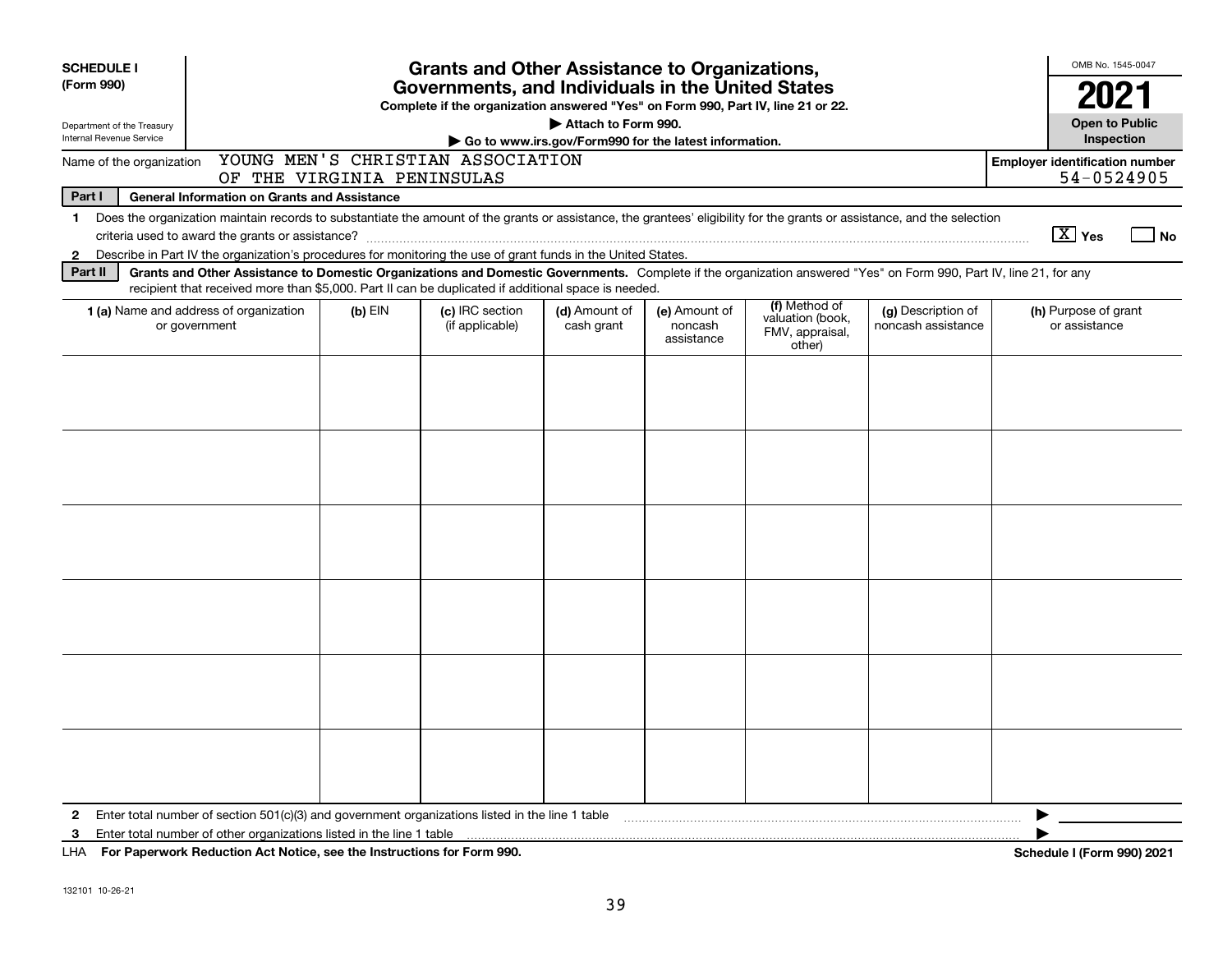#### YOUNG MEN'S CHRISTIAN ASSOCIATION

#### Schedule I (Form 990) 2021 OF THE VIRGINIA PENINSULAS 54-0524905 Page

**2**

**Part III Grants and Other Assistance to Domestic Individuals.**  Complete if the organization answered "Yes" on Form 990, Part IV, line 22. Part III can be duplicated if additional space is needed.

| (a) Type of grant or assistance | (b) Number of<br>recipients | (c) Amount of<br>cash grant | (d) Amount of non-<br>cash assistance | (e) Method of valuation<br>(book, FMV, appraisal, other) | (f) Description of noncash assistance |
|---------------------------------|-----------------------------|-----------------------------|---------------------------------------|----------------------------------------------------------|---------------------------------------|
|                                 |                             |                             |                                       |                                                          |                                       |
| SCHOLARSHIP                     |                             | 5,000.                      | $\mathfrak o$ .                       |                                                          |                                       |
|                                 |                             |                             |                                       |                                                          |                                       |
| GRANT                           |                             | 5,000.                      | $\mathfrak o$ .                       |                                                          |                                       |
|                                 |                             |                             |                                       |                                                          |                                       |
|                                 |                             |                             |                                       |                                                          |                                       |
|                                 |                             |                             |                                       |                                                          |                                       |
|                                 |                             |                             |                                       |                                                          |                                       |
|                                 |                             |                             |                                       |                                                          |                                       |
|                                 |                             |                             |                                       |                                                          |                                       |

Part IV | Supplemental Information. Provide the information required in Part I, line 2; Part III, column (b); and any other additional information.

PART I, LINE 2:

A SCHOLARSHIP COMMITTEE REVIEWS CANDIDATES FOR THE NICOLE WHITE

SCHOLARSHIP. THE RECIPIENT MUST BE A STUDENT AT SMITHFIELD HIGH SCHOOL.

THE COMMITTEE ALSO CONSIDERS REQUESTS FOR NONPROFIT SUPPORT IN ISLE OF

WIGHT, SMITHFIELD, AND WINDSOR.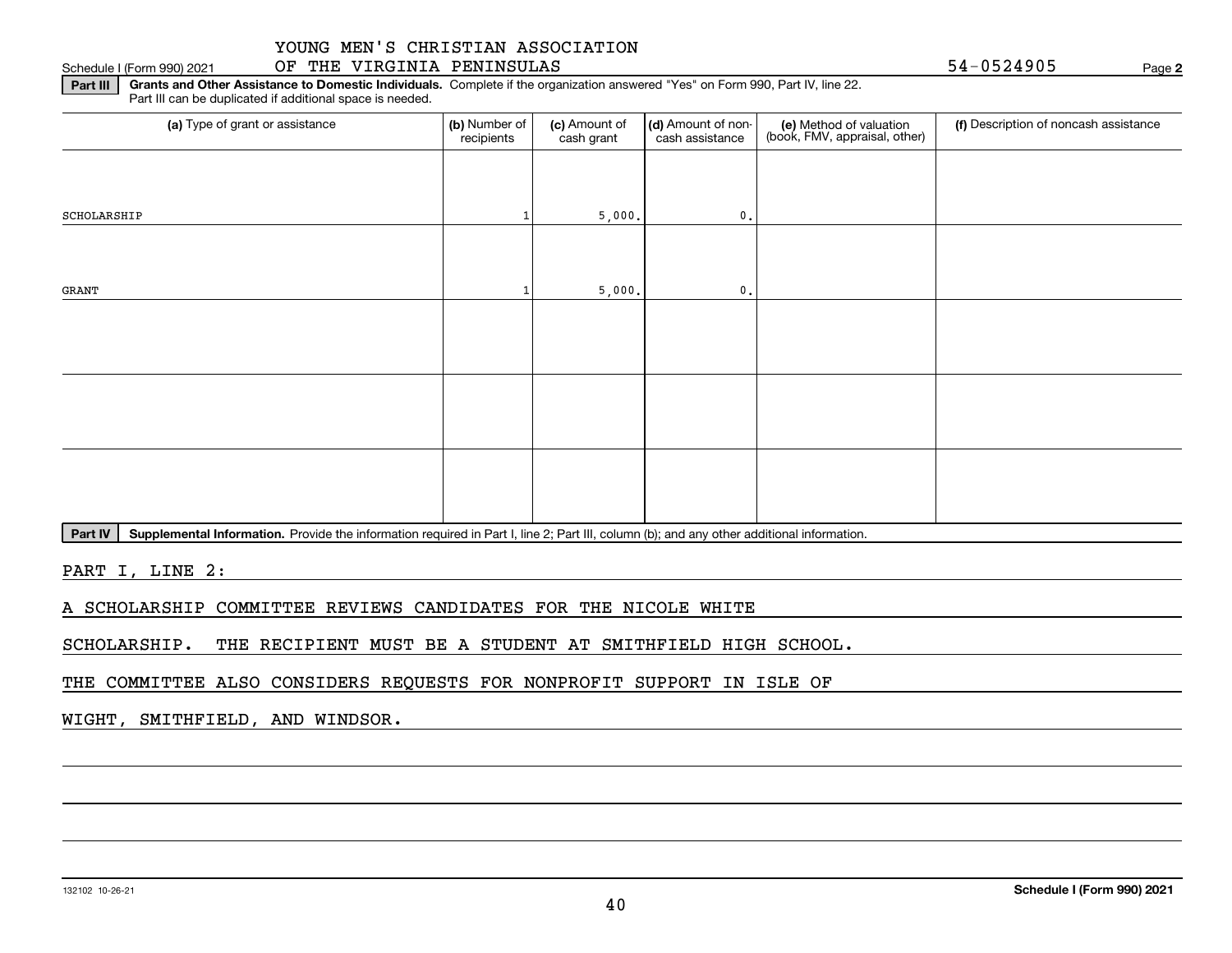|    |                                                                                                                                                                                                                                                                                                                                                                                                                                                                                                                                                                                                                                                                                                                                                                                                                                                                                                                                                                                                                                                                                                                                                                                                                                                                                                                                                                                                                                                                                                                                                                                                                                                                                                                                                                                                                                                                                                                                                                                                                                                                                                                                                                                                                                                                                                                                                                                                                                                                                                                                                                                                                                                                                                                                                                                                                                                                                                                                                                                                                                                                                                                                                                                                                                                                                                                                                                                  |                                                                                                                    |  | OMB No. 1545-0047          |    |                         |
|----|----------------------------------------------------------------------------------------------------------------------------------------------------------------------------------------------------------------------------------------------------------------------------------------------------------------------------------------------------------------------------------------------------------------------------------------------------------------------------------------------------------------------------------------------------------------------------------------------------------------------------------------------------------------------------------------------------------------------------------------------------------------------------------------------------------------------------------------------------------------------------------------------------------------------------------------------------------------------------------------------------------------------------------------------------------------------------------------------------------------------------------------------------------------------------------------------------------------------------------------------------------------------------------------------------------------------------------------------------------------------------------------------------------------------------------------------------------------------------------------------------------------------------------------------------------------------------------------------------------------------------------------------------------------------------------------------------------------------------------------------------------------------------------------------------------------------------------------------------------------------------------------------------------------------------------------------------------------------------------------------------------------------------------------------------------------------------------------------------------------------------------------------------------------------------------------------------------------------------------------------------------------------------------------------------------------------------------------------------------------------------------------------------------------------------------------------------------------------------------------------------------------------------------------------------------------------------------------------------------------------------------------------------------------------------------------------------------------------------------------------------------------------------------------------------------------------------------------------------------------------------------------------------------------------------------------------------------------------------------------------------------------------------------------------------------------------------------------------------------------------------------------------------------------------------------------------------------------------------------------------------------------------------------------------------------------------------------------------------------------------------------|--------------------------------------------------------------------------------------------------------------------|--|----------------------------|----|-------------------------|
|    |                                                                                                                                                                                                                                                                                                                                                                                                                                                                                                                                                                                                                                                                                                                                                                                                                                                                                                                                                                                                                                                                                                                                                                                                                                                                                                                                                                                                                                                                                                                                                                                                                                                                                                                                                                                                                                                                                                                                                                                                                                                                                                                                                                                                                                                                                                                                                                                                                                                                                                                                                                                                                                                                                                                                                                                                                                                                                                                                                                                                                                                                                                                                                                                                                                                                                                                                                                                  |                                                                                                                    |  |                            |    |                         |
|    |                                                                                                                                                                                                                                                                                                                                                                                                                                                                                                                                                                                                                                                                                                                                                                                                                                                                                                                                                                                                                                                                                                                                                                                                                                                                                                                                                                                                                                                                                                                                                                                                                                                                                                                                                                                                                                                                                                                                                                                                                                                                                                                                                                                                                                                                                                                                                                                                                                                                                                                                                                                                                                                                                                                                                                                                                                                                                                                                                                                                                                                                                                                                                                                                                                                                                                                                                                                  |                                                                                                                    |  | 2021                       |    |                         |
|    |                                                                                                                                                                                                                                                                                                                                                                                                                                                                                                                                                                                                                                                                                                                                                                                                                                                                                                                                                                                                                                                                                                                                                                                                                                                                                                                                                                                                                                                                                                                                                                                                                                                                                                                                                                                                                                                                                                                                                                                                                                                                                                                                                                                                                                                                                                                                                                                                                                                                                                                                                                                                                                                                                                                                                                                                                                                                                                                                                                                                                                                                                                                                                                                                                                                                                                                                                                                  |                                                                                                                    |  | <b>Open to Public</b>      |    |                         |
|    |                                                                                                                                                                                                                                                                                                                                                                                                                                                                                                                                                                                                                                                                                                                                                                                                                                                                                                                                                                                                                                                                                                                                                                                                                                                                                                                                                                                                                                                                                                                                                                                                                                                                                                                                                                                                                                                                                                                                                                                                                                                                                                                                                                                                                                                                                                                                                                                                                                                                                                                                                                                                                                                                                                                                                                                                                                                                                                                                                                                                                                                                                                                                                                                                                                                                                                                                                                                  |                                                                                                                    |  | Inspection                 |    |                         |
|    |                                                                                                                                                                                                                                                                                                                                                                                                                                                                                                                                                                                                                                                                                                                                                                                                                                                                                                                                                                                                                                                                                                                                                                                                                                                                                                                                                                                                                                                                                                                                                                                                                                                                                                                                                                                                                                                                                                                                                                                                                                                                                                                                                                                                                                                                                                                                                                                                                                                                                                                                                                                                                                                                                                                                                                                                                                                                                                                                                                                                                                                                                                                                                                                                                                                                                                                                                                                  |                                                                                                                    |  |                            |    |                         |
|    |                                                                                                                                                                                                                                                                                                                                                                                                                                                                                                                                                                                                                                                                                                                                                                                                                                                                                                                                                                                                                                                                                                                                                                                                                                                                                                                                                                                                                                                                                                                                                                                                                                                                                                                                                                                                                                                                                                                                                                                                                                                                                                                                                                                                                                                                                                                                                                                                                                                                                                                                                                                                                                                                                                                                                                                                                                                                                                                                                                                                                                                                                                                                                                                                                                                                                                                                                                                  |                                                                                                                    |  |                            |    |                         |
|    |                                                                                                                                                                                                                                                                                                                                                                                                                                                                                                                                                                                                                                                                                                                                                                                                                                                                                                                                                                                                                                                                                                                                                                                                                                                                                                                                                                                                                                                                                                                                                                                                                                                                                                                                                                                                                                                                                                                                                                                                                                                                                                                                                                                                                                                                                                                                                                                                                                                                                                                                                                                                                                                                                                                                                                                                                                                                                                                                                                                                                                                                                                                                                                                                                                                                                                                                                                                  |                                                                                                                    |  |                            |    |                         |
|    | <b>Compensation Information</b><br><b>SCHEDULE J</b><br>(Form 990)<br>For certain Officers, Directors, Trustees, Key Employees, and Highest<br><b>Compensated Employees</b><br>Complete if the organization answered "Yes" on Form 990, Part IV, line 23.<br>Attach to Form 990.<br>Department of the Treasury<br>Go to www.irs.gov/Form990 for instructions and the latest information.<br>Internal Revenue Service<br>YOUNG MEN'S CHRISTIAN ASSOCIATION<br><b>Employer identification number</b><br>Name of the organization<br>54-0524905<br>OF THE VIRGINIA PENINSULAS<br><b>Questions Regarding Compensation</b><br>Part I<br><b>1a</b> Check the appropriate box(es) if the organization provided any of the following to or for a person listed on Form 990,<br>Part VII, Section A, line 1a. Complete Part III to provide any relevant information regarding these items.<br>First-class or charter travel<br>Housing allowance or residence for personal use<br>Payments for business use of personal residence<br>Travel for companions<br>Health or social club dues or initiation fees<br>Tax indemnification and gross-up payments<br>Discretionary spending account<br>Personal services (such as maid, chauffeur, chef)<br><b>b</b> If any of the boxes on line 1a are checked, did the organization follow a written policy regarding payment or<br>reimbursement or provision of all of the expenses described above? If "No," complete Part III to explain<br>Did the organization require substantiation prior to reimbursing or allowing expenses incurred by all directors,<br>Indicate which, if any, of the following the organization used to establish the compensation of the organization's<br>CEO/Executive Director. Check all that apply. Do not check any boxes for methods used by a related organization to<br>establish compensation of the CEO/Executive Director, but explain in Part III.<br>$ \mathbf{X} $ Compensation committee<br>Written employment contract<br>Compensation survey or study<br>Independent compensation consultant<br>$\boxed{\textbf{X}}$ Form 990 of other organizations<br>Approval by the board or compensation committee<br>During the year, did any person listed on Form 990, Part VII, Section A, line 1a, with respect to the filing<br>organization or a related organization:<br>Receive a severance payment or change-of-control payment?<br>Participate in or receive payment from a supplemental nonqualified retirement plan?<br>Participate in or receive payment from an equity-based compensation arrangement?<br>If "Yes" to any of lines 4a-c, list the persons and provide the applicable amounts for each item in Part III.<br>Only section 501(c)(3), 501(c)(4), and 501(c)(29) organizations must complete lines 5-9.<br>For persons listed on Form 990, Part VII, Section A, line 1a, did the organization pay or accrue any compensation<br>contingent on the revenues of:<br>a The organization? <b>Entitled Strategies and Strategies and Strategies and Strategies and Strategies and Strategies and Strategies and Strategies and Strategies and Strategies and Strategies and Strategies and Strategies a</b><br>If "Yes" on line 5a or 5b, describe in Part III.<br>For persons listed on Form 990, Part VII, Section A, line 1a, did the organization pay or accrue any compensation |                                                                                                                    |  | <b>Yes</b>                 | No |                         |
|    |                                                                                                                                                                                                                                                                                                                                                                                                                                                                                                                                                                                                                                                                                                                                                                                                                                                                                                                                                                                                                                                                                                                                                                                                                                                                                                                                                                                                                                                                                                                                                                                                                                                                                                                                                                                                                                                                                                                                                                                                                                                                                                                                                                                                                                                                                                                                                                                                                                                                                                                                                                                                                                                                                                                                                                                                                                                                                                                                                                                                                                                                                                                                                                                                                                                                                                                                                                                  |                                                                                                                    |  |                            |    |                         |
|    |                                                                                                                                                                                                                                                                                                                                                                                                                                                                                                                                                                                                                                                                                                                                                                                                                                                                                                                                                                                                                                                                                                                                                                                                                                                                                                                                                                                                                                                                                                                                                                                                                                                                                                                                                                                                                                                                                                                                                                                                                                                                                                                                                                                                                                                                                                                                                                                                                                                                                                                                                                                                                                                                                                                                                                                                                                                                                                                                                                                                                                                                                                                                                                                                                                                                                                                                                                                  |                                                                                                                    |  |                            |    |                         |
|    |                                                                                                                                                                                                                                                                                                                                                                                                                                                                                                                                                                                                                                                                                                                                                                                                                                                                                                                                                                                                                                                                                                                                                                                                                                                                                                                                                                                                                                                                                                                                                                                                                                                                                                                                                                                                                                                                                                                                                                                                                                                                                                                                                                                                                                                                                                                                                                                                                                                                                                                                                                                                                                                                                                                                                                                                                                                                                                                                                                                                                                                                                                                                                                                                                                                                                                                                                                                  |                                                                                                                    |  |                            |    |                         |
|    |                                                                                                                                                                                                                                                                                                                                                                                                                                                                                                                                                                                                                                                                                                                                                                                                                                                                                                                                                                                                                                                                                                                                                                                                                                                                                                                                                                                                                                                                                                                                                                                                                                                                                                                                                                                                                                                                                                                                                                                                                                                                                                                                                                                                                                                                                                                                                                                                                                                                                                                                                                                                                                                                                                                                                                                                                                                                                                                                                                                                                                                                                                                                                                                                                                                                                                                                                                                  |                                                                                                                    |  |                            |    |                         |
|    |                                                                                                                                                                                                                                                                                                                                                                                                                                                                                                                                                                                                                                                                                                                                                                                                                                                                                                                                                                                                                                                                                                                                                                                                                                                                                                                                                                                                                                                                                                                                                                                                                                                                                                                                                                                                                                                                                                                                                                                                                                                                                                                                                                                                                                                                                                                                                                                                                                                                                                                                                                                                                                                                                                                                                                                                                                                                                                                                                                                                                                                                                                                                                                                                                                                                                                                                                                                  |                                                                                                                    |  |                            |    |                         |
|    |                                                                                                                                                                                                                                                                                                                                                                                                                                                                                                                                                                                                                                                                                                                                                                                                                                                                                                                                                                                                                                                                                                                                                                                                                                                                                                                                                                                                                                                                                                                                                                                                                                                                                                                                                                                                                                                                                                                                                                                                                                                                                                                                                                                                                                                                                                                                                                                                                                                                                                                                                                                                                                                                                                                                                                                                                                                                                                                                                                                                                                                                                                                                                                                                                                                                                                                                                                                  |                                                                                                                    |  |                            |    |                         |
|    |                                                                                                                                                                                                                                                                                                                                                                                                                                                                                                                                                                                                                                                                                                                                                                                                                                                                                                                                                                                                                                                                                                                                                                                                                                                                                                                                                                                                                                                                                                                                                                                                                                                                                                                                                                                                                                                                                                                                                                                                                                                                                                                                                                                                                                                                                                                                                                                                                                                                                                                                                                                                                                                                                                                                                                                                                                                                                                                                                                                                                                                                                                                                                                                                                                                                                                                                                                                  |                                                                                                                    |  |                            |    |                         |
|    |                                                                                                                                                                                                                                                                                                                                                                                                                                                                                                                                                                                                                                                                                                                                                                                                                                                                                                                                                                                                                                                                                                                                                                                                                                                                                                                                                                                                                                                                                                                                                                                                                                                                                                                                                                                                                                                                                                                                                                                                                                                                                                                                                                                                                                                                                                                                                                                                                                                                                                                                                                                                                                                                                                                                                                                                                                                                                                                                                                                                                                                                                                                                                                                                                                                                                                                                                                                  |                                                                                                                    |  |                            |    |                         |
|    |                                                                                                                                                                                                                                                                                                                                                                                                                                                                                                                                                                                                                                                                                                                                                                                                                                                                                                                                                                                                                                                                                                                                                                                                                                                                                                                                                                                                                                                                                                                                                                                                                                                                                                                                                                                                                                                                                                                                                                                                                                                                                                                                                                                                                                                                                                                                                                                                                                                                                                                                                                                                                                                                                                                                                                                                                                                                                                                                                                                                                                                                                                                                                                                                                                                                                                                                                                                  |                                                                                                                    |  | 1b                         | х  |                         |
| 2  |                                                                                                                                                                                                                                                                                                                                                                                                                                                                                                                                                                                                                                                                                                                                                                                                                                                                                                                                                                                                                                                                                                                                                                                                                                                                                                                                                                                                                                                                                                                                                                                                                                                                                                                                                                                                                                                                                                                                                                                                                                                                                                                                                                                                                                                                                                                                                                                                                                                                                                                                                                                                                                                                                                                                                                                                                                                                                                                                                                                                                                                                                                                                                                                                                                                                                                                                                                                  |                                                                                                                    |  |                            |    |                         |
|    |                                                                                                                                                                                                                                                                                                                                                                                                                                                                                                                                                                                                                                                                                                                                                                                                                                                                                                                                                                                                                                                                                                                                                                                                                                                                                                                                                                                                                                                                                                                                                                                                                                                                                                                                                                                                                                                                                                                                                                                                                                                                                                                                                                                                                                                                                                                                                                                                                                                                                                                                                                                                                                                                                                                                                                                                                                                                                                                                                                                                                                                                                                                                                                                                                                                                                                                                                                                  |                                                                                                                    |  | $\mathbf{2}$               | X  |                         |
|    |                                                                                                                                                                                                                                                                                                                                                                                                                                                                                                                                                                                                                                                                                                                                                                                                                                                                                                                                                                                                                                                                                                                                                                                                                                                                                                                                                                                                                                                                                                                                                                                                                                                                                                                                                                                                                                                                                                                                                                                                                                                                                                                                                                                                                                                                                                                                                                                                                                                                                                                                                                                                                                                                                                                                                                                                                                                                                                                                                                                                                                                                                                                                                                                                                                                                                                                                                                                  |                                                                                                                    |  |                            |    |                         |
| з  |                                                                                                                                                                                                                                                                                                                                                                                                                                                                                                                                                                                                                                                                                                                                                                                                                                                                                                                                                                                                                                                                                                                                                                                                                                                                                                                                                                                                                                                                                                                                                                                                                                                                                                                                                                                                                                                                                                                                                                                                                                                                                                                                                                                                                                                                                                                                                                                                                                                                                                                                                                                                                                                                                                                                                                                                                                                                                                                                                                                                                                                                                                                                                                                                                                                                                                                                                                                  |                                                                                                                    |  |                            |    |                         |
|    |                                                                                                                                                                                                                                                                                                                                                                                                                                                                                                                                                                                                                                                                                                                                                                                                                                                                                                                                                                                                                                                                                                                                                                                                                                                                                                                                                                                                                                                                                                                                                                                                                                                                                                                                                                                                                                                                                                                                                                                                                                                                                                                                                                                                                                                                                                                                                                                                                                                                                                                                                                                                                                                                                                                                                                                                                                                                                                                                                                                                                                                                                                                                                                                                                                                                                                                                                                                  |                                                                                                                    |  |                            |    |                         |
|    |                                                                                                                                                                                                                                                                                                                                                                                                                                                                                                                                                                                                                                                                                                                                                                                                                                                                                                                                                                                                                                                                                                                                                                                                                                                                                                                                                                                                                                                                                                                                                                                                                                                                                                                                                                                                                                                                                                                                                                                                                                                                                                                                                                                                                                                                                                                                                                                                                                                                                                                                                                                                                                                                                                                                                                                                                                                                                                                                                                                                                                                                                                                                                                                                                                                                                                                                                                                  |                                                                                                                    |  |                            |    |                         |
|    |                                                                                                                                                                                                                                                                                                                                                                                                                                                                                                                                                                                                                                                                                                                                                                                                                                                                                                                                                                                                                                                                                                                                                                                                                                                                                                                                                                                                                                                                                                                                                                                                                                                                                                                                                                                                                                                                                                                                                                                                                                                                                                                                                                                                                                                                                                                                                                                                                                                                                                                                                                                                                                                                                                                                                                                                                                                                                                                                                                                                                                                                                                                                                                                                                                                                                                                                                                                  |                                                                                                                    |  |                            |    |                         |
|    |                                                                                                                                                                                                                                                                                                                                                                                                                                                                                                                                                                                                                                                                                                                                                                                                                                                                                                                                                                                                                                                                                                                                                                                                                                                                                                                                                                                                                                                                                                                                                                                                                                                                                                                                                                                                                                                                                                                                                                                                                                                                                                                                                                                                                                                                                                                                                                                                                                                                                                                                                                                                                                                                                                                                                                                                                                                                                                                                                                                                                                                                                                                                                                                                                                                                                                                                                                                  |                                                                                                                    |  |                            |    |                         |
|    |                                                                                                                                                                                                                                                                                                                                                                                                                                                                                                                                                                                                                                                                                                                                                                                                                                                                                                                                                                                                                                                                                                                                                                                                                                                                                                                                                                                                                                                                                                                                                                                                                                                                                                                                                                                                                                                                                                                                                                                                                                                                                                                                                                                                                                                                                                                                                                                                                                                                                                                                                                                                                                                                                                                                                                                                                                                                                                                                                                                                                                                                                                                                                                                                                                                                                                                                                                                  |                                                                                                                    |  |                            |    |                         |
|    |                                                                                                                                                                                                                                                                                                                                                                                                                                                                                                                                                                                                                                                                                                                                                                                                                                                                                                                                                                                                                                                                                                                                                                                                                                                                                                                                                                                                                                                                                                                                                                                                                                                                                                                                                                                                                                                                                                                                                                                                                                                                                                                                                                                                                                                                                                                                                                                                                                                                                                                                                                                                                                                                                                                                                                                                                                                                                                                                                                                                                                                                                                                                                                                                                                                                                                                                                                                  |                                                                                                                    |  |                            |    |                         |
|    |                                                                                                                                                                                                                                                                                                                                                                                                                                                                                                                                                                                                                                                                                                                                                                                                                                                                                                                                                                                                                                                                                                                                                                                                                                                                                                                                                                                                                                                                                                                                                                                                                                                                                                                                                                                                                                                                                                                                                                                                                                                                                                                                                                                                                                                                                                                                                                                                                                                                                                                                                                                                                                                                                                                                                                                                                                                                                                                                                                                                                                                                                                                                                                                                                                                                                                                                                                                  |                                                                                                                    |  |                            |    |                         |
|    |                                                                                                                                                                                                                                                                                                                                                                                                                                                                                                                                                                                                                                                                                                                                                                                                                                                                                                                                                                                                                                                                                                                                                                                                                                                                                                                                                                                                                                                                                                                                                                                                                                                                                                                                                                                                                                                                                                                                                                                                                                                                                                                                                                                                                                                                                                                                                                                                                                                                                                                                                                                                                                                                                                                                                                                                                                                                                                                                                                                                                                                                                                                                                                                                                                                                                                                                                                                  |                                                                                                                    |  | 4a                         |    | x                       |
|    |                                                                                                                                                                                                                                                                                                                                                                                                                                                                                                                                                                                                                                                                                                                                                                                                                                                                                                                                                                                                                                                                                                                                                                                                                                                                                                                                                                                                                                                                                                                                                                                                                                                                                                                                                                                                                                                                                                                                                                                                                                                                                                                                                                                                                                                                                                                                                                                                                                                                                                                                                                                                                                                                                                                                                                                                                                                                                                                                                                                                                                                                                                                                                                                                                                                                                                                                                                                  |                                                                                                                    |  | 4b                         |    | $\overline{\mathbf{x}}$ |
|    |                                                                                                                                                                                                                                                                                                                                                                                                                                                                                                                                                                                                                                                                                                                                                                                                                                                                                                                                                                                                                                                                                                                                                                                                                                                                                                                                                                                                                                                                                                                                                                                                                                                                                                                                                                                                                                                                                                                                                                                                                                                                                                                                                                                                                                                                                                                                                                                                                                                                                                                                                                                                                                                                                                                                                                                                                                                                                                                                                                                                                                                                                                                                                                                                                                                                                                                                                                                  |                                                                                                                    |  | 4c                         |    | $\overline{\text{x}}$   |
|    |                                                                                                                                                                                                                                                                                                                                                                                                                                                                                                                                                                                                                                                                                                                                                                                                                                                                                                                                                                                                                                                                                                                                                                                                                                                                                                                                                                                                                                                                                                                                                                                                                                                                                                                                                                                                                                                                                                                                                                                                                                                                                                                                                                                                                                                                                                                                                                                                                                                                                                                                                                                                                                                                                                                                                                                                                                                                                                                                                                                                                                                                                                                                                                                                                                                                                                                                                                                  |                                                                                                                    |  |                            |    |                         |
|    |                                                                                                                                                                                                                                                                                                                                                                                                                                                                                                                                                                                                                                                                                                                                                                                                                                                                                                                                                                                                                                                                                                                                                                                                                                                                                                                                                                                                                                                                                                                                                                                                                                                                                                                                                                                                                                                                                                                                                                                                                                                                                                                                                                                                                                                                                                                                                                                                                                                                                                                                                                                                                                                                                                                                                                                                                                                                                                                                                                                                                                                                                                                                                                                                                                                                                                                                                                                  |                                                                                                                    |  |                            |    |                         |
|    |                                                                                                                                                                                                                                                                                                                                                                                                                                                                                                                                                                                                                                                                                                                                                                                                                                                                                                                                                                                                                                                                                                                                                                                                                                                                                                                                                                                                                                                                                                                                                                                                                                                                                                                                                                                                                                                                                                                                                                                                                                                                                                                                                                                                                                                                                                                                                                                                                                                                                                                                                                                                                                                                                                                                                                                                                                                                                                                                                                                                                                                                                                                                                                                                                                                                                                                                                                                  |                                                                                                                    |  |                            |    |                         |
| 5. |                                                                                                                                                                                                                                                                                                                                                                                                                                                                                                                                                                                                                                                                                                                                                                                                                                                                                                                                                                                                                                                                                                                                                                                                                                                                                                                                                                                                                                                                                                                                                                                                                                                                                                                                                                                                                                                                                                                                                                                                                                                                                                                                                                                                                                                                                                                                                                                                                                                                                                                                                                                                                                                                                                                                                                                                                                                                                                                                                                                                                                                                                                                                                                                                                                                                                                                                                                                  |                                                                                                                    |  |                            |    |                         |
|    |                                                                                                                                                                                                                                                                                                                                                                                                                                                                                                                                                                                                                                                                                                                                                                                                                                                                                                                                                                                                                                                                                                                                                                                                                                                                                                                                                                                                                                                                                                                                                                                                                                                                                                                                                                                                                                                                                                                                                                                                                                                                                                                                                                                                                                                                                                                                                                                                                                                                                                                                                                                                                                                                                                                                                                                                                                                                                                                                                                                                                                                                                                                                                                                                                                                                                                                                                                                  |                                                                                                                    |  |                            |    |                         |
|    |                                                                                                                                                                                                                                                                                                                                                                                                                                                                                                                                                                                                                                                                                                                                                                                                                                                                                                                                                                                                                                                                                                                                                                                                                                                                                                                                                                                                                                                                                                                                                                                                                                                                                                                                                                                                                                                                                                                                                                                                                                                                                                                                                                                                                                                                                                                                                                                                                                                                                                                                                                                                                                                                                                                                                                                                                                                                                                                                                                                                                                                                                                                                                                                                                                                                                                                                                                                  |                                                                                                                    |  | 5a                         |    | <u>x</u>                |
|    |                                                                                                                                                                                                                                                                                                                                                                                                                                                                                                                                                                                                                                                                                                                                                                                                                                                                                                                                                                                                                                                                                                                                                                                                                                                                                                                                                                                                                                                                                                                                                                                                                                                                                                                                                                                                                                                                                                                                                                                                                                                                                                                                                                                                                                                                                                                                                                                                                                                                                                                                                                                                                                                                                                                                                                                                                                                                                                                                                                                                                                                                                                                                                                                                                                                                                                                                                                                  |                                                                                                                    |  | 5b                         |    | $\overline{\mathbf{x}}$ |
|    |                                                                                                                                                                                                                                                                                                                                                                                                                                                                                                                                                                                                                                                                                                                                                                                                                                                                                                                                                                                                                                                                                                                                                                                                                                                                                                                                                                                                                                                                                                                                                                                                                                                                                                                                                                                                                                                                                                                                                                                                                                                                                                                                                                                                                                                                                                                                                                                                                                                                                                                                                                                                                                                                                                                                                                                                                                                                                                                                                                                                                                                                                                                                                                                                                                                                                                                                                                                  |                                                                                                                    |  |                            |    |                         |
| 6. |                                                                                                                                                                                                                                                                                                                                                                                                                                                                                                                                                                                                                                                                                                                                                                                                                                                                                                                                                                                                                                                                                                                                                                                                                                                                                                                                                                                                                                                                                                                                                                                                                                                                                                                                                                                                                                                                                                                                                                                                                                                                                                                                                                                                                                                                                                                                                                                                                                                                                                                                                                                                                                                                                                                                                                                                                                                                                                                                                                                                                                                                                                                                                                                                                                                                                                                                                                                  |                                                                                                                    |  |                            |    |                         |
|    | contingent on the net earnings of:                                                                                                                                                                                                                                                                                                                                                                                                                                                                                                                                                                                                                                                                                                                                                                                                                                                                                                                                                                                                                                                                                                                                                                                                                                                                                                                                                                                                                                                                                                                                                                                                                                                                                                                                                                                                                                                                                                                                                                                                                                                                                                                                                                                                                                                                                                                                                                                                                                                                                                                                                                                                                                                                                                                                                                                                                                                                                                                                                                                                                                                                                                                                                                                                                                                                                                                                               |                                                                                                                    |  |                            |    |                         |
|    |                                                                                                                                                                                                                                                                                                                                                                                                                                                                                                                                                                                                                                                                                                                                                                                                                                                                                                                                                                                                                                                                                                                                                                                                                                                                                                                                                                                                                                                                                                                                                                                                                                                                                                                                                                                                                                                                                                                                                                                                                                                                                                                                                                                                                                                                                                                                                                                                                                                                                                                                                                                                                                                                                                                                                                                                                                                                                                                                                                                                                                                                                                                                                                                                                                                                                                                                                                                  |                                                                                                                    |  | 6a                         |    | <u>x</u>                |
|    |                                                                                                                                                                                                                                                                                                                                                                                                                                                                                                                                                                                                                                                                                                                                                                                                                                                                                                                                                                                                                                                                                                                                                                                                                                                                                                                                                                                                                                                                                                                                                                                                                                                                                                                                                                                                                                                                                                                                                                                                                                                                                                                                                                                                                                                                                                                                                                                                                                                                                                                                                                                                                                                                                                                                                                                                                                                                                                                                                                                                                                                                                                                                                                                                                                                                                                                                                                                  |                                                                                                                    |  | 6b                         |    | $\overline{\mathbf{x}}$ |
|    |                                                                                                                                                                                                                                                                                                                                                                                                                                                                                                                                                                                                                                                                                                                                                                                                                                                                                                                                                                                                                                                                                                                                                                                                                                                                                                                                                                                                                                                                                                                                                                                                                                                                                                                                                                                                                                                                                                                                                                                                                                                                                                                                                                                                                                                                                                                                                                                                                                                                                                                                                                                                                                                                                                                                                                                                                                                                                                                                                                                                                                                                                                                                                                                                                                                                                                                                                                                  | If "Yes" on line 6a or 6b, describe in Part III.                                                                   |  |                            |    |                         |
|    |                                                                                                                                                                                                                                                                                                                                                                                                                                                                                                                                                                                                                                                                                                                                                                                                                                                                                                                                                                                                                                                                                                                                                                                                                                                                                                                                                                                                                                                                                                                                                                                                                                                                                                                                                                                                                                                                                                                                                                                                                                                                                                                                                                                                                                                                                                                                                                                                                                                                                                                                                                                                                                                                                                                                                                                                                                                                                                                                                                                                                                                                                                                                                                                                                                                                                                                                                                                  | 7 For persons listed on Form 990, Part VII, Section A, line 1a, did the organization provide any nonfixed payments |  |                            |    |                         |
|    |                                                                                                                                                                                                                                                                                                                                                                                                                                                                                                                                                                                                                                                                                                                                                                                                                                                                                                                                                                                                                                                                                                                                                                                                                                                                                                                                                                                                                                                                                                                                                                                                                                                                                                                                                                                                                                                                                                                                                                                                                                                                                                                                                                                                                                                                                                                                                                                                                                                                                                                                                                                                                                                                                                                                                                                                                                                                                                                                                                                                                                                                                                                                                                                                                                                                                                                                                                                  |                                                                                                                    |  | 7                          |    | х                       |
| 8  |                                                                                                                                                                                                                                                                                                                                                                                                                                                                                                                                                                                                                                                                                                                                                                                                                                                                                                                                                                                                                                                                                                                                                                                                                                                                                                                                                                                                                                                                                                                                                                                                                                                                                                                                                                                                                                                                                                                                                                                                                                                                                                                                                                                                                                                                                                                                                                                                                                                                                                                                                                                                                                                                                                                                                                                                                                                                                                                                                                                                                                                                                                                                                                                                                                                                                                                                                                                  | Were any amounts reported on Form 990, Part VII, paid or accrued pursuant to a contract that was subject to the    |  |                            |    |                         |
|    |                                                                                                                                                                                                                                                                                                                                                                                                                                                                                                                                                                                                                                                                                                                                                                                                                                                                                                                                                                                                                                                                                                                                                                                                                                                                                                                                                                                                                                                                                                                                                                                                                                                                                                                                                                                                                                                                                                                                                                                                                                                                                                                                                                                                                                                                                                                                                                                                                                                                                                                                                                                                                                                                                                                                                                                                                                                                                                                                                                                                                                                                                                                                                                                                                                                                                                                                                                                  |                                                                                                                    |  | 8                          |    | х                       |
| 9  |                                                                                                                                                                                                                                                                                                                                                                                                                                                                                                                                                                                                                                                                                                                                                                                                                                                                                                                                                                                                                                                                                                                                                                                                                                                                                                                                                                                                                                                                                                                                                                                                                                                                                                                                                                                                                                                                                                                                                                                                                                                                                                                                                                                                                                                                                                                                                                                                                                                                                                                                                                                                                                                                                                                                                                                                                                                                                                                                                                                                                                                                                                                                                                                                                                                                                                                                                                                  | If "Yes" on line 8, did the organization also follow the rebuttable presumption procedure described in             |  |                            |    |                         |
|    |                                                                                                                                                                                                                                                                                                                                                                                                                                                                                                                                                                                                                                                                                                                                                                                                                                                                                                                                                                                                                                                                                                                                                                                                                                                                                                                                                                                                                                                                                                                                                                                                                                                                                                                                                                                                                                                                                                                                                                                                                                                                                                                                                                                                                                                                                                                                                                                                                                                                                                                                                                                                                                                                                                                                                                                                                                                                                                                                                                                                                                                                                                                                                                                                                                                                                                                                                                                  |                                                                                                                    |  | 9                          |    |                         |
|    |                                                                                                                                                                                                                                                                                                                                                                                                                                                                                                                                                                                                                                                                                                                                                                                                                                                                                                                                                                                                                                                                                                                                                                                                                                                                                                                                                                                                                                                                                                                                                                                                                                                                                                                                                                                                                                                                                                                                                                                                                                                                                                                                                                                                                                                                                                                                                                                                                                                                                                                                                                                                                                                                                                                                                                                                                                                                                                                                                                                                                                                                                                                                                                                                                                                                                                                                                                                  | LHA For Paperwork Reduction Act Notice, see the Instructions for Form 990.                                         |  | Schedule J (Form 990) 2021 |    |                         |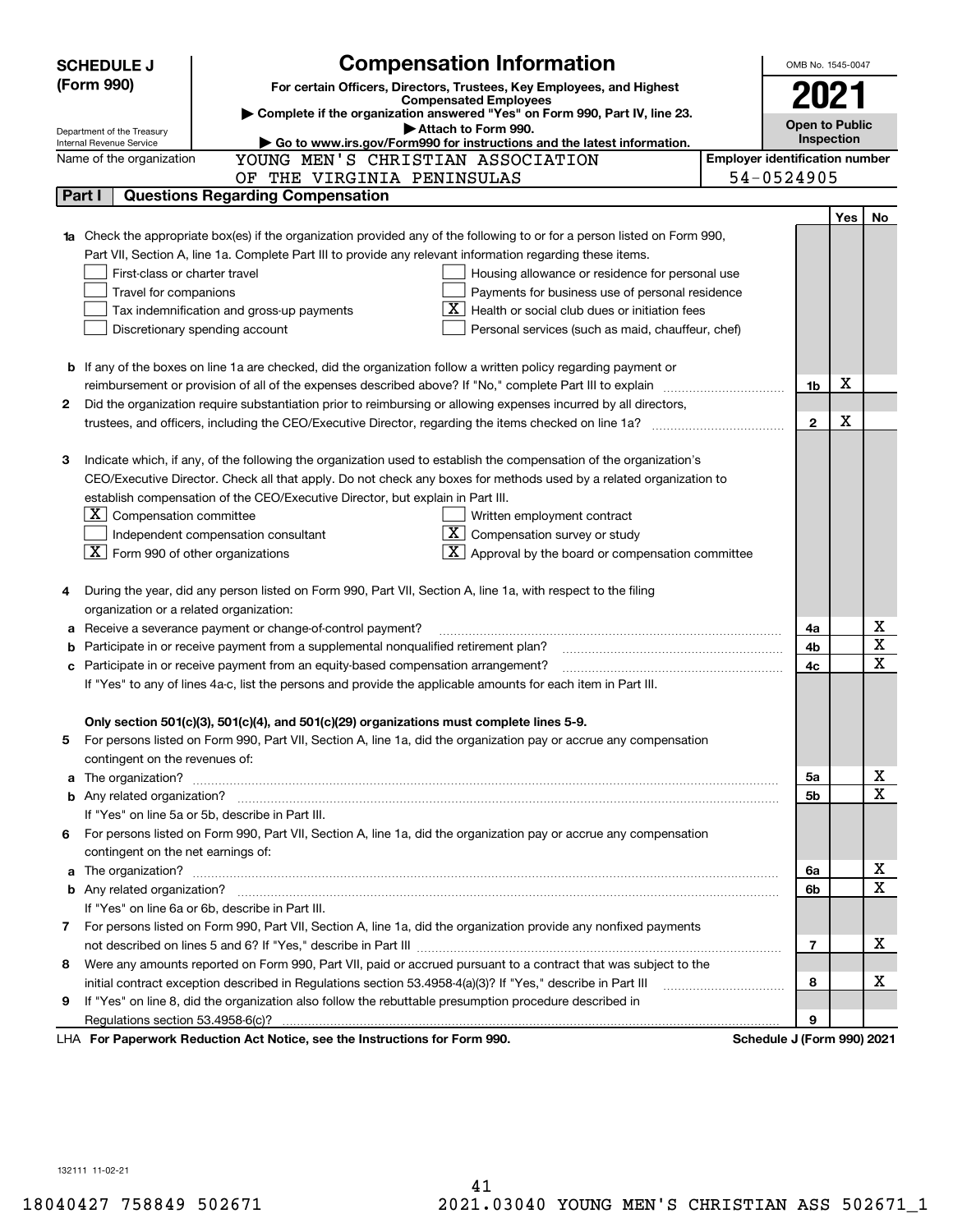#### YOUNG MEN'S CHRISTIAN ASSOCIATION

OF THE VIRGINIA PENINSULAS

**Part II Officers, Directors, Trustees, Key Employees, and Highest Compensated Employees.**  Schedule J (Form 990) 2021 Page Use duplicate copies if additional space is needed.

For each individual whose compensation must be reported on Schedule J, report compensation from the organization on row (i) and from related organizations, described in the instructions, on row (ii). Do not list any individuals that aren't listed on Form 990, Part VII.

**Note:**  The sum of columns (B)(i)-(iii) for each listed individual must equal the total amount of Form 990, Part VII, Section A, line 1a, applicable column (D) and (E) amounts for that individual.

|                                              |                          | (B) Breakdown of W-2 and/or 1099-MISC and/or 1099-NEC<br>compensation |                                           | (C) Retirement and<br>other deferred | (D) Nontaxable<br>benefits | (E) Total of columns<br>$(B)(i)-(D)$ | (F) Compensation<br>in column (B)         |
|----------------------------------------------|--------------------------|-----------------------------------------------------------------------|-------------------------------------------|--------------------------------------|----------------------------|--------------------------------------|-------------------------------------------|
| (A) Name and Title                           | (i) Base<br>compensation | (ii) Bonus &<br>incentive<br>compensation                             | (iii) Other<br>reportable<br>compensation | compensation                         |                            |                                      | reported as deferred<br>on prior Form 990 |
| (1) ADAM KLUTTS<br>(i)                       | 227, 383.                | 11,573.                                                               | 9,231.                                    | 24, 373.                             | 10,435.                    | 282,995.                             | 0.                                        |
| PRESIDENT AND CHIEF EXECUTIVE OFFICE<br>(ii) | $\overline{0}$ .         | $0$ .                                                                 | $\overline{0}$ .                          | $\overline{0}$ .                     | 0.                         | 0.                                   | $\overline{\mathbf{0}}$ .                 |
| SANDRA DAVOY<br>(2)<br>(i)                   | 139,420.                 | 1,000.                                                                | $\overline{0}$ .                          | 13,434.                              | 644.                       | 154,498.                             | $\overline{\mathbf{0}}$ .                 |
| SVP/CHIEF FINANCIAL OFFICER<br><u>(ii)</u>   | 0.                       | $\mathbf 0$ .                                                         | 0.                                        | 0.                                   | 0.                         | 0.                                   | $\overline{\mathbf{0}}$ .                 |
| (i)                                          |                          |                                                                       |                                           |                                      |                            |                                      |                                           |
| <u>(ii)</u>                                  |                          |                                                                       |                                           |                                      |                            |                                      |                                           |
| (i)                                          |                          |                                                                       |                                           |                                      |                            |                                      |                                           |
| <u>(ii)</u>                                  |                          |                                                                       |                                           |                                      |                            |                                      |                                           |
| (i)                                          |                          |                                                                       |                                           |                                      |                            |                                      |                                           |
| <u>(ii)</u>                                  |                          |                                                                       |                                           |                                      |                            |                                      |                                           |
| (i)                                          |                          |                                                                       |                                           |                                      |                            |                                      |                                           |
| <u>(ii)</u>                                  |                          |                                                                       |                                           |                                      |                            |                                      |                                           |
| (i)                                          |                          |                                                                       |                                           |                                      |                            |                                      |                                           |
| <u>(ii)</u>                                  |                          |                                                                       |                                           |                                      |                            |                                      |                                           |
| (i)                                          |                          |                                                                       |                                           |                                      |                            |                                      |                                           |
| <u>(ii)</u>                                  |                          |                                                                       |                                           |                                      |                            |                                      |                                           |
| (i)                                          |                          |                                                                       |                                           |                                      |                            |                                      |                                           |
| <u>(ii)</u>                                  |                          |                                                                       |                                           |                                      |                            |                                      |                                           |
| (i)                                          |                          |                                                                       |                                           |                                      |                            |                                      |                                           |
| <u>(ii)</u>                                  |                          |                                                                       |                                           |                                      |                            |                                      |                                           |
| (i)                                          |                          |                                                                       |                                           |                                      |                            |                                      |                                           |
| <u>(ii)</u>                                  |                          |                                                                       |                                           |                                      |                            |                                      |                                           |
| (i)                                          |                          |                                                                       |                                           |                                      |                            |                                      |                                           |
| <u>(ii)</u>                                  |                          |                                                                       |                                           |                                      |                            |                                      |                                           |
| (i)                                          |                          |                                                                       |                                           |                                      |                            |                                      |                                           |
| <u>(ii)</u>                                  |                          |                                                                       |                                           |                                      |                            |                                      |                                           |
| (i)                                          |                          |                                                                       |                                           |                                      |                            |                                      |                                           |
| <u>(ii)</u>                                  |                          |                                                                       |                                           |                                      |                            |                                      |                                           |
| (i)<br><u>(ii)</u>                           |                          |                                                                       |                                           |                                      |                            |                                      |                                           |
|                                              |                          |                                                                       |                                           |                                      |                            |                                      |                                           |
| (i)<br>  (ii)                                |                          |                                                                       |                                           |                                      |                            |                                      |                                           |
|                                              |                          |                                                                       |                                           |                                      |                            |                                      |                                           |

**2**

54-0524905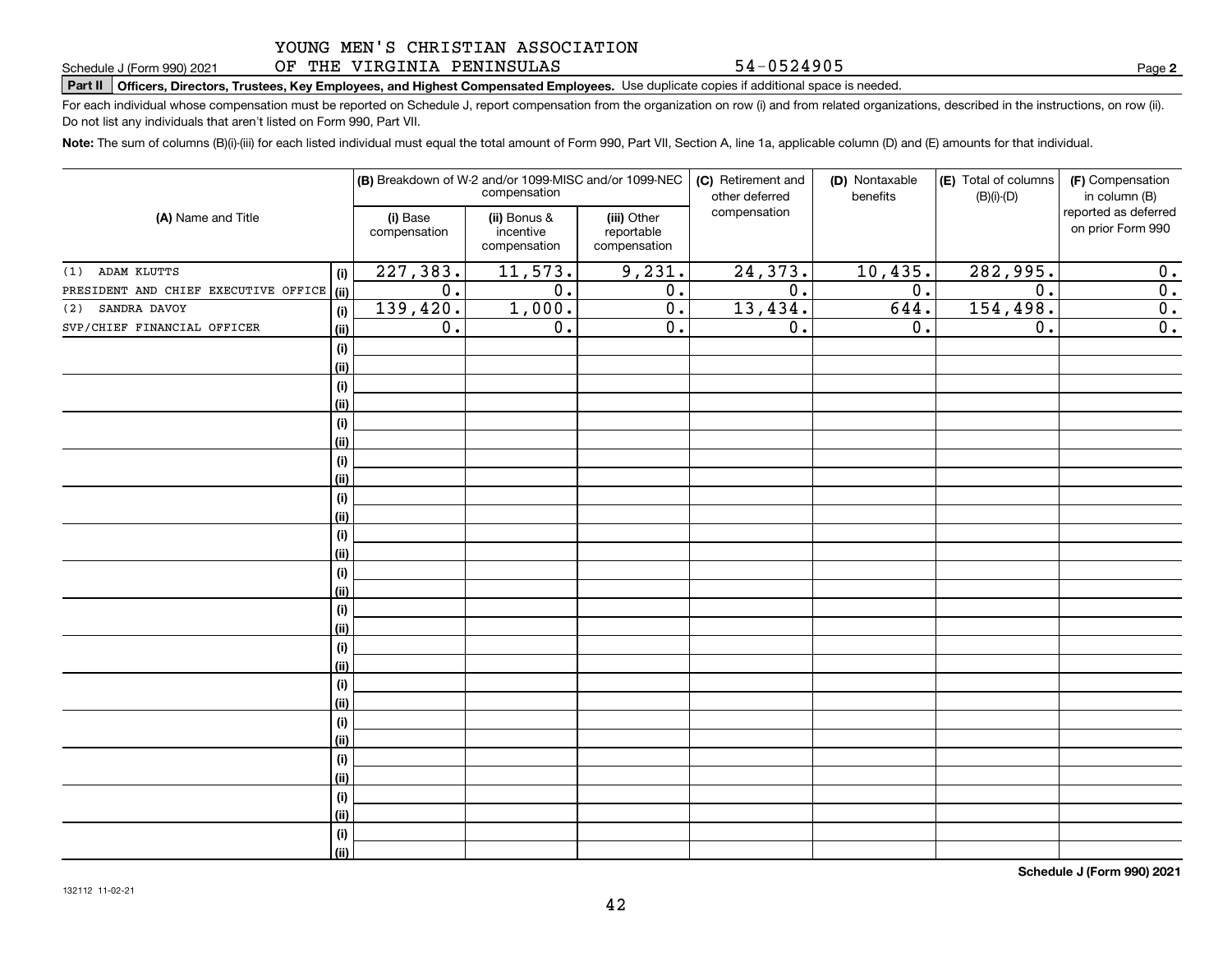#### YOUNG MEN'S CHRISTIAN ASSOCIATION OF THE VIRGINIA PENINSULAS

#### **Part III Supplemental Information**

Schedule J (Form 990) 2021 OF THE VIRGINIA PENINSULAS<br>Part III Supplemental Information<br>Provide the information, explanation, or descriptions required for Part I, lines 1a, 1b, 3, 4a, 4b, 4c, 5a, 5b, 6a, 6b, 7, and 8, and

#### PART I, LINE 1A:

HEALTH OR SOCIAL CLUB DUES AND INITIATION FEES, ROTARY CLUB DUES ARE

#### AUTHORIZED THROUGH PERSONNEL POLICY TO FACILITATE COMMUNITY LEADERSHIP

#### PRESENCE.

**Schedule J (Form 990) 2021**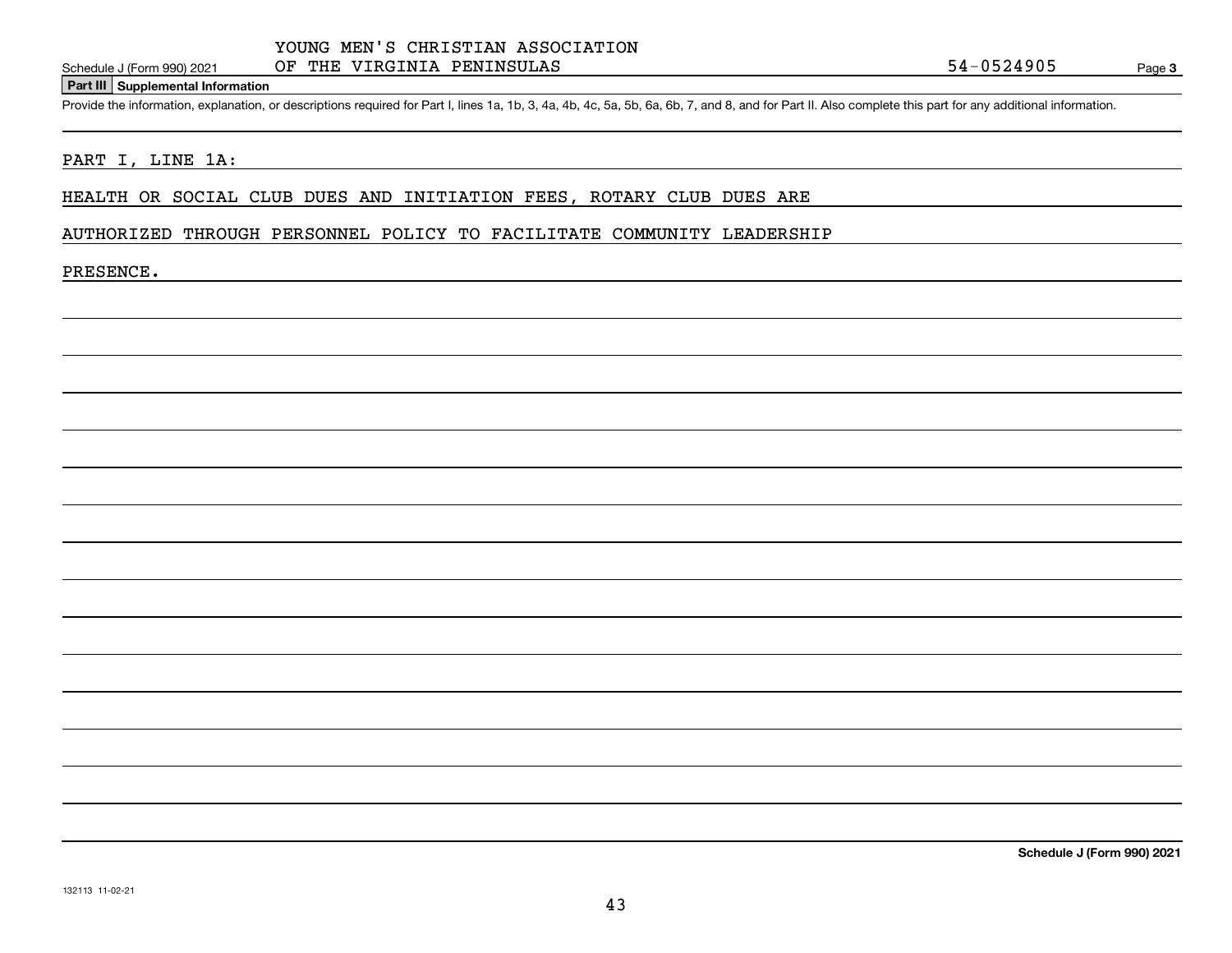|              | <b>SCHEDULE K</b>                                      |                                                                             |                                                                                                   | <b>Supplemental Information on Tax-Exempt Bonds</b>      |                 |                 |                 |                      |                                       |     |             |                            | OMB No. 1545-0047                     |            |    |
|--------------|--------------------------------------------------------|-----------------------------------------------------------------------------|---------------------------------------------------------------------------------------------------|----------------------------------------------------------|-----------------|-----------------|-----------------|----------------------|---------------------------------------|-----|-------------|----------------------------|---------------------------------------|------------|----|
| (Form 990)   |                                                        |                                                                             | Complete if the organization answered "Yes" on Form 990, Part IV, line 24a. Provide descriptions, |                                                          |                 |                 |                 |                      |                                       |     |             |                            |                                       | 2021       |    |
|              | Department of the Treasury<br>Internal Revenue Service |                                                                             | ▶ Attach to Form 990. ▶ Go to www.irs.gov/Form990 for instructions and the latest information.    | explanations, and any additional information in Part VI. |                 |                 |                 |                      |                                       |     |             |                            | <b>Open to Public</b><br>Inspection   |            |    |
|              | Name of the organization                               | YOUNG MEN'S CHRISTIAN ASSOCIATION                                           |                                                                                                   |                                                          |                 |                 |                 |                      |                                       |     |             |                            | <b>Employer identification number</b> |            |    |
|              |                                                        | OF THE VIRGINIA PENINSULAS                                                  |                                                                                                   |                                                          |                 |                 |                 |                      |                                       |     |             | 54-0524905                 |                                       |            |    |
| Part I       | <b>Bond Issues</b>                                     |                                                                             | SEE PART VI FOR COLUMNS                                                                           |                                                          | $(A)$ AND       | (F)             |                 | <b>CONTINUATIONS</b> |                                       |     |             |                            |                                       |            |    |
|              | (a) Issuer name                                        |                                                                             | (b) Issuer EIN                                                                                    | $(c)$ CUSIP $#$                                          | (d) Date issued |                 | (e) Issue price |                      | (f) Description of purpose            |     |             | (g) Defeased (h) On behalf |                                       | (i) Pooled |    |
|              |                                                        |                                                                             |                                                                                                   |                                                          |                 |                 |                 |                      |                                       |     |             |                            | of issuer                             | financing  |    |
|              |                                                        |                                                                             |                                                                                                   |                                                          |                 |                 |                 |                      |                                       | Yes | No          | Yes                        | No                                    | Yes        | No |
|              | ECONOMIC DEVELOPMENT                                   |                                                                             |                                                                                                   |                                                          |                 |                 |                 | TO REFUND PRIOR      |                                       |     |             |                            |                                       |            |    |
|              |                                                        | A AUTHORITY OF MIDDLESEX C 54-1963905                                       |                                                                                                   | <b>NONE</b>                                              |                 |                 |                 |                      | 11/06/15 8,800,000. ISSUE AND PROVIDE |     | $\mathbf X$ |                            | x                                     |            | X  |
|              |                                                        |                                                                             |                                                                                                   |                                                          |                 |                 |                 |                      |                                       |     |             |                            |                                       |            |    |
| в            |                                                        |                                                                             |                                                                                                   |                                                          |                 |                 |                 |                      |                                       |     |             |                            |                                       |            |    |
|              |                                                        |                                                                             |                                                                                                   |                                                          |                 |                 |                 |                      |                                       |     |             |                            |                                       |            |    |
| C            |                                                        |                                                                             |                                                                                                   |                                                          |                 |                 |                 |                      |                                       |     |             |                            |                                       |            |    |
|              |                                                        |                                                                             |                                                                                                   |                                                          |                 |                 |                 |                      |                                       |     |             |                            |                                       |            |    |
| D            |                                                        |                                                                             |                                                                                                   |                                                          |                 |                 |                 |                      |                                       |     |             |                            |                                       |            |    |
| Part II      | <b>Proceeds</b>                                        |                                                                             |                                                                                                   |                                                          |                 |                 |                 |                      |                                       |     |             |                            |                                       |            |    |
|              |                                                        |                                                                             |                                                                                                   |                                                          |                 | A<br>3,493,055. |                 | B                    | C                                     |     |             |                            | D                                     |            |    |
|              | Amount of bonds retired                                |                                                                             |                                                                                                   |                                                          |                 |                 |                 |                      |                                       |     |             |                            |                                       |            |    |
|              | Amount of bonds legally defeased                       |                                                                             |                                                                                                   |                                                          |                 | 6,509,819.      |                 |                      |                                       |     |             |                            |                                       |            |    |
| 3            | Total proceeds of issue                                |                                                                             |                                                                                                   |                                                          |                 |                 |                 |                      |                                       |     |             |                            |                                       |            |    |
| 4            |                                                        |                                                                             |                                                                                                   |                                                          |                 |                 |                 |                      |                                       |     |             |                            |                                       |            |    |
| 5<br>6       | Proceeds in refunding escrows                          |                                                                             |                                                                                                   |                                                          |                 |                 |                 |                      |                                       |     |             |                            |                                       |            |    |
| $\mathbf{7}$ | Issuance costs from proceeds                           |                                                                             |                                                                                                   |                                                          |                 | 85,102.         |                 |                      |                                       |     |             |                            |                                       |            |    |
| 8            | Credit enhancement from proceeds                       |                                                                             |                                                                                                   |                                                          |                 |                 |                 |                      |                                       |     |             |                            |                                       |            |    |
| 9            |                                                        | Working capital expenditures from proceeds                                  |                                                                                                   |                                                          |                 |                 |                 |                      |                                       |     |             |                            |                                       |            |    |
| 10           |                                                        |                                                                             |                                                                                                   |                                                          |                 | 3,252,934.      |                 |                      |                                       |     |             |                            |                                       |            |    |
| 11           | Other spent proceeds                                   |                                                                             |                                                                                                   |                                                          |                 | 3, 171, 783.    |                 |                      |                                       |     |             |                            |                                       |            |    |
| 12           | Other unspent proceeds                                 |                                                                             |                                                                                                   |                                                          |                 |                 |                 |                      |                                       |     |             |                            |                                       |            |    |
| 13           |                                                        |                                                                             |                                                                                                   |                                                          |                 | 2017            |                 |                      |                                       |     |             |                            |                                       |            |    |
|              |                                                        |                                                                             |                                                                                                   |                                                          | Yes             | <b>No</b>       | Yes             | No                   | Yes                                   | No  |             | Yes                        |                                       | No         |    |
| 14           |                                                        | Were the bonds issued as part of a refunding issue of tax-exempt bonds (or, |                                                                                                   |                                                          |                 |                 |                 |                      |                                       |     |             |                            |                                       |            |    |
|              |                                                        |                                                                             |                                                                                                   |                                                          | х               |                 |                 |                      |                                       |     |             |                            |                                       |            |    |
| 15           |                                                        | Were the bonds issued as part of a refunding issue of taxable bonds (or, if |                                                                                                   |                                                          |                 |                 |                 |                      |                                       |     |             |                            |                                       |            |    |
|              |                                                        |                                                                             |                                                                                                   |                                                          |                 | X               |                 |                      |                                       |     |             |                            |                                       |            |    |
| 16           |                                                        | Has the final allocation of proceeds been made?                             |                                                                                                   |                                                          | X               |                 |                 |                      |                                       |     |             |                            |                                       |            |    |
| 17           |                                                        | Does the organization maintain adequate books and records to support the    |                                                                                                   |                                                          |                 |                 |                 |                      |                                       |     |             |                            |                                       |            |    |
|              | final allocation of proceeds?                          |                                                                             |                                                                                                   |                                                          | X               |                 |                 |                      |                                       |     |             |                            |                                       |            |    |

**For Paperwork Reduction Act Notice, see the Instructions for Form 990. Schedule K (Form 990) 2021** LHA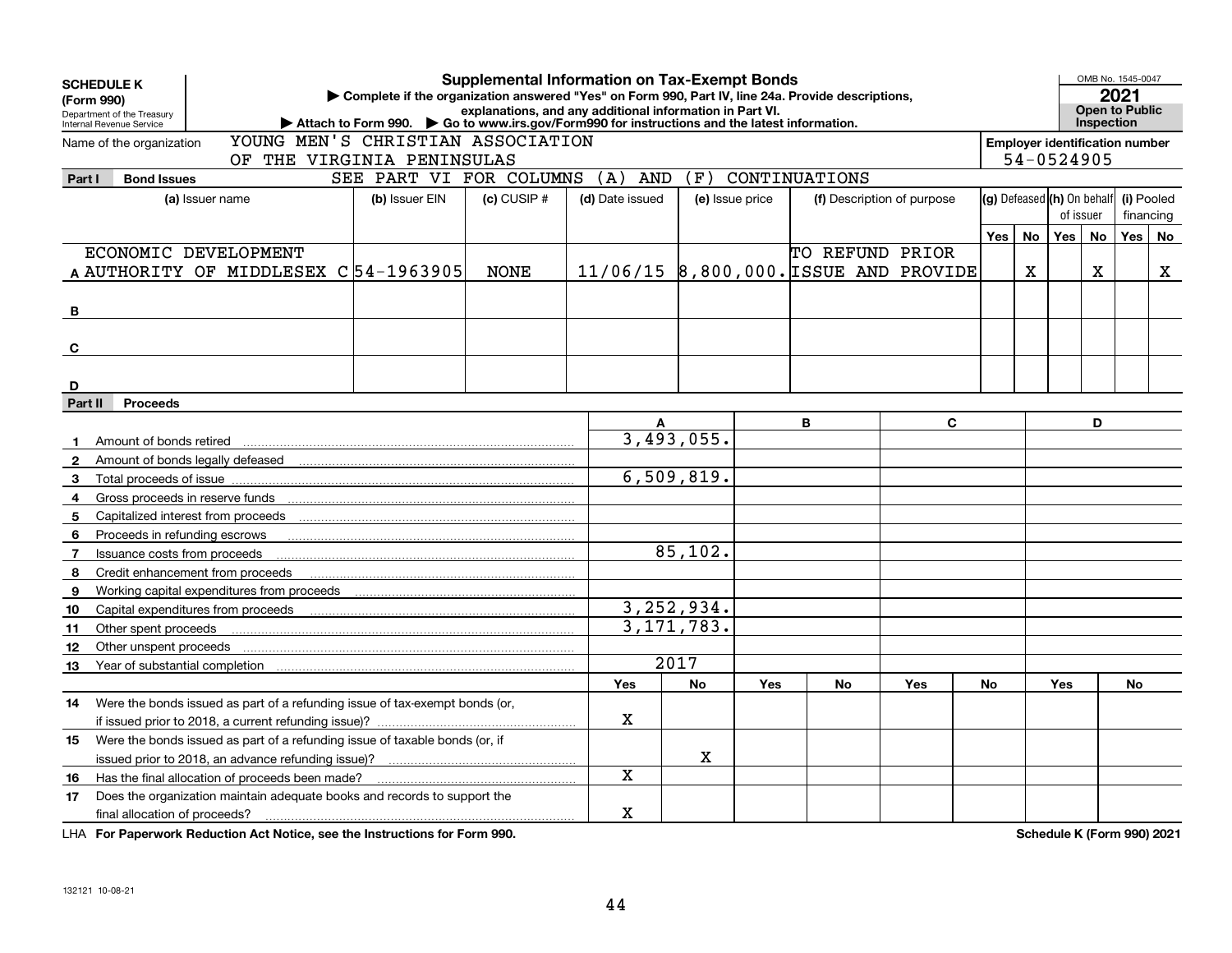### YOUNG MEN'S CHRISTIAN ASSOCIATION

#### Schedule K (Form 990) 2021 Page OF THE VIRGINIA PENINSULAS 54-0524905

**2**

|                | Part III Private Business Use                                                                                                                           |            |             |            |           |     |           |            |    |  |
|----------------|---------------------------------------------------------------------------------------------------------------------------------------------------------|------------|-------------|------------|-----------|-----|-----------|------------|----|--|
|                |                                                                                                                                                         |            | Δ           | B          |           |     | C         | D          |    |  |
| 1.             | Was the organization a partner in a partnership, or a member of an LLC,                                                                                 | <b>Yes</b> | <b>No</b>   | <b>Yes</b> | <b>No</b> | Yes | <b>No</b> | Yes        | No |  |
|                |                                                                                                                                                         |            | X           |            |           |     |           |            |    |  |
|                | 2 Are there any lease arrangements that may result in private business use of                                                                           |            |             |            |           |     |           |            |    |  |
|                |                                                                                                                                                         |            | $\mathbf x$ |            |           |     |           |            |    |  |
|                | 3a Are there any management or service contracts that may result in private                                                                             |            |             |            |           |     |           |            |    |  |
|                |                                                                                                                                                         |            | x           |            |           |     |           |            |    |  |
|                | b If "Yes" to line 3a, does the organization routinely engage bond counsel or other outside                                                             |            |             |            |           |     |           |            |    |  |
|                | counsel to review any management or service contracts relating to the financed property?                                                                |            |             |            |           |     |           |            |    |  |
|                | c Are there any research agreements that may result in private business use of                                                                          |            |             |            |           |     |           |            |    |  |
|                |                                                                                                                                                         |            | $\mathbf X$ |            |           |     |           |            |    |  |
|                | d If "Yes" to line 3c, does the organization routinely engage bond counsel or other                                                                     |            |             |            |           |     |           |            |    |  |
|                | outside counsel to review any research agreements relating to the financed property?                                                                    |            |             |            |           |     |           |            |    |  |
|                | 4 Enter the percentage of financed property used in a private business use by entities                                                                  |            |             |            |           |     |           |            |    |  |
|                | other than a section 501(c)(3) organization or a state or local government $\ldots$ $\blacksquare$                                                      |            | %           |            | %         |     | %         |            | %  |  |
|                | 5 Enter the percentage of financed property used in a private business use as a                                                                         |            |             |            |           |     |           |            |    |  |
|                | result of unrelated trade or business activity carried on by your organization,                                                                         |            |             |            |           |     |           |            |    |  |
|                | another section 501(c)(3) organization, or a state or local government $\ldots$ $\blacksquare$                                                          |            | %           |            | %         |     | %         |            | %  |  |
| 6              | Total of lines 4 and 5 <b>manual contract and contract and 5</b> Total of lines 4 and 5                                                                 |            | %           |            | %         |     | %         |            | %  |  |
| $\overline{7}$ |                                                                                                                                                         |            | X           |            |           |     |           |            |    |  |
|                | 8a Has there been a sale or disposition of any of the bond-financed property to a non-                                                                  |            |             |            |           |     |           |            |    |  |
|                | governmental person other than a 501(c)(3) organization since the bonds were issued?                                                                    |            | $\mathbf x$ |            |           |     |           |            |    |  |
|                | <b>b</b> If "Yes" to line 8a, enter the percentage of bond-financed property sold or                                                                    |            |             |            |           |     |           |            |    |  |
|                |                                                                                                                                                         |            | %           |            | %         |     | %         |            |    |  |
|                | disposed of <u>www.communications.communications.communications.com</u><br>c If "Yes" to line 8a, was any remedial action taken pursuant to Regulations |            |             |            |           |     |           |            |    |  |
|                |                                                                                                                                                         |            |             |            |           |     |           |            |    |  |
|                |                                                                                                                                                         |            |             |            |           |     |           |            |    |  |
|                | 9 Has the organization established written procedures to ensure that all                                                                                |            |             |            |           |     |           |            |    |  |
|                | nonqualified bonds of the issue are remediated in accordance with the                                                                                   |            | x           |            |           |     |           |            |    |  |
|                | Part IV Arbitrage                                                                                                                                       |            |             |            |           |     |           |            |    |  |
|                |                                                                                                                                                         |            | A           | B          |           |     | C         |            | D  |  |
| 1.             |                                                                                                                                                         | Yes        | No          | <b>Yes</b> | <b>No</b> | Yes | <b>No</b> | <b>Yes</b> | No |  |
|                | Has the issuer filed Form 8038-T, Arbitrage Rebate, Yield Reduction and                                                                                 |            | X           |            |           |     |           |            |    |  |
|                | Penalty in Lieu of Arbitrage Rebate?                                                                                                                    |            |             |            |           |     |           |            |    |  |
|                | <b>2</b> If "No" to line 1, did the following apply?                                                                                                    |            | x           |            |           |     |           |            |    |  |
|                |                                                                                                                                                         |            | X           |            |           |     |           |            |    |  |
|                |                                                                                                                                                         |            | X           |            |           |     |           |            |    |  |
|                | c No rebate due?                                                                                                                                        |            |             |            |           |     |           |            |    |  |
|                | If "Yes" to line 2c, provide in Part VI the date the rebate computation was                                                                             |            |             |            |           |     |           |            |    |  |
|                | performed                                                                                                                                               |            |             |            |           |     |           |            |    |  |
| 3              | Is the bond issue a variable rate issue?                                                                                                                |            | x           |            |           |     |           |            |    |  |

132122 10-08-21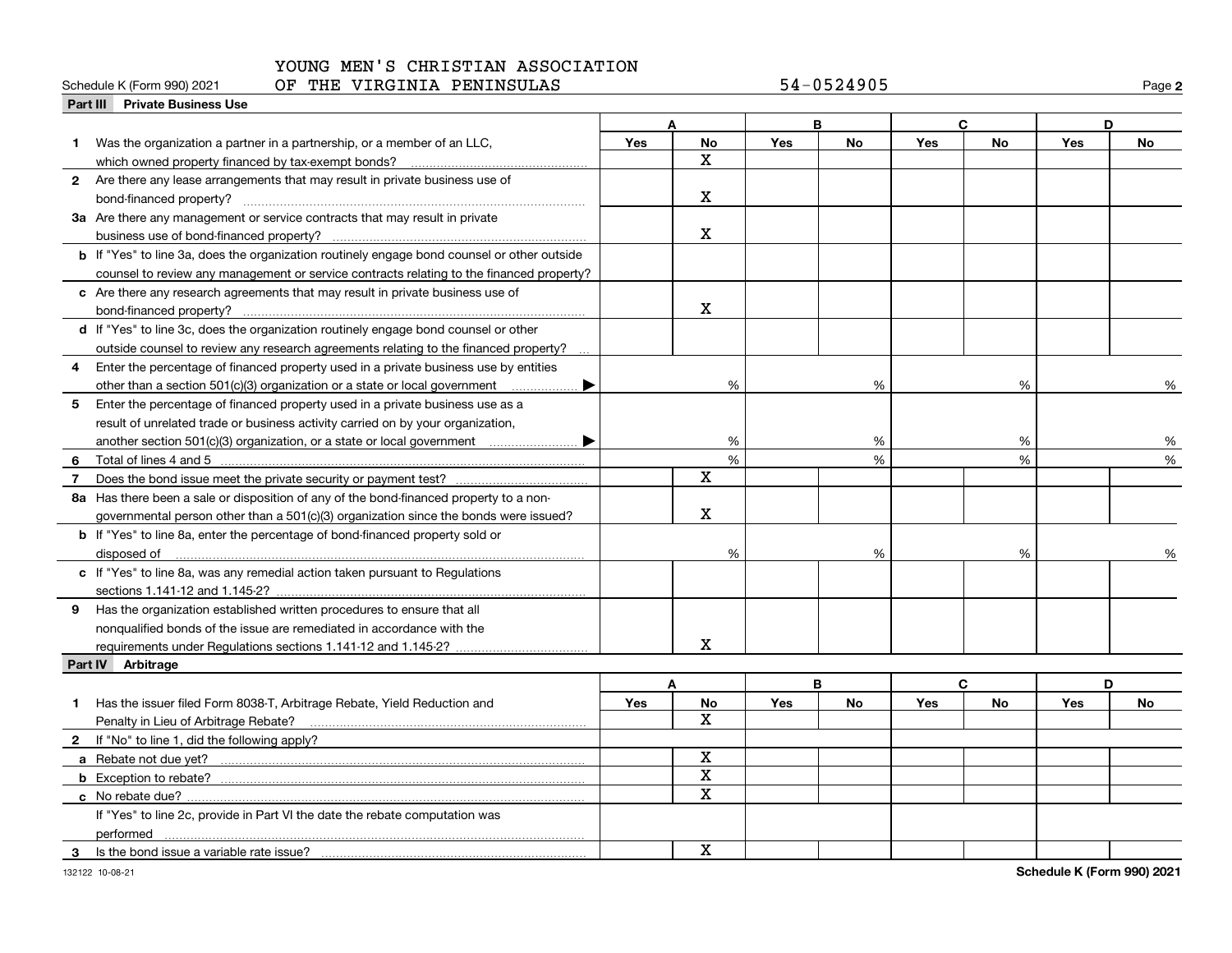### YOUNG MEN'S CHRISTIAN ASSOCIATION

Schedule K (Form 990) 2021 Page OF THE VIRGINIA PENINSULAS 54-0524905

| Part IV Arbitrage (continued)                                                                                                |            |           |     |           |     |           |            |           |
|------------------------------------------------------------------------------------------------------------------------------|------------|-----------|-----|-----------|-----|-----------|------------|-----------|
|                                                                                                                              | Α          |           |     | B         |     | C         | D          |           |
| 4a Has the organization or the governmental issuer entered into a qualified                                                  | Yes        | <b>No</b> | Yes | <b>No</b> | Yes | No.       | Yes        | No.       |
|                                                                                                                              |            | x         |     |           |     |           |            |           |
|                                                                                                                              |            |           |     |           |     |           |            |           |
|                                                                                                                              |            |           |     |           |     |           |            |           |
|                                                                                                                              |            |           |     |           |     |           |            |           |
|                                                                                                                              |            |           |     |           |     |           |            |           |
| 5a Were gross proceeds invested in a guaranteed investment contract (GIC)?                                                   |            | X         |     |           |     |           |            |           |
|                                                                                                                              |            |           |     |           |     |           |            |           |
|                                                                                                                              |            |           |     |           |     |           |            |           |
| d Was the regulatory safe harbor for establishing the fair market value of the GIC satisfied?                                |            |           |     |           |     |           |            |           |
| Were any gross proceeds invested beyond an available temporary period?<br>6                                                  |            | x         |     |           |     |           |            |           |
| Has the organization established written procedures to monitor the                                                           |            |           |     |           |     |           |            |           |
|                                                                                                                              |            | x         |     |           |     |           |            |           |
| Part V Procedures To Undertake Corrective Action                                                                             |            |           |     |           |     |           |            |           |
|                                                                                                                              |            |           |     | B         |     | C         | D          |           |
| Has the organization established written procedures to ensure that violations                                                | <b>Yes</b> | <b>No</b> | Yes | <b>No</b> | Yes | <b>No</b> | <b>Yes</b> | <b>No</b> |
| of federal tax requirements are timely identified and corrected through the                                                  |            |           |     |           |     |           |            |           |
| voluntary closing agreement program if self-remediation isn't available under                                                |            |           |     |           |     |           |            |           |
|                                                                                                                              |            | x         |     |           |     |           |            |           |
| Part VI Supplemental Information. Provide additional information for responses to questions on Schedule K. See instructions. |            |           |     |           |     |           |            |           |
| SCHEDULE K, PART I, BOND ISSUES:                                                                                             |            |           |     |           |     |           |            |           |
| ISSUER NAME: ECONOMIC DEVELOPMENT AUTHORITY OF MIDDLESEX COUNTY<br>(A)                                                       |            |           |     |           |     |           |            |           |
| DESCRIPTION OF PURPOSE:<br>(F)                                                                                               |            |           |     |           |     |           |            |           |
| TO REFUND PRIOR ISSUE AND PROVIDE FOR NEW CONSTRUCTION AND RENOVATION.                                                       |            |           |     |           |     |           |            |           |
|                                                                                                                              |            |           |     |           |     |           |            |           |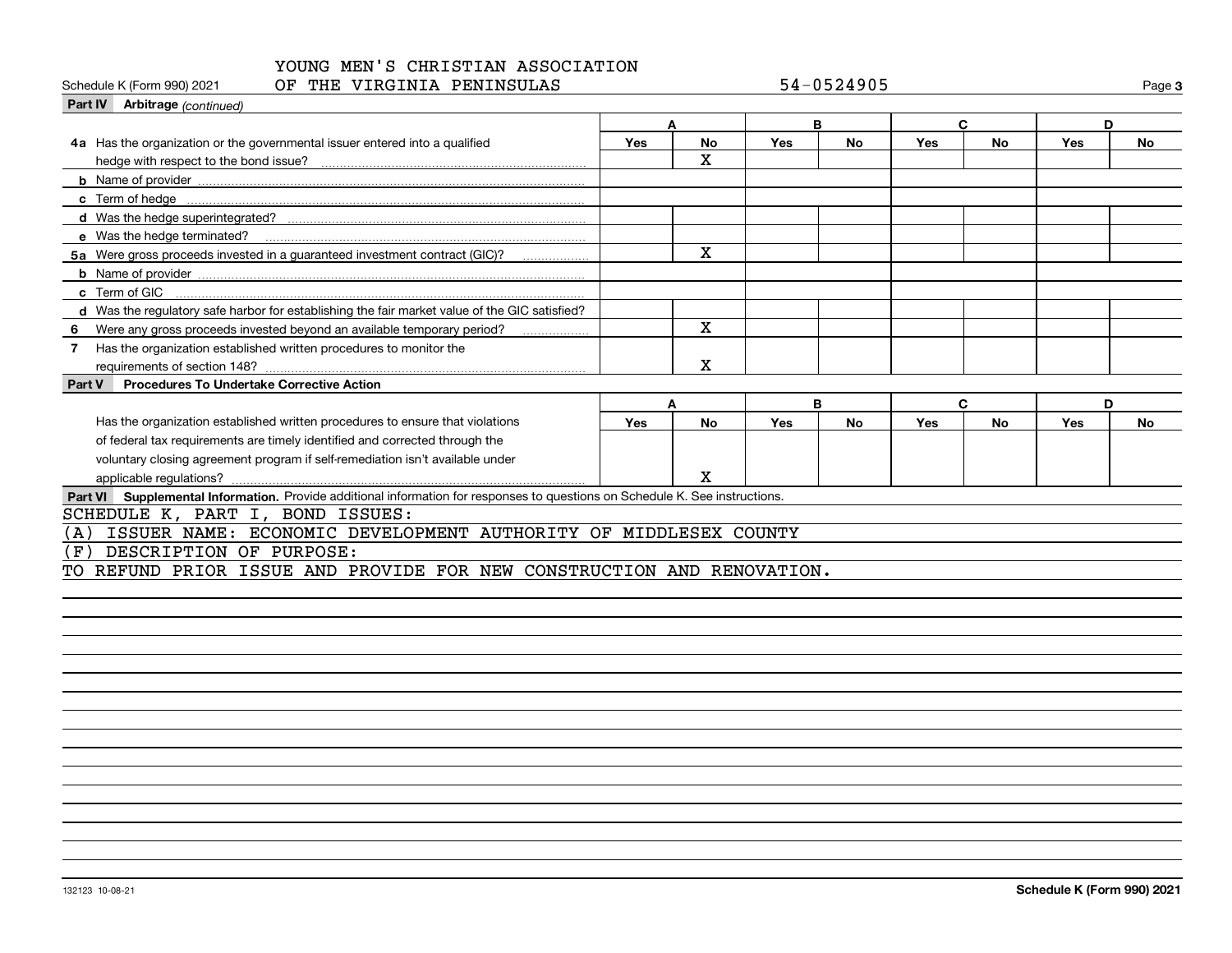| <b>SCHEDULE L</b>                                                                                                             |                                                                                                       |                                                                                                                                                                                                                                                                            |                                                                       |    |                            | <b>Transactions With Interested Persons</b>                                                                                        |  |                                |     |                         |                                           |            | OMB No. 1545-0047                   |                           |  |  |
|-------------------------------------------------------------------------------------------------------------------------------|-------------------------------------------------------------------------------------------------------|----------------------------------------------------------------------------------------------------------------------------------------------------------------------------------------------------------------------------------------------------------------------------|-----------------------------------------------------------------------|----|----------------------------|------------------------------------------------------------------------------------------------------------------------------------|--|--------------------------------|-----|-------------------------|-------------------------------------------|------------|-------------------------------------|---------------------------|--|--|
| (Form 990)<br>Department of the Treasury                                                                                      |                                                                                                       | ▶ Complete if the organization answered "Yes" on Form 990, Part IV, line 25a, 25b, 26, 27, 28a,<br>28b, or 28c, or Form 990-EZ, Part V, line 38a or 40b.<br>Attach to Form 990 or Form 990-EZ.<br>▶ Go to www.irs.gov/Form990 for instructions and the latest information. |                                                                       |    |                            |                                                                                                                                    |  |                                |     |                         |                                           |            | <b>Open To Public</b><br>Inspection |                           |  |  |
| Internal Revenue Service<br>Name of the organization                                                                          |                                                                                                       |                                                                                                                                                                                                                                                                            |                                                                       |    |                            | YOUNG MEN'S CHRISTIAN ASSOCIATION                                                                                                  |  |                                |     |                         | <b>Employer identification number</b>     |            |                                     |                           |  |  |
|                                                                                                                               |                                                                                                       |                                                                                                                                                                                                                                                                            | OF THE VIRGINIA PENINSULAS                                            |    |                            |                                                                                                                                    |  |                                |     |                         | 54-0524905                                |            |                                     |                           |  |  |
| Part I                                                                                                                        |                                                                                                       |                                                                                                                                                                                                                                                                            |                                                                       |    |                            | Excess Benefit Transactions (section 501(c)(3), section 501(c)(4), and section 501(c)(29) organizations only).                     |  |                                |     |                         |                                           |            |                                     |                           |  |  |
|                                                                                                                               |                                                                                                       |                                                                                                                                                                                                                                                                            |                                                                       |    |                            | Complete if the organization answered "Yes" on Form 990, Part IV, line 25a or 25b, or Form 990-EZ, Part V, line 40b.               |  |                                |     |                         |                                           |            |                                     |                           |  |  |
| 1.<br>(a) Name of disqualified person                                                                                         |                                                                                                       |                                                                                                                                                                                                                                                                            | (b) Relationship between disqualified<br>person and organization      |    |                            |                                                                                                                                    |  | (c) Description of transaction |     |                         |                                           |            |                                     | (d) Corrected?            |  |  |
|                                                                                                                               |                                                                                                       |                                                                                                                                                                                                                                                                            |                                                                       |    |                            |                                                                                                                                    |  |                                |     |                         |                                           |            | Yes                                 | No.                       |  |  |
|                                                                                                                               |                                                                                                       |                                                                                                                                                                                                                                                                            |                                                                       |    |                            |                                                                                                                                    |  |                                |     |                         |                                           |            |                                     |                           |  |  |
|                                                                                                                               |                                                                                                       |                                                                                                                                                                                                                                                                            |                                                                       |    |                            |                                                                                                                                    |  |                                |     |                         |                                           |            |                                     |                           |  |  |
| 2 Enter the amount of tax incurred by the organization managers or disqualified persons during the year under<br>section 4958 |                                                                                                       |                                                                                                                                                                                                                                                                            |                                                                       |    |                            |                                                                                                                                    |  |                                |     | $\blacktriangleright$ s | $\frac{1}{2}$                             |            |                                     |                           |  |  |
| 3 Enter the amount of tax, if any, on line 2, above, reimbursed by the organization                                           |                                                                                                       |                                                                                                                                                                                                                                                                            |                                                                       |    |                            |                                                                                                                                    |  |                                |     |                         |                                           |            |                                     |                           |  |  |
| Part II                                                                                                                       | Loans to and/or From Interested Persons.<br>reported an amount on Form 990, Part X, line 5, 6, or 22. |                                                                                                                                                                                                                                                                            |                                                                       |    |                            | Complete if the organization answered "Yes" on Form 990-EZ, Part V, line 38a or Form 990, Part IV, line 26; or if the organization |  |                                |     |                         |                                           |            |                                     |                           |  |  |
| (a) Name of<br>interested person                                                                                              | (b) Relationship<br>with organization                                                                 |                                                                                                                                                                                                                                                                            | (c) Purpose<br>of loan                                                |    | (d) Loan to or<br>from the | (e) Original<br>principal amount                                                                                                   |  | (f) Balance due                |     | (g) In<br>default?      | (h) Approved<br>by board or<br>committee? |            |                                     | (i) Written<br>agreement? |  |  |
|                                                                                                                               |                                                                                                       |                                                                                                                                                                                                                                                                            |                                                                       | To | organization?<br>From      |                                                                                                                                    |  |                                | Yes | No                      | Yes                                       | No.        | Yes                                 | No                        |  |  |
|                                                                                                                               |                                                                                                       |                                                                                                                                                                                                                                                                            |                                                                       |    |                            |                                                                                                                                    |  |                                |     |                         |                                           |            |                                     |                           |  |  |
|                                                                                                                               |                                                                                                       |                                                                                                                                                                                                                                                                            |                                                                       |    |                            |                                                                                                                                    |  |                                |     |                         |                                           |            |                                     |                           |  |  |
|                                                                                                                               |                                                                                                       |                                                                                                                                                                                                                                                                            |                                                                       |    |                            |                                                                                                                                    |  |                                |     |                         |                                           |            |                                     |                           |  |  |
|                                                                                                                               |                                                                                                       |                                                                                                                                                                                                                                                                            |                                                                       |    |                            |                                                                                                                                    |  |                                |     |                         |                                           |            |                                     |                           |  |  |
|                                                                                                                               |                                                                                                       |                                                                                                                                                                                                                                                                            |                                                                       |    |                            |                                                                                                                                    |  |                                |     |                         |                                           |            |                                     |                           |  |  |
|                                                                                                                               |                                                                                                       |                                                                                                                                                                                                                                                                            |                                                                       |    |                            |                                                                                                                                    |  |                                |     |                         |                                           |            |                                     |                           |  |  |
| Total<br>Part III                                                                                                             | <b>Grants or Assistance Benefiting Interested Persons.</b>                                            |                                                                                                                                                                                                                                                                            |                                                                       |    |                            | \$                                                                                                                                 |  |                                |     |                         |                                           |            |                                     |                           |  |  |
|                                                                                                                               | Complete if the organization answered "Yes" on Form 990, Part IV, line 27.                            |                                                                                                                                                                                                                                                                            |                                                                       |    |                            |                                                                                                                                    |  |                                |     |                         |                                           |            |                                     |                           |  |  |
| (a) Name of interested person                                                                                                 |                                                                                                       |                                                                                                                                                                                                                                                                            | (b) Relationship between<br>interested person and<br>the organization |    |                            | (c) Amount of<br>assistance                                                                                                        |  | (d) Type of<br>assistance      |     |                         |                                           | assistance | (e) Purpose of                      |                           |  |  |
|                                                                                                                               |                                                                                                       |                                                                                                                                                                                                                                                                            |                                                                       |    |                            |                                                                                                                                    |  |                                |     |                         |                                           |            |                                     |                           |  |  |
|                                                                                                                               |                                                                                                       |                                                                                                                                                                                                                                                                            |                                                                       |    |                            |                                                                                                                                    |  |                                |     |                         |                                           |            |                                     |                           |  |  |
|                                                                                                                               |                                                                                                       |                                                                                                                                                                                                                                                                            |                                                                       |    |                            |                                                                                                                                    |  |                                |     |                         |                                           |            |                                     |                           |  |  |
|                                                                                                                               |                                                                                                       |                                                                                                                                                                                                                                                                            |                                                                       |    |                            |                                                                                                                                    |  |                                |     |                         |                                           |            |                                     |                           |  |  |
|                                                                                                                               |                                                                                                       |                                                                                                                                                                                                                                                                            |                                                                       |    |                            |                                                                                                                                    |  |                                |     |                         |                                           |            |                                     |                           |  |  |
|                                                                                                                               |                                                                                                       |                                                                                                                                                                                                                                                                            |                                                                       |    |                            |                                                                                                                                    |  |                                |     |                         |                                           |            |                                     |                           |  |  |
|                                                                                                                               |                                                                                                       |                                                                                                                                                                                                                                                                            |                                                                       |    |                            |                                                                                                                                    |  |                                |     |                         |                                           |            |                                     |                           |  |  |

**For Paperwork Reduction Act Notice, see the Instructions for Form 990 or 990-EZ. Schedule L (Form 990) 2021** LHA

132131 11-02-21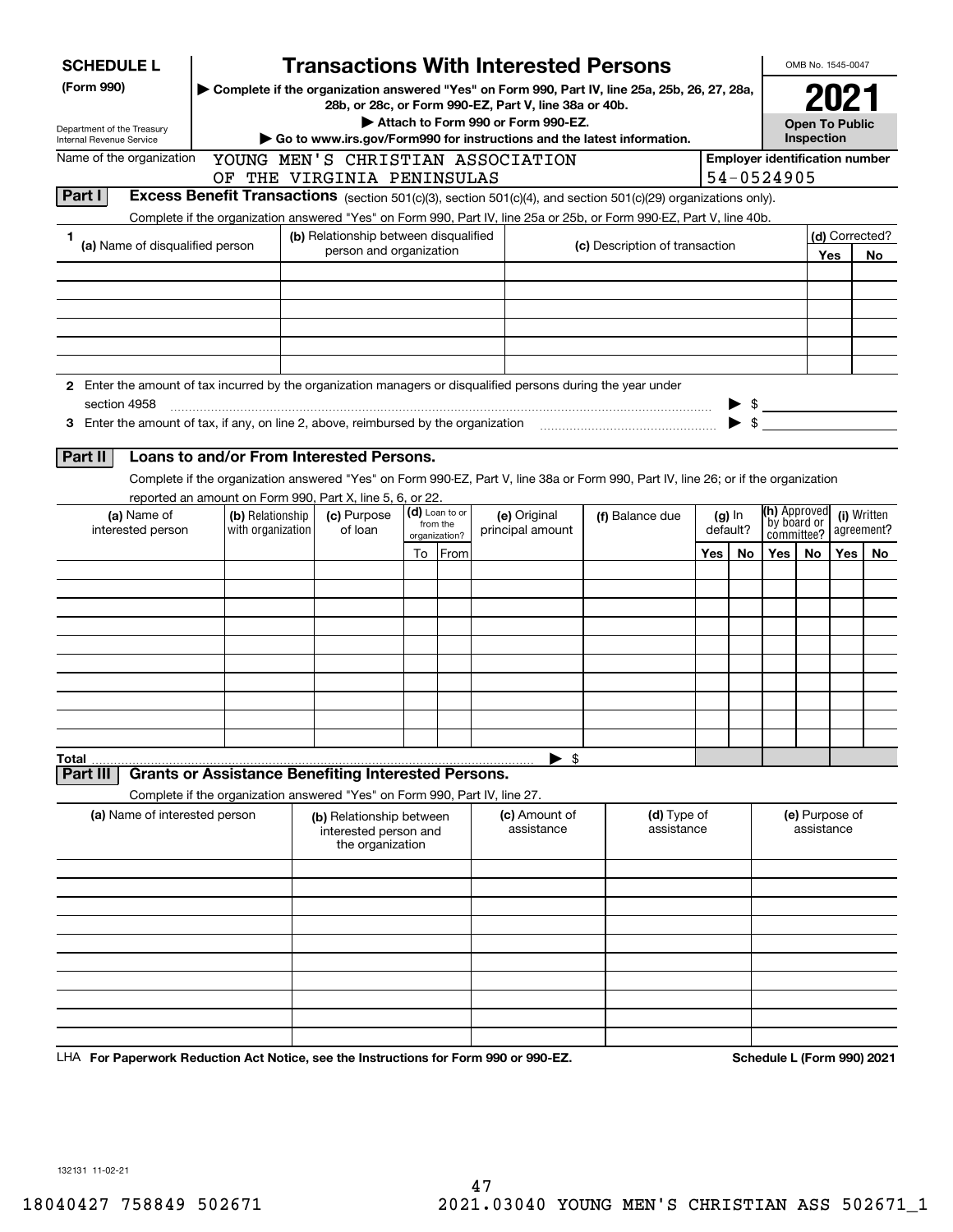| Schedule L (Form 990) 2021 |                               |                                                                                          | OF THE VIRGINIA PENINSULAS |                                                                    |       |                              | 54-0524905                        |     | Page 2                                        |
|----------------------------|-------------------------------|------------------------------------------------------------------------------------------|----------------------------|--------------------------------------------------------------------|-------|------------------------------|-----------------------------------|-----|-----------------------------------------------|
| Part IV                    |                               | <b>Business Transactions Involving Interested Persons.</b>                               |                            |                                                                    |       |                              |                                   |     |                                               |
|                            |                               | Complete if the organization answered "Yes" on Form 990, Part IV, line 28a, 28b, or 28c. |                            |                                                                    |       |                              |                                   |     |                                               |
|                            | (a) Name of interested person |                                                                                          |                            | (b) Relationship between interested<br>person and the organization |       | (c) Amount of<br>transaction | (d) Description of<br>transaction |     | (e) Sharing of<br>organization's<br>revenues? |
|                            |                               |                                                                                          |                            |                                                                    |       |                              |                                   | Yes | No.                                           |
|                            |                               | GUERNSEY TINGLE ARCHITECTS THOMAS TINGLE                                                 |                            |                                                                    | IS CH |                              | 122,200. CONTRACT FO              |     | х                                             |
|                            |                               |                                                                                          |                            |                                                                    |       |                              |                                   |     |                                               |
|                            |                               |                                                                                          |                            |                                                                    |       |                              |                                   |     |                                               |
|                            |                               |                                                                                          |                            |                                                                    |       |                              |                                   |     |                                               |
|                            |                               |                                                                                          |                            |                                                                    |       |                              |                                   |     |                                               |
|                            |                               |                                                                                          |                            |                                                                    |       |                              |                                   |     |                                               |
|                            |                               |                                                                                          |                            |                                                                    |       |                              |                                   |     |                                               |
|                            |                               |                                                                                          |                            |                                                                    |       |                              |                                   |     |                                               |
|                            |                               |                                                                                          |                            |                                                                    |       |                              |                                   |     |                                               |
|                            |                               |                                                                                          |                            |                                                                    |       |                              |                                   |     |                                               |
|                            |                               |                                                                                          |                            |                                                                    |       |                              |                                   |     |                                               |

YOUNG MEN'S CHRISTIAN ASSOCIATION

**Part V** Supplemental Information.

Provide additional information for responses to questions on Schedule L (see instructions).

SCH L, PART IV, BUSINESS TRANSACTIONS INVOLVING INTERESTED PERSONS:

(A) NAME OF PERSON: GUERNSEY TINGLE ARCHITECTS

(B) RELATIONSHIP BETWEEN INTERESTED PERSON AND ORGANIZATION:

THOMAS TINGLE IS CHAIR OF THE BOARD

(D) DESCRIPTION OF TRANSACTION: CONTRACT FOR ARCHITECTURAL SERVICES

132132 11-02-21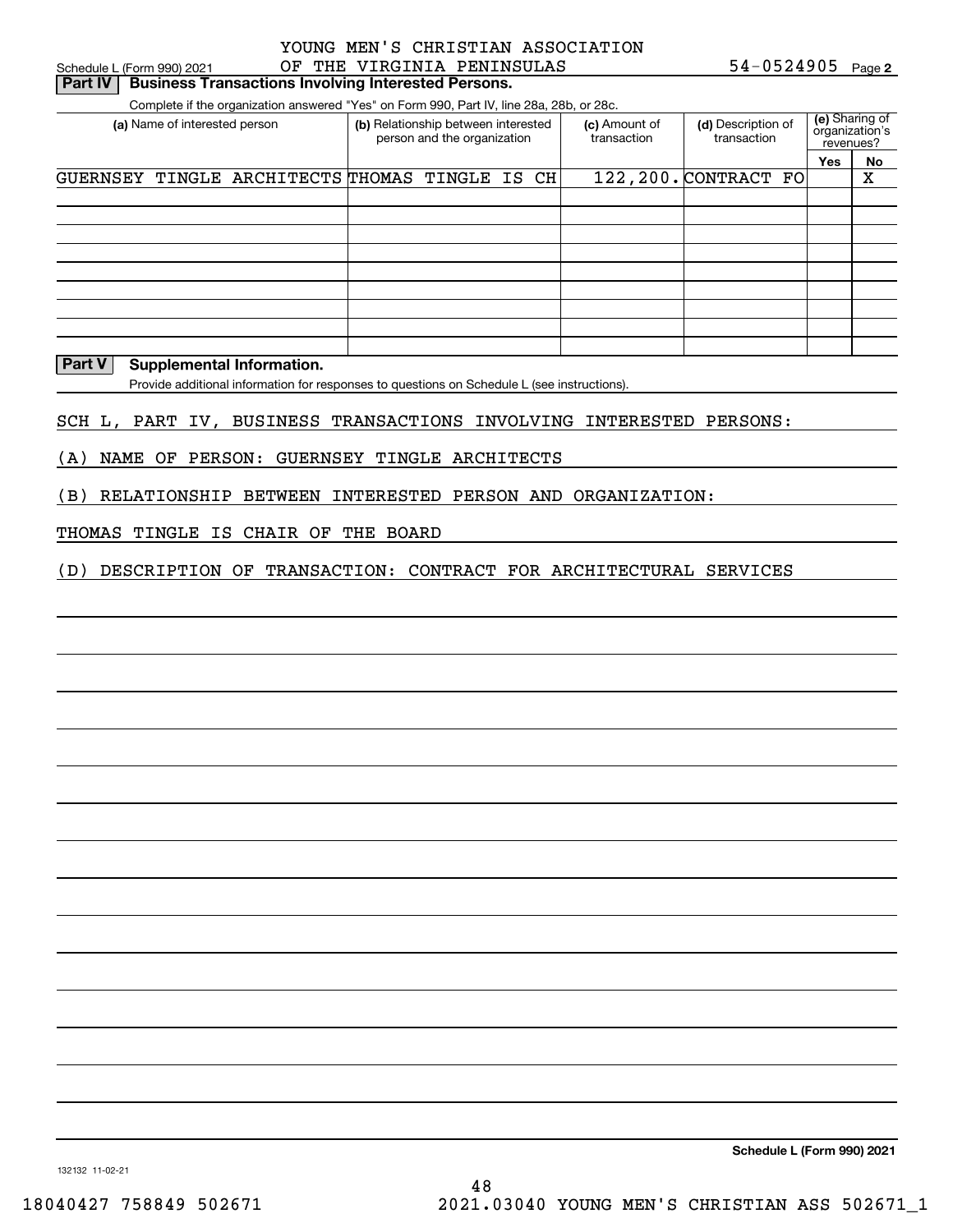|          | <b>SCHEDULE M</b>                                       |                                      |                                             |                               | <b>Noncash Contributions</b>                                                                                                   |                                                                                                      |    |                                                       | OMB No. 1545-0047     |     |    |  |  |
|----------|---------------------------------------------------------|--------------------------------------|---------------------------------------------|-------------------------------|--------------------------------------------------------------------------------------------------------------------------------|------------------------------------------------------------------------------------------------------|----|-------------------------------------------------------|-----------------------|-----|----|--|--|
|          | (Form 990)                                              |                                      |                                             |                               |                                                                                                                                |                                                                                                      |    |                                                       | 2021                  |     |    |  |  |
|          |                                                         |                                      | Attach to Form 990.                         |                               | ▶ Complete if the organizations answered "Yes" on Form 990, Part IV, lines 29 or 30.                                           |                                                                                                      |    |                                                       | <b>Open to Public</b> |     |    |  |  |
|          | Department of the Treasury<br>Internal Revenue Service  |                                      |                                             |                               | Go to www.irs.gov/Form990 for instructions and the latest information.                                                         |                                                                                                      |    |                                                       | Inspection            |     |    |  |  |
|          | Name of the organization                                |                                      |                                             |                               | YOUNG MEN'S CHRISTIAN ASSOCIATION                                                                                              |                                                                                                      |    | <b>Employer identification number</b>                 |                       |     |    |  |  |
|          |                                                         |                                      |                                             |                               | OF THE VIRGINIA PENINSULAS                                                                                                     |                                                                                                      |    |                                                       | 54-0524905            |     |    |  |  |
| Part I   |                                                         | <b>Types of Property</b>             |                                             |                               |                                                                                                                                |                                                                                                      |    |                                                       |                       |     |    |  |  |
|          |                                                         |                                      |                                             | (a)<br>Check if<br>applicable | (b)<br>Number of<br>contributions or                                                                                           | (c)<br>Noncash contribution<br>amounts reported on<br>items contributed Form 990, Part VIII, line 1g |    | Method of determining<br>noncash contribution amounts | (d)                   |     |    |  |  |
| 1.       |                                                         |                                      |                                             |                               |                                                                                                                                |                                                                                                      |    |                                                       |                       |     |    |  |  |
| 2        |                                                         |                                      |                                             |                               |                                                                                                                                |                                                                                                      |    |                                                       |                       |     |    |  |  |
| З        |                                                         |                                      |                                             |                               |                                                                                                                                |                                                                                                      |    |                                                       |                       |     |    |  |  |
| 4        |                                                         |                                      |                                             |                               |                                                                                                                                |                                                                                                      |    |                                                       |                       |     |    |  |  |
| 5        |                                                         |                                      | Clothing and household goods                |                               |                                                                                                                                |                                                                                                      |    |                                                       |                       |     |    |  |  |
| 6        |                                                         |                                      |                                             |                               |                                                                                                                                |                                                                                                      |    |                                                       |                       |     |    |  |  |
| 7        |                                                         |                                      |                                             |                               |                                                                                                                                |                                                                                                      |    |                                                       |                       |     |    |  |  |
| 8        |                                                         |                                      |                                             |                               |                                                                                                                                |                                                                                                      |    |                                                       |                       |     |    |  |  |
| 9        |                                                         |                                      | Securities - Publicly traded                | $\mathbf X$                   | 8                                                                                                                              |                                                                                                      |    | 51,736. COMPARABLE SALES                              |                       |     |    |  |  |
| 10       |                                                         |                                      | Securities - Closely held stock             |                               |                                                                                                                                |                                                                                                      |    |                                                       |                       |     |    |  |  |
| 11       | Securities - Partnership, LLC, or                       |                                      |                                             |                               |                                                                                                                                |                                                                                                      |    |                                                       |                       |     |    |  |  |
|          | trust interests                                         |                                      |                                             |                               |                                                                                                                                |                                                                                                      |    |                                                       |                       |     |    |  |  |
| 12       | Securities - Miscellaneous                              |                                      |                                             |                               |                                                                                                                                |                                                                                                      |    |                                                       |                       |     |    |  |  |
| 13       | Qualified conservation contribution -                   |                                      |                                             |                               |                                                                                                                                |                                                                                                      |    |                                                       |                       |     |    |  |  |
|          | Historic structures                                     |                                      |                                             |                               |                                                                                                                                |                                                                                                      |    |                                                       |                       |     |    |  |  |
| 14       |                                                         |                                      | Qualified conservation contribution - Other |                               |                                                                                                                                |                                                                                                      |    |                                                       |                       |     |    |  |  |
| 15       | Real estate - Residential                               |                                      |                                             |                               |                                                                                                                                |                                                                                                      |    |                                                       |                       |     |    |  |  |
| 16       |                                                         |                                      | Real estate - Commercial                    |                               |                                                                                                                                |                                                                                                      |    |                                                       |                       |     |    |  |  |
| 17       |                                                         |                                      |                                             |                               |                                                                                                                                |                                                                                                      |    |                                                       |                       |     |    |  |  |
| 18       |                                                         |                                      |                                             |                               |                                                                                                                                |                                                                                                      |    |                                                       |                       |     |    |  |  |
| 19       |                                                         |                                      |                                             |                               |                                                                                                                                |                                                                                                      |    |                                                       |                       |     |    |  |  |
| 20       |                                                         |                                      | Drugs and medical supplies                  |                               |                                                                                                                                |                                                                                                      |    |                                                       |                       |     |    |  |  |
| 21<br>22 |                                                         |                                      |                                             |                               |                                                                                                                                |                                                                                                      |    |                                                       |                       |     |    |  |  |
| 23       | Historical artifacts                                    |                                      |                                             |                               |                                                                                                                                |                                                                                                      |    |                                                       |                       |     |    |  |  |
| 24       |                                                         |                                      |                                             |                               |                                                                                                                                |                                                                                                      |    |                                                       |                       |     |    |  |  |
| 25       | Other                                                   |                                      | VARIOUS SUPPL )                             | х                             | 151                                                                                                                            |                                                                                                      |    | 64,376. FAIR MARKET VALUE                             |                       |     |    |  |  |
| 26       | Other                                                   | <u> 1980 - Johann Barbara, martx</u> |                                             |                               |                                                                                                                                |                                                                                                      |    |                                                       |                       |     |    |  |  |
| 27       | Other                                                   |                                      |                                             |                               |                                                                                                                                |                                                                                                      |    |                                                       |                       |     |    |  |  |
| 28       | Other                                                   |                                      |                                             |                               |                                                                                                                                |                                                                                                      |    |                                                       |                       |     |    |  |  |
| 29       |                                                         |                                      |                                             |                               | Number of Forms 8283 received by the organization during the tax year for contributions                                        |                                                                                                      |    |                                                       |                       |     |    |  |  |
|          |                                                         |                                      |                                             |                               | for which the organization completed Form 8283, Part V, Donee Acknowledgement                                                  |                                                                                                      | 29 |                                                       |                       |     |    |  |  |
|          |                                                         |                                      |                                             |                               |                                                                                                                                |                                                                                                      |    |                                                       |                       | Yes | No |  |  |
|          |                                                         |                                      |                                             |                               | 30a During the year, did the organization receive by contribution any property reported in Part I, lines 1 through 28, that it |                                                                                                      |    |                                                       |                       |     |    |  |  |
|          |                                                         |                                      |                                             |                               | must hold for at least three years from the date of the initial contribution, and which isn't required to be used for          |                                                                                                      |    |                                                       |                       |     |    |  |  |
|          |                                                         |                                      |                                             |                               |                                                                                                                                |                                                                                                      |    |                                                       | 30a                   |     | х  |  |  |
|          | <b>b</b> If "Yes," describe the arrangement in Part II. |                                      |                                             |                               |                                                                                                                                |                                                                                                      |    |                                                       |                       |     |    |  |  |
| 31       |                                                         |                                      |                                             |                               | Does the organization have a gift acceptance policy that requires the review of any nonstandard contributions?                 |                                                                                                      |    |                                                       | 31                    | х   |    |  |  |
|          |                                                         |                                      |                                             |                               | 32a Does the organization hire or use third parties or related organizations to solicit, process, or sell noncash              |                                                                                                      |    |                                                       |                       |     |    |  |  |
|          | contributions?                                          |                                      |                                             |                               |                                                                                                                                |                                                                                                      |    |                                                       | 32a                   |     | x  |  |  |
|          | <b>b</b> If "Yes," describe in Part II.                 |                                      |                                             |                               |                                                                                                                                |                                                                                                      |    |                                                       |                       |     |    |  |  |
| 33       |                                                         |                                      |                                             |                               | If the organization didn't report an amount in column (c) for a type of property for which column (a) is checked,              |                                                                                                      |    |                                                       |                       |     |    |  |  |
|          | describe in Part II.                                    |                                      |                                             |                               |                                                                                                                                |                                                                                                      |    |                                                       |                       |     |    |  |  |

**For Paperwork Reduction Act Notice, see the Instructions for Form 990. Schedule M (Form 990) 2021** LHA

132141 11-17-21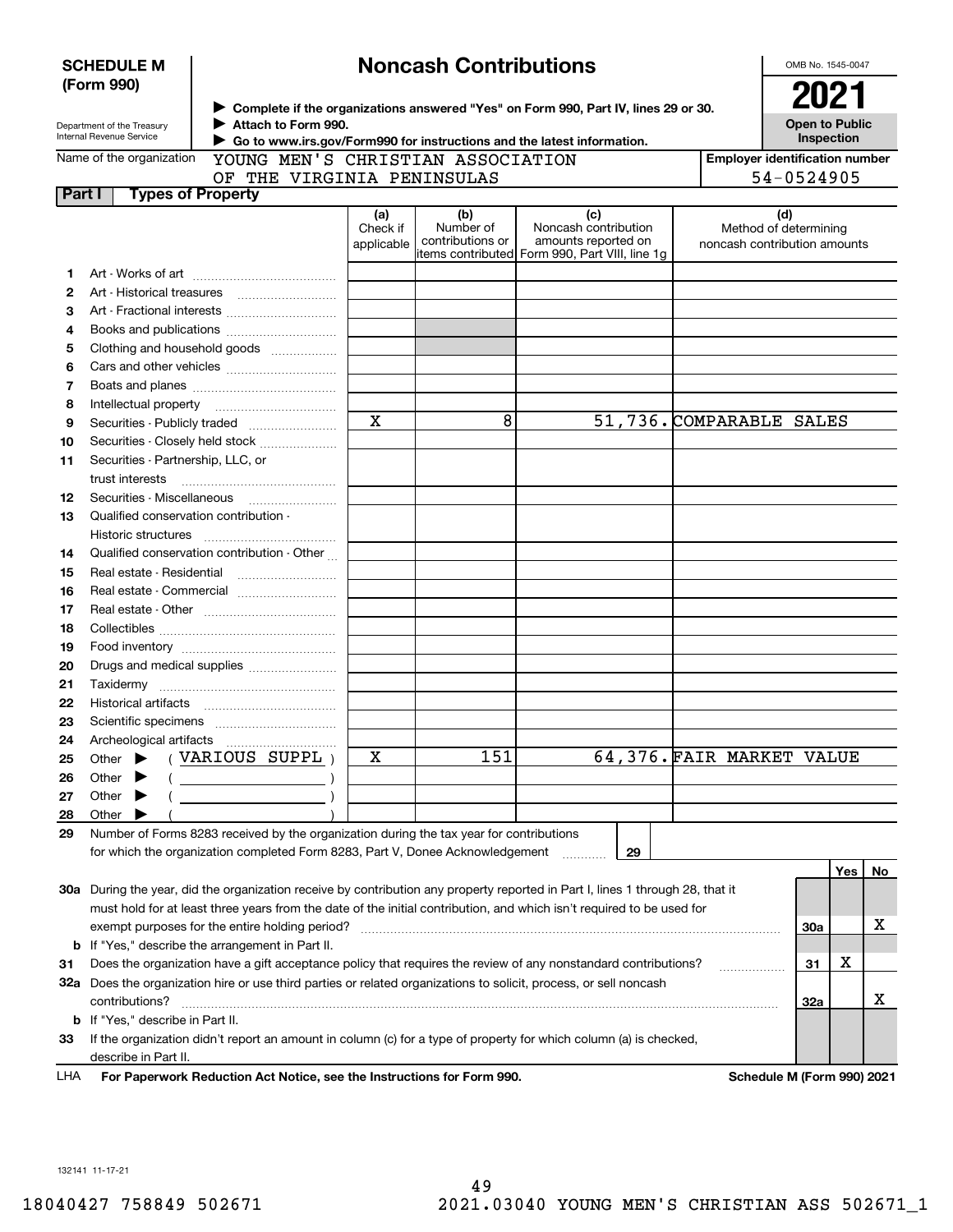#### Schedule M (Form 990) 2021 Page OF THE VIRGINIA PENINSULAS 54-0524905 YOUNG MEN'S CHRISTIAN ASSOCIATION

Part II | Supplemental Information. Provide the information required by Part I, lines 30b, 32b, and 33, and whether the organization is reporting in Part I, column (b), the number of contributions, the number of items received, or a combination of both. Also complete this part for any additional information.

#### SCHEDULE M, PART I, COLUMN (B):

#### THE ORGANIZATION IS REPORTING A COMBINATION OF THE NUMBER OF DONATION

AND THE NUMBER OF ITEMS DONATED.

**Schedule M (Form 990) 2021**

132142 11-17-21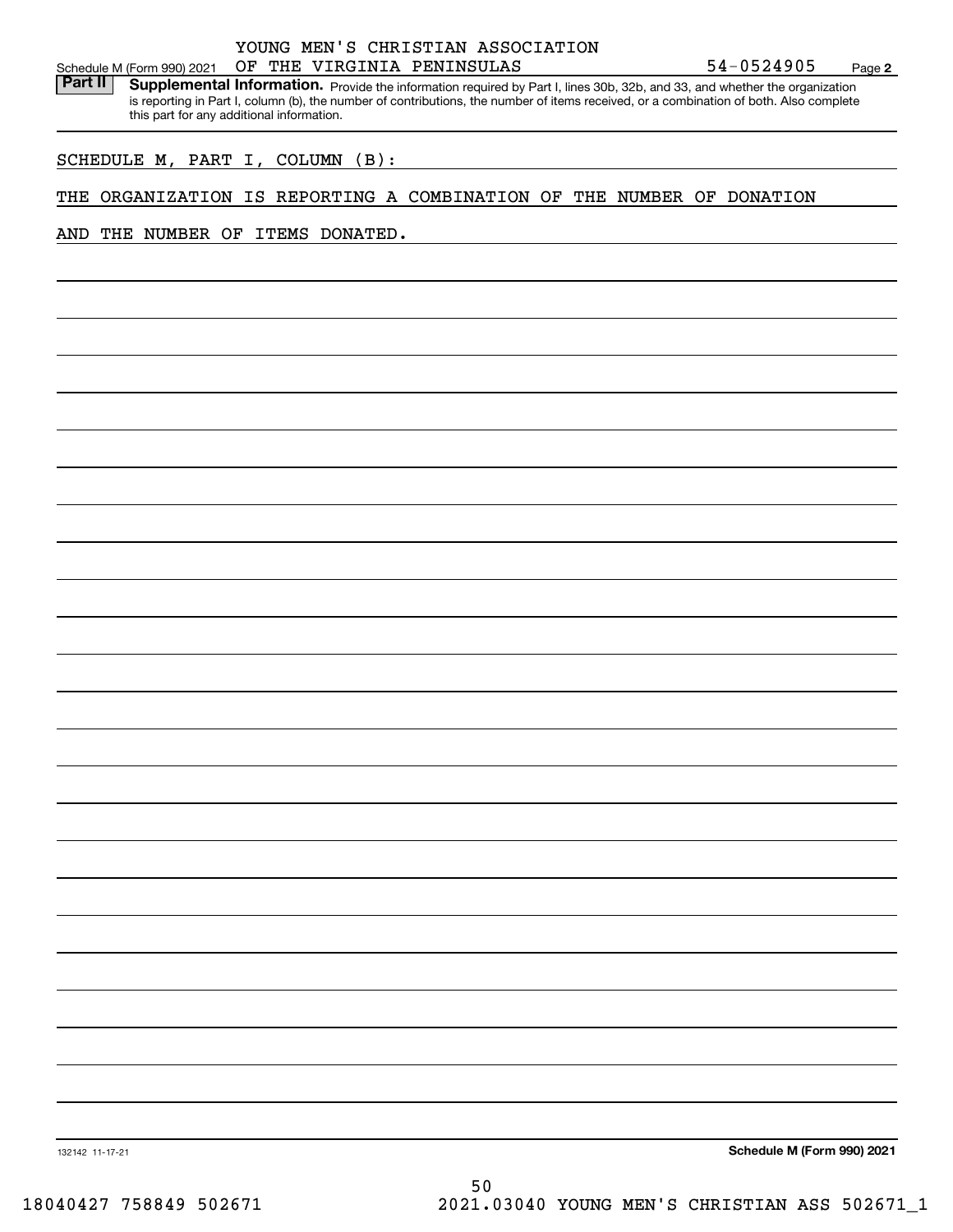**(Form 990)**

Department of the Treasury Internal Revenue Service Name of the organization

#### **Complete to provide information for responses to specific questions on Form 990 or 990-EZ or to provide any additional information. | Attach to Form 990 or Form 990-EZ. SCHEDULE O Supplemental Information to Form 990 or 990-EZ**

OF THE VIRGINIA PENINSULAS FOR SALL 54-0524905

**| Go to www.irs.gov/Form990 for the latest information.**

OMB No. 1545-0047 **Open to Public InspectionEmployer identification number 2021**

FORM 990, PART I, LINE 1, DESCRIPTION OF ORGANIZATION MISSION:

CHARITY THAT IS COMMITTED TO STRENGTHENING COMMUNITY THROUGH YOUTH

YOUNG MEN'S CHRISTIAN ASSOCIATION

DEVELOPMENT, HEALTHY LIVING, AND SOCIAL RESPONSIBILITY. WE BELIEVE

STRONG COMMUNITIES ARE POSSIBLE ONLY WHEN WE INVEST IN OUR KIDS, OUR

HEALTH AND OUR NEIGHBORS. THE Y HAS A LONG-STANDING TRACK RECORD AND

ON THE GROUND PRESENCE NECESSARY TO ADDRESS OUR COMMUNITY'S MOST

PRESSING SOCIAL ISSUES RELATED TO YOUTH, HEALTH AND QUALITY OF LIFE

WITH A MISSION TO PUT CHRISTIAN PRINCIPLES INTO PRACTICE THROUGH

PROGRAMS THAT BUILD HEALTHY SPIRIT, MIND AND BODY FOR ALL. WE WORK

SIDE-BY-SIDE WITH OUR NEIGHBORS TO MAKE SURE EVERYONE, REGARDLESS OF

AGE, INCOME OR BACKGROUND, HAS THE OPPORTUNITY TO LEARN, GROW AND

THRIVE.

FORM 990, PART III, LINE 1, DESCRIPTION OF ORGANIZATION MISSION: PEOPLE GROW HEALTHIER IN SPIRIT, MIND, AND BODY. WE HELP MEMBERS AND PROGRAM PARTICIPANTS GROW PERSONALLY: BUILD SELF-ESTEEM AND SELF-RELIANCE; DEVELOP VALUES FOR DAILY LIVING: DEVELOP MORAL AND ETHICAL BEHAVIOR BASED ON CHRISTIAN PRINCIPLES; IMPROVE PERSONAL AND FAMILY RELATIONS: LEARN TO CARE, COMMUNICATE AND COOPERATE WITH OTHERS CLOSE TO THEM; APPRECIATE DIVERSITY: RESPECT PEOPLE OF DIFFERENT AGES, ABILITIES, INCOMES, RACES, RELIGIONS, CULTURES, AND BELIEFS; BECOME LEADERS AND SUPPORTERS: LEARN THE GIVE AND TAKE NECESSARY TO WORK TOWARD THE COMMON GOOD; DEVELOP SPECIFIC SKILLS: ACQUIRE NEW KNOWLEDGE AND WAYS TO GROW IN SPIRIT, MIND, AND BODY; AND HAVE FUN: ENJOY LIFE.

132211 11-11-21 LHA For Paperwork Reduction Act Notice, see the Instructions for Form 990 or 990-EZ. Schedule O (Form 990) 2021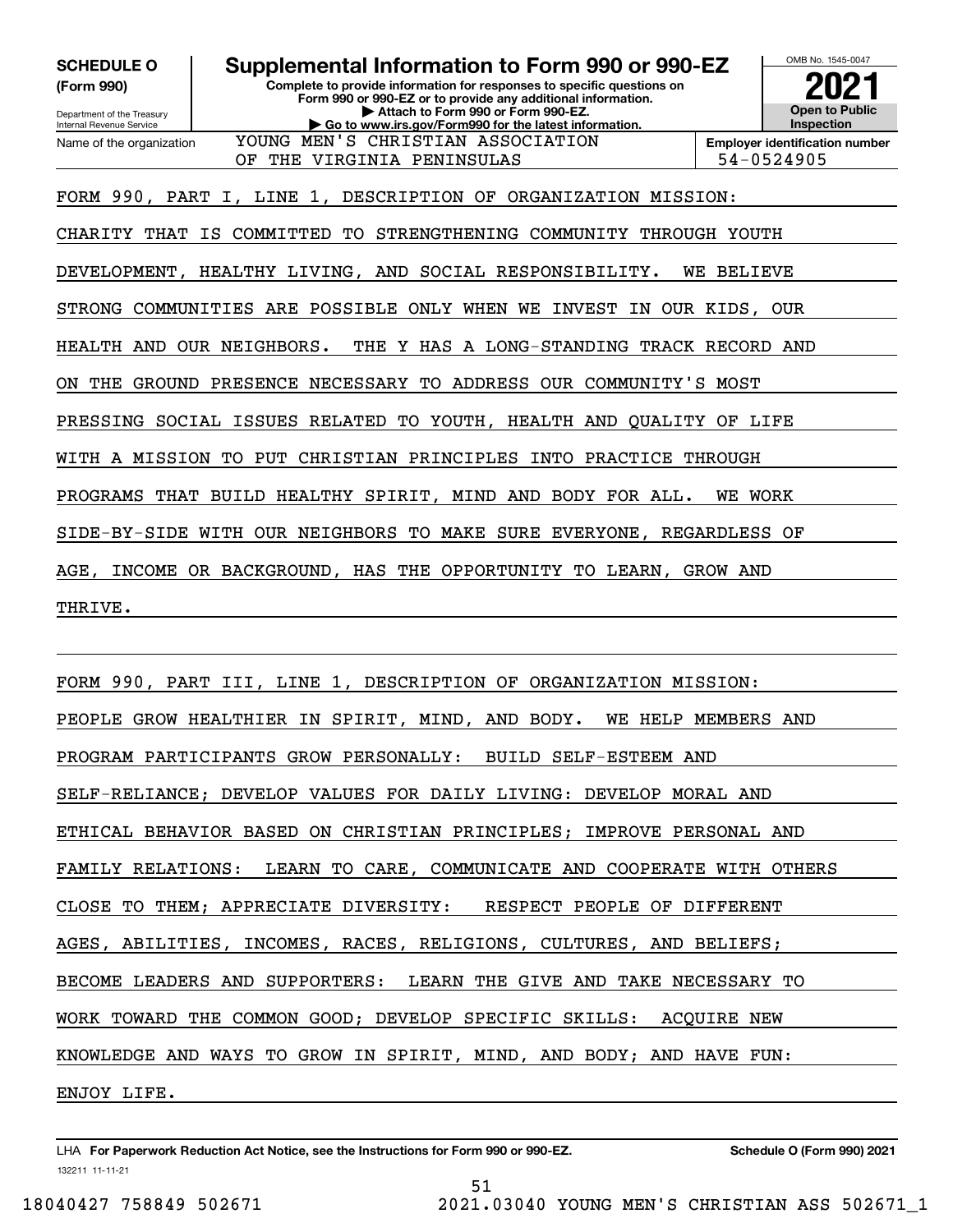**2Employer identification number** Schedule O (Form 990) 2021 Page Name of the organization YOUNG MEN'S CHRISTIAN ASSOCIATION FORM 990, PART III, LINE 4A, PROGRAM SERVICE ACCOMPLISHMENTS: SPIRIT, MIND, AND BODY. YMCA HEALTH ENHANCEMENT PROGRAMS HELP ACHIEVE THIS UNITY THROUGH MEDICALLY BASED PROGRAMS THAT STRESS PROPER EXERCISE, NUTRITION, STRESS MANAGEMENT, AVOIDANCE OF DRUG AND ALCOHOL ABUSE, AND HEALTH EDUCATION. OF THE VIRGINIA PENINSULAS **1990** 124-0524905

THE YMCA OF THE VIRGINIA PENINSULAS OFFERS A LIFELONG PROGRESSION OF MEDICALLY BASED HEALTH AND WELLNESS ACTIVITIES, EXPERIENCES, AND EDUCATION, INCLUDING PROGRAMS FOR CHILDREN, TEENS, FAMILIES, AND SENIORS. IN 2021, 749,832 INDIVIDUALS ENGAGED IN HEALTH, WELL-BEING, AND FITNESS PROGRAMS.

HEALTHY HABITS CAN PROTECT KIDS FROM LIFE-THREATENING DISEASES. CHILDHOOD OBESITY IS IN DANGER OF REACHING EPIDEMIC PROPORTIONS ACROSS THE UNITED STATES. OBESITY AND OVERWEIGHT CREATE AN ENHANCED RISK FOR SERIOUS HEALTH PROBLEMS THAT MANIFEST THEMSELVES BOTH IN CHILDHOOD AND LATER IN LIFE. VIRGINIA RANKS 36TH IN OVERALL PREVALENCE WITH 13.2% OF CHILDREN CONSIDERED EITHER OVERWEIGHT OR OBESE.

5210 EDUCATION IS PROVIDED IN ALL YMCA SCHOOL-AGE CHILDCARE AND PRESCHOOL CHILD DEVELOPMENT PROGRAMS. IT TEACHES CHILDREN ABOUT MAKING HEALTHY CHOICES AND PROVIDES TAKE-HOME EDUCATIONAL MATERIALS SO FAMILIES CAN MAKE HEALTHY CHOICES TOGETHER. 5210 IS BUILT ON FOUR MAIN PILLARS THAT HELP CHILDREN LIVE HEALTHY EVERY DAY: 5 SERVINGS OF FRUITS AND VEGETABLES EACH DAY, 2 HOURS OR LESS OF SCREEN TIME DAILY, 1 HOUR OR MORE OF PHYSICAL ACTIVITY EACH DAY, AND 0 SUGARY DRINKS.

132212 11-11-21 **Schedule O (Form 990) 2021** YMCA HEALTHY KIDS DAY IS DESIGNED TO HIGHLIGHT A WIDE RANGE OF WELLNESS 52 18040427 758849 502671 2021.03040 YOUNG MEN'S CHRISTIAN ASS 502671\_1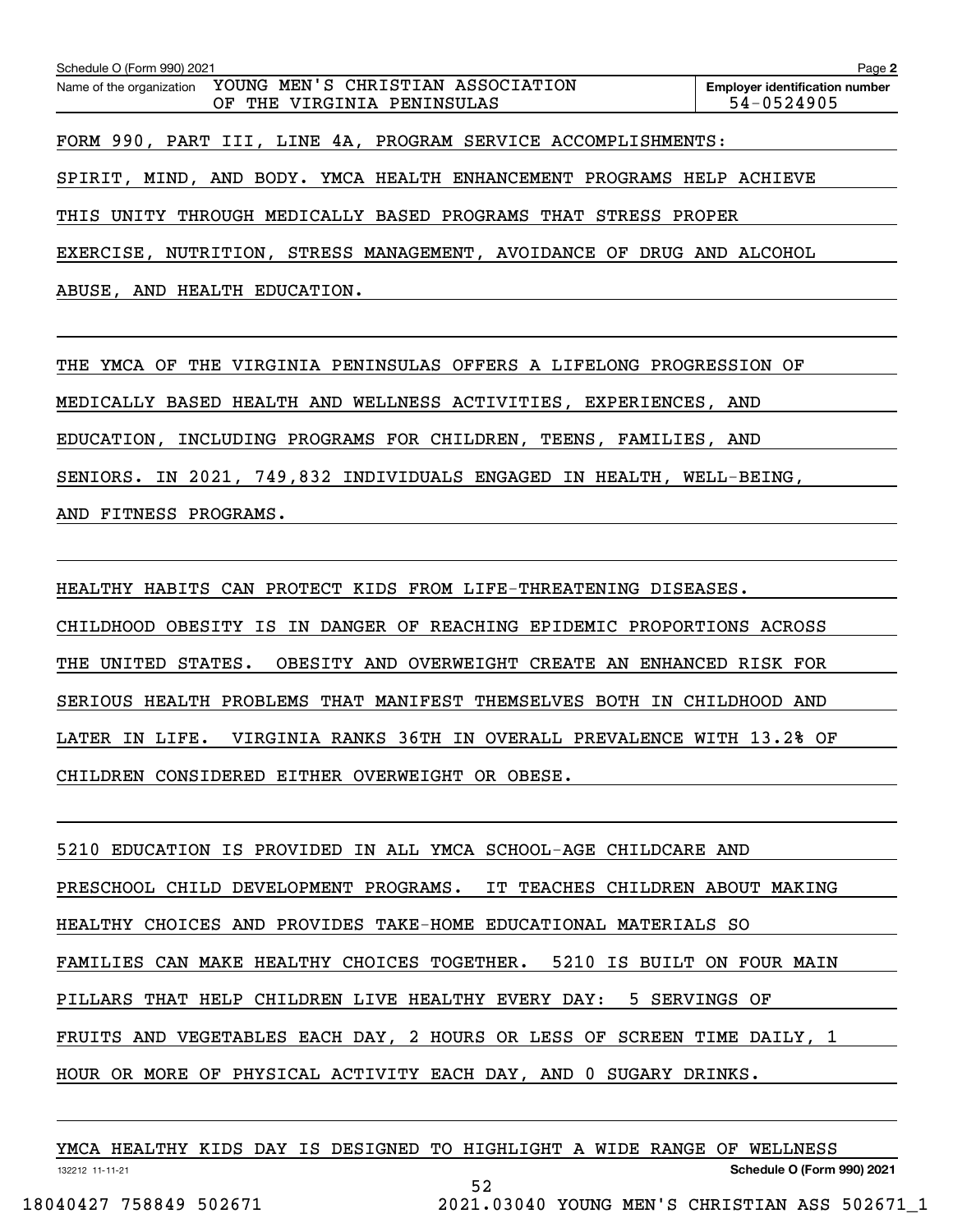| Schedule O (Form 990) 2021                                                                        | Page 2                                              |
|---------------------------------------------------------------------------------------------------|-----------------------------------------------------|
| YOUNG MEN'S CHRISTIAN ASSOCIATION<br>Name of the organization<br>THE<br>VIRGINIA PENINSULAS<br>OF | <b>Employer identification number</b><br>54-0524905 |
|                                                                                                   |                                                     |
| ACTIVITIES, SPORTS, AND OTHER PHYSICAL ACTIVITIES THAT ARE AVAILABLE TO                           |                                                     |
| KIDS AT THEIR LOCAL YMCAS. WITH OVER 9 MILLION OVERWEIGHT CHILDREN IN                             |                                                     |
| THE UNITED STATES, INCREASING THE LEVELS OF PHYSICAL ACTIVITY                                     | IN THE                                              |
| LIVES OF CHILDREN IS A CRITICAL COMPONENT OF OUR COUNTRY'S AND OUR                                |                                                     |
| YMCA'S EFFORT TO FIGHT CHILDHOOD OBESITY. BOTH THE                                                | NATIONAL YMCA AND                                   |
| OUR YMCA ARE DEDICATED TO HELPING FIGHT CHILDHOOD OBESITY YEAR-ROUND.                             |                                                     |
| ACTIVITIES INCLUDED GAMES, PHYSICAL CHALLENGES, CRAFTS, HEALTHY SNACKS,                           |                                                     |
| AND HANDOUTS FOR HOME. THE GOAL IS TO SHOW KIDS THAT PHYSICAL ACTIVITY                            |                                                     |
| CAN BE FUN. DUE TO COVID RESTRICTIONS, WE WERE UNABLE TO HOLD HEALTHY                             |                                                     |
| KIDS DAY IN 2021.                                                                                 |                                                     |

PEOPLE WITH DISABILITIES AND THOSE WITH CHRONIC AILMENTS, SUCH AS ARTHRITIS, CANCER, AND HEART DISEASE FIND YMCA PROGRAM OPPORTUNITIES IN YMCA AND COMMUNITY-BASED POOLS. YMCA AQUATICS PROGRAMS ARE A MAJOR PART OF THE Y'S OVERALL GOAL OF BUILDING A HEALTHY SPIRIT, MIND, AND BODY. IN 2021, THE YMCA PROVIDED AQUATICS PROGRAMS FOR 4,167 PEOPLE. INFANTS THROUGH SENIORS TOOK PROGRESSIVE SWIM CLASSES, PARTICIPATED IN OUR AQUATIC EXERCISE PROGRAMS, AND PARTICIPATED IN OUR ARTHRITIS AQUATICS CLASSES. TEENS LEARNED LIFEGUARDING SKILLS IN OUR LIFEGUARD CLASSES.

THE YMCA'S DIABETES PREVENTION PROGRAM IS A ONE-YEAR, COMMUNITY-BASED PROGRAM. THE PARTICIPANTS ATTEND SMALL GROUP CLASSES AND RECEIVE THE SUPPORT THEY NEED FROM CERTIFIED LIFESTYLE COACHES. WITH A CURRICULUM APPROVED BY THE CENTERS FOR DISEASE CONTROL AND PREVENTION (CDC), THE TRAINED LIFESTYLE COACHES HELP MOTIVATE PARTICIPANTS. PARTICIPANTS LEARN HOW TO GRADUALLY INCORPORATE HEALTHIER EATING, MODERATE PHYSICAL ACTIVITY, PROBLEM-SOLVING AND COPING SKILLS INTO THEIR DAILY LIVES.

53

132212 11-11-21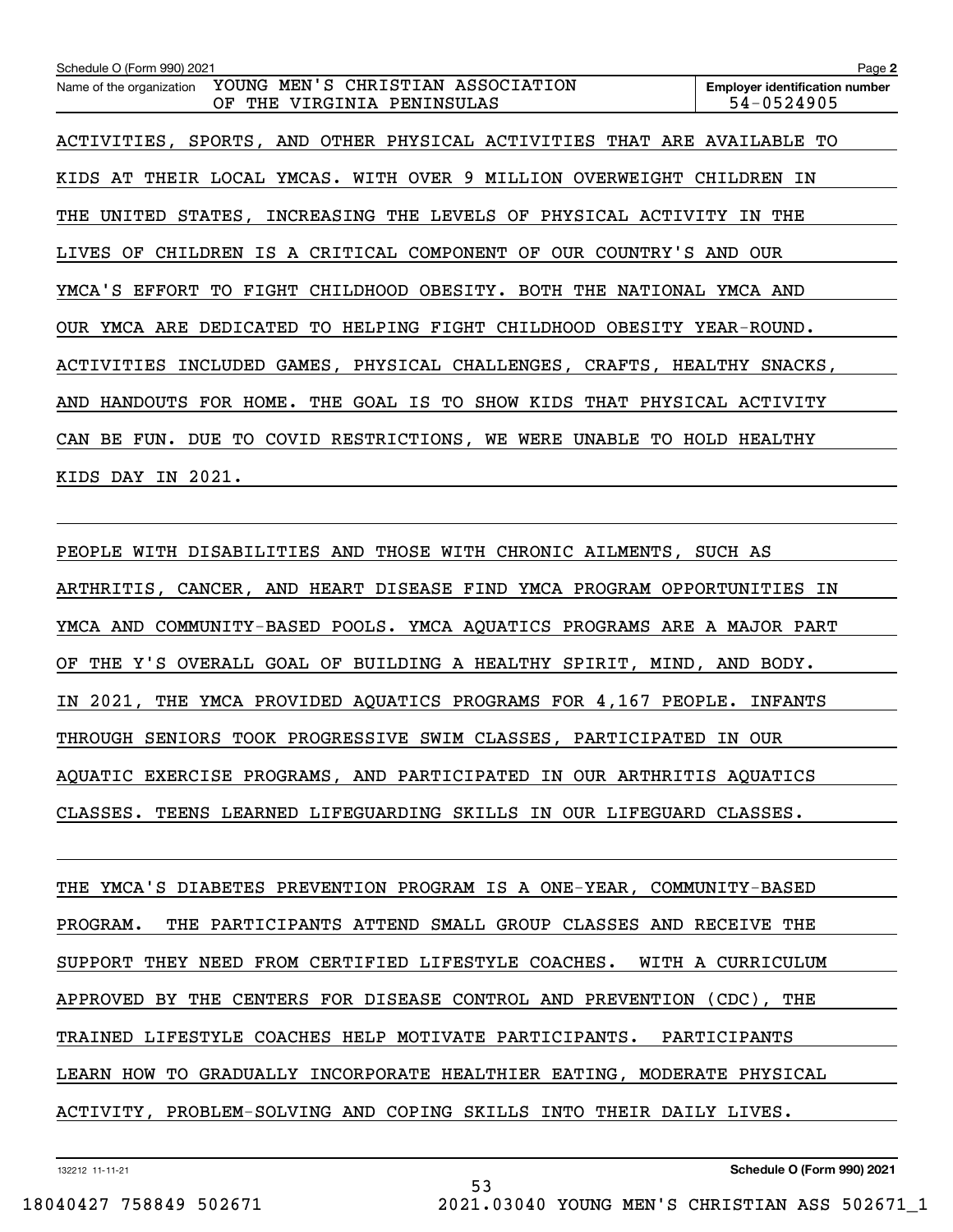| Schedule O (Form 990) 2021                                                               | Page 2                                              |
|------------------------------------------------------------------------------------------|-----------------------------------------------------|
| Name of the organization YOUNG MEN'S CHRISTIAN ASSOCIATION<br>OF THE VIRGINIA PENINSULAS | <b>Employer identification number</b><br>54-0524905 |
| FORM 990, PART III, LINE 4B, PROGRAM SERVICE ACCOMPLISHMENTS:                            |                                                     |
| SAME QUALITY CARE IN THE SAME SETTING. IN 2021, 21,006 CHILDREN                          |                                                     |
| ATTENDED AFTERSCHOOL PROGRAMS AT SEVENTEEN DIFFERENT CHILDCARE SITES                     |                                                     |
| AND 2,437 CHILDREN ATTENDED PRESCHOOL PROGRAMS AT THREE PRESCHOOL                        |                                                     |
| LOCATIONS.                                                                               |                                                     |

OUR YMCA ALSO GIVES FAMILIES SAFE, RELIABLE, AND AFFORDABLE

RECREATIONAL OPPORTUNITIES SUCH AS FAMILY SWIM NIGHT AND VOLLEYBALL

WHICH LET FAMILIES RELAX AND ENJOY TIME WITH EACH OTHER. YMCA FAMILY

LIFE PROGRAMS, PARENTING CLASSES, AND FAMILY VOLUNTEER PROGRAMS HELP

PEOPLE GROW AS RESPONSIBLE MEMBERS OF FAMILIES. WE PROVIDE CHILDREN AND

THEIR PARENTS WITH ACTIVITIES THAT FOSTER UNDERSTANDING AND

COMPANIONSHIP. ACTIVITIES ARE PLANNED TO BRING GROUPS OF FAMILIES

TOGETHER TO SUPPORT EACH OTHER. PARENTS HAVE THE OPPORTUNITY TO LEARN

FROM EACH OTHER AND FROM THEIR CHILDREN IN AN ENJOYABLE WAY.

132212 11-11-21 **Schedule O (Form 990) 2021** THE YMCA PROVIDES FAMILY PROGRAMMING YEAR-ROUND. DAY CAMPS DEVELOP SELF-CONFIDENCE AND SELF-RESPECT WHEN CAMPERS MEET CHALLENGES AND LEARN TO COOPERATE. Y CAMPING PROGRAMS ARE EDUCATIONAL; THEY PROMOTE SPIRITUAL AWARENESS, MENTAL DEVELOPMENT, PHYSICAL WELL-BEING, SOCIAL GROWTH, AND RESPECT FOR THE ENVIRONMENT. THROUGH A VARIETY OF ACTIVITIES AND THE USE OF NATURAL SURROUNDINGS, YMCA CAMPING SEEKS TO HELP PARTICIPANTS ACHIEVE THEIR FULLEST POTENTIAL IN SPIRIT, MIND, AND BODY. LOW-COST YMCA CAMPING PROGRAMS ALSO ARE A SAFE, HIGH-QUALITY ALTERNATIVE FOR WORKING PARENTS. KNOWING THAT A CHILD IS BEING CARED FOR IN A Y CAMP PROGRAM ENABLES THESE PARENTS TO REMAIN GAINFULLY AND PRODUCTIVELY EMPLOYED. IN 2021, 9,509 CHILDREN PARTICIPATED IN YMCA DAY CAMP AND TEEN CAMP PROGRAMS. AS IN THE CASE OF ALL YMCA PROGRAMS, 54

18040427 758849 502671 2021.03040 YOUNG MEN'S CHRISTIAN ASS 502671\_1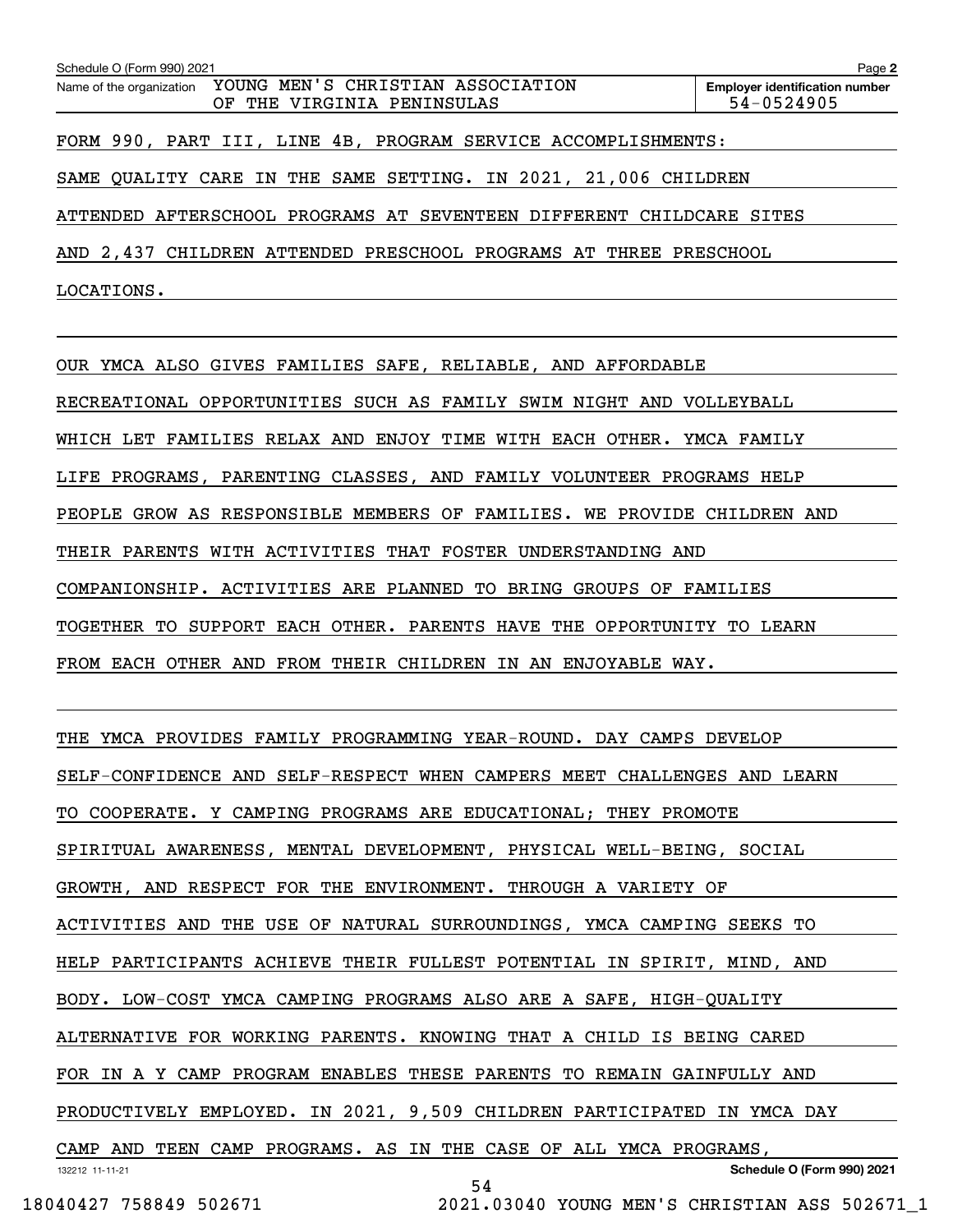**2Employer identification number** Schedule O (Form 990) 2021 Page Name of the organization YOUNG MEN'S CHRISTIAN ASSOCIATION FINANCIAL ASSISTANCE IS AVAILABLE FOR THOSE WHO CANNOT AFFORD THE CUSTOMARY FEE. YMCA YOUTH AND TEEN PROGRAMS HELP CHILDREN DEVELOP SELF-ESTEEM AND GOOD VALUES, INCLUDING, COOPERATION, RESPECT FOR THE BODY, GOOD CITIZENSHIP, AND A STRONG WORK ETHIC. TEEN ACTIVITIES ARE AMONG THE MOST RAPIDLY GROWING YMCA PROGRAMS. IN 2021, MIDDLE AND HIGH SCHOOL TEENS ATTENDED TEEN NIGHTS REFLECTING THE GROWING AWARENESS THAT ADOLESCENTS NEED STRUCTURE AND ACTIVITIES, ESPECIALLY IN THE AFTER-SCHOOL HOURS. OF THE VIRGINIA PENINSULAS **1990** 124-0524905

YMCA SPORTS AND RECREATIONAL PROGRAMS PROMOTE AN APPRECIATION OF ONE'S OWN WORTH. YOUTH SPORTS FOCUS ON THE FULL AND EQUAL PARTICIPATION OF ALL: EVERY CHILD PLAYS IN EVERY GAME. YMCA YOUTH SPORTS PROGRAMS ALSO HELP TO STRENGTHEN FAMILIES. PARENTS COACH TEAMS AND TURN OUT, OFTEN WITH BROTHERS AND SISTERS, TO WATCH KIDS PLAY. YOUNG PEOPLE PARTICIPATING IN SPORTS BUILD LIFELONG POSITIVE ATTITUDES, HABITS OF HEALTHY EXERCISE, AND GOOD NUTRITION, AND LEARN WAYS TO HAVE FUN AS ADULTS. THERE IS LITTLE COACHING ON ADULT TEAMS, BUT THE SAME VALUES APPLYNO PUTDOWNS, NO NAME-CALLING, NO PROFANITY, AND RESPECT FOR OTHERS, GIVING EVERYONE A CHANCE TO PLAY. IN 2021, 2,344 ADULTS AND YOUTH PARTICIPATED IN A MYRIAD OF SPORTS PROGRAMS THAT VALUE COOPERATION OVER COMPETITION, FAIR PLAY OVER WINNING AT ANY COST, GOOD FEELING, GOOD HEALTH OVER A GOOD SCORE, AND BUILDING SELF-ESTEEM OVER BEATING THE OPPONENT. THE YMCA KNOWS THAT WITH THIS APPROACH EVERYONE WINSUNDEFEATED IN SPIRIT, MIND, AND BODY.

FORM 990, PART III, LINE 4C, PROGRAM SERVICE ACCOMPLISHMENTS:

MORE THAN 1,200 COMMUNITY MEMBERS THROUGH OUR COMMUNITY OUTREACH AND

55

EDUCATION PROGRAMS IN 2021.

132212 11-11-21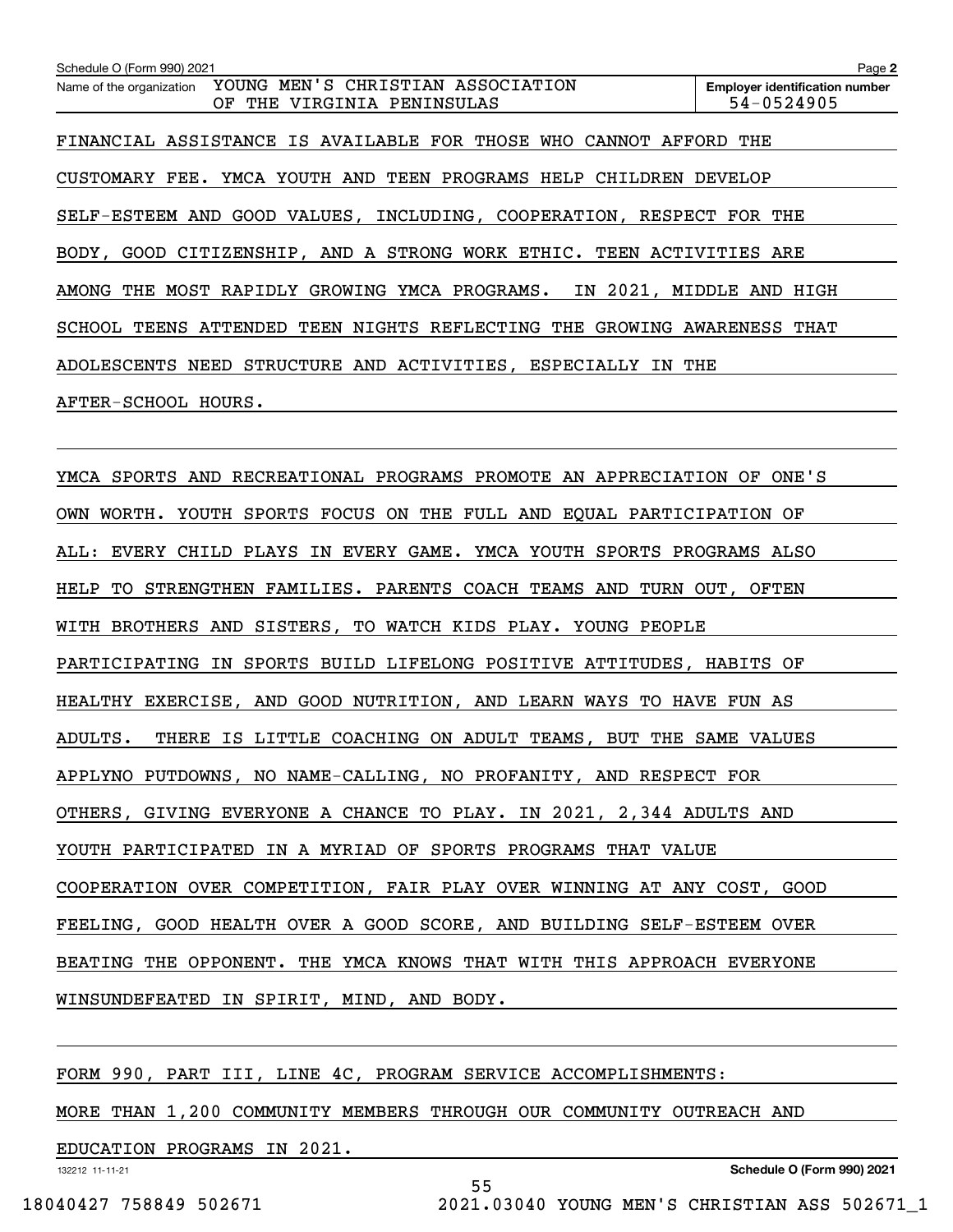**2**

THE Y ACHIEVERS PROGRAM PURPOSE IS TO HELP TEENS PURSUE HIGH EDUCATIONAL AND CAREER GOALS RESULTING IN GRADUATION AND ACCEPTANCE TO AN INSTITUTION OF HIGHER LEARNING OR VOCATIONAL TRADE SCHOOL. THE PROGRAM IS BASED ON FIVE PILLARS: ACADEMICS, COLLEGE KNOWLEDGE, POSITIVE RELATIONSHIPS, LIFE SKILLS, AND POSITIVE IDENTITY. ACTIVITIES, PROJECTS, SPEAKERS, FIELD TRIPS, EVENTS, ETC. ARE PURPOSEFULLY DESIGNED TO ADVANCE LEADERSHIP AND ACADEMIC SKILLS AS WELL AS STIR UP A THIRST FOR DISCOVERING THE VAST ARRAY OF CAREER OPPORTUNITIES AWAITING THEM IN THEIR FUTURE. TUTORING, SAT/ACT PREPARATION CLASSES, STUDY TECHNIQUE SEMINARS, HOMEWORK HELP, COMPUTER TECH CLASSES, FINANCIAL LITERACY, ARE EXAMPLES OF SESSIONS THAT ARE CONDUCTED BY VOLUNTEERS AND YMCA STAFF. THE PROGRAM SERVES STUDENTS FROM LOW-INCOME HOUSEHOLDS, VARYING ACADEMIC LEVELS, FAMILY'S FIRST-GENERATION COLLEGE STUDENTS, AND THE TEENS THAT FALL IN THE MIDDLE BUT HAVE GREAT POTENTIAL IF NURTURED. STUDENTS ARE IDENTIFIED THROUGH ASSISTANCE FROM SCHOOL COUNSELORS, TEACHERS, AND ADMINISTRATORS. RESEARCH ALSO SHOWS THAT TEENS ARE MORE MOTIVATED TO SUCCEED ACADEMICALLY WHEN ENCOURAGED AND GUIDED BY ADULTS WHO ARE ACCOMPLISHED COMMUNITY MEMBERS THAT CARE. THE Y ACHIEVERS PROGRAM ADDRESSES THESE

ISSUES BY PAIRING STUDENTS WITH SUCCESSFUL ROLE MODELS AND PROVIDING

ACADEMIC AND CAREER-RELATED MENTORING AND SUPPORT SERVICES.

BRIGHT BEGINNINGS IS A YMCA PROGRAM THAT HELPS PROVIDE NEW CLOTHES AND

SCHOOL SUPPLIES TO CHILDREN IN NEED IN OUR COMMUNITY. THE GOAL IS TO

HELP CHILDREN HAVE A GREAT START IN SCHOOL BY GIVING THEM THE

132212 11-11-21 **Schedule O (Form 990) 2021** CONFIDENCE AND THE TOOLS THEY NEED TO LEARN. NORMALLY YMCA VOLUNTEERS 56

18040427 758849 502671 2021.03040 YOUNG MEN'S CHRISTIAN ASS 502671\_1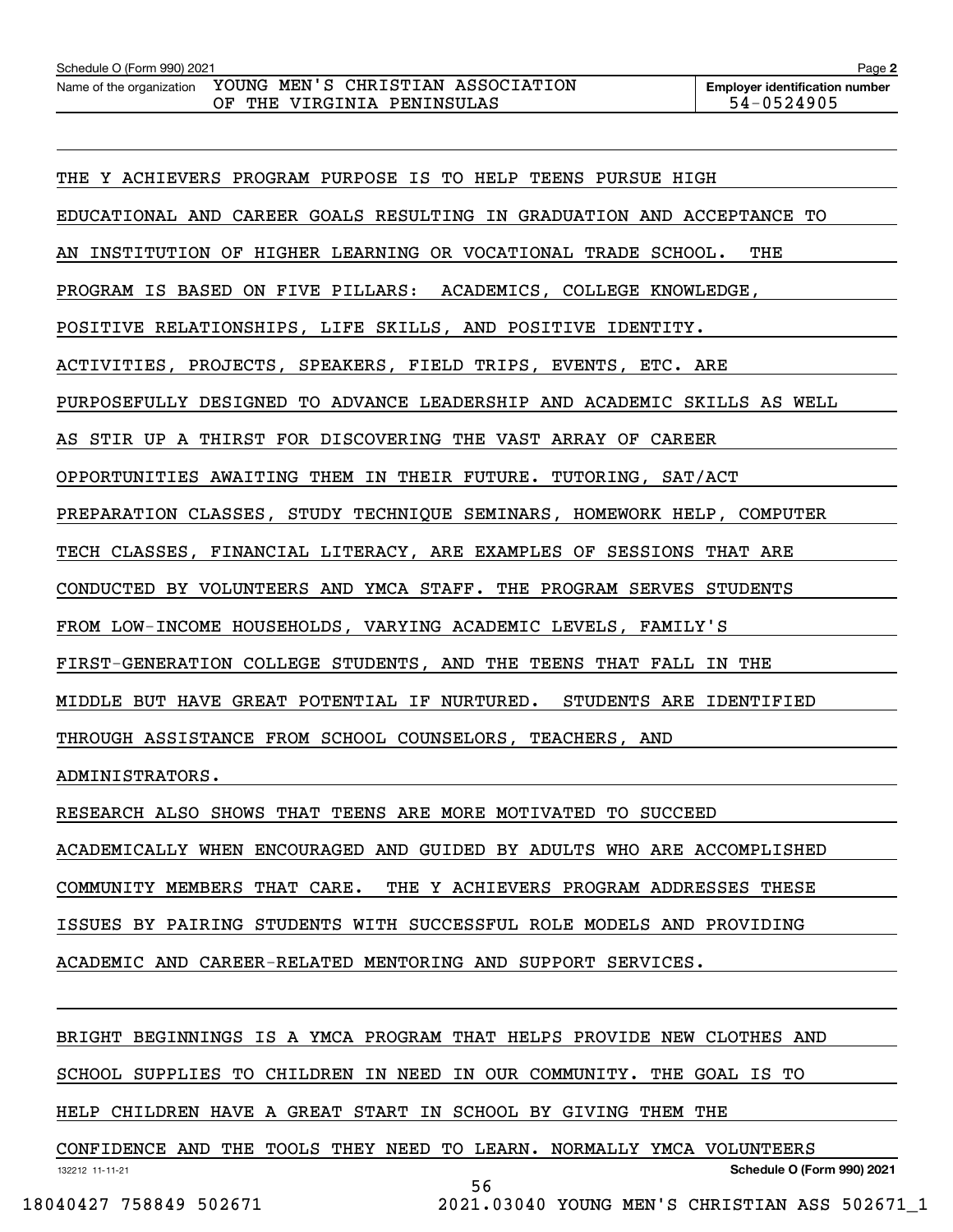| Schedule O (Form 990) 2021<br>Name of the organization YOUNG MEN'S CHRISTIAN ASSOCIATION<br>OF THE VIRGINIA PENINSULAS | Page 2<br><b>Employer identification number</b><br>54-0524905 |
|------------------------------------------------------------------------------------------------------------------------|---------------------------------------------------------------|
| TAKE CHILDREN SHOPPING FOR SCHOOL CLOTHES; THEY ALSO RECEIVE A BACKPACK                                                |                                                               |
|                                                                                                                        |                                                               |
| FILLED WITH SCHOOL SUPPLIES. SCHOOL SUPPLY LISTS ARE OBTAINED FROM AREA                                                |                                                               |
| SCHOOLS. CLOTHES PURCHASED INCLUDE AT LEAST ONE OUTFIT, SHOES,                                                         |                                                               |
| UNDERWEAR AND SOCKS, AND A SWEATER OR JACKET. THE AVERAGE COST TO SHOP                                                 |                                                               |
| FOR ONE CHILD IS \$125. BEGINNING IN AUGUST OF 2021, 818 CHILDREN                                                      |                                                               |
| RECEIVED A BACKPACK FILLED WITH SCHOOL SUPPLIES AND NEW SCHOOL CLOTHES                                                 |                                                               |
| TO HELP THEM BEGIN THE SCHOOL YEAR. THE LITTLE AND THE SCHOOL SEAR.                                                    |                                                               |
| THE FIRST TEE OF THE VIRGINIA PENINSULA IS A PROGRAM CENTER OF OUR Y                                                   |                                                               |
| THAT REINFORCES VALUES AND PROVIDES HEALTHY BENEFITS THROUGH THE MEDIUM                                                |                                                               |
| BY PARTICIPATING IN THE FIRST TEE, YOUNG PEOPLE ARE<br>OF GOLF.                                                        |                                                               |
| INTRODUCED TO THE NINE CORE VALUES OF HONESTY, INTEGRITY, NETRODUCED TO THE NINE CORE VALUES OF HONESTY,               |                                                               |
| SPORTSMANSHIP, RESPECT, CONFIDENCE, RESPONSIBILITY, PERSEVERANCE,                                                      |                                                               |
| COURTESY, AND JUDGMENT WHICH ARE INCORPORATED THROUGHOUT THE PROGRAM.                                                  |                                                               |
| PARENTS ARE ENCOURAGED TO REINFORCE THESE BEHAVIORS BY TALKING ABOUT                                                   |                                                               |
| THEM, WHAT THEY MEAN, AND WHAT THESE BEHAVIORS CAN LOOK LIKE AT HOME.                                                  |                                                               |
| PLAYING THE GAME OF GOLF CAN IMPROVE YOUR QUALITY OF LIFE AS THERE ARE                                                 |                                                               |
| MANY PHYSICAL, EMOTIONAL, AND SOCIAL BENEFITS. OUR PROGRAM INTEGRATES                                                  |                                                               |
| THE POSITIVE CONCEPTS OF ENERGY, PLAY, SAFETY, VISION, MIND, FAMILY,                                                   |                                                               |
| FRIENDS, SCHOOL, AND COMMUNITY WITH GOLF INSTRUCTION. IN 2021, WE                                                      |                                                               |
| OFFERED 652 OPPORTUNITIES FOR YOUTH TO IMPROVE THEIR PERSPECTIVE ON                                                    |                                                               |
| LIFE. WE ARE CURRENTLY SEEKING OUT WAYS TO DELIVER FIRST TEE                                                           |                                                               |
| PROGRAMMING TO DISADVANTAGED YOUTH FOR LITTLE TO NO PARTICIPANT COST.                                                  |                                                               |
| WE STRENGTHEN OUR COMMUNITIES WITH INITIATIVES DESIGNED TO SERVE THE                                                   |                                                               |
| EVER-CHANGING NEEDS OF INDIVIDUALS AND FAMILIES. OUR SUMMER                                                            |                                                               |
| LEARNING-LOSS PREVENTION PROGRAM GIVES HUNDREDS OF CHILDREN THE TOOLS                                                  |                                                               |
| THEY NEED TO STAY ON TRACK ACADEMICALLY THROUGH THE SUMMER MONTHS.                                                     | IN.                                                           |
| 2021, YOUTH PARTICIPATED IN OUR SUMMER LEARNING LOSS PREVENTION PROGRAM                                                |                                                               |
| THROUGH Y SUMMER CAMP.<br>132212 11-11-21                                                                              | Schedule O (Form 990) 2021                                    |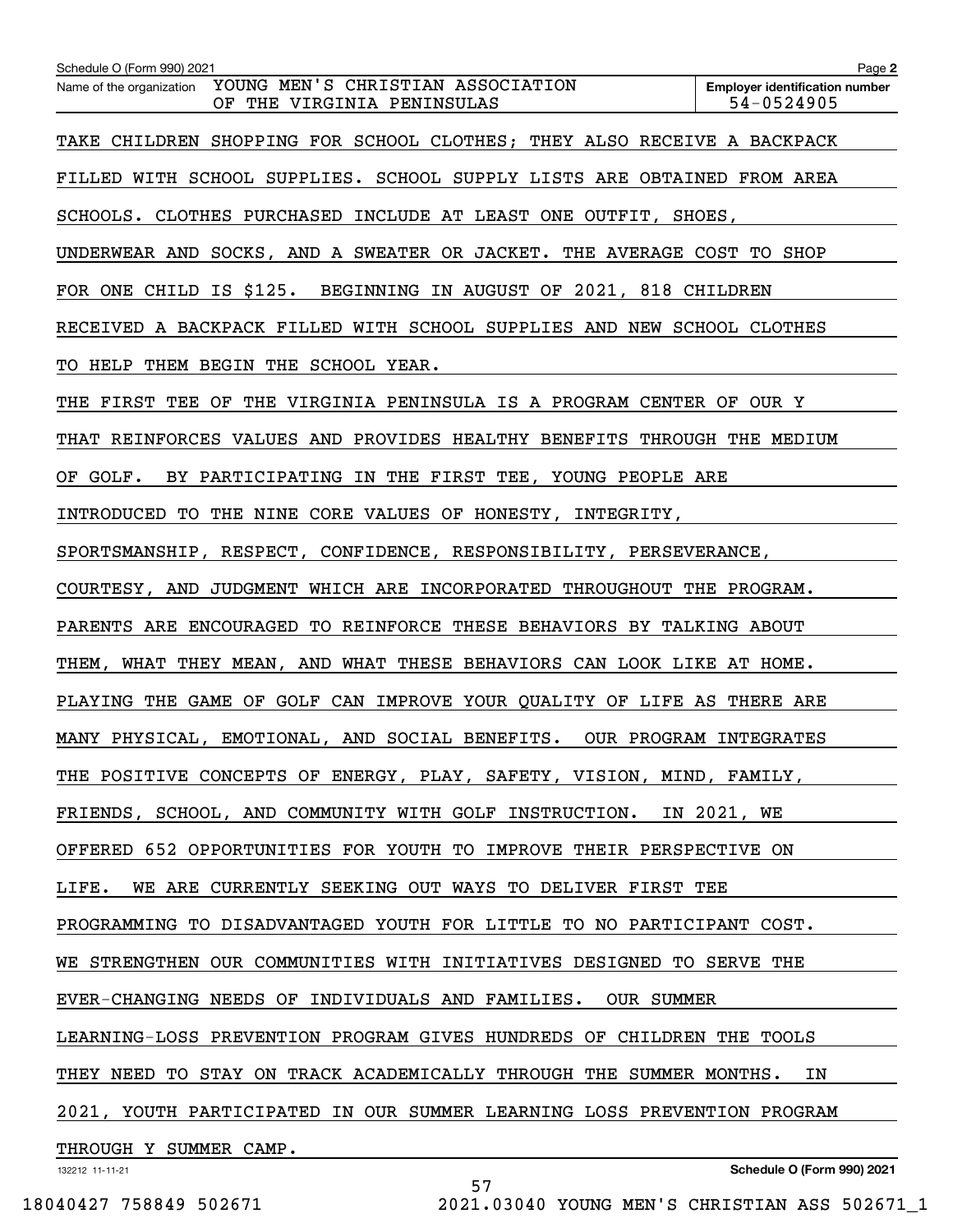OUR SERVICE AREA CONSISTS OF 989 SQUARE MILES OF WATER, NOT INCLUDING PUBLIC AND PRIVATE POOLS. DROWNING IS THE SECOND LEADING CAUSE OF ACCIDENTAL DEATH AMONG CHILDREN IN THE STATE OF VIRGINIA. FOR EVERY CHILD WHO DIES FROM DROWNING, ANOTHER FIVE RECEIVE EMERGENCY DEPARTMENT CARE FOR NONFATAL SUBMERSION INJURIES. CHILDREN AGES 5-14 MOST OFTEN DROWN IN SWIMMING POOLS AND OPEN WATER. SURPRISINGLY, 58% OF PARENTS DO NOT CONSIDER DROWNING A THREAT TO THEIR CHILDREN. TO HELP REDUCE THIS DREADFUL STATISTIC, OUR ENDOWMENT FUND HAS PLEDGED TO OFFER AQUATIC SAFETY CLASSES AT NO COST FOR ALL SECOND GRADERS IN OUR SERVICE AREA. OUR GOAL IS TO REACH EACH ONE OF THE 7,000 SECOND GRADERS THAT LIVE IN OUR SERVICE AREA. IN 2021, 313 SECOND-GRADE STUDENTS PARTICIPATED IN OUR SAFETY AROUND WATER PROGRAM THROUGH THIS COMMUNITY SERVICE OFFERING.

FAMILY VOLUNTEER DAY IS HELD THE WEEKEND BEFORE THANKSGIVING. THIS PROGRAM PROVIDES A VEHICLE FOR YMCA VOLUNTEERS TO GIVE BACK TO THE COMMUNITY BY DONATING THEIR TIME AND WARM THOUGHTS. EACH YMCA BRANCH COLLECTS NON-PERISHABLE FOOD ITEMS IN THEIR LOBBIES BEGINNING AT THEIR OCTOBER BRANCH FALL FESTIVALS. THE BRANCHES COLLABORATE WITH LOCAL SERVICE ORGANIZATIONS TO COLLECT FOOD ITEMS AND RECRUIT VOLUNTEERS. ON FAMILY VOLUNTEER DAY FAMILIES COME TOGETHER TO WRAP, DECORATE BOXES AND FILL THEM WITH FOOD. THE Y WORKS TOGETHER WITH LOCAL AGENCIES SUCH AS SOCIAL SERVICES, LINK, HELP, AND CHRISTIAN OUTREACH TO SELECT FAMILIES THAT WILL RECEIVE THE FOOD BOXES.

CANCER IS THE SECOND LEADING CAUSE OF DEATH IN THE UNITED STATES.

132212 11-11-21 **Schedule O (Form 990) 2021** CANCER AND ITS TREATMENT CAN TAKE A TREMENDOUS TOLL ON A PERSON'S 58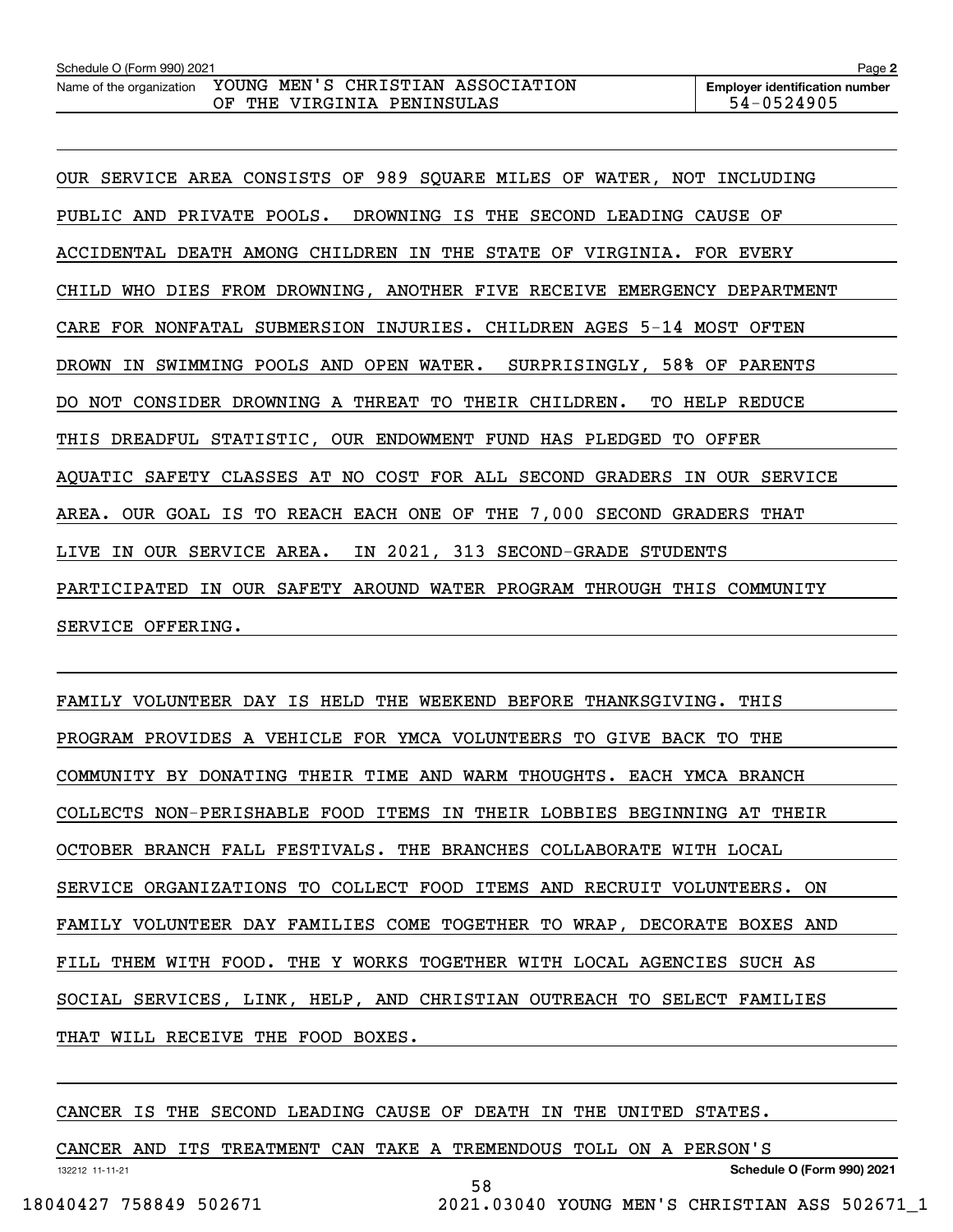| Schedule O (Form 990) 2021 |                                                                 | Page 2                                              |
|----------------------------|-----------------------------------------------------------------|-----------------------------------------------------|
| Name of the organization   | YOUNG MEN'S CHRISTIAN ASSOCIATION<br>OF THE VIRGINIA PENINSULAS | <b>Employer identification number</b><br>54-0524905 |
| SPIRIT,                    | MIND, AND BODY. THEY JUST WANT TO BEGIN<br>TO HEAL AND RECLAIM  |                                                     |
| THEIR HEALTH.              | NO ONE EXPERIENCES CANCER IN THE SAME WAY.                      | PARTICIPANTS                                        |
| COME<br>TO.                | THE PROGRAM WITH DIFFERENT PHYSICAL CHALLENGES AND LIFESTYLE    |                                                     |
| GOALS.                     |                                                                 |                                                     |

LIVESTRONG AT THE YMCA OFFERS A NO COST, CARING, SUPPORTIVE EXERCISE PROGRAM FILLED WITH HOPE AND LOVE FOR CANCER SURVIVORS. PARTICIPANTS TAKE THE FRIENDSHIPS AND ENCOURAGEMENT THEY EXPERIENCE IN THE 12-WEEK PROGRAM AND SHARE THE POWER OF THE PROGRAM WITH OTHERS. LIVESTRONG AT THE YMCA HAS PROVIDED 304 PARTICIPANTS WITH INDIVIDUALIZED ATTENTION AND AN APPROACH TO RECOVERY THAT TARGETS THE AREAS THEY NEED TO REBUILD SINCE 2014. ONE PARTICIPANT SAID, "I WENT TO THE CANCER CENTER FOR TREATMENT. I CAME TO THE Y TO HEAL."

NICOLE WHITE WAS A GRADUATE OF SMITHFIELD HIGH SCHOOL AND A JUNIOR AT VIRGINIA TECH MAJORING IN INTERNATIONAL STUDIES WHEN HER LIFE WAS TAKEN DURING THE SHOOTINGS AT TECH ON APRIL 16, 2007. SHE WAS A LIFEGUARD FOR OUR LUTER FAMILY YMCA AND VOLUNTEERED MANY HOURS IN THE COMMUNITY. TO HONOR NICOLE'S PASSION TO MAKE HER COMMUNITY A BETTER PLACE, OUR Y AWARDS AT LEAST ONE COLLEGE SCHOLARSHIP ANNUALLY TO A SMITHFIELD HIGH SCHOOL STUDENT WITH DEMONSTRATED SERVICE TO COMMUNITY.

132212 11-11-21 **Schedule O (Form 990) 2021** FORM 990, PART VI, SECTION A, LINE 2: OUR BOARD OF DIRECTORS CONSISTS OF LOCAL BUSINESS PROFESSIONALS. THE INDUSTRY MIX CONSISTS OF BANKING, INVESTMENT, LEGAL, CONSTRUCTION, AND LOCAL GOVERNMENT TO NAME A FEW. IT IS PROBABLE THAT A MAJORITY OF THE MEMBERS PATRONIZE THE BUSINESSES REPRESENTED ON THE BOARD. HOWEVER, WE ARE NOT AWARE OF ANY RELATIONSHIP WHERE ONE INDIVIDUAL WOULD BE ABLE TO 59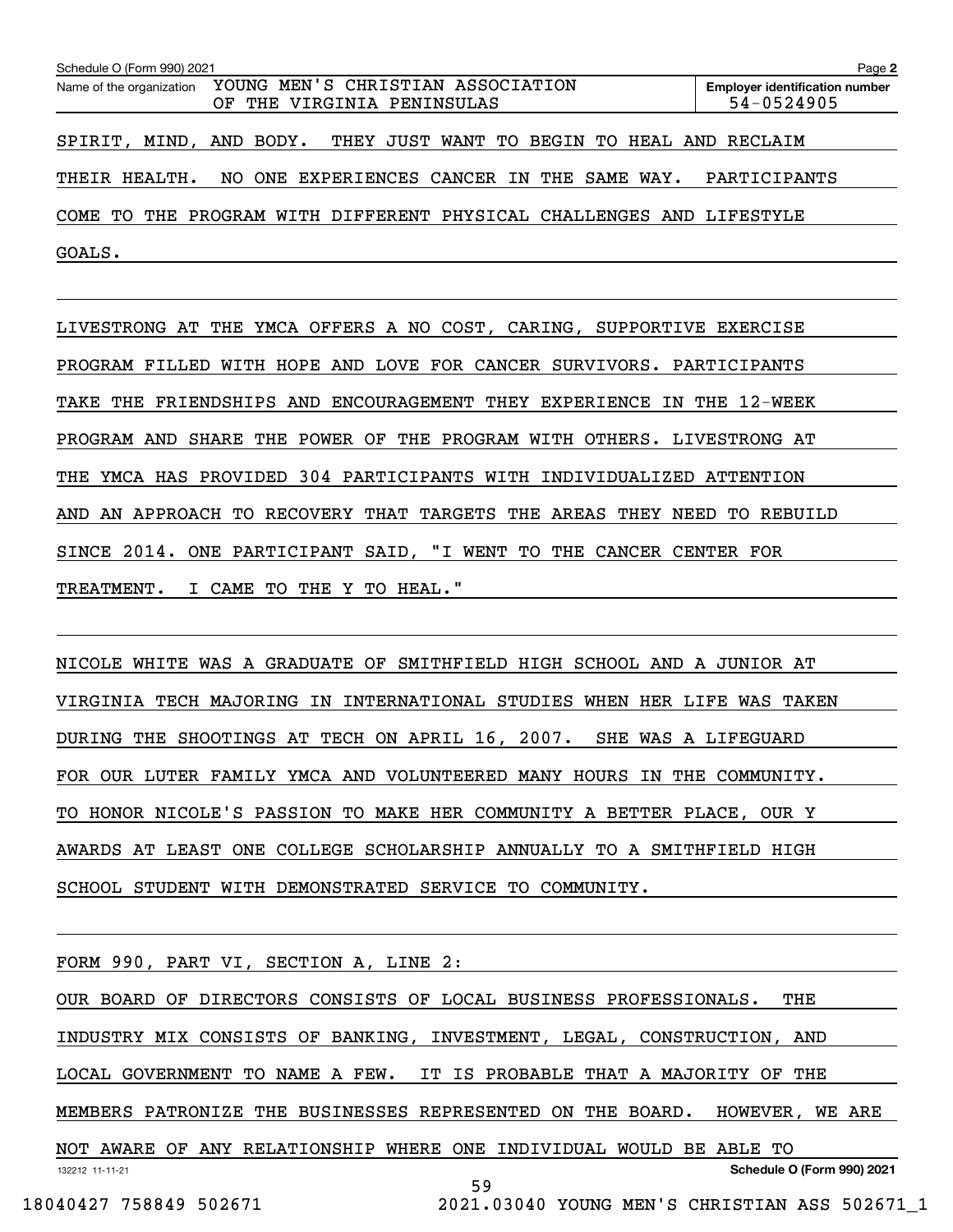| Schedule O (Form 990) 2021                                                  |                                                                     |  |  | Page 2 |
|-----------------------------------------------------------------------------|---------------------------------------------------------------------|--|--|--------|
| Name of the organization                                                    | <b>Employer identification number</b><br>54-0524905                 |  |  |        |
| EXERCISE INFLUENCE OVER ANOTHER WHEN DEALING WITH THE BUSINESS OF OUR YMCA. |                                                                     |  |  |        |
| TO ADD.                                                                     | INDEPENDENT COMMITTEES ARE UTILIZED TO DETERMINE RECOMMENDATIONS TO |  |  |        |
| THE BOARD REGARDING FINANCIAL AND LEGAL MATTERS.                            |                                                                     |  |  |        |

FORM 990, PART VI, SECTION B, LINE 11B:

BOARD REVIEW OF FORM 990. THE AUDIT & FINANCE COMMITTEE IS CHARGED WITH MONITORING AND GUIDING THE FINANCIAL ACTIVITY OF THE YMCA OF THE VIRGINIA PENINSULAS. THE TREASURER REVIEWS THE BALANCE SHEET AND INCOME STATEMENT OF THE ORGANIZATION ON A MONTHLY BASIS AND REPORTS TO THE FULL BOARD REGULARLY. THE FULL COMMITTEE MEETS 2 TO 3 TIMES PER YEAR. THE COMMITTEE IS RESPONSIBLE FOR ENGAGING AN ACCOUNTING FIRM TO AUDIT EACH FISCAL YEAR'S FINANCIAL STATEMENT AND PREPARE THE RELATED TAX RETURN(S). EACH MEMBER OF THE BOARD OF DIRECTORS RECEIVES A COPY OF THE AUDITED FINANCIAL STATEMENTS AND A DRAFT COPY OF THE FORM 990. AN AUDIT & FINANCE COMMITTEE MEETING IS SCHEDULED AND HELD. ALL MEMBERS OF THE BOARD OF DIRECTORS ARE INVITED TO THIS MEETING. DURING A PORTION OF THE MEETING, REPRESENTATIVES FROM THE ACCOUNTING FIRM, AS WELL AS STAFF OF THE YMCA OF THE VIRGINIA PENINSULAS, ANSWER QUESTIONS ON THE PREVIOUSLY RECEIVED DRAFT TAX RETURNS. THE TAX RETURNS ARE FILED ONCE THE AUDIT & FINANCE COMMITTEE IS SATISFIED AND ACCEPTS THE DRAFT.

132212 11-11-21 **Schedule O (Form 990) 2021** FORM 990, PART VI, SECTION B, LINE 12C: CONFLICT OF INTEREST MONITORING COMPLIANCE. OUR CONFLICT OF INTEREST POLICY, WHISTLEBLOWER POLICY, AND ETHICS POLICY ARE DISSEMINATED TO THE BOARD OF DIRECTORS ON AN ANNUAL BASIS. A FOLLOW UP ACKNOWLEDGEMENT FORM DOCUMENTING POLICY RECEIPT AS WELL AS ANY CONFLICT OF INTEREST DISCLOSURES IS USED FOR TRACKING. THE GOVERNANCE COMMITTEE OF THE YMCA OF THE VIRGINIA PENINSULAS REVIEWS THE RESULTS ON AN ANNUAL BASIS. THESE FORMS ARE ALSO 60

18040427 758849 502671 2021.03040 YOUNG MEN'S CHRISTIAN ASS 502671\_1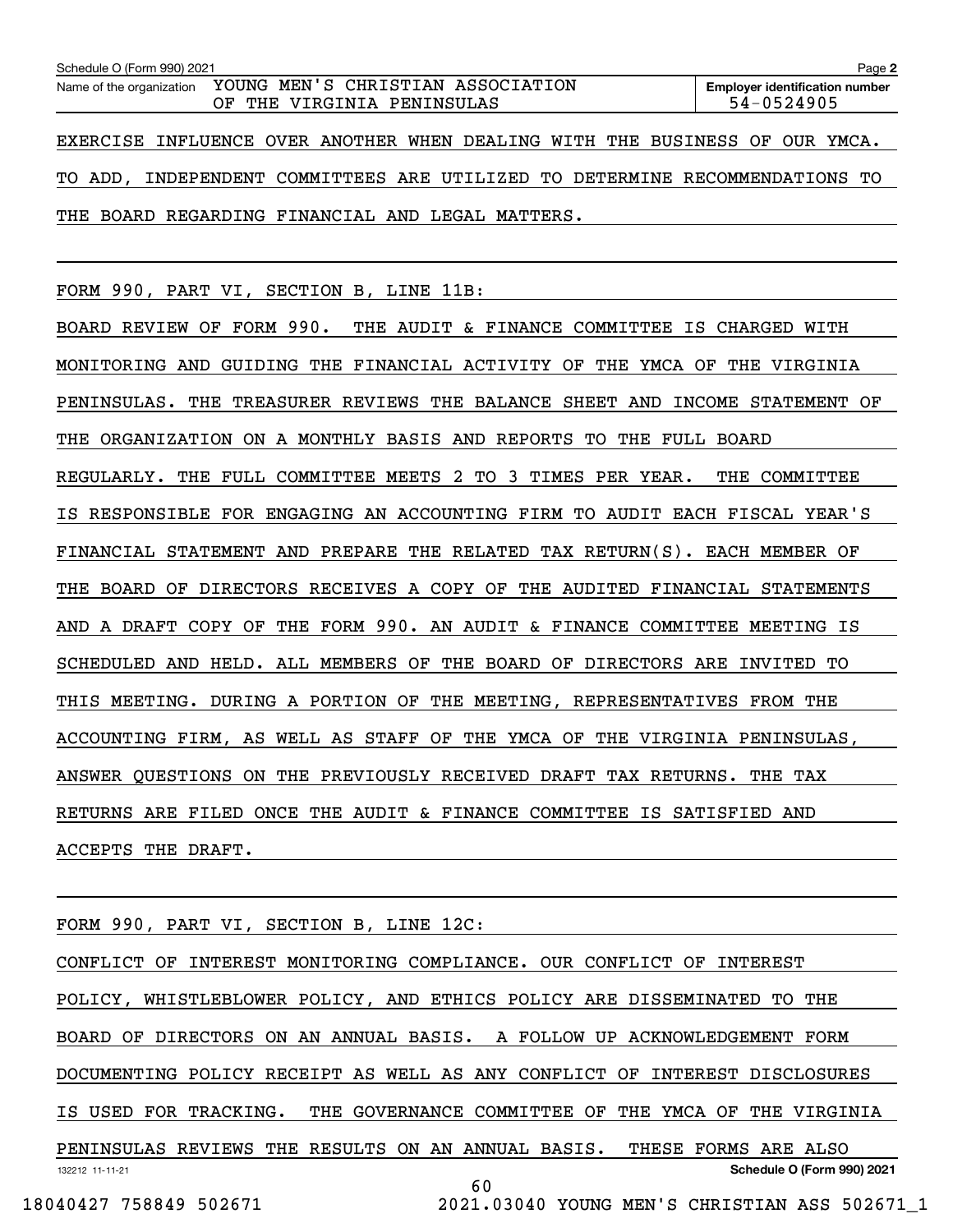| Schedule O (Form 990) 2021                                                 |                            |  |  |  |  |                                                     | Page 2 |
|----------------------------------------------------------------------------|----------------------------|--|--|--|--|-----------------------------------------------------|--------|
| Name of the organization YOUNG MEN'S CHRISTIAN ASSOCIATION                 | OF THE VIRGINIA PENINSULAS |  |  |  |  | <b>Employer identification number</b><br>54-0524905 |        |
| DISSEMINATED AND REVIEWED DURING NEW BOARD MEMBER ORIENTATION.             |                            |  |  |  |  |                                                     |        |
| ADDITIONALLY, DURING BOARD OF DIRECTORS MEETINGS, THE QUESTION OF CONFLICT |                            |  |  |  |  |                                                     |        |
| OF INTEREST IS ASKED BEFORE A VOTE IS CALLED.                              |                            |  |  |  |  |                                                     |        |

FORM 990, PART VI, SECTION B, LINE 15:

132212 11-11-21 **Schedule O (Form 990) 2021** TO ENSURE THAT THE YMCA OF THE VIRGINIA PENINSULAS REMAINS IN COMPLIANCE WITH IRS RULES ON INTERMEDIATE SANCTIONS/EXCESSIVE COMPENSATION, THE YMCA'S BOARD OF DIRECTORS HAS APPOINTED AN EXECUTIVE COMPENSATION COMMITTEE. THIS COMMITTEE CONDUCTS AN INDEPENDENT REVIEW OF THE TOTAL COMPENSATION OF SENIOR EXECUTIVES AND OTHER "DISQUALIFIED PERSONS", IF ANY. COMPENSATION COMMITTEE STRUCTURE: 1) MEMBERS ARE APPOINTED BY THE YMCA'S BOARD OF DIRECTORS; 2) MEMBERS HAVE A PREDETERMINED ROTATION ON THE COMMITTEE; 3) COMMITTEE IS COMPRISED OF THREE TO FOUR INDEPENDENT INDIVIDUALS FREE FROM ANY CONFLICT OF INTEREST; 4) MEMBERS ARE FREE OF ANY RELATIONSHIPS WITH THE YMCA OR ITS MANAGEMENT THAT MAY IMPAIR THE COMMITTEE MEMBER'S ABILITY TO MAKE INDEPENDENT JUDGMENTS (E.G., EMPLOYMENT RELATIONSHIPS, BUSINESS RELATIONSHIPS, CLOSE PERSONAL RELATIONSHIPS BETWEEN EXECUTIVES AND BOARD MEMBERS); 5) MEETING IS HELD ANNUALLY AFTER SENIOR EXECUTIVES' ANNUAL REVIEW AND COMPENSATION CHANGE; 6) MATERIALS/DOCUMENTATION ARE PROVIDED TO COMMITTEE MEMBERS ONE WEEK PRIOR TO THE MEETING TO PROVIDE ADEQUATE TIME FOR REVIEW; 7) MEMBERS ARE PROVIDED WITH SALARY HISTORY, BENEFIT HISTORY, RANK AND FILE SALARY INCREASES, COMPARABILITY DATA OF LIKE-SIZED ORGANIZATIONS LOCALLY AND REGIONALLY (E.G., SULLIVAN COTTER YMCA SURVEY, GUIDESTAR COMPENSATION REPORT); 8) MEMBERS REVIEW: EXECUTIVE'S PERFORMANCE AND RECOMMENDATION OF THE EXECUTIVE COMMITTEE FOR CEO COMPENSATION AND BENEFITS, ORGANIZATION'S PERFORMANCE INCLUDING FINANCIAL AND MISSION RELATED PERFORMANCE, CEO'S SALARY RECOMMENDATIONS FOR EXECUTIVE POSITIONS COO, CSO, CFO AND CHRO, RATHER THAN SIMPLY RATIFY THE CEO'S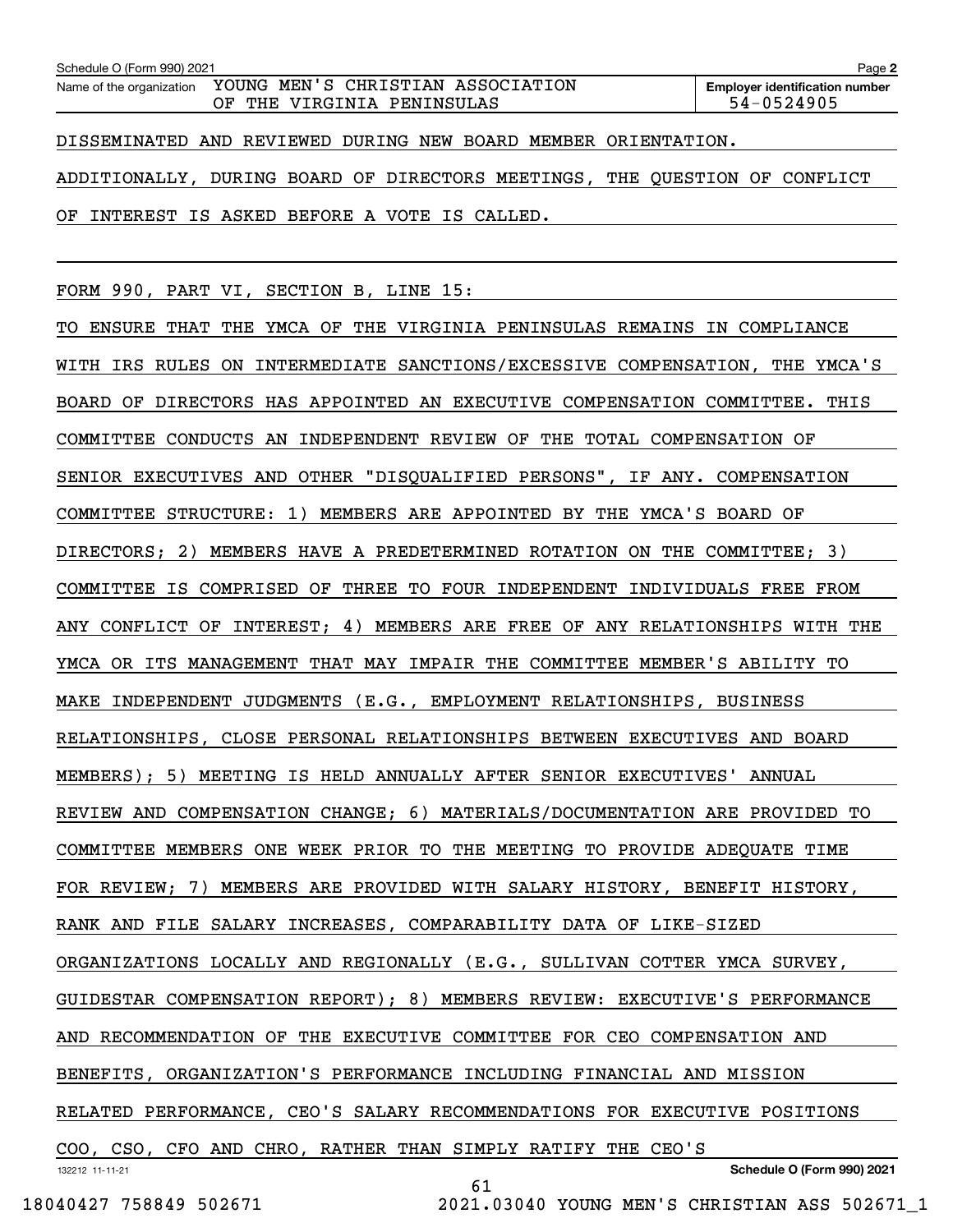| Schedule O (Form 990) 2021                                                               | Page 2                                              |
|------------------------------------------------------------------------------------------|-----------------------------------------------------|
| Name of the organization YOUNG MEN'S CHRISTIAN ASSOCIATION<br>OF THE VIRGINIA PENINSULAS | <b>Employer identification number</b><br>54-0524905 |
| RECOMMENDATIONS; 9) DECISION MAKING PROCESS IS DOCUMENTED AT THE TIME OF                 |                                                     |
| APPROVAL AND COMPLETE DOCUMENTATION PACKAGE/MINUTES ARE FILED IN THE HR                  |                                                     |
| DEPARTMENT; AND 10) COMMITTEE PROVIDES COMMITTEE REPORT TO THE BOARD OF                  |                                                     |
| DIRECTORS.                                                                               |                                                     |
|                                                                                          |                                                     |
| FORM 990, PART VI, SECTION C, LINE 19:                                                   |                                                     |
| OUR AUDITED FINANCIAL STATEMENTS AND IRS FORM 990 ARE AVAILABLE ON OUR                   |                                                     |
| WEBSITE. OUR GOVERNING DOCUMENTS AND CONFLICT OF INTEREST POLICY ARE                     |                                                     |
| AVAILABLE TO THE PUBLIC UPON REQUEST. REQUESTS ARE ACCEPTED VIA TELEPHONE,               |                                                     |
| EMAIL, AND OUR WEBSITE. REQUESTS MADE AT THE CENTER LEVEL ARE FORWARDED TO               |                                                     |
| THE CORPORATE OFFICE, WHERE THEY ARE FULFILLED. OUR YMCA ALSO PROVIDES THIS              |                                                     |
| INFORMATION TO GRANTING ORGANIZATIONS, GOVERNMENT ENTITIES, AND FINANCIAL                |                                                     |
| INSTITUTIONS ON A REGULAR BASIS.                                                         |                                                     |
|                                                                                          |                                                     |
| FORM 990, PART IX, LINE 11G, OTHER FEES:                                                 |                                                     |
| PURCHASED SERVICES:                                                                      |                                                     |
| PROGRAM SERVICE EXPENSES                                                                 | 187,597.                                            |
| MANAGEMENT AND GENERAL EXPENSES                                                          | 21,777.                                             |
| FUNDRAISING EXPENSES                                                                     | 605.                                                |
| TOTAL EXPENSES                                                                           | 209,979.                                            |
|                                                                                          |                                                     |
| PROGRAM SUPPORT:                                                                         |                                                     |
| PROGRAM SERVICE EXPENSES                                                                 | 86,662.                                             |
| MANAGEMENT AND GENERAL EXPENSES                                                          | 10,060.                                             |
| FUNDRAISING EXPENSES                                                                     | 279.                                                |
| TOTAL EXPENSES                                                                           | 97,001.                                             |
|                                                                                          |                                                     |

CONTRACT LABOR:

132212 11-11-21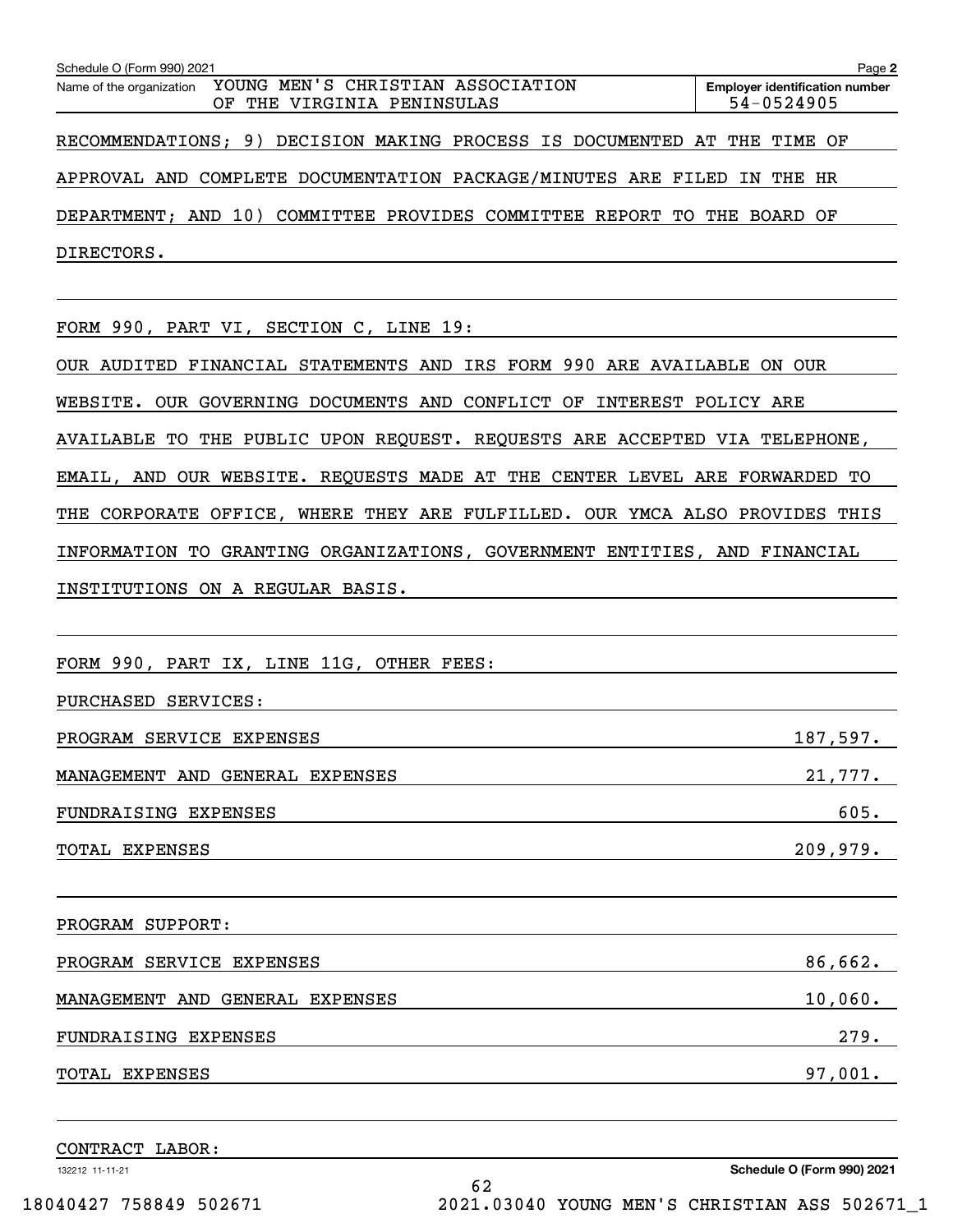| Schedule O (Form 990) 2021<br>YOUNG MEN'S CHRISTIAN ASSOCIATION<br>Name of the organization<br>OF THE VIRGINIA PENINSULAS | Page 2<br><b>Employer identification number</b><br>54-0524905 |
|---------------------------------------------------------------------------------------------------------------------------|---------------------------------------------------------------|
| PROGRAM SERVICE EXPENSES                                                                                                  | 1,018.                                                        |
| MANAGEMENT AND GENERAL EXPENSES                                                                                           | 118.                                                          |
| FUNDRAISING EXPENSES                                                                                                      | 3.                                                            |
| TOTAL EXPENSES                                                                                                            | 1,139.                                                        |
| ARCHITECTURAL SERVICES:                                                                                                   |                                                               |
| PROGRAM SERVICE EXPENSES                                                                                                  | 71,077.                                                       |
| MANAGEMENT AND GENERAL EXPENSES                                                                                           | 8,251.                                                        |
| FUNDRAISING EXPENSES                                                                                                      | 229.                                                          |
| TOTAL EXPENSES                                                                                                            | 79,557.                                                       |
| CUSTODIAL AND MAINTENANCE:                                                                                                |                                                               |
| PROGRAM SERVICE EXPENSES                                                                                                  | 587,955.                                                      |
| MANAGEMENT AND GENERAL EXPENSES                                                                                           | 68,251.                                                       |
| FUNDRAISING EXPENSES                                                                                                      | 1,895.                                                        |
| <b>TOTAL EXPENSES</b>                                                                                                     | 658,101.                                                      |
| BUSINESS CONSULTING:                                                                                                      |                                                               |
| PROGRAM SERVICE EXPENSES                                                                                                  | 54,635.                                                       |
| MANAGEMENT AND GENERAL EXPENSES                                                                                           | 790.                                                          |
| FUNDRAISING EXPENSES                                                                                                      | $0$ .                                                         |
| TOTAL EXPENSES                                                                                                            | 55,425.                                                       |
| PAYROLL SERVICES:                                                                                                         |                                                               |
| PROGRAM SERVICE EXPENSES                                                                                                  | 129,254.                                                      |
| MANAGEMENT AND GENERAL EXPENSES                                                                                           | 15,004.                                                       |
| FUNDRAISING EXPENSES                                                                                                      | 417.                                                          |
| TOTAL EXPENSES                                                                                                            | 144,675.                                                      |
| 132212 11-11-21<br>63                                                                                                     | Schedule O (Form 990) 2021                                    |

18040427 758849 502671 2021.03040 YOUNG MEN'S CHRISTIAN ASS 502671\_1